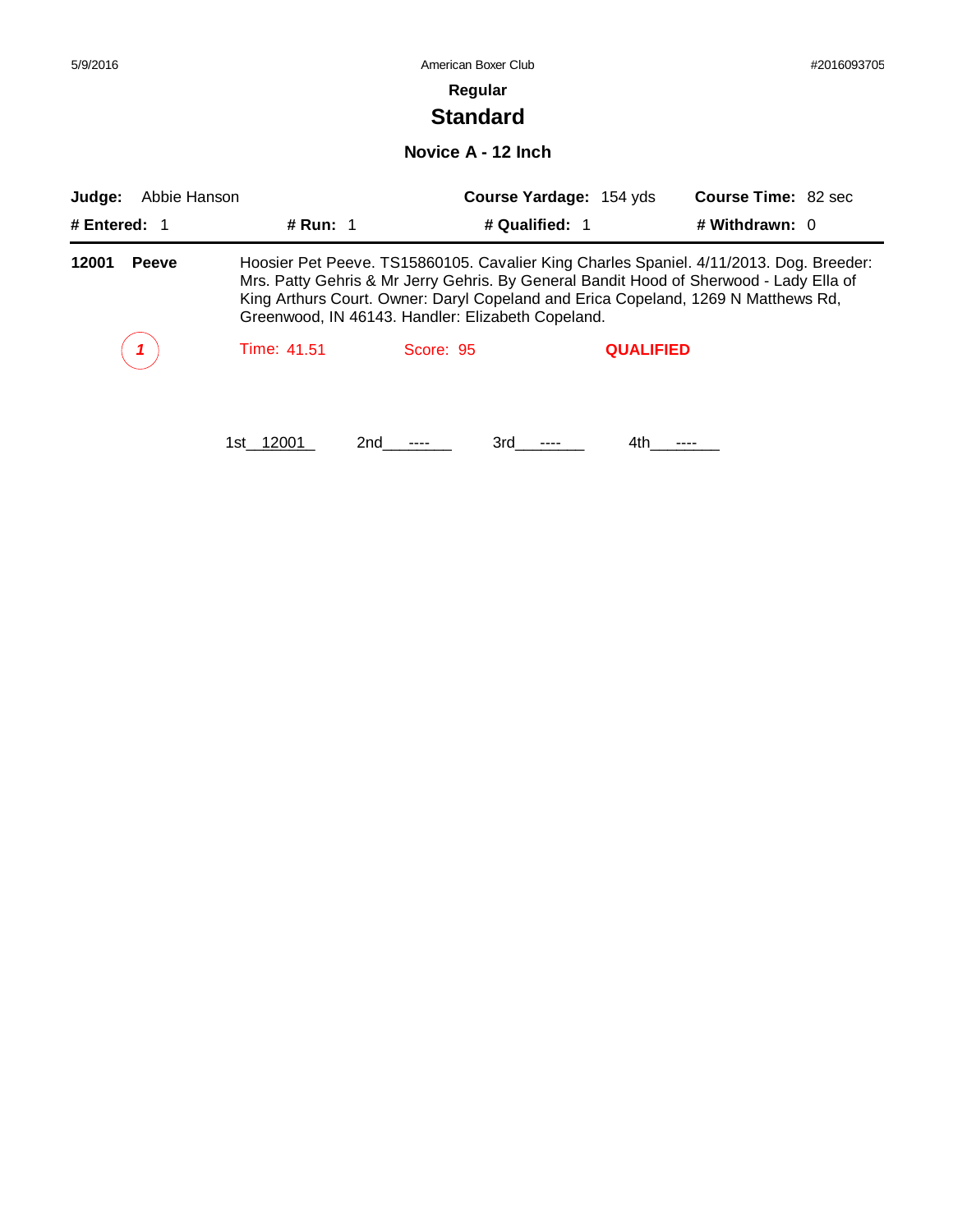# **Standard**

**Novice A - 20 Inch**

| Abbie Hanson<br>Judge: |             |          |     |           | <b>Course Yardage: 158 yds</b> |      |                                                                                                                                                                                                                                                                   | <b>Course Time: 75 sec</b> |  |
|------------------------|-------------|----------|-----|-----------|--------------------------------|------|-------------------------------------------------------------------------------------------------------------------------------------------------------------------------------------------------------------------------------------------------------------------|----------------------------|--|
| # Entered: 1           |             | # Run: 1 |     |           | # Qualified: 0                 |      | # Withdrawn: 0                                                                                                                                                                                                                                                    |                            |  |
| 20001                  | <b>Izzy</b> |          |     |           |                                |      | Indigo's Wynning Iz Ez CDX GN RE CA. WS34020401. Boxer. 5/28/2010. Bitch. Breeder:<br>Dinae Monson & Lynn M Cooch. By CH Storybook Page After Page - Indigo's Luck be A<br>Lady VTuro. Owner: Shirley Williams, PO Box 789, Fort Smith, AR 72902. Handler: Owner. |                            |  |
|                        |             | Time:    |     | Score: NO |                                |      |                                                                                                                                                                                                                                                                   |                            |  |
|                        |             | 1st.     | 2nd | 3rd       |                                | 4th. |                                                                                                                                                                                                                                                                   |                            |  |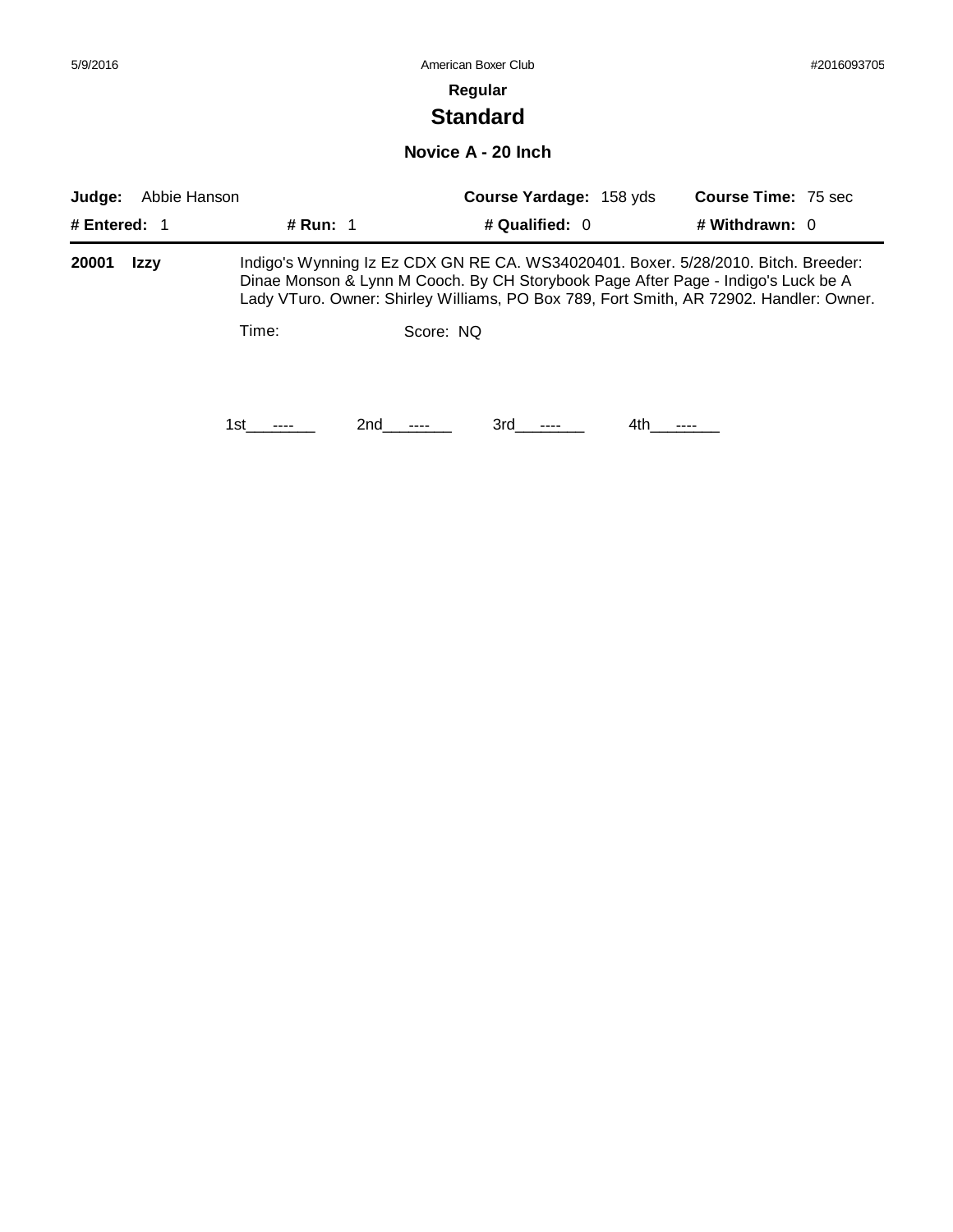### **Regular**

# **Standard**

**Novice A - 24 Inch**

| Judge:       | Abbie Hanson |            |                                  | <b>Course Yardage: 158 yds</b>                                                 |      | <b>Course Time: 77 sec</b>                                                                                                                                             |  |
|--------------|--------------|------------|----------------------------------|--------------------------------------------------------------------------------|------|------------------------------------------------------------------------------------------------------------------------------------------------------------------------|--|
| # Entered: 1 |              | # Run: $1$ |                                  | # Qualified: $0$                                                               |      | # Withdrawn: 0                                                                                                                                                         |  |
| 24001        | Sam          |            | Smith, AR 72902. Handler: Owner. | Breeder: Tracy Hendrickson & Rhoda Goselin Brouillette. By Breezewoods Lord of |      | Sunchase's Man in Black CDX BN GN RE CA DN. WS35563704. Boxer. 10/14/2010. Dog.<br>Wystmont - Sunchase's Little Black Dress. Owner: Shirley Williams, PO Box 789, Fort |  |
|              |              | Time:      | Score: NO                        |                                                                                |      |                                                                                                                                                                        |  |
|              |              | 1st        | 2nd                              | 3rd                                                                            | 4th. |                                                                                                                                                                        |  |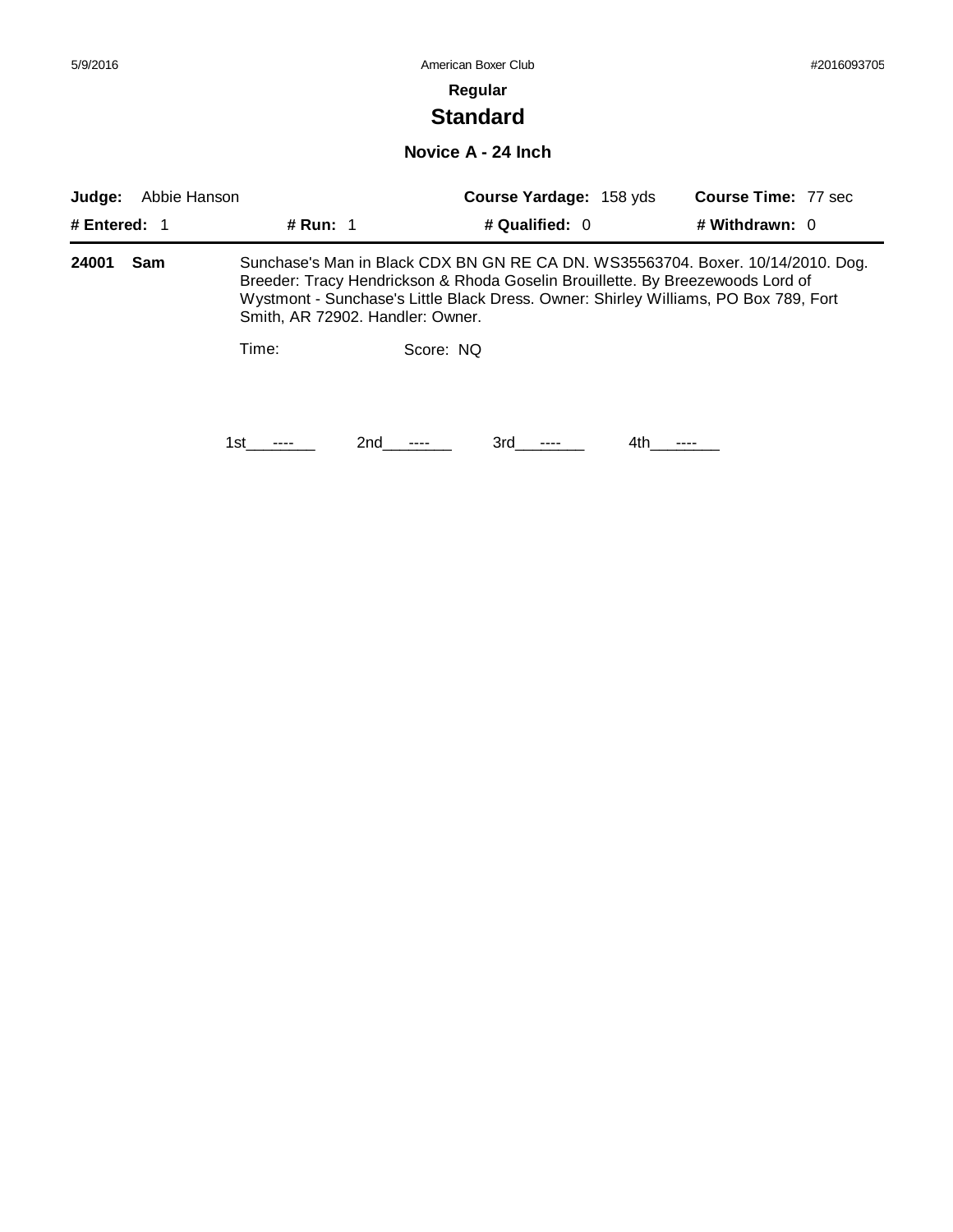# **Standard**

#### **Novice B - 8 Inch**

| Judge: | Abbie Hanson  |                             |                                                                                                                                                                                                                       | Course Yardage: 154 yds | <b>Course Time: 88 sec</b>                                                                                                                                                                                                                                         |
|--------|---------------|-----------------------------|-----------------------------------------------------------------------------------------------------------------------------------------------------------------------------------------------------------------------|-------------------------|--------------------------------------------------------------------------------------------------------------------------------------------------------------------------------------------------------------------------------------------------------------------|
|        | # Entered: 3  | # Run: 3                    | # Qualified: 1                                                                                                                                                                                                        |                         | # Withdrawn: 0                                                                                                                                                                                                                                                     |
| 8201   | <b>Willow</b> |                             | Jo-Clem Zippity Doo Dah NAP NJP CAX2 RATI RATN. NP36521702. Boston Terrier.<br>1/31/2014. Bitch. Breeder: Julie Haddy & Daniel Haddy. By CH Sunglo Sparkling Wine<br>Lane, Canton, NC 28716. Handler: Chris Frodsham. |                         | Cooler - MACH Jo-Clem Peregrin Took RE CAA. Owner: Laurie Frodsham, 189 Massie                                                                                                                                                                                     |
|        |               | Time:                       | Score: NQ                                                                                                                                                                                                             |                         |                                                                                                                                                                                                                                                                    |
| 8202   | Rose          | 46135-1340. Handler: Owner. |                                                                                                                                                                                                                       |                         | Sandfox Bed O'Roses TD. DN41574602. Pembroke Welsh Corgi. 1/6/2015. Bitch. Breeder:<br>Vicki Sandage, Greg Kittinger, Louie Robinson. By CH Sandfox Flying Finish UD MX AXJ<br>HS - CH Sandfox Encore. Owner: Jane Glier, 2806 W. County Rd 400 S, Greencastle, IN |
|        |               | Time:                       | Score: NQ                                                                                                                                                                                                             |                         |                                                                                                                                                                                                                                                                    |
| 8203   | Levi          | Owner.                      | By - . Owner: Cassie Doss, 3780 S Stonehaven Ln, New Palestine, IN 46163. Handler:                                                                                                                                    |                         | Levi BN NAP NJP. PAL255467. West Highland White Terrier. 4/20/2009. Dog. Breeder: .                                                                                                                                                                                |
|        |               | Time: 53.87                 | Score: 100                                                                                                                                                                                                            | <b>QUALIFIED</b>        |                                                                                                                                                                                                                                                                    |
|        |               | 8203<br>2nd<br>1st          | 3rd                                                                                                                                                                                                                   | 4th.                    |                                                                                                                                                                                                                                                                    |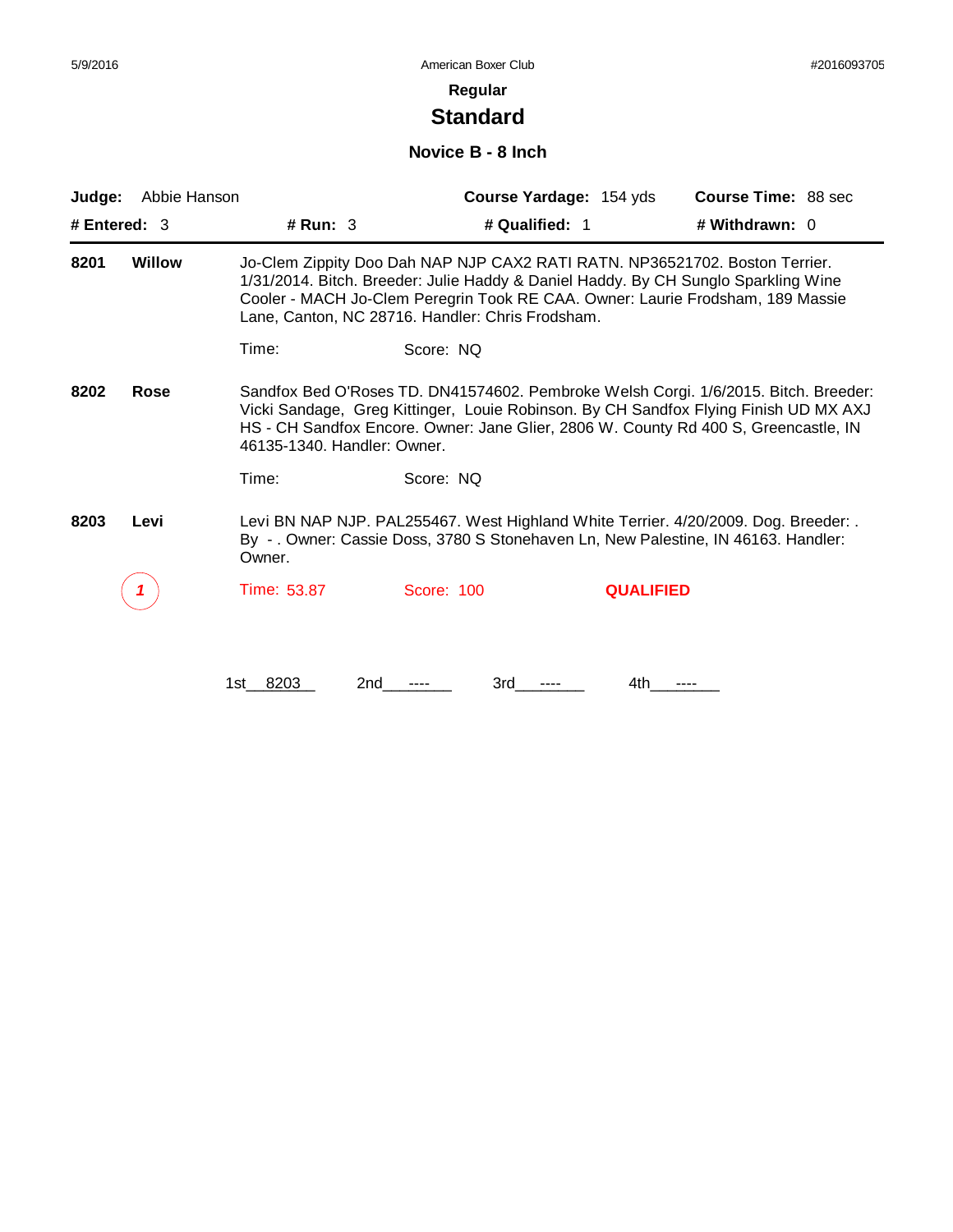# **Standard**

### **Novice B - 12 Inch**

| Judge:         | Abbie Hanson |                  | Course Yardage: 154 yds                                                | Course Time: 82 sec                                                                                                                                                                                                                                                   |
|----------------|--------------|------------------|------------------------------------------------------------------------|-----------------------------------------------------------------------------------------------------------------------------------------------------------------------------------------------------------------------------------------------------------------------|
| # Entered: $3$ |              | # Run: 2         | # Qualified: 1                                                         | # Withdrawn: 0                                                                                                                                                                                                                                                        |
| 12201          | Jigger       |                  | Kim Glass, 6836 N Caldwell Rd, Lebanon, IN 46052-8228. Handler: Owner. | Safranne's The Cut of His Jib NAJ. PR17098701. Poodle. 6/27/2013. Dog. Breeder: Estelle<br>Kapsner. By GCH Kallista's King of Swing at Vantan's - Safranne's Quest for Silver. Owner:                                                                                 |
|                |              | Time:            | Score: NQ                                                              |                                                                                                                                                                                                                                                                       |
| 12203          | Dare         | Handler: Owner.  |                                                                        | Southcross I Repeat: I doubledogdare ya!. RN26475005. Miniature Schnauzer. 3/11/2014.<br>Dog. Breeder: Sonny & Richard Lelle. By GCH Cholet's Packin Heat - CH Southcross Hope<br>To Keep A Secret CDX. Owner: Elizabeth Price, 5993 Darlene Dr, Greenwood, IN 46143. |
|                |              | Time:            | Score: ABS                                                             |                                                                                                                                                                                                                                                                       |
| 12204          | <b>Holly</b> |                  | Staley, 355 N Chestnut St, Monrovia, IL 46157. Handler: Owner.         | Ratitatt's Christmas Surprise. RN26475503. Rat Terrier. 12/27/2013. Bitch. Breeder: Valerie<br>Schiffler. By Ratitatt Warp Speed Worf - Ragan Ratitatt Absolut Le Blu. Owner: Brenda                                                                                  |
|                |              | Time: 60.27      | Score: 95                                                              | <b>QUALIFIED</b>                                                                                                                                                                                                                                                      |
|                |              |                  |                                                                        |                                                                                                                                                                                                                                                                       |
|                |              | 1st 12204<br>2nd | 3rd                                                                    | 4th                                                                                                                                                                                                                                                                   |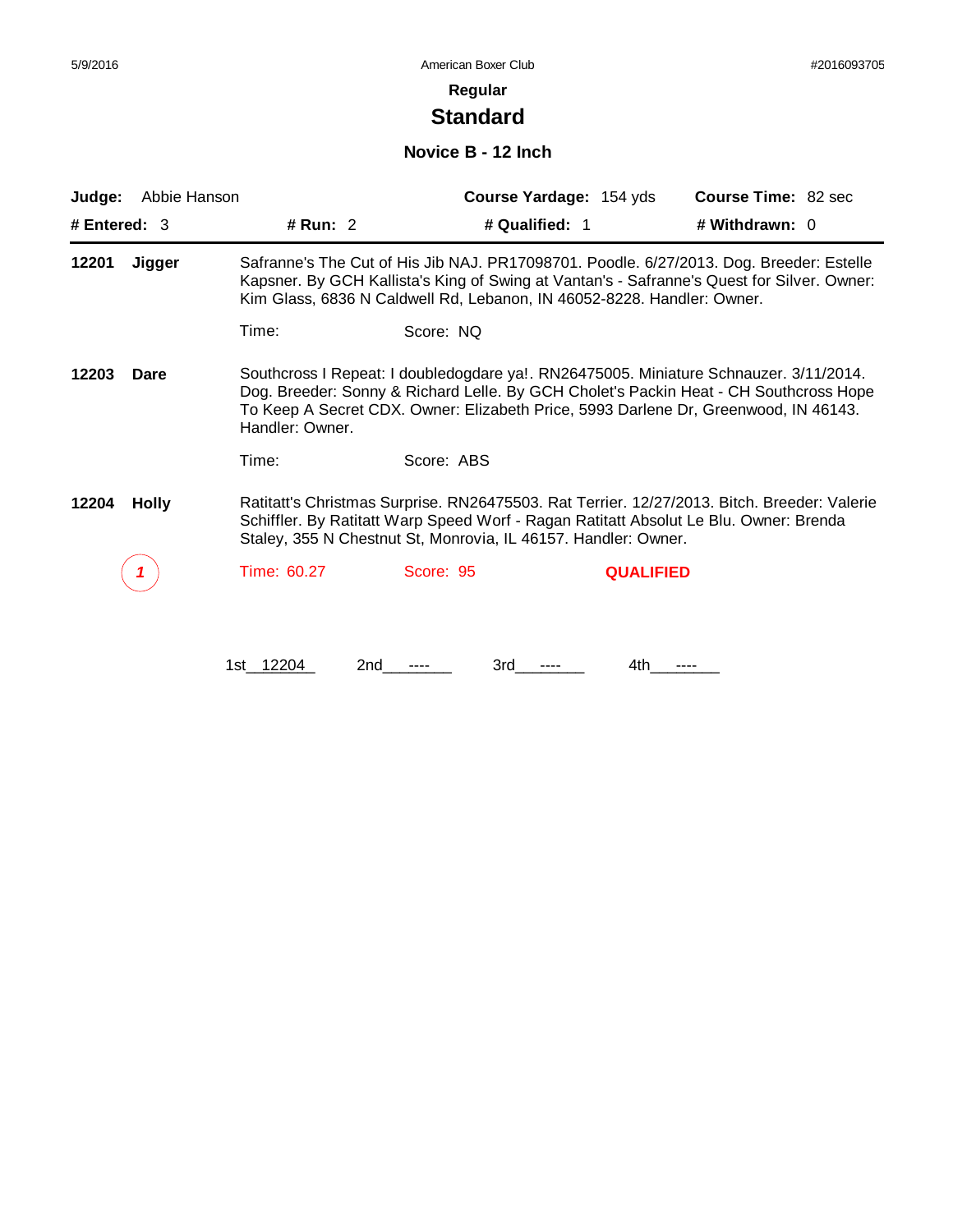# **Standard**

### **Novice B - 16 Inch**

| Judge:       | Abbie Hanson |          |           | <b>Course Yardage: 156 yds</b>                                                                                                                                                                                                                                |      | <b>Course Time: 78 sec</b> |  |
|--------------|--------------|----------|-----------|---------------------------------------------------------------------------------------------------------------------------------------------------------------------------------------------------------------------------------------------------------------|------|----------------------------|--|
| # Entered: 1 |              | # Run: 1 |           | # Qualified: $0$                                                                                                                                                                                                                                              |      | # Withdrawn: 0             |  |
| 16201        | Sophie       | Owner.   |           | Alpenglo's Special Edition NA NAJ. DN2510501. Shetland Sheepdog. 6/10/2009. Bitch.<br>Breeder: KAren E. Adams. By GCH Jade Mist Belmark Bragging Rights - Alpenglo's<br>Sundae Surprise. Owner: Karen E Adams, 604 Airport Rd, Brownsburg, IN 46112. Handler: |      |                            |  |
|              |              | Time:    | Score: NQ |                                                                                                                                                                                                                                                               |      |                            |  |
|              |              | 1st      | 2nd       | 3rd                                                                                                                                                                                                                                                           | 4th. |                            |  |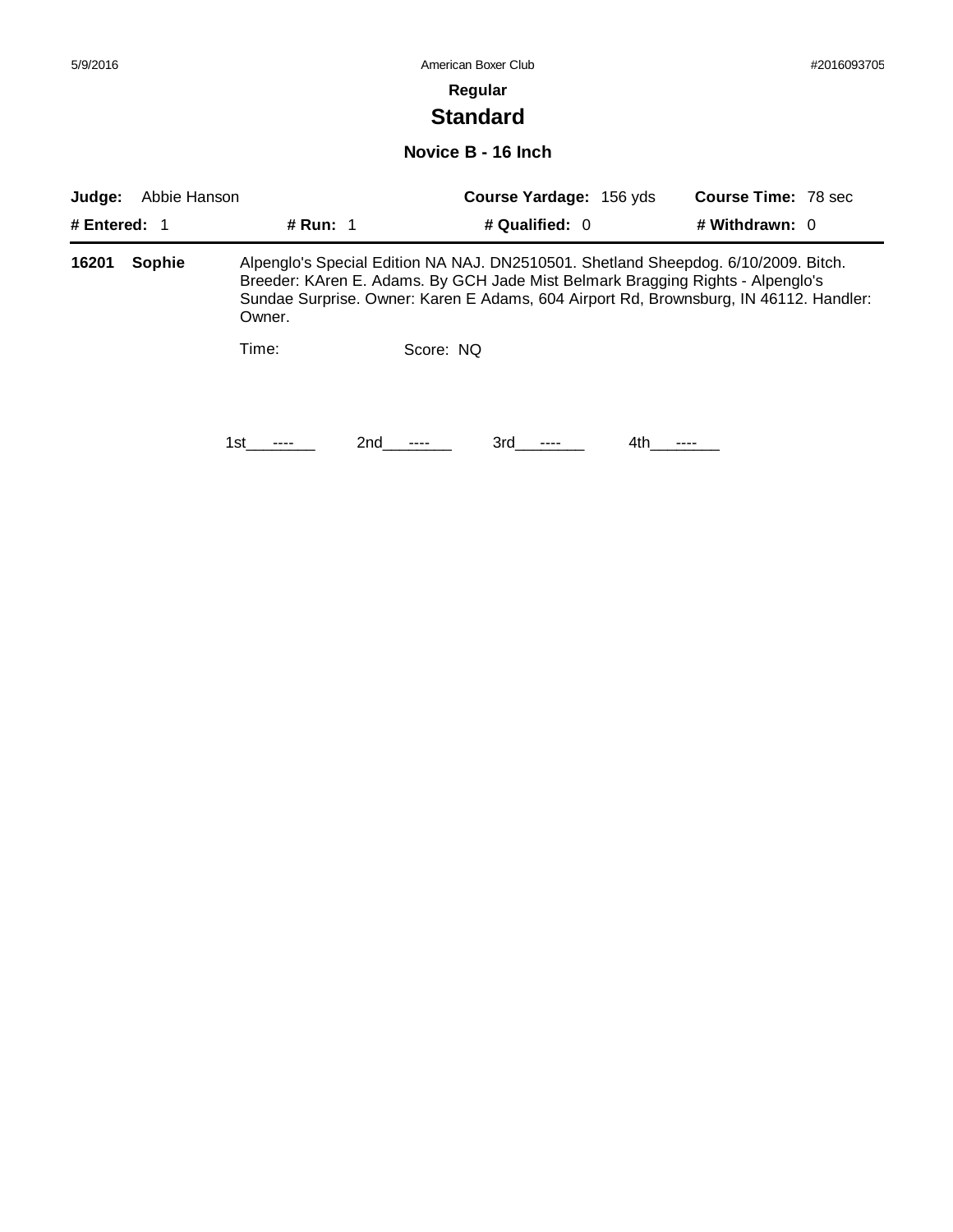# **Standard**

## **Novice B - 20 Inch**

| Judge:         | Abbie Hanson   |                        |                                                                                                                                                                                                                                                | Course Yardage: 158 yds | Course Time: 75 sec                                                                                                                                                       |
|----------------|----------------|------------------------|------------------------------------------------------------------------------------------------------------------------------------------------------------------------------------------------------------------------------------------------|-------------------------|---------------------------------------------------------------------------------------------------------------------------------------------------------------------------|
| # Entered: $8$ |                | # Run: 6               | # Qualified: 1                                                                                                                                                                                                                                 |                         | # Withdrawn: 0                                                                                                                                                            |
| 20201          | <b>Sprite</b>  |                        | DebLyn's Peprhl Wicked CD BN RA NAJ CGC. WS45881505. Boxer. 12/2/2013. Bitch.<br>Breeder: Deb & Caitlyn Owens and Sue Ann Thompson. By CH Storybook Page After<br>Thompson, 1858 Curtis Bridge Rd NE, North Liberty, IA 52317. Handler: Owner. |                         | Page - CH Peprhl Life's A Dance with DebLyn VCD2 RE OA OAJ HT PT. Owner: Sue Ann                                                                                          |
|                |                | Time: 43.50            | Score: 100                                                                                                                                                                                                                                     | <b>QUALIFIED</b>        |                                                                                                                                                                           |
| 20202          | <b>Brandee</b> | 37040. Handler: Owner. | Kacee's Crime of Passion @ Tealcrest BN. WS45403604. Boxer. 10/26/2013. Bitch.<br>Breeder: Karen Suarez. By Dizara's Wicked Game CDX BN RA IPO1 - Bella Vom<br>Shattenboxen BN RN RATS. Owner: Jill Hootman, 171 Tylertown Rd, Clarksville, TN |                         |                                                                                                                                                                           |
|                |                | Time:                  | Score: NQ                                                                                                                                                                                                                                      |                         |                                                                                                                                                                           |
| 20203          | <b>Shelly</b>  |                        | Kadenza. Owner: Denise Snyder and Medley Small & Phillip Koenig, 13467 E State Rd<br>160, Henryville, IN 47128. Handler: Denise Snyder.                                                                                                        |                         | GCH CinnRhee's One of A Kind. WS38798201. Boxer. 12/16/2010. Bitch. Breeder: Medley<br>Small & James Kilman. By CinnRhee HiRiverRoler Heartacre - Heartacre's CinnRhee of |
|                |                | Time:                  | Score: NQ                                                                                                                                                                                                                                      |                         |                                                                                                                                                                           |
| 20205          | Dora           |                        | By Cab-Cia's You Ain't Seen Nothin Yet - Ellisa's What Goes Around Comes Around.<br>Owner: Lisa Lundahl, 2582 N. Swede Rd, Midland, MI 48642. Handler: Owner.                                                                                  |                         | Ellisa's Adorable by Design. WS47771604. Boxer. 8/10/2014. Bitch. Breeder: Lisa Lovasco.                                                                                  |
|                |                | Time:                  | Score: NQ                                                                                                                                                                                                                                      |                         |                                                                                                                                                                           |
| 20206          | <b>Salty</b>   | Owner.                 | Bayswaters Essence of the Sea. WS44137903. Portuguese Water Dog. 5/5/2013. Dog.<br>Breeder: MAry-kay Schroeder. By CH Timber Oaks Drift Diver - CH Bayswater's What                                                                            |                         | About Whoopsie. Owner: Shelley Mart, 2912 E 52nd St, Indianapolis, IN 46205. Handler:                                                                                     |
|                |                | Time:                  | Score: NQ                                                                                                                                                                                                                                      |                         |                                                                                                                                                                           |
| 20207          | Jazz           |                        | Ellisa's Pretty in Pink. WS40107505. Boxer. 3/1/2012. Bitch. Breeder: Lisa Lovasco. By<br>Can-Cia's You Ain't Seen Nothin Yet - West Shore's Cubbie Cuddler. Owner: Rachel<br>Lundahl, 6513 W Wackerly ST, Midland, WI 48642. Handler: Owner.  |                         |                                                                                                                                                                           |
|                |                | Time:                  | Score: ABS                                                                                                                                                                                                                                     |                         |                                                                                                                                                                           |
| 20208          | Laila          | Debbie Hall.           | Hall's Angel of Mine CD BN RE. PAL256182. Boxer. 1/3/2010. Bitch. Breeder: . By -.<br>Owner: Debora Hall and Randall Hall, 1414 Girard Dr, Louisville, KY 40222. Handler:                                                                      |                         |                                                                                                                                                                           |
|                |                | Time:                  | Score: NQ                                                                                                                                                                                                                                      |                         |                                                                                                                                                                           |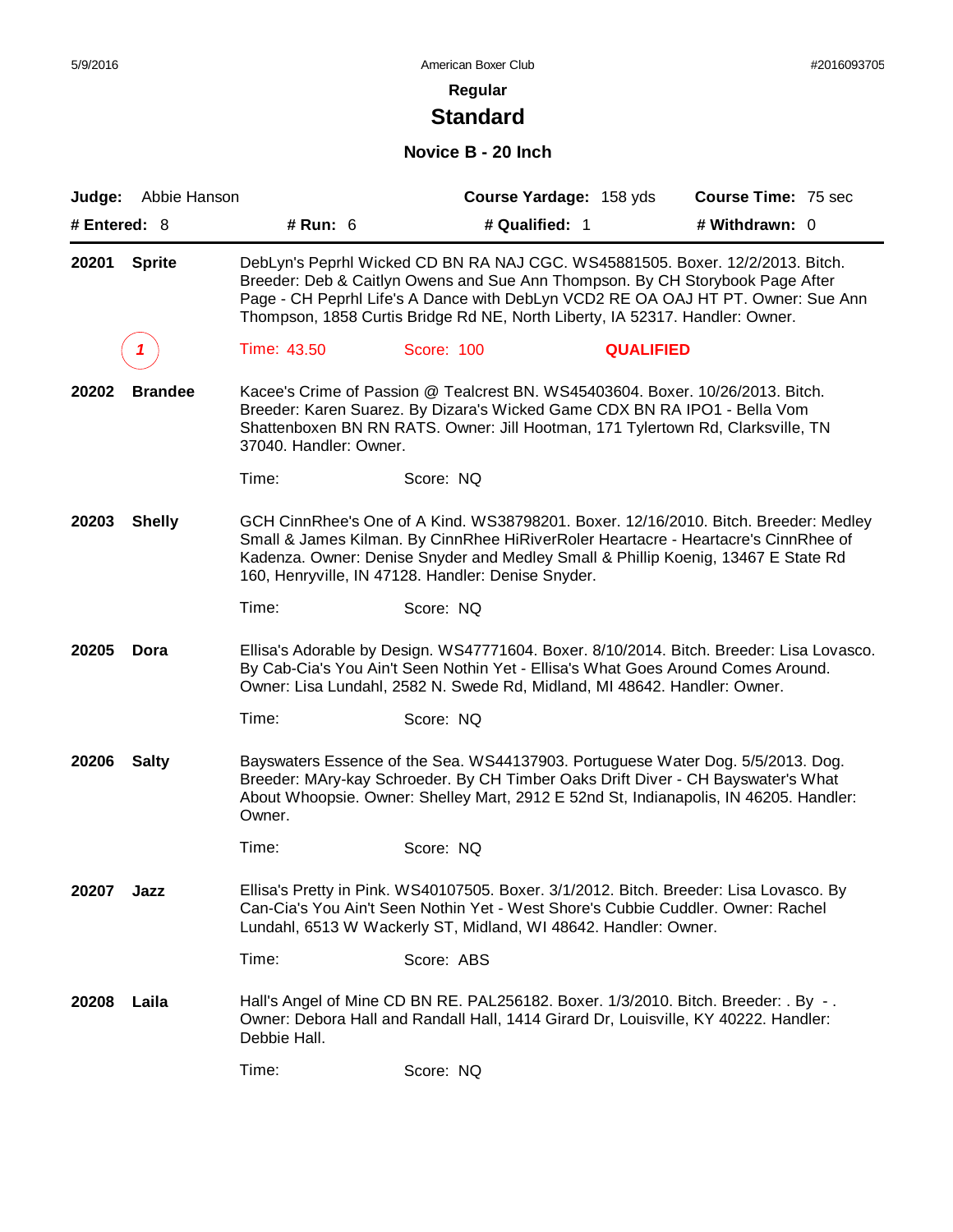## **Standard**

**20209 Dill** Homeforgood Charles Baker Harris. MA28741501. All American Dog. 5/15/2010. Dog. Breeder: Unknown. By Unknown - Unknown. Owner: Liz Ulen, 4933 N. Primrose Ave, Indianapolis, IN 46205. Handler: Owner.

Time: Score: ABS

1st\_20201 2nd\_\_\_\_\_\_ 3rd\_\_\_\_\_\_ 4th\_\_\_\_\_\_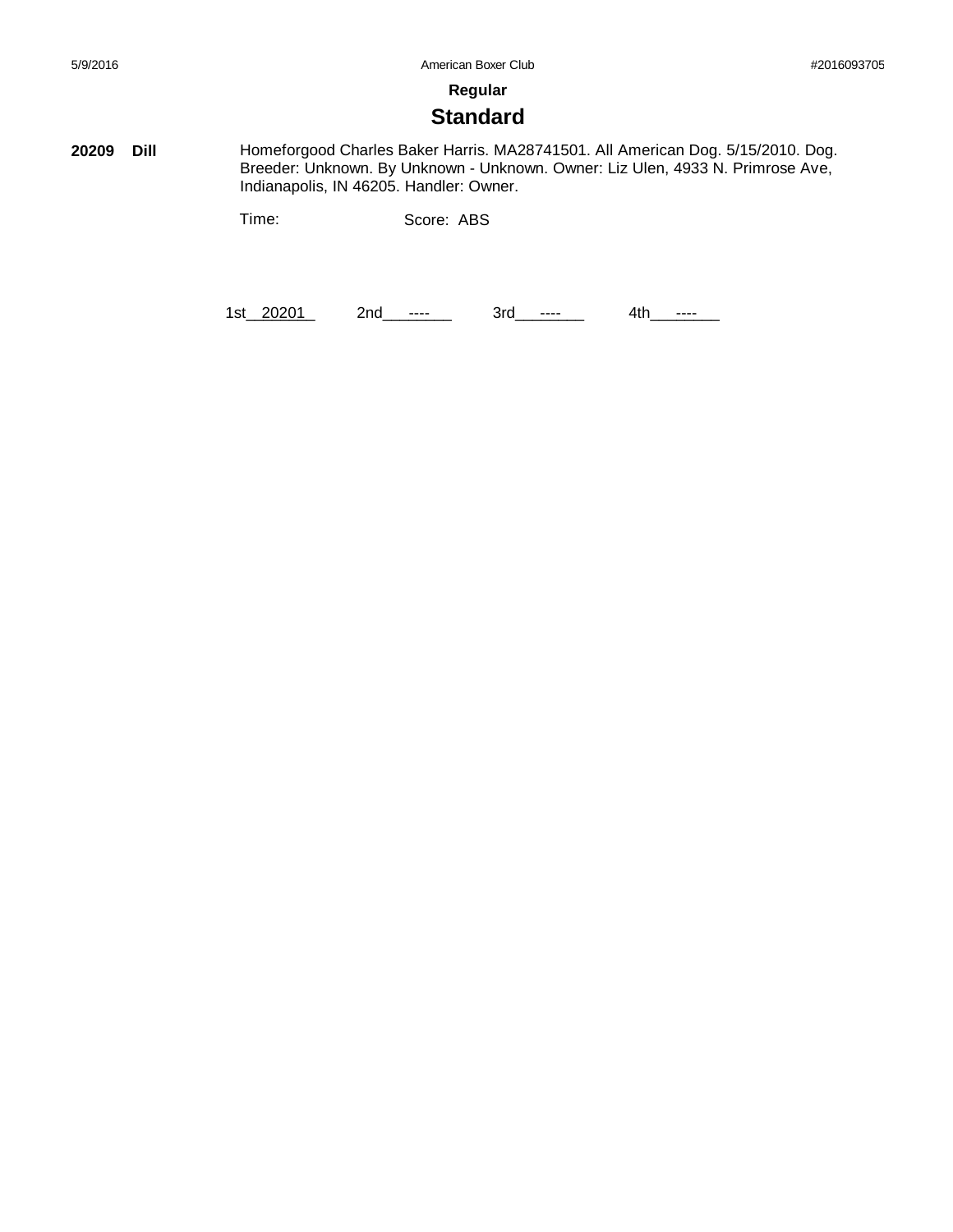# **Standard**

## **Novice B - 24 Inch**

|              | <b>Judge:</b> Abbie Hanson |                         |            | <b>Course Yardage: 158 yds</b>                                                                                                                           | <b>Course Time: 77 sec</b>                                                                                                                                                                                                                                         |
|--------------|----------------------------|-------------------------|------------|----------------------------------------------------------------------------------------------------------------------------------------------------------|--------------------------------------------------------------------------------------------------------------------------------------------------------------------------------------------------------------------------------------------------------------------|
| # Entered: 4 |                            | # $Run: 3$              |            | # Qualified: 0                                                                                                                                           | # Withdrawn: 0                                                                                                                                                                                                                                                     |
| 24201        | Ted                        |                         |            | Xcellent Adventure von Bachbett NAJ CGC. WS41461301. Boxer. 5/24/2012. Dog.<br>Owner: Elisabeth Lonergan, 1465 Y Avenue, Ames, IA 50014. Handler: Owner. | Breeder: Cathy & George Markos. By Adonis vom Grand Kevin - Eicke vom Silvertbach.                                                                                                                                                                                 |
|              |                            | Time:                   | Score: NQ  |                                                                                                                                                          |                                                                                                                                                                                                                                                                    |
| 24202        | <b>Jeannie</b>             | Handler: Denise Snyder. |            |                                                                                                                                                          | CinnRhee's Run for the Roses. WS43801901. Boxer. 8/13/2012. Bitch. Breeder: Medley<br>Small. By CinnRhee's Shoot EM UP - Heartacre's CinnRhee of Kadenza. Owner: Denise<br>Snyder and Medley Small & Brenda Vrooman, 13467 E State Rd 160, Henryville, IN 47128.   |
|              |                            | Time:                   | Score: ABS |                                                                                                                                                          |                                                                                                                                                                                                                                                                    |
| 24203        | Jag                        | 28716. Handler: Owner.  |            |                                                                                                                                                          | Django Unchained Von Morda Ardor NAP NJP OFP CAX. WS50265501. Boxer. 1/21/2014.<br>Dog. Breeder: Eva Jankovic. By WW CH Twinkle Star v. Eurozone IPO1 ZTP BH - Blue<br>Moon Von Morda Ardor ZTP. Owner: Chris Frodsham, 189 Massie Lane, Canton, NC                |
|              |                            | Time:                   | Score: NQ  |                                                                                                                                                          |                                                                                                                                                                                                                                                                    |
| 24205        | Rebel                      |                         |            |                                                                                                                                                          | Lemko N' Salgray's River City Rebel Yell BN. WS45874802. Boxer. 10/21/2013. Dog.<br>Breeder: Jessica Kozel & Jane Hamilburg-Guy. By Shadow's Nairobi - Lemko's Euro Star.<br>Owner: Jennifer L. Thomas, 8212 Jahnke Rd, N. Chesterfield, VA 23235. Handler: Owner. |
|              |                            | Time:                   | Score: NQ  |                                                                                                                                                          |                                                                                                                                                                                                                                                                    |
|              |                            |                         |            |                                                                                                                                                          |                                                                                                                                                                                                                                                                    |
|              |                            | 1st<br>2nd              | 3rd        | 4th                                                                                                                                                      |                                                                                                                                                                                                                                                                    |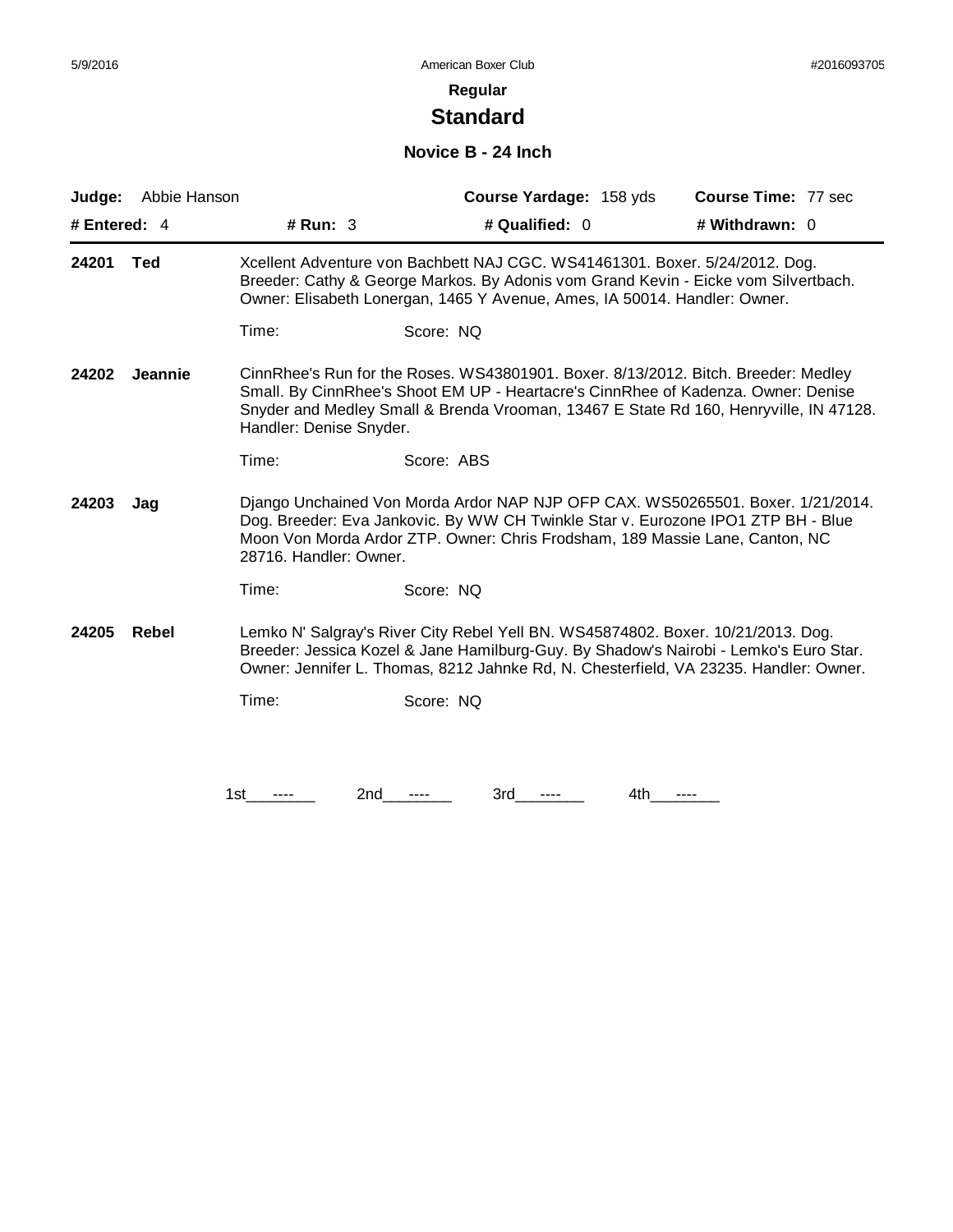# **Standard**

## **Open - 12 Inch**

| Judge:         | Abbie Hanson |                        |           | <b>Course Yardage: 160 yds</b>                                                                                                                                                                                                                                                                                            |     | <b>Course Time: 73 sec</b> |  |
|----------------|--------------|------------------------|-----------|---------------------------------------------------------------------------------------------------------------------------------------------------------------------------------------------------------------------------------------------------------------------------------------------------------------------------|-----|----------------------------|--|
| # Entered: $2$ |              | # Run: $2$             |           | # Qualified: 0                                                                                                                                                                                                                                                                                                            |     | # Withdrawn: 0             |  |
| 12401          | Kian         | 47404. Handler: Owner. |           | Rahtall Once in a Blu Moon. RN27075903. Rat Terrier. 7/18/2014. Dog. Breeder: Valerie<br>Schieffer. By Unknown - Unknown. Owner: Cheryl Lent, 2701 N Skyline Dr, Bloomington, IN                                                                                                                                          |     |                            |  |
|                |              | Time:                  | Score: NQ |                                                                                                                                                                                                                                                                                                                           |     |                            |  |
| 12202          | Annie        |                        |           | CH Ivylane N Amour Here Comes the Reign NF. NP32084802. Boston Terrier. 6/1/2012.<br>Bitch. Breeder: Tina Starr, Sarah Kennedy & Wanda Walthall. By GCH Kennedy's<br>Runaway Train at Ivylane - CH Kennedy's Singin In The Rain at Ivylane. Owner: Colleen<br>Fleury, 37589 Gayoso ST, Slidell, LA 70458. Handler: Owner. |     |                            |  |
|                |              | Time:                  | Score: NQ |                                                                                                                                                                                                                                                                                                                           |     |                            |  |
|                |              |                        |           |                                                                                                                                                                                                                                                                                                                           |     |                            |  |
|                |              | 1st                    | 2nd       | 3rd                                                                                                                                                                                                                                                                                                                       | 4th |                            |  |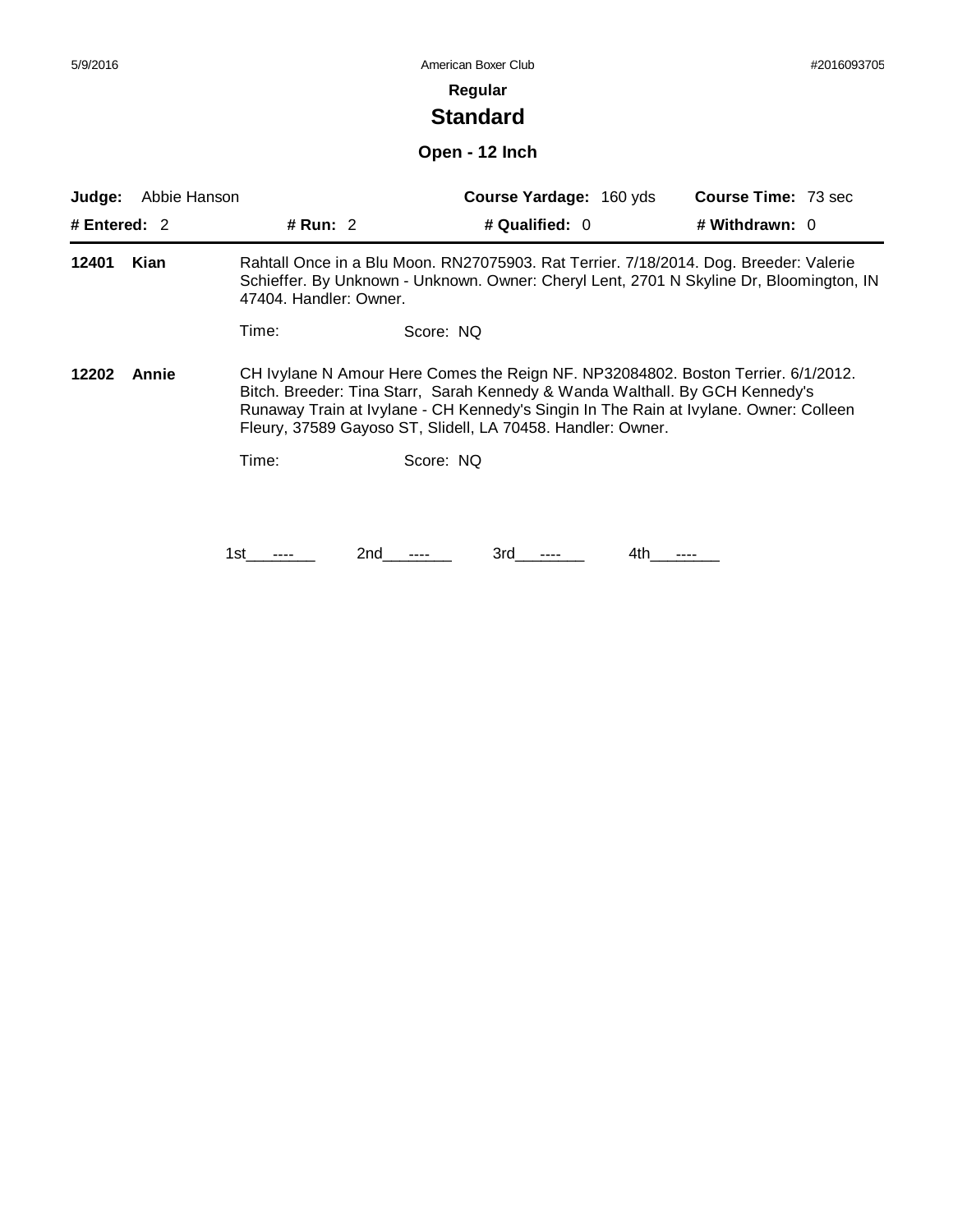# **Standard**

### **Open - 16 Inch**

| Judge:         | Abbie Hanson  |                                                                                                                                                                                                                                                                  |           | Course Yardage: 163 yds |     | <b>Course Time: 70 sec</b> |  |
|----------------|---------------|------------------------------------------------------------------------------------------------------------------------------------------------------------------------------------------------------------------------------------------------------------------|-----------|-------------------------|-----|----------------------------|--|
| # Entered: $2$ |               | # Run: $2$                                                                                                                                                                                                                                                       |           | # Qualified: $0$        |     | # Withdrawn: 0             |  |
| 16401          |               | Captain Jack Wimberway's Border Blackbeard. RN26502201. Border Terrier. 5/5/2012. Dog. Breeder:<br>Sandy Briggs. By Trekhond's Wimberway Keystone - Wimberway's Border Banjo. Owner:<br>Diana Aguilar, 2790 State Rd 14, Martinsville, IN 46151. Handler: Owner. |           |                         |     |                            |  |
|                |               | Time:                                                                                                                                                                                                                                                            | Score: NO |                         |     |                            |  |
| 16402          | <b>Barney</b> | Staley's Barney Rumble RN NA OAJ NF CA RATO. MA07228901. All American Dog.<br>8/30/2008. Dog. Breeder: Unknown. By Unknown - Unknown. Owner: Brenda Staley, 355 N<br>Chestnut St, Monrovia, IL 46157. Handler: Owner.                                            |           |                         |     |                            |  |
|                |               | Time:                                                                                                                                                                                                                                                            | Score: NQ |                         |     |                            |  |
|                |               |                                                                                                                                                                                                                                                                  |           |                         |     |                            |  |
|                |               | 2nd<br>1st.                                                                                                                                                                                                                                                      |           | 3rd                     | 4th |                            |  |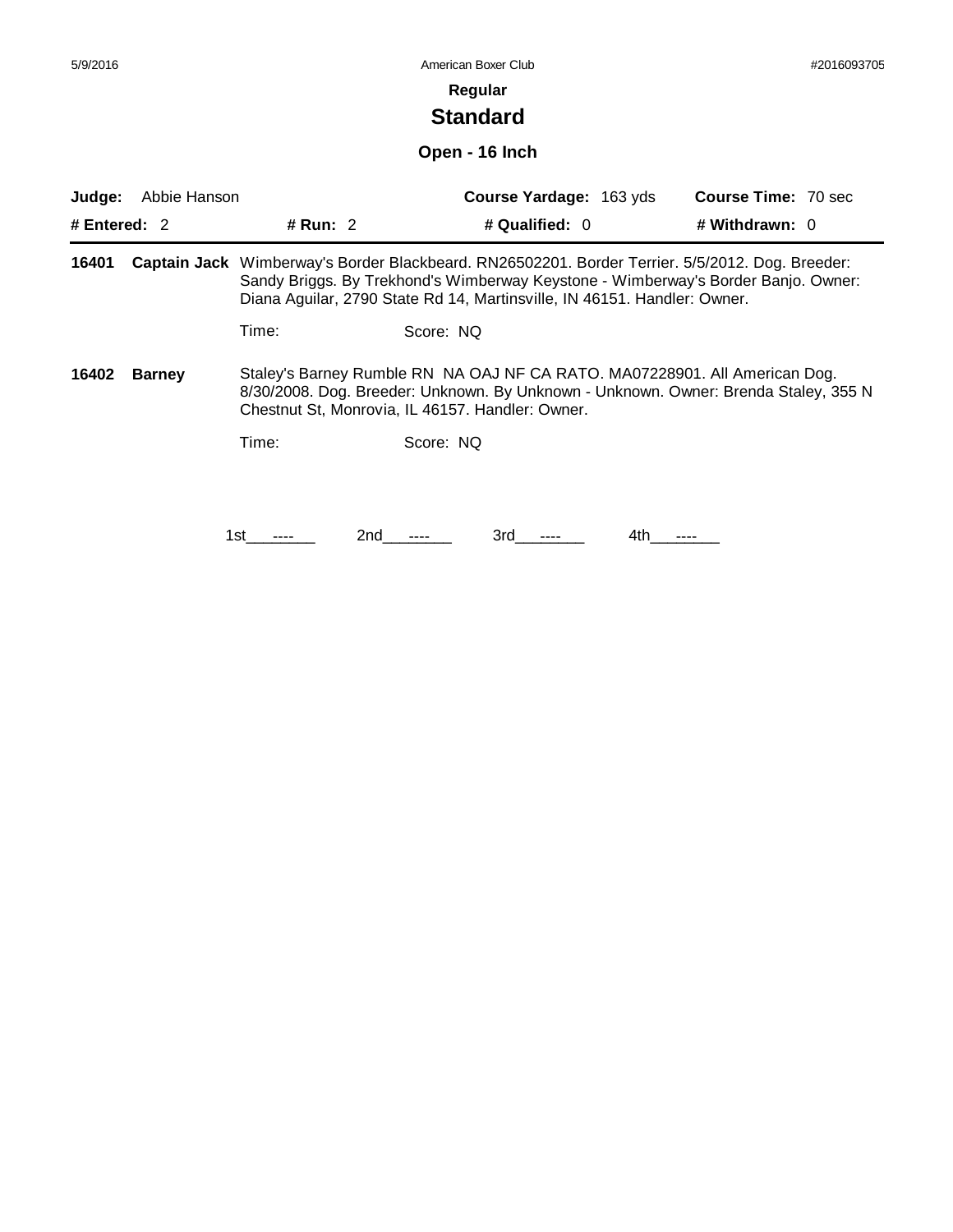# **Standard**

### **Open - 20 Inch**

| Judge:       | Abbie Hanson   |                  | Course Yardage: 166 yds                                                                                                                                                                                                                                                                                              | Course Time: 68 sec                                                                                                                                                           |
|--------------|----------------|------------------|----------------------------------------------------------------------------------------------------------------------------------------------------------------------------------------------------------------------------------------------------------------------------------------------------------------------|-------------------------------------------------------------------------------------------------------------------------------------------------------------------------------|
| # Entered: 6 |                | # Run: 6         | # Qualified: 1                                                                                                                                                                                                                                                                                                       | # Withdrawn: 0                                                                                                                                                                |
| 20401        | <b>Shiloh</b>  |                  | CH Galaroc N Ewing's Show Off NA NAJ. WS37253803. Boxer. 4/5/2011. Bitch. Breeder:<br>Rainbow's End. Owner: Janet Ewing and Mark Ewing, Michelle Roca, Donna Galante, PO<br>Box 350, Greenwood, MO 64034. Handler: Mark Ewing.                                                                                       | Michelle Roca, Donna Galante, Lori McClain. By CH Ewing's Maverick of Maxl - GCH DLG                                                                                          |
|              |                | Time:            | Score: NQ                                                                                                                                                                                                                                                                                                            |                                                                                                                                                                               |
| 20402        | <b>Thor</b>    |                  | Venician's A & Valley's Fire Storm of Bold Knight. WS43887405. Boxer. 1/16/2013. Dog.<br>Breeder: Janice Solas. By Valley's Bold Knight - Valley N RNB Honor Our Heroes. Owner:<br>Barbara Palmer, 3618 La MAncha Drive, Janesville, WI 53546. Handler: Owner.                                                       |                                                                                                                                                                               |
|              |                | Time:            | Score: NQ                                                                                                                                                                                                                                                                                                            |                                                                                                                                                                               |
| 20403        | <b>Maddie</b>  |                  | CH Ruby Glen's Made of Honor At Kelly NA OAJ CA RATS. WS38006301. Boxer.<br>5/6/2011. Bitch. Breeder: Susan Kelly, Cheryl Matlock DVM, Chris Downs, Lise Chaplin.<br>By Shalsade's Handyman SOM - CH Parasol Moonwind Halleujah DOM. Owner: Susan<br>Kelly, 201 Alliance St, Kenner, LA 70062. Handler: Owner.       |                                                                                                                                                                               |
|              |                | Time: 45.51      | Score: 100                                                                                                                                                                                                                                                                                                           | <b>QUALIFIED</b>                                                                                                                                                              |
| 20404        | <b>Fred</b>    |                  | RN TDX AX AXJ HXAs HIBs CGC. Owner: Reegan Ray and Bill Polonsky, 734 San<br>Dieguito Drive, Encinatas, CA 92024. Handler: Reegan Ray.                                                                                                                                                                               | Great Expectations's Winifred Will Do! VCD1 BN RN PT HSAs CGC. WS39438202. Boxer.<br>9/2/2011. Bitch. Breeder: Reegan Ray. By Marc del Benicadel - Shera's Great Expectations |
|              |                | Time:            | Score: NQ                                                                                                                                                                                                                                                                                                            |                                                                                                                                                                               |
| 20405        | <b>Bristol</b> |                  | Westpaw's Rebel Without A Cause Bristol of Bon Air NA OAJ. WS23594105. Boxer.<br>10/6/2007. Bitch. Breeder: Jennifer West & Barry Hendley. By CH Jubar's Rebel Tank of<br>West Paw - Jubar Southpaw's Gonna Fly Now. Owner: Jennifer L. Thomas, 8212 Jahnke<br>Rd, N. Chesterfield, VA 23235. Handler: Chuck Thomas. |                                                                                                                                                                               |
|              |                | Time:            | Score: NQ                                                                                                                                                                                                                                                                                                            |                                                                                                                                                                               |
| 20407        | <b>Brie</b>    |                  | Cyclone's First Hot Flash. DN19140504. Border Collie. 8/1/2007. Bitch. Breeder: Karen<br>771 West 350South, Hebron, IN 46341. Handler: Owner.                                                                                                                                                                        | Herceg. By Watch Me Take It to the Limit - Patriot's RQ Air Assault. Owner: Phyllis Biedron,                                                                                  |
|              |                | Time:            | Score: NQ                                                                                                                                                                                                                                                                                                            |                                                                                                                                                                               |
|              |                |                  |                                                                                                                                                                                                                                                                                                                      |                                                                                                                                                                               |
|              |                | 1st 20403<br>2nd | 3rd<br>$---$                                                                                                                                                                                                                                                                                                         | 4th<br>$---$                                                                                                                                                                  |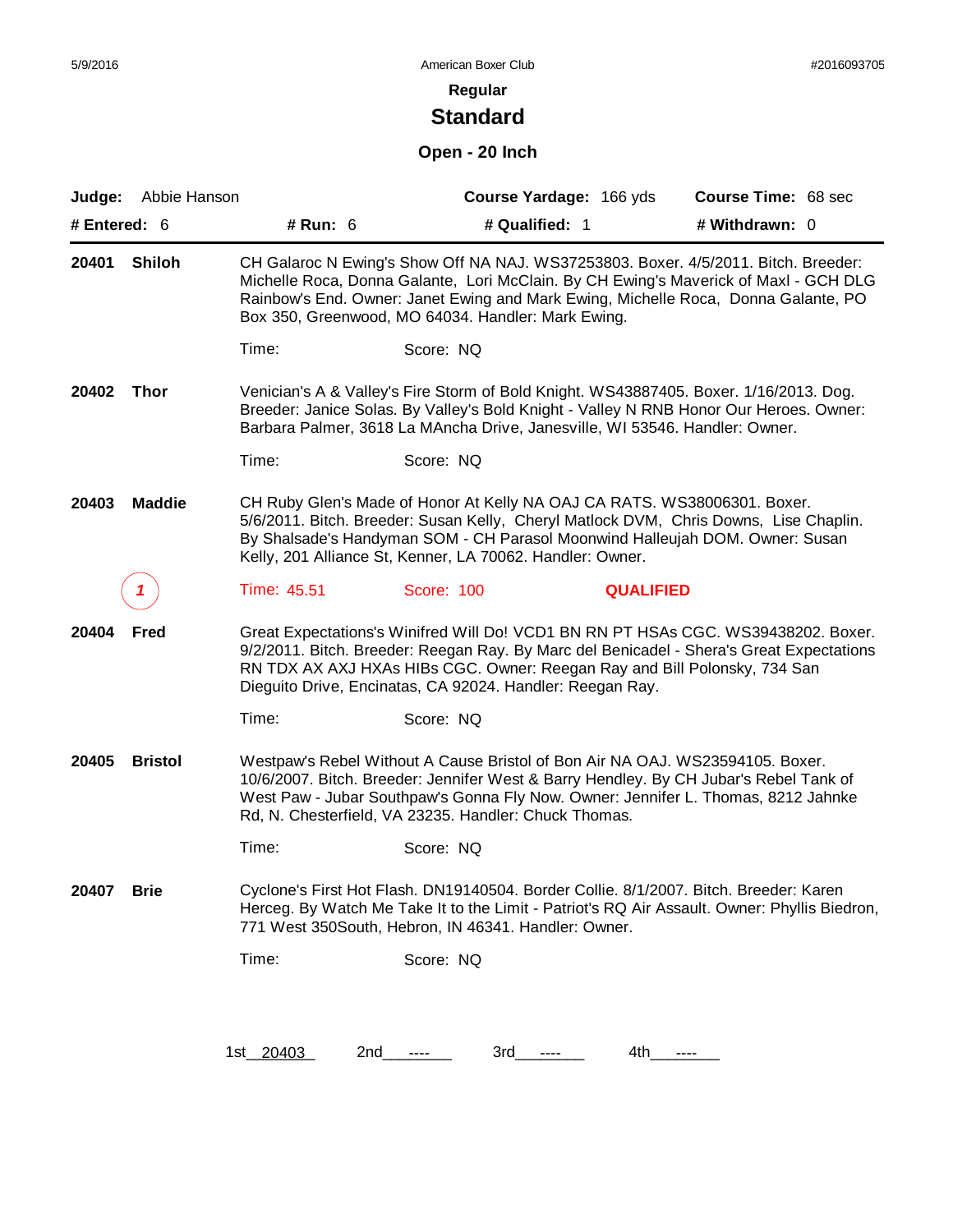# **Standard**

### **Open - 24 Inch**

| Judge:<br># Entered: $3$                                                                                                                                                                                                                             | Abbie Hanson    | # Run: $3$                                                                                                                                                                                                                                                                                       | Course Yardage: 166 yds<br># Qualified: 0                                                                                                                                                                               | <b>Course Time: 70 sec</b><br># Withdrawn: 0 |  |
|------------------------------------------------------------------------------------------------------------------------------------------------------------------------------------------------------------------------------------------------------|-----------------|--------------------------------------------------------------------------------------------------------------------------------------------------------------------------------------------------------------------------------------------------------------------------------------------------|-------------------------------------------------------------------------------------------------------------------------------------------------------------------------------------------------------------------------|----------------------------------------------|--|
|                                                                                                                                                                                                                                                      |                 |                                                                                                                                                                                                                                                                                                  |                                                                                                                                                                                                                         |                                              |  |
| 24204                                                                                                                                                                                                                                                | <b>Tommy</b>    |                                                                                                                                                                                                                                                                                                  | Boxnen's Overdrive. WS48715207. Boxer. 10/24/2014. Dog. Breeder: Minna Nousiainen-<br>Becher. By B-Tanoni Vipera Box - Boxnen's Jwoww. Owner: Renee Fulcer, 10170<br>Dickenson Rd, Winnebago, IL 61088. Handler: Owner. |                                              |  |
|                                                                                                                                                                                                                                                      |                 | Time:                                                                                                                                                                                                                                                                                            | Score: NQ                                                                                                                                                                                                               |                                              |  |
| GC-Schmidt's One Foundation at Lemac NA NAJ. WS45750302. Boxer. 11/22/2013. Dog.<br>24401<br>Rock<br>Breeder: . By - . Owner: Leta McCulla and Julie Schmidt, Glen & Cindy Yaeger, 110 N<br>Heck Hill Rd, St Paris, OH 43072. Handler: Leta McCulla. |                 |                                                                                                                                                                                                                                                                                                  |                                                                                                                                                                                                                         |                                              |  |
|                                                                                                                                                                                                                                                      |                 | Time:                                                                                                                                                                                                                                                                                            | Score: NQ                                                                                                                                                                                                               |                                              |  |
| 24403                                                                                                                                                                                                                                                | <b>Blizzard</b> | Kaitlin's White Gold of Summer at First Branch. WS47418702. Boxer. 5/16/2014. Dog.<br>Breeder: Kathy Veglahn & Linda Johnson. By CH Naja's Enterprise of Summer - CH<br>Backbeat Bix-L's Double Trouble. Owner: Lisa Godfrey, 8807 First Branch Lane,<br>Chesterfield, VA 23838. Handler: Owner. |                                                                                                                                                                                                                         |                                              |  |
|                                                                                                                                                                                                                                                      |                 | Time:                                                                                                                                                                                                                                                                                            | Score: NQ                                                                                                                                                                                                               |                                              |  |
|                                                                                                                                                                                                                                                      |                 |                                                                                                                                                                                                                                                                                                  |                                                                                                                                                                                                                         |                                              |  |
|                                                                                                                                                                                                                                                      |                 | 1st                                                                                                                                                                                                                                                                                              | 3rd<br>2nd<br>4th                                                                                                                                                                                                       | ----                                         |  |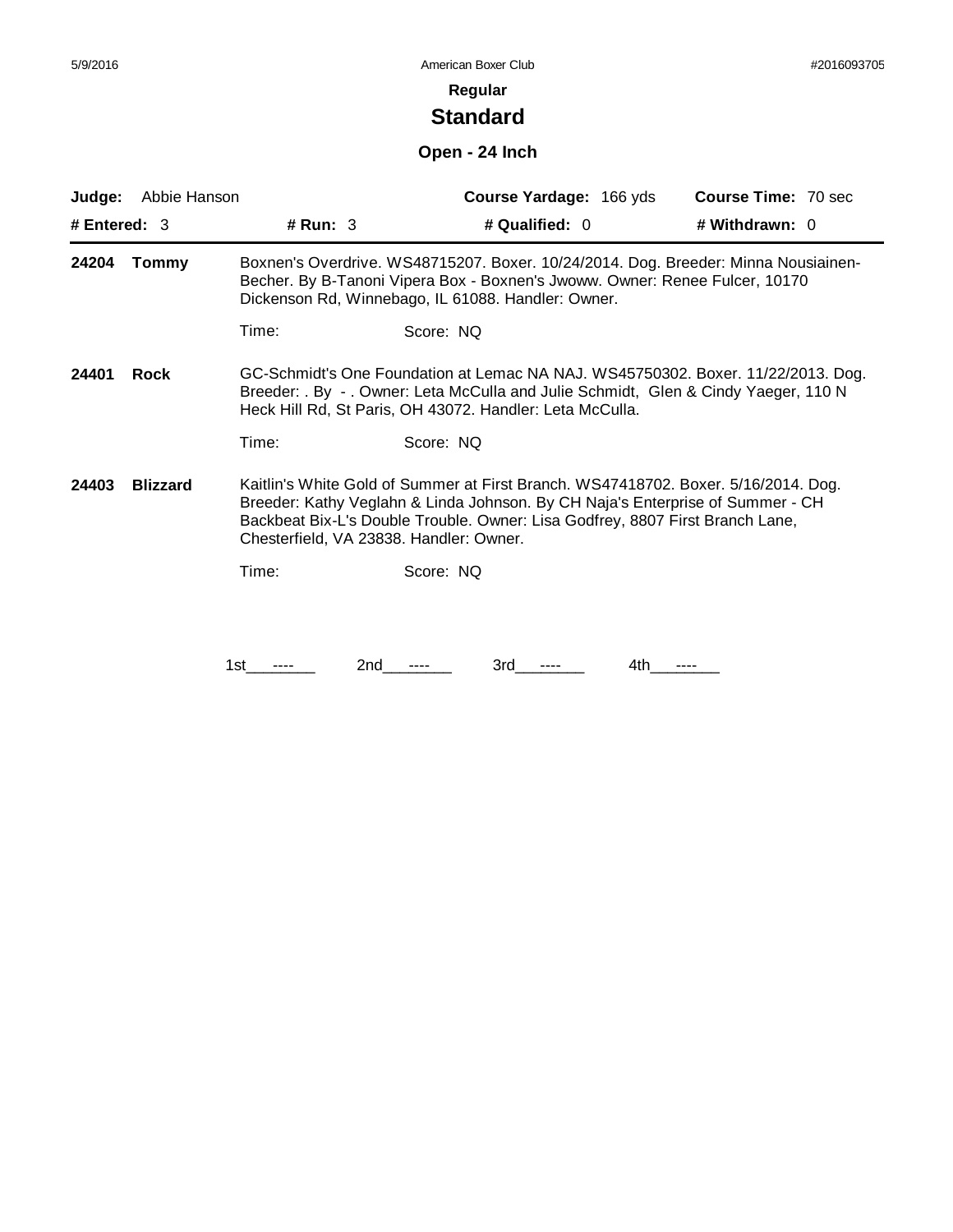# **Standard**

#### **Excellent - 8 Inch**

| Judge:                                                                                                                                                                                                                                                                                                                    | Abbie Hanson  |                                                                                                                                                                                                                                                                                                              |           | <b>Course Yardage: 177 yds</b> |     | <b>Course Time: 76 sec</b> |
|---------------------------------------------------------------------------------------------------------------------------------------------------------------------------------------------------------------------------------------------------------------------------------------------------------------------------|---------------|--------------------------------------------------------------------------------------------------------------------------------------------------------------------------------------------------------------------------------------------------------------------------------------------------------------|-----------|--------------------------------|-----|----------------------------|
| # Entered: $2$                                                                                                                                                                                                                                                                                                            |               | # Run: $2$                                                                                                                                                                                                                                                                                                   |           | # Qualified: $0$               |     | # Withdrawn: 0             |
| 8601                                                                                                                                                                                                                                                                                                                      | <b>Maddee</b> | CH Peja's Mad About You at Tealcrest NA NAJ CAA RATO. NP28917401. Boston Terrier.<br>3/31/2011. Bitch. Breeder: Peggy D Jackson. By CH Peja's Dark'N'Debonaire - Peja's Tops<br>Again N Command. Owner: Jill Hootman and Peggy D Jackson, 171 Tylertown Rd,<br>Clarksville, TN 37040. Handler: Jill Hootman. |           |                                |     |                            |
|                                                                                                                                                                                                                                                                                                                           |               | Time:                                                                                                                                                                                                                                                                                                        | Score: NQ |                                |     |                            |
| CH Rochan's Rockin' Block Party RN OA AXJ. RN2490703. Australian Terrier. 9/13/2012.<br>8602<br>Jazzy<br>Bitch. Breeder: Anne Roache & Gayle Roache. By Rochan's Notorious - CH Rochan's<br>Lakeside Party. Owner: Nancy Tibbett and Doug Tibbett, 1241 S Heron Dr W, New<br>Palestine, IN 46163. Handler: Nancy Tibbett. |               |                                                                                                                                                                                                                                                                                                              |           |                                |     |                            |
|                                                                                                                                                                                                                                                                                                                           |               | Time:                                                                                                                                                                                                                                                                                                        | Score: NQ |                                |     |                            |
|                                                                                                                                                                                                                                                                                                                           |               |                                                                                                                                                                                                                                                                                                              |           |                                |     |                            |
|                                                                                                                                                                                                                                                                                                                           |               | 1st                                                                                                                                                                                                                                                                                                          | 2nd       | 3rd                            | 4th |                            |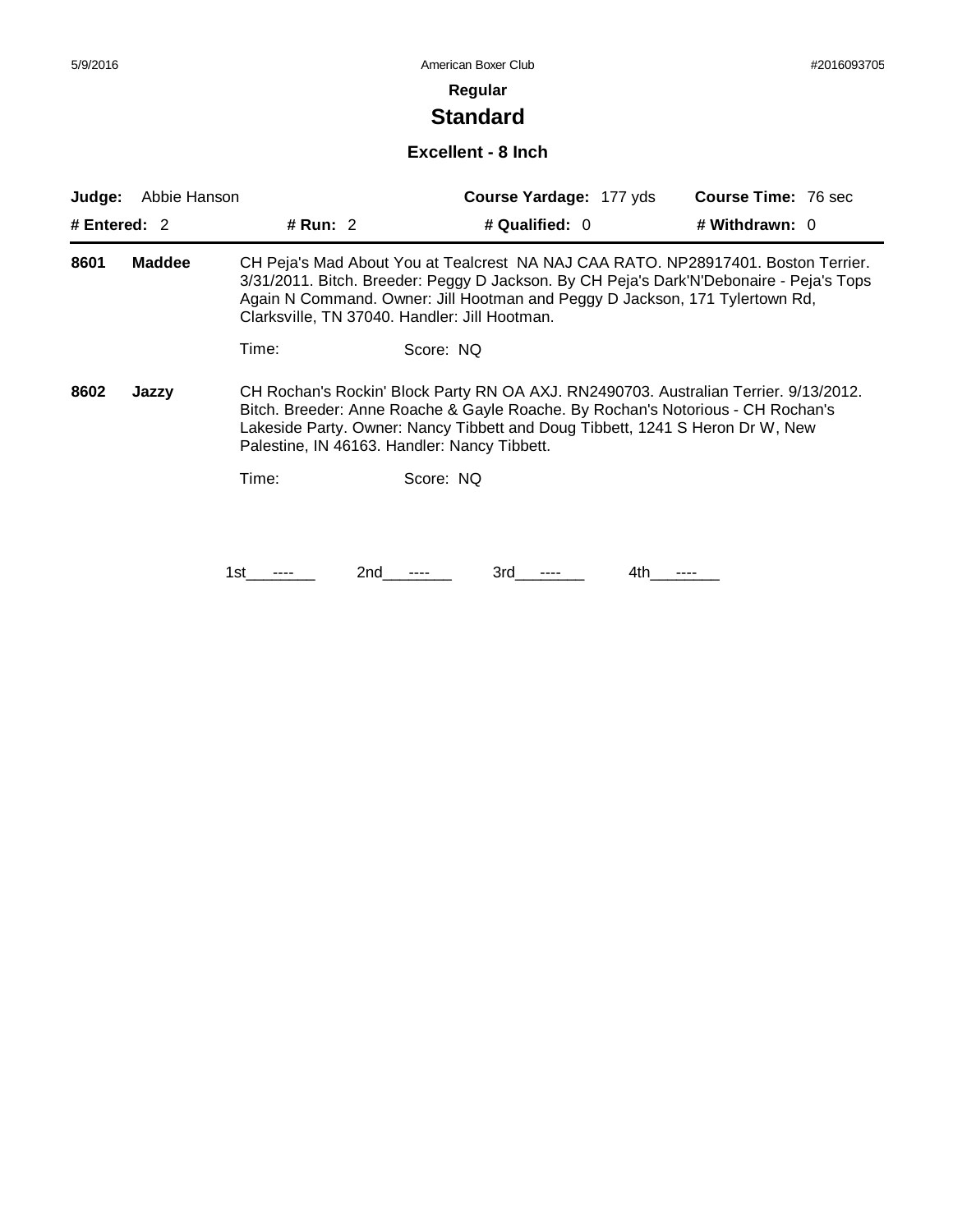| 5/9/2016                                                                                                                                                                                                                                                          |                     |            | American Boxer Club     | #2016093705         |  |  |  |
|-------------------------------------------------------------------------------------------------------------------------------------------------------------------------------------------------------------------------------------------------------------------|---------------------|------------|-------------------------|---------------------|--|--|--|
|                                                                                                                                                                                                                                                                   |                     |            | Regular                 |                     |  |  |  |
|                                                                                                                                                                                                                                                                   |                     |            | <b>Standard</b>         |                     |  |  |  |
|                                                                                                                                                                                                                                                                   | Excellent - 16 Inch |            |                         |                     |  |  |  |
| Judge:                                                                                                                                                                                                                                                            | Abbie Hanson        |            | Course Yardage: 181 yds | Course Time: 69 sec |  |  |  |
| # Entered: $1$                                                                                                                                                                                                                                                    |                     | # Run: $0$ | # Qualified: $0$        | # Withdrawn: 0      |  |  |  |
| 16601<br>Prelude's Prada MXJ OA OF T2B. DN25462301. Shetland Sheepdog. 7/20/2009. Bitch.<br>Macy<br>Breeder: Owner. By CH Road's End Obvious Conclusion - Prelude's Bec 'N Call AX AXJ<br>HT. Owner: Jane Masters, 427N 500 E, Lebanon, IN 46052. Handler: Owner. |                     |            |                         |                     |  |  |  |
|                                                                                                                                                                                                                                                                   |                     | Time:      | Score: ABS              |                     |  |  |  |

1st\_\_\_\_\_\_\_\_ 2nd\_\_\_\_\_\_ 3rd\_\_\_\_\_\_ 4th\_\_\_\_\_\_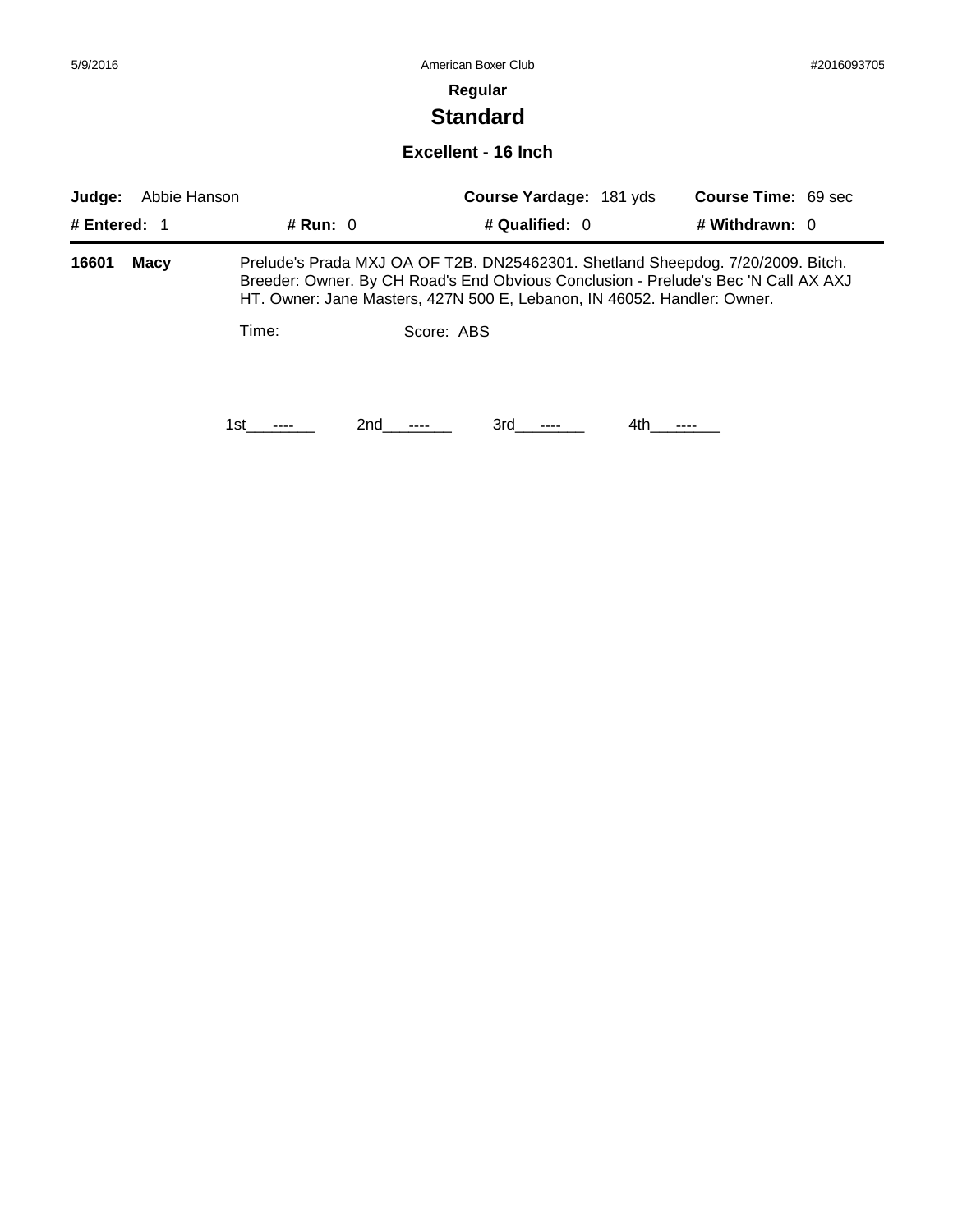# **Standard**

### **Excellent - 20 Inch**

| # Entered: $5$        | Judge: Abbie Hanson | Course Yardage: 185 yds                                                                                                                                                                                                                                                                                                                                                                           | Course Time: 65 sec |
|-----------------------|---------------------|---------------------------------------------------------------------------------------------------------------------------------------------------------------------------------------------------------------------------------------------------------------------------------------------------------------------------------------------------------------------------------------------------|---------------------|
|                       | # Run: 5            | # Qualified: 1                                                                                                                                                                                                                                                                                                                                                                                    | # Withdrawn: 1      |
| 20601<br>Dani         |                     | Ironwood's Celtic Dancer. SR80864903. Flat-Coated Retriever. 11/7/2013. Bitch. Breeder:<br>Bobbie Bradley. By Rowansgaard His Excellency - GCH CH Inherit the Wind AX AXJ JH.<br>Owner: Bobbie Bradley, 9018 Ironwood Ct, Indianapolis, IN 46260. Handler: Owner.                                                                                                                                 |                     |
|                       | Time:               | Score: AIS                                                                                                                                                                                                                                                                                                                                                                                        |                     |
| 20602<br>Karma        |                     | Ellisa's What Goes Around Comes Around. WS40107508. Boxer. 3/1/2012. Bitch. Breeder:<br>Lisa Lovasco, Karen Mott, Gladys Kanwischer. By GCH Can-Cia's You Ain't Seen Nothin'<br>Yet AX AXJ PAX MXP3 MJP3 MXPB MJPB NF XFP - West Shore's Cobbie Cuddler.<br>Owner: Lisa Lovasco, 1071 S Mackinaw Rd, Kawkawlin, MI 48631. Handler: Lisa Lundahl.                                                  |                     |
|                       | Time:               | Score: NQ                                                                                                                                                                                                                                                                                                                                                                                         |                     |
| <b>Emmie</b><br>20603 | Handler: Owner.     | GCH Regal's Midnight Madness OA NAJ CA. WS35958303. Boxer. 11/19/2010. Bitch.<br>Breeder: Korinne Vanderpool. By CH Pearlisle Standing-O for Bix-L SOM - CH Regal's Rot<br>Ten Miss Van Pelt. Owner: Korinne Vanderpool, 9160 Fishtrap Rd, Cross Roads, TX 76227.                                                                                                                                 |                     |
|                       | Time:               | Score: NQ                                                                                                                                                                                                                                                                                                                                                                                         |                     |
| 20604<br><b>Tess</b>  |                     | Pakard Run Tess. PAL259590. Border Collie. 11/10/2011. Bitch. Breeder: . By - . Owner:<br>Marla Boatwright, 2601 W 800 N, Muncie, IN 47303. Handler: Owner.                                                                                                                                                                                                                                       |                     |
|                       | Time:               | Score: NQ                                                                                                                                                                                                                                                                                                                                                                                         |                     |
| 20605<br>Lexi         | Handler: Owner.     | Dancin' I'm A Total Knockout Too BN RE OA AXJ OF CAA HI CGC. WS33950001. Boxer.<br>5/7/2010. Bitch. Breeder: Vicki Sinner. By RazMaz Total Knockout - Dancin' Do You Think<br>I'm Sexy RE NA NAJ CGC. Owner: Vicki Sinner, 820 East 5th St, Hastings, NE 68901.                                                                                                                                   |                     |
|                       | Time:               | Score: NQ                                                                                                                                                                                                                                                                                                                                                                                         |                     |
| <b>KizzE</b><br>20406 |                     | Sunchase's Smack Me Black CDX RE BN GN NA NAJ CAA DN. WS35563702. Boxer.<br>10/14/2010. Bitch. Breeder: Tracy Hendrickson, Rhoda Goselin-Brouillette. By CH<br>Breezewoods Lord of Wystmont CDX RE - Sunchases Little Black Dress UDX OM1 RA AX<br>AXJ. Owner: Robin Vaughan and Tracy Hendrickson & Rhoda Goselin-Brouillette, 24<br>Riverwood Ave, West Fork, AR 72774. Handler: Robin Vaughan. |                     |
|                       | Time: 65.77         | <b>Score: 100</b><br><b>QUALIFIED</b>                                                                                                                                                                                                                                                                                                                                                             |                     |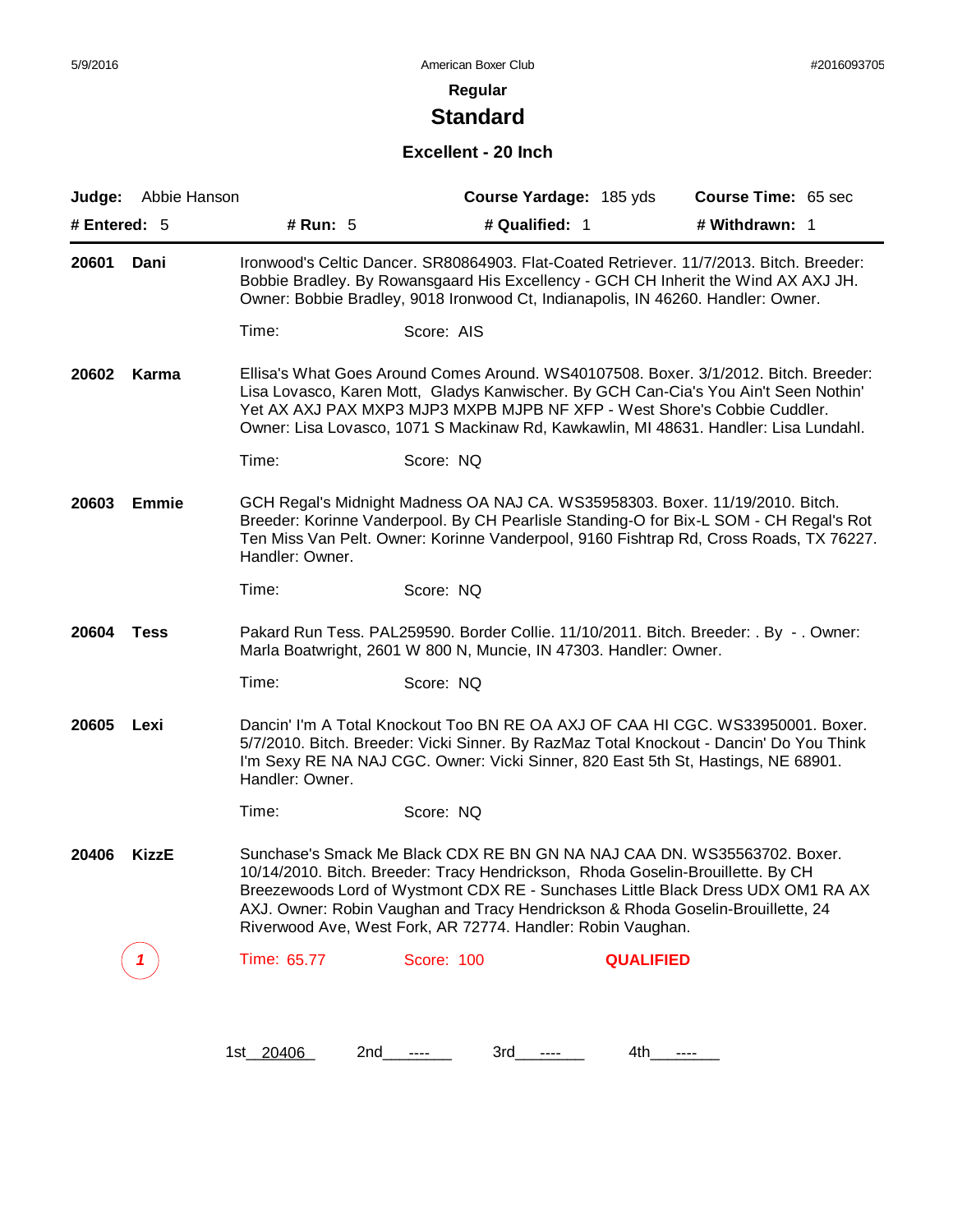# **Standard**

#### **Excellent - 24 Inch**

| Judge:         | Abbie Hanson    |                     | Course Yardage: 185 yds                                                                                                                                                                                                                                                                                                                          | Course Time: 69 sec |
|----------------|-----------------|---------------------|--------------------------------------------------------------------------------------------------------------------------------------------------------------------------------------------------------------------------------------------------------------------------------------------------------------------------------------------------|---------------------|
| # Entered: $4$ |                 | # Run: 4            | # Qualified: 0                                                                                                                                                                                                                                                                                                                                   | # Withdrawn: 0      |
| 24601          | <b>Stratton</b> | Ellen M. Gruber.    | Cinnarhee's By A Nose BN RN NAJ NAP NJP. WS43801902. Boxer. 6/13/2012. Dog.<br>Breeder: H Medley Small. By Cinnrhee's Shoot Em Up - Heartacres Cinnrhee of Kadenza.<br>Owner: Ellen M. Gruber and H Medley Small, 227 Morris Dr, Niles, MI 49120. Handler:                                                                                       |                     |
|                |                 | Time:               | Score: NQ                                                                                                                                                                                                                                                                                                                                        |                     |
| 24602          | <b>Shadow</b>   | Doss.               | Fox Creek's Can't Touch This CD BN RE OA OAJ CGC. SR27358603. Flat-Coated<br>Retriever. 3/10/2012. Dog. Breeder: Heidi & Mike Hebert. By CH Flat-Tyre;s Take a Chance<br>on Me UDX OM1 RN SH - CH Fox Creek's Rain or Shine CD MH AX AXJ. Owner: Cassie<br>Doss and Heidi Hebert, 3780 S Stonehaven Ln, New Palestine, IN 46163. Handler: Cassie |                     |
|                |                 | Time:               | Score: NQ                                                                                                                                                                                                                                                                                                                                        |                     |
| 24604          | <b>Blayke</b>   |                     | Sunchase's Spin the Bottle PCD BN PN RN OA OAJ CGC CGCA. WS45539505. Boxer.<br>10/23/2013. Dog. Breeder: Rhoda Brouillette. By CH Sunchase's Zero to Hero UDX RA MX<br>MXJ - Sunchase's Smoke and Mirrors. Owner: Tracy Hendrickson and Rhoda Brouillette,<br>4412 W Kent Circle, Broken Arrow, OK 74012. Handler: Tracy Hendrickson.            |                     |
|                |                 | Time:               | Score: NQ                                                                                                                                                                                                                                                                                                                                        |                     |
| 24605          | Ziva            | Owens.              | CH Peprhl's Life's a Dance with DebLyn VCD2 CDX BN GN RE TDX OA OAJ HT PT.<br>WS30844201. Boxer. 6/29/2009. Bitch. Breeder: Sue Ann Thompsn. By CH OTCH Regal's<br>Heeeere's Johnny - CH Peprhl's Will You Dance Marbo CDX RE AX AXJ NAP NJP. Owner:<br>Debra L Owens and Caitlyn Owens, 508 2nd Ave, Luther, IA 50152-0357. Handler: Debra L    |                     |
|                |                 | Time:               | Score: NQ                                                                                                                                                                                                                                                                                                                                        |                     |
|                |                 |                     |                                                                                                                                                                                                                                                                                                                                                  |                     |
|                |                 | 2nd<br>1st.<br>---- | 3rd<br>4th.<br>----<br>$---$                                                                                                                                                                                                                                                                                                                     | ----                |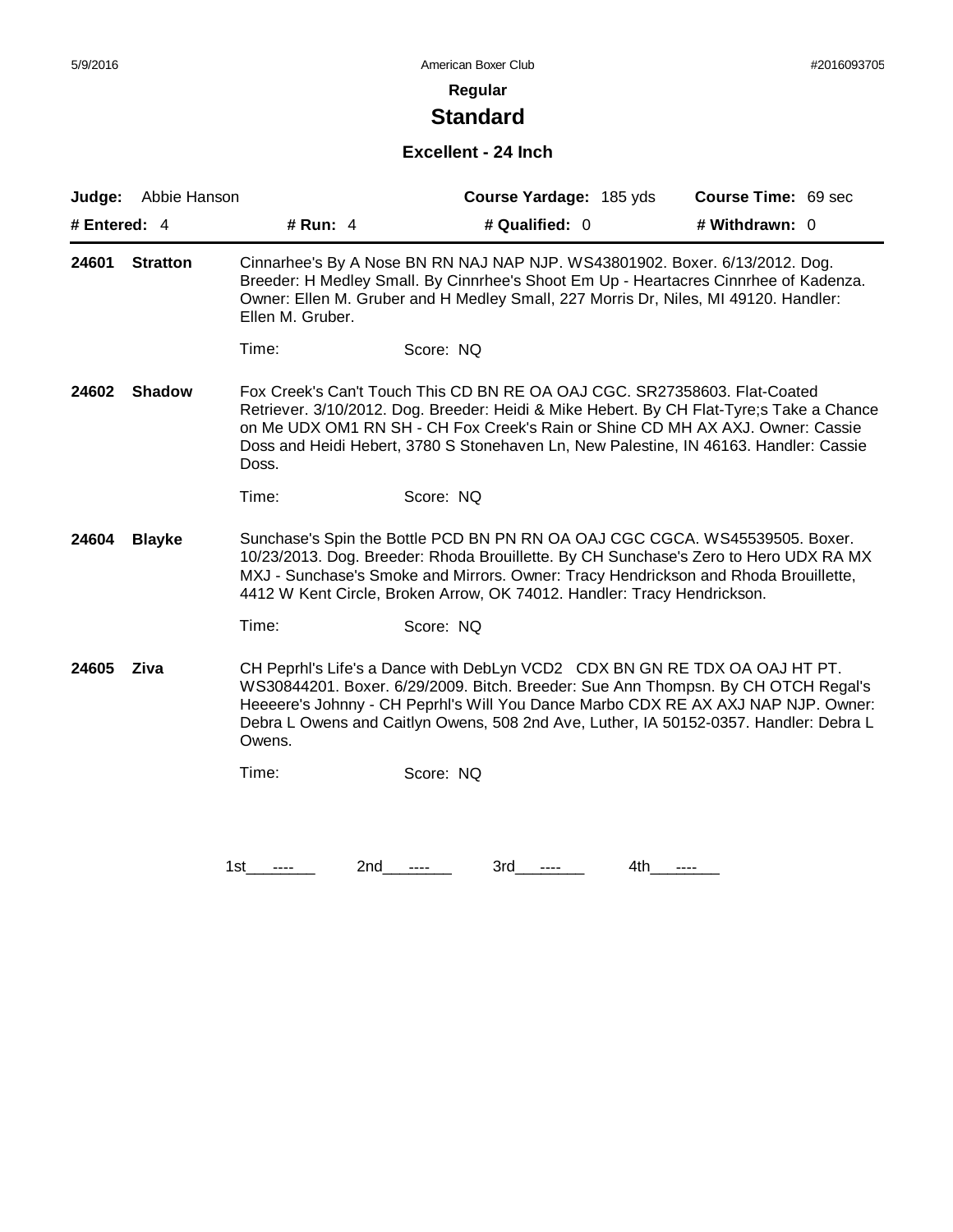| 5/9/2016               |                 | American Boxer Club                                                                                                                                                                                                                                                |                                |                            | #2016093705 |
|------------------------|-----------------|--------------------------------------------------------------------------------------------------------------------------------------------------------------------------------------------------------------------------------------------------------------------|--------------------------------|----------------------------|-------------|
|                        |                 | Regular                                                                                                                                                                                                                                                            |                                |                            |             |
|                        |                 | <b>Standard</b>                                                                                                                                                                                                                                                    |                                |                            |             |
|                        |                 | Master - 8 Inch                                                                                                                                                                                                                                                    |                                |                            |             |
| Judge:<br>Abbie Hanson |                 |                                                                                                                                                                                                                                                                    | <b>Course Yardage: 177 yds</b> | <b>Course Time: 76 sec</b> |             |
| # Entered: 1           | # Run: 1        | # Qualified: 1                                                                                                                                                                                                                                                     |                                | # Withdrawn: 0             |             |
| 8801<br>Zuri           |                 | Ratitatt Franibur Sing ZBlus. RN22962303. Rat Terrier. 6/8/2011. Bitch. Breeder: Valerie<br>Luchsinger. By Ratitatt Franibur Spartan Spittin Fire - Ratitatt Franibur Pop up Pez. Owner:<br>Cheryl Lent, 2701 N Skyline Dr, Bloomington, IN 47404. Handler: Owner. |                                |                            |             |
|                        | Time: 57.80     | Score: 100                                                                                                                                                                                                                                                         | <b>QUALIFIED</b>               |                            |             |
|                        | 1st 8801<br>2nd | 3rd                                                                                                                                                                                                                                                                | 4th.                           |                            |             |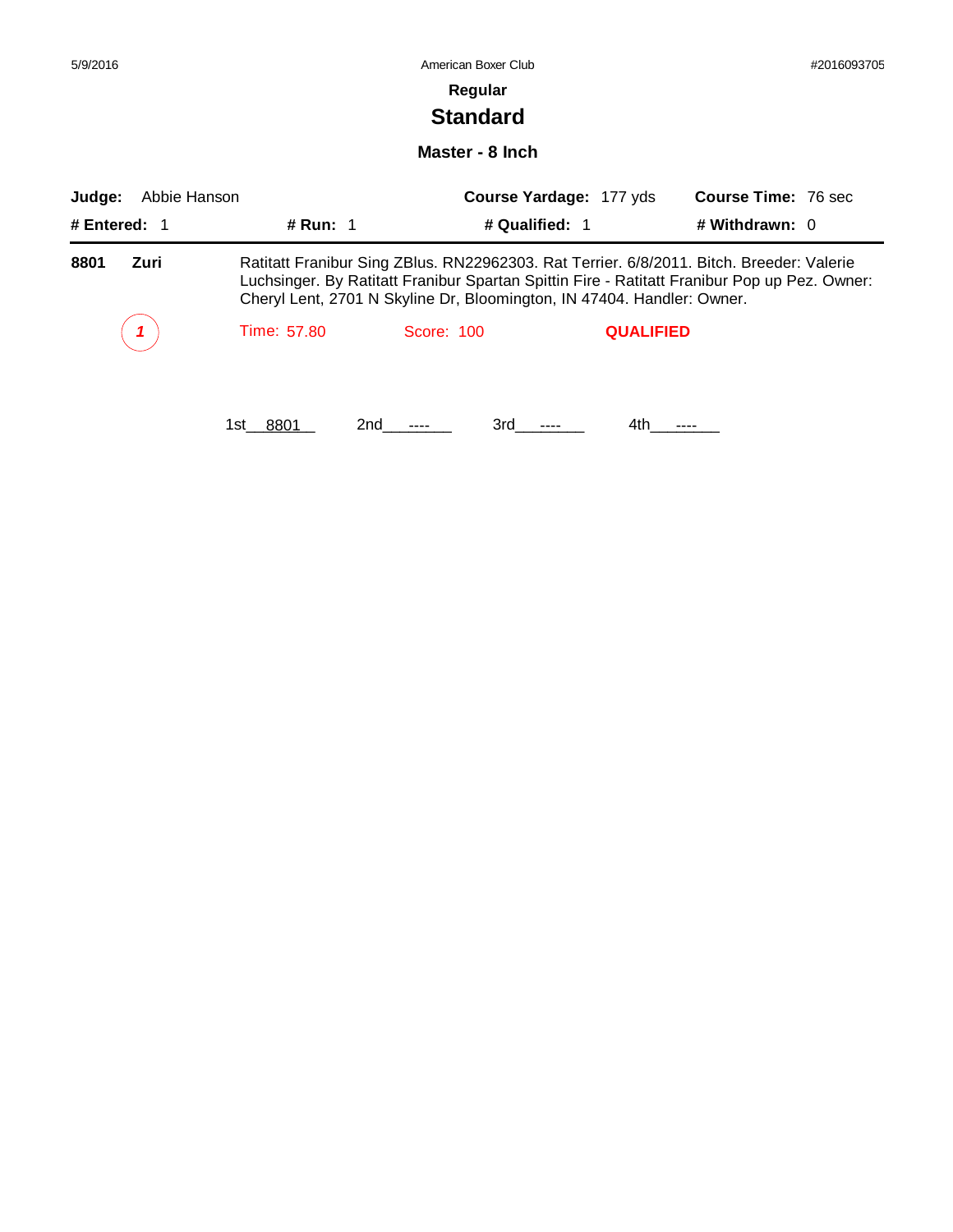# **Standard**

#### **Master - 12 Inch**

| # Entered: 6 | Judge: Abbie Hanson | # Run: 6                             | Course Yardage: 177 yds<br># Qualified: 2                                                                                                                                                                                                                                                                            |                  | Course Time: 71 sec<br># Withdrawn: 0 |  |
|--------------|---------------------|--------------------------------------|----------------------------------------------------------------------------------------------------------------------------------------------------------------------------------------------------------------------------------------------------------------------------------------------------------------------|------------------|---------------------------------------|--|
| 12801        | Indee               | Handler: Owner.                      | MACH Alpengo's Indiana Joan II AX MJB. DN25110502. Shetland Sheepdog. 6/10/2009.<br>Bitch. Breeder: Karen Adams. By CH Jade Mist Belmark Bragging Rights - Alpenglo's<br>Sundae Surprise. Owner: Maureen Boulanger, 405 Karen Dr, Pittsboro, IN 46167-8970.                                                          |                  |                                       |  |
|              |                     | Time:                                | Score: NQ                                                                                                                                                                                                                                                                                                            |                  |                                       |  |
| 12802        | Kirsti              | Handler: Owner.                      | CH MACH2 CB's Kirsteen CDX GN RE MXG MJC XF SE. RN16855903. Border Terrier.<br>6/25/2008. Bitch. Breeder: Priscilla B. McCune. By CH Otterwise Opie RE ME - CH CB's<br>Florida Connection. Owner: Ann Goodspeed, 3030 San Jose Dr, Greenwood, IN 46143.                                                              |                  |                                       |  |
|              |                     | Time:                                | Score: NQ                                                                                                                                                                                                                                                                                                            |                  |                                       |  |
| 12803        | <b>Sly</b>          |                                      | MACH Daisylane Dance to the Music CD RN MX MXJ XF. TS08019202. Cavalier King<br>Charles Spaniel. 11/18/2011. Dog. Breeder: Kristine Schmidt. By Wystar He Got Game at<br>Daisylane - Wystar Rock N Roll Angel. Owner: Terri Dantin and Kristine Schmidt, 12916<br>Tradd St, Carmel, IN 46032. Handler: Terri Dantin. |                  |                                       |  |
|              | 1                   | Time: 49.79                          | Score: 100                                                                                                                                                                                                                                                                                                           | <b>QUALIFIED</b> |                                       |  |
| 12804        | Cubby               | Owner.                               | Little Mr Cubby. PAL256141. Pomeranian. 11/4/2010. Dog. Breeder: Unknown. By<br>Unknown - Unknown. Owner: Mona Gitter, 1223 Woodgate Dr, Carmel, IN 46033. Handler:                                                                                                                                                  |                  |                                       |  |
|              |                     | Time:                                | Score: NQ                                                                                                                                                                                                                                                                                                            |                  |                                       |  |
| 12805        | Rudy                | 46167-8970. Handler: Owner.          | MACH Rudolph MX MXJ. PAL200314. Shetland Sheepdog. 4/18/2007. Dog. Breeder:<br>Unknown. By Unknown - Unknown. Owner: Maureen Boulanger, 405 Karen Dr, Pittsboro, IN                                                                                                                                                  |                  |                                       |  |
|              | 2                   | Time: 55.81                          | Score: 100                                                                                                                                                                                                                                                                                                           | <b>QUALIFIED</b> |                                       |  |
| 12806        | Remi                | Greenwood, IN 46143. Handler: Owner. | CH MACH Otterwise Jeremiah CD BN RE MXB MJS XF T2B SE. RN19019002. Border<br>Terrier. 7/3/2009. Dog. Breeder: Susan K. Bushrod. By CH Sparravohn Troubador - CH<br>Otterwise The Heat Is On CD RN JE. Owner: Ann Goodspeed, 3030 San Jose Dr,                                                                        |                  |                                       |  |
|              |                     | Time:                                | Score: NQ                                                                                                                                                                                                                                                                                                            |                  |                                       |  |
|              |                     |                                      |                                                                                                                                                                                                                                                                                                                      |                  |                                       |  |
|              |                     | 1st_12803                            | 2nd 12805<br>3rd<br>----                                                                                                                                                                                                                                                                                             | 4th<br>----      |                                       |  |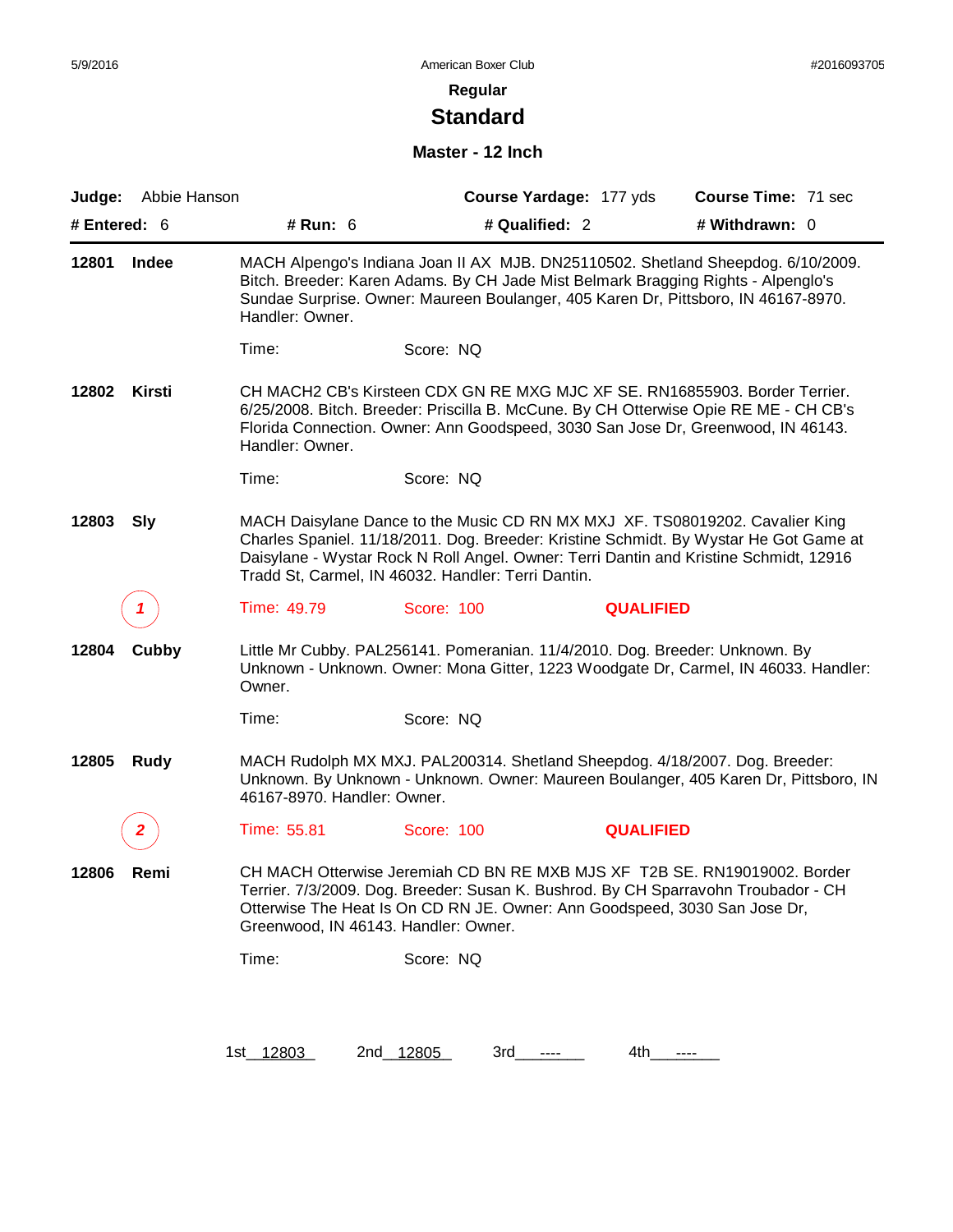# **Standard**

#### **Master - 16 Inch**

| Judge:       | Abbie Hanson   |                                         |                                                                                                                                                              | Course Yardage: 181 yds | Course Time: 69 sec                                                                                                                                                                                                                                                |
|--------------|----------------|-----------------------------------------|--------------------------------------------------------------------------------------------------------------------------------------------------------------|-------------------------|--------------------------------------------------------------------------------------------------------------------------------------------------------------------------------------------------------------------------------------------------------------------|
| # Entered: 7 |                | # Run: 7                                | # Qualified: 4                                                                                                                                               |                         | # Withdrawn: 0                                                                                                                                                                                                                                                     |
| 16801        | Louka          | Elizabeth Ann Beck.                     |                                                                                                                                                              |                         | Prelude's Curb Appeal AX AXJ T2B XF. DN32068101. Shetland Sheepdog. 10/13/2011.<br>Dog. Breeder: Jane Masters. By CH Belmark Lo and Behold - Prelude's Prada. Owner:<br>Elizabeth Ann Beck and Jane Masters, 15109 Count Fleet Ct, Carmel, IN 46032. Handler:      |
|              |                | Time:                                   | Score: NQ                                                                                                                                                    |                         |                                                                                                                                                                                                                                                                    |
| 16802        | Teak           |                                         | AXJ HT. Owner: Jane Masters, 427N 500 E, Lebanon, IN 46052. Handler: Owner.                                                                                  |                         | Prelude's Protocol MX MXJ XF T2B PT. DN29497004. Shetland Sheepdog. 10/6/2007. Dog.<br>Breeder: Owner. By CH Prelude's Puttin' On Hairs OA OAJ NF - Prelude's Bec N' Call AX                                                                                       |
|              |                | Time:                                   | Score: NQ                                                                                                                                                    |                         |                                                                                                                                                                                                                                                                    |
| 16803        | <b>Bliss</b>   | Indianapolis, IN 46250. Handler: Owner. | Island Tan - CH Coastal Beach Bunny. Owner: Kathy McKee, 8040 Oak Hill Drive,                                                                                |                         | MACH2 Coastal Keeara Euphoria MXS MJS XF T2B. DN20203003. Shetland Sheepdog.<br>12/10/2007. Bitch. Breeder: Tammy Alden and Polly Brolin By CH Coastal Wintercreek                                                                                                 |
|              |                | Time: 50.63                             | Score: 100                                                                                                                                                   | <b>QUALIFIED</b>        |                                                                                                                                                                                                                                                                    |
| 16804        | <b>Pretzel</b> |                                         | Florence, KY 41042. Handler: J. Elizabeth Abate.                                                                                                             |                         | CH MACH Aran Twisted Logic MXS MJS OF. RN22214103. Soft Coated Wheaten Terrier.<br>2/4/2011. Bitch. Breeder: Shari Boyd Carusi. By CH Gleanngay Holliday - CH Aran Built a<br>Betr Mouse Trap. Owner: J. Elizabeth Abate and Shari Boyd Carusi, 2672 Legacy Ridge, |
|              |                | Time:                                   | Score: NQ                                                                                                                                                    |                         |                                                                                                                                                                                                                                                                    |
| 16805        | Quin           | Handler: Owner.                         | Alpenglo Ms Chievious. Owner: Kathleen Carver, 343 S Taft, Indianapolis, IN 46241.                                                                           |                         | Baccara Makin' Waves AX AXJ XF. DN25113301. Shetland Sheepdog. 6/16/2009. Dog.<br>Breeder: Karen E. Adams & Kathleen Carver. By Alpenglo's Gale Force NAJ - Bacarra                                                                                                |
|              |                | Time: 61.43                             | Score: 100                                                                                                                                                   | <b>QUALIFIED</b>        |                                                                                                                                                                                                                                                                    |
| 16806        | <b>Buster</b>  | Greenwood, IN 46143. Handler: Owner.    | River Tyne's Bust A' Move Boy MX MXJ T2B XF. DN31135401. Shetland Sheepdog.<br>Ruff N' Ready Riley PT MX MXJ. Owner: Sheila Kitchens, 1270 North Mathews Rd, |                         | 11/28/2009. Dog. Breeder: Sheila Kitchens & Nina Plail. By Alpenglo River Tyne - Plail's                                                                                                                                                                           |
|              |                | Time: 44.74                             | Score: 100                                                                                                                                                   | <b>QUALIFIED</b>        |                                                                                                                                                                                                                                                                    |
| 16807        | <b>Shady</b>   | Owner.                                  | MACH3 Coco Chanel Blue Starlight MXS MJG XF T2B. DN30137201. Schapendoes.                                                                                    |                         | 11/29/2010. Bitch. Breeder: Kathleen Digaudio. By Astro Blue Starlight - Heidistarlight Des<br>Uns Et Des Autre. Owner: Lisa Sponsier, 1909 W 136th St, Carmel, IN 46032. Handler:                                                                                 |
|              |                | Time: 45.22                             | Score: 100                                                                                                                                                   | <b>QUALIFIED</b>        |                                                                                                                                                                                                                                                                    |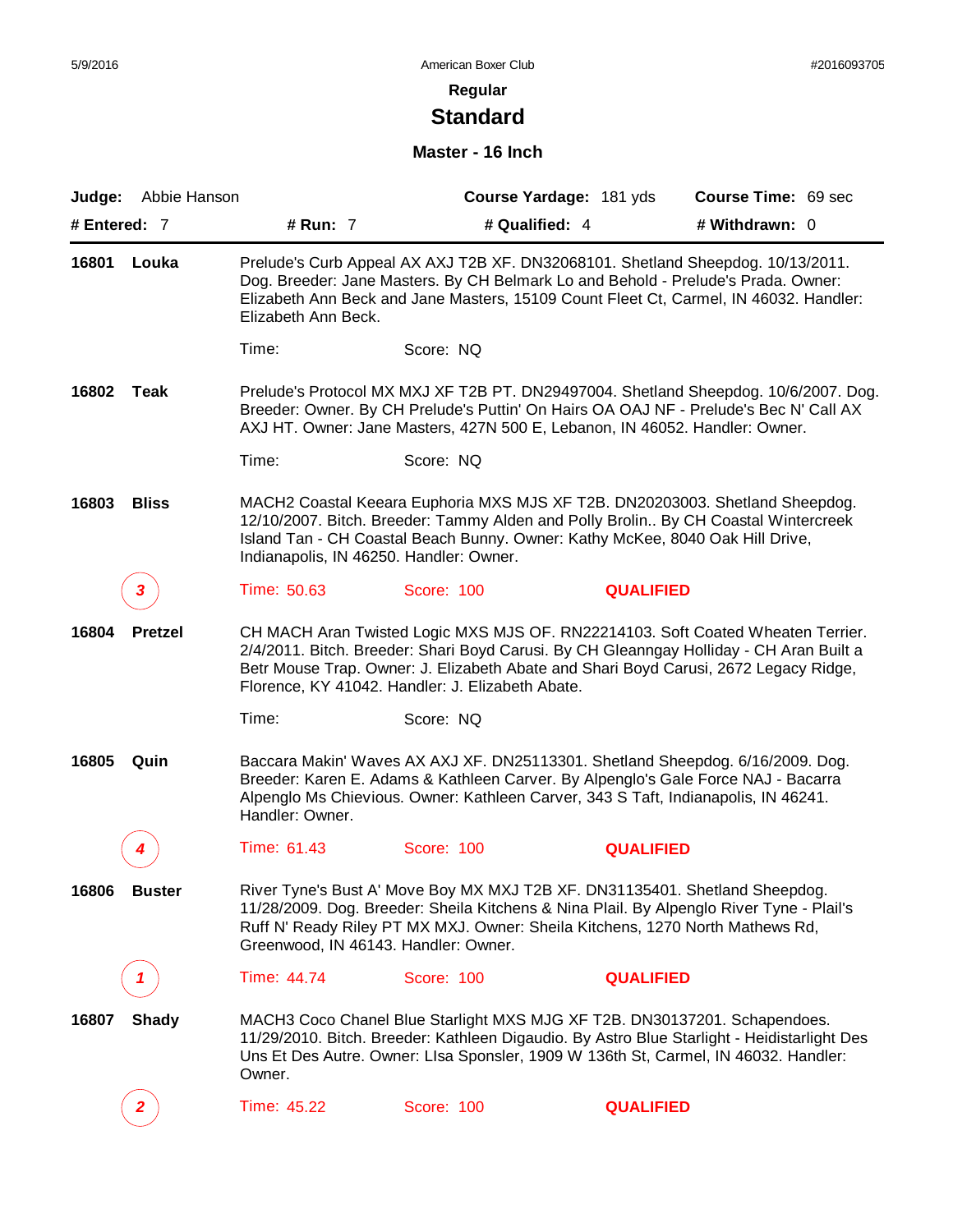**Regular**

# **Standard**

1st\_ 16806 2nd\_ 16807 3rd\_ 16803 4th\_ 16805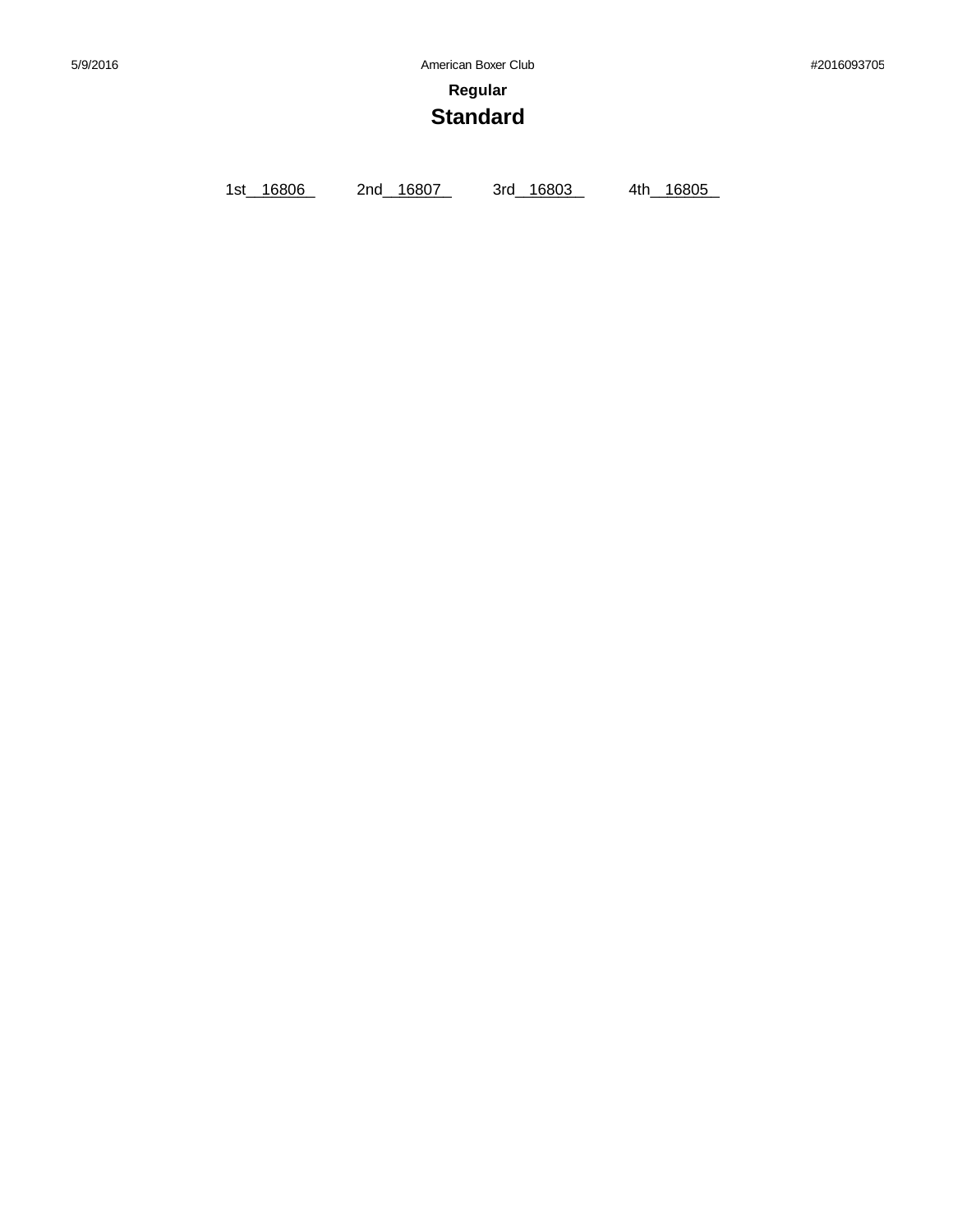# **Standard**

#### **Master - 20 Inch**

| Judge:        | Abbie Hanson   |                                           | Course Yardage: 185 yds                                                                                                                                                                                                                                                                                                                | <b>Course Time: 65 sec</b> |  |
|---------------|----------------|-------------------------------------------|----------------------------------------------------------------------------------------------------------------------------------------------------------------------------------------------------------------------------------------------------------------------------------------------------------------------------------------|----------------------------|--|
| # Entered: 20 |                | # Run: 18                                 | # Qualified: 8                                                                                                                                                                                                                                                                                                                         | # Withdrawn: 0             |  |
| 20801         | <b>Jyllie</b>  |                                           | Sunchase's Running the Red UD BN RE MX MXJ CA CGC OF. WS35563706. Boxer.<br>10/14/2010. Bitch. Breeder: Owner. By CH Breezewood's Lord of Wystmont CDX -<br>Sunchase's Little Black Dress UDX OM1 RA AX AXJ OF CA CGC CGCA. Owner: Tracy<br>Hendrickson, 4412 W Kent Circle, Broken Arrow, OK 74012. Handler: Owner.                   |                            |  |
|               |                | Time:                                     | Score: NQ                                                                                                                                                                                                                                                                                                                              |                            |  |
| 20802         | Tagg           | 46074. Handler: Owner.                    | Merry Oak Farms Tagg You're It. PAL202943. Labrador Retriever. 4/4/2007. Dog. Breeder:<br>Unknown. By Unknown - Unknown. Owner: Judy Kowarsch, 16330 Oak Rd, Westfield, IN                                                                                                                                                             |                            |  |
|               |                | Time:                                     | Score: NQ                                                                                                                                                                                                                                                                                                                              |                            |  |
| 20803         | <b>Violet</b>  |                                           | Violet Sophies Karmen. WS35351503. Boxer. 9/19/2010. Bitch. Breeder: Rachel Lundahl.<br>By Schmidts Moose A Moose - Sophie Karmen Electra. Owner: Lisa Lundahl, 2582 N.<br>Swede Rd, Midland, MI 48642. Handler: Owner.                                                                                                                |                            |  |
|               |                | Time:                                     | Score: NQ                                                                                                                                                                                                                                                                                                                              |                            |  |
| 20804         | Yates          |                                           | Grand Oakes Move 'Em Out. DN30561602. Border Collie. 4/30/2011. Dog. Breeder: Julia<br>Oakes. By Norwood Winthrop Upon a Rock - Red-Dawn AllFourOffThe Floor. Owner:<br>Amanda Moller, 13720 Waterloo, Chelsea, MI 48118. Handler: Owner.                                                                                              |                            |  |
|               |                | Time:                                     | Score: ABS                                                                                                                                                                                                                                                                                                                             |                            |  |
| 20805         | <b>Hickory</b> | Indianapolis, IN 46278. Handler: Owner.   | Ole Hickory MX MXJ OF. MA00302801. All American Dog. 3/29/2008. Dog. Breeder:<br>Unknown. By Unknown - Unknown. Owner: Dee Ann Peine, 8443 Crown Pt Rd,                                                                                                                                                                                |                            |  |
|               |                | Time: 51.49                               | Score: 100                                                                                                                                                                                                                                                                                                                             | <b>QUALIFIED</b>           |  |
| 20806         | <b>Speedy</b>  | Crawfordsville, IN 47933. Handler: Owner. | Feel the Need. MA17582701. All American Dog. 6/1/2011. Dog. Breeder: Unknown. By<br>Unknown - Unknown. Owner: Janet K. Boggs, 3902 W Offield Monument Rd,                                                                                                                                                                              |                            |  |
|               |                | Time:                                     | Score: NQ                                                                                                                                                                                                                                                                                                                              |                            |  |
| 20807         | K              |                                           | GCH Trisorts TKO Total Knock Out MX MXJ CGC. DN35296902. Belgian Malinois.<br>5/24/2012. Bitch. Breeder: Lisa Knock & Barbara Vitarelli. By CH Trisorts All That Jazz - CH<br>Trisorts Something to Talk About. Owner: Theresa Kulb and Dr Thomas B Kulb, 19484<br>Valley Trail Rd, Bloomington, IL 61705-5746. Handler: Theresa Kulb. |                            |  |
|               |                | Time:                                     | Score: NQ                                                                                                                                                                                                                                                                                                                              |                            |  |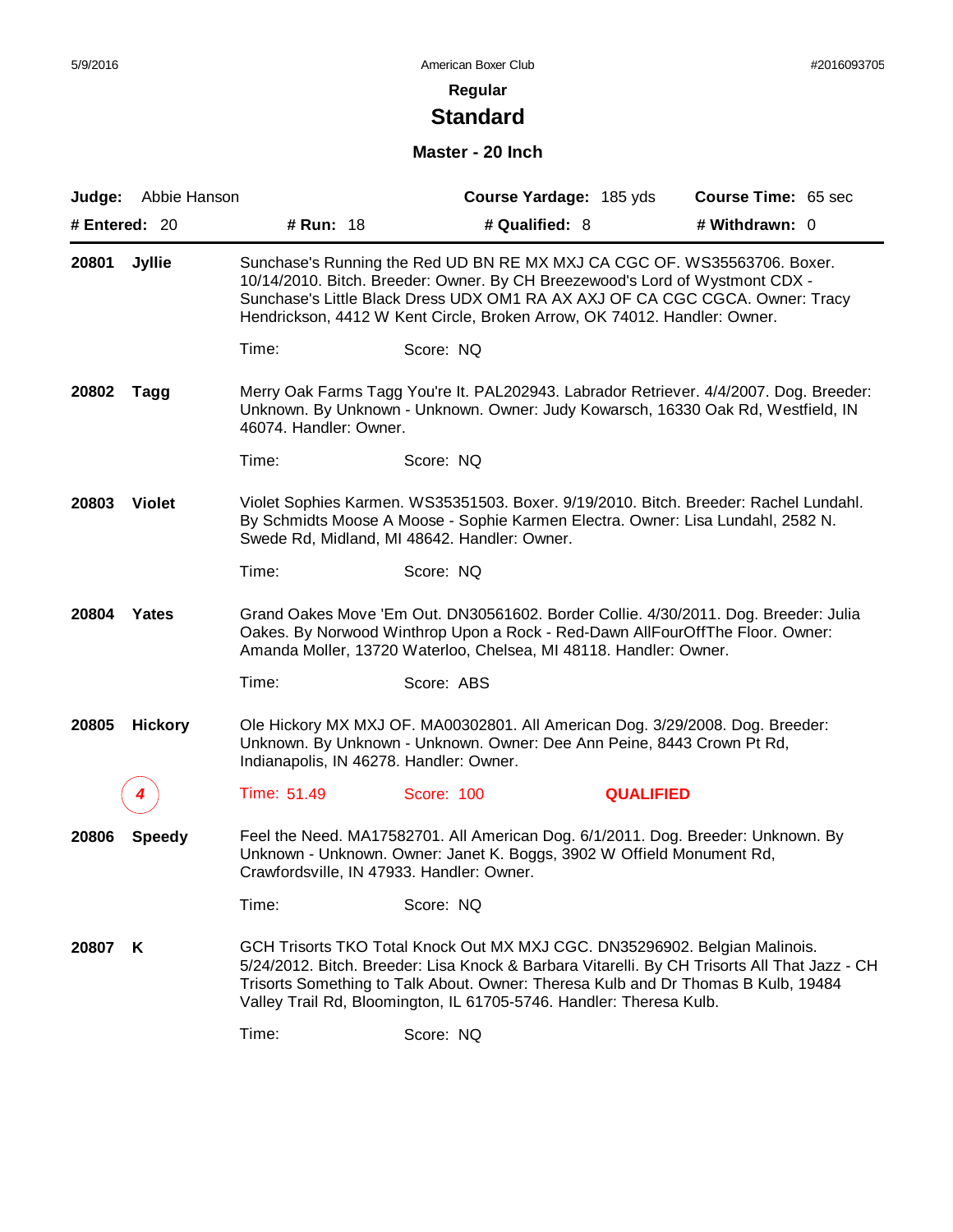**Regular**

#### **Standard**

**20808 Dara** GCH MACH4 Windwood's Daring Soul Of Sherwood CD RE MXF TQX T2B. WS26916702. Boxer. 7/7/2008. Bitch. Breeder: Shirley Stanton. By CH Breho I Bee Shinin' - Windwood's Heart N Soul. Owner: Colleen Fleury, 37589 Gayoso ST, Slidell, LA 70458. Handler: Owner.

*2* Time: 44.93 Score: 100 **QUALIFIED**

**20810 Google** Mr. Know It All MX MXJ. DN35843201. Border Collie. 2/23/2013. Dog. Breeder: Cathy Glassmeyer. By Cat's Circuit Breaker - Topshelf's Hot Wired. Owner: Teresa Freville, 4513 American Court, Louisville, KY 40299. Handler: Owner.

Time: Score: NQ

**20811 Prymme** Sunchase's Little Pink Ribbon UD BN RAE MX MXJ OF CA CGCA. WS35563707. Boxer. 10/14/2010. Bitch. Breeder: Owner. By CH Breezewood's Lord of Wystmont CDX - Sunchase's Little Black Dress UDX OM1 RA AX AXJ OF CGC CGCA. Owner: Tracy Hendrickson, 4412 W Kent Circle, Broken Arrow, OK 74012. Handler: Owner.

Time: 53.43 Score: 100 **QUALIFIED**

**20812 Casey** Captain Casey. PAL251119. Australian Shepherd. 1/7/2008. Dog. Breeder: . By - . Owner: Kathy Pudenz, 10212 N County Roas 1025 E, Brownsburg, IN 46112. Handler: Owner.

Time: 52.26 Score: 100 **QUALIFIED**

**20813 Story** CH MACH Highland Storytime. HP40914503. Norwegian Elkhound. 6/2/2011. Bitch. Breeder: Andrea Schokker. By GCH Skyehigh Blue Waters - Highland Snojager Solstice. Owner: Christine Mayer and Andrea Schokker, 705 S Maple St, Urbana, IL 61801-4206. Handler: Christine Mayer.

*3* Time: 49.38 Score: 100 **QUALIFIED**

**20814 Carly** CopperMyst Bring Back the Magic AX MXJ OF CAX CGC. WS34770904. Boxer. 7/26/2010. Bitch. Breeder: Margaret Magoffin & Donna Schaefer. By CH Belco's Coppertone RN - DC's Little Miss Magic OA AXJ OF CA. Owner: Margaret Magoffin, 15 Hillrise Dr, Penfield, NY 14526. Handler: Owner.

Time: Score: NQ

**20815 AJ** MACH Ava Josephine von Waldstadt RN MXG MJG XF T2B2. WS20480305. Boxer. 1/4/2007. Bitch. Breeder: Renee Williams. By Arames vom Messingsberg - Josephine von Bachbett VCD2 UD RE MX MXJ. Owner: Elisabeth Lonergan, 1465 Y Avenue, Ames, IA 50014. Handler: Owner.

Time: Score: NQ

**20816 Sparkles** Venecian's A Valley's Knight of Fire OA OAJ. WS43887403. Boxer. 1/16/2013. Bitch. Breeder: Janice Solas. By Valley's Bold Knight RE MX MXJ OF - RnB and Valley's Honor Our Heroes. Owner: Robyn Ginther and Rose Right, 4764 Steven Lane, Walnutport, PA 18088. Handler: Robyn Ginther.

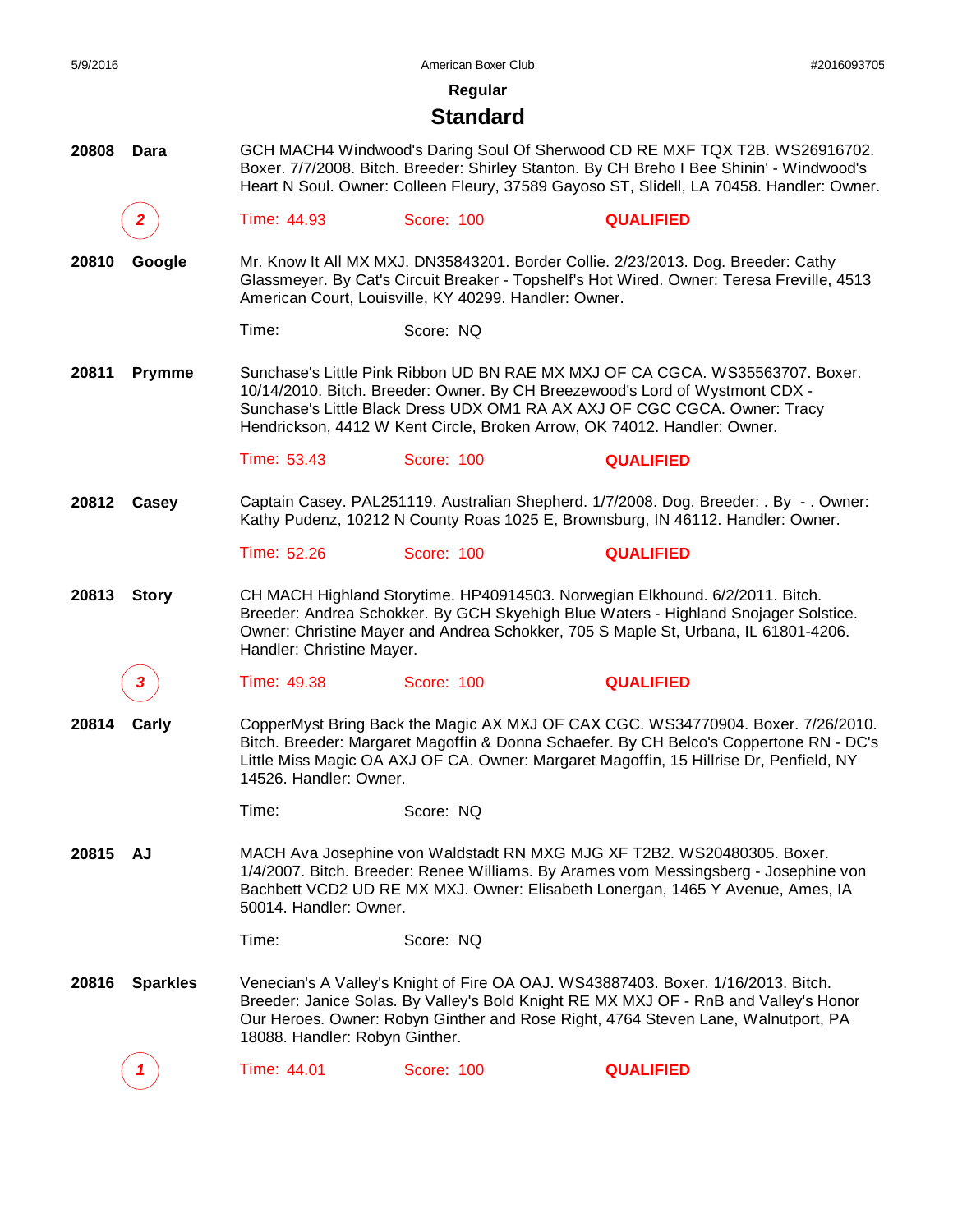**Regular**

#### **Standard**

**20817 Shake** Contact Point's Goode Vibration. DN22475505. Border Collie. 7/30/2008. Bitch. Breeder: Karen Moureaux. By Holman's Mike - Contact Point's Full Tilt. Owner: Ruth Goode, 6115 W. Lowell Rd, Columbus, IN 47201. Handler: Owner.

Time: Score: NQ

**20818 Jett** Merry Oak Farms Lonestar Jett. PAL263397. Labrador Retriever. 4/30/2012. Dog. Breeder: . By - . Owner: Judy Kowarsch, 16330 Oak Rd, Westfield, IN 46074. Handler: Owner.

Time: Score: NQ

**20819 Lilly** Lilly Sophie's Karmen. WS5351506. Boxer. 9/19/2010. Bitch. Breeder: Rachel Lundahl. By Schmidt's Moose A Moose - Sophie Karmen Electra. Owner: Lisa Lundahl, 2582 N. Swede Rd, Midland, MI 48642. Handler: Owner.

Time: 54.13 Score: 100 **QUALIFIED**

**20820 Druid** Grand Oakes Knock on Wood. DN20276806. Border Collie. 1/4/2008. Dog. Breeder: Julia Oakes. By Eyes of the World Elijah - Red-Dawn AllFourOffTheFloor. Owner: Amanda Moller, 13720 Waterloo, Chelsea, MI 48118. Handler: Owner.

Time: Score: ABS

**20821 Ravynne** Sunchase's Lightnng Strikes Twice UDX RE MX MXJ MXJB MXB OF CA CGC CGCA. WS2877707. Boxer. 12/3/2008. Bitch. Breeder: Rhoda Brouillette. By CH Halycon Fire King - Simply Eclipsed RN. Owner: Tracy Hendrickson and Rhoda Brouillette, 4412 W Kent Circle, Broken Arrow, OK 74012. Handler: Tracy Hendrickson.

Time: 65.24 Score: 100 **QUALIFIED**

1st\_20816 2nd\_20808 3rd\_20813 4th\_20805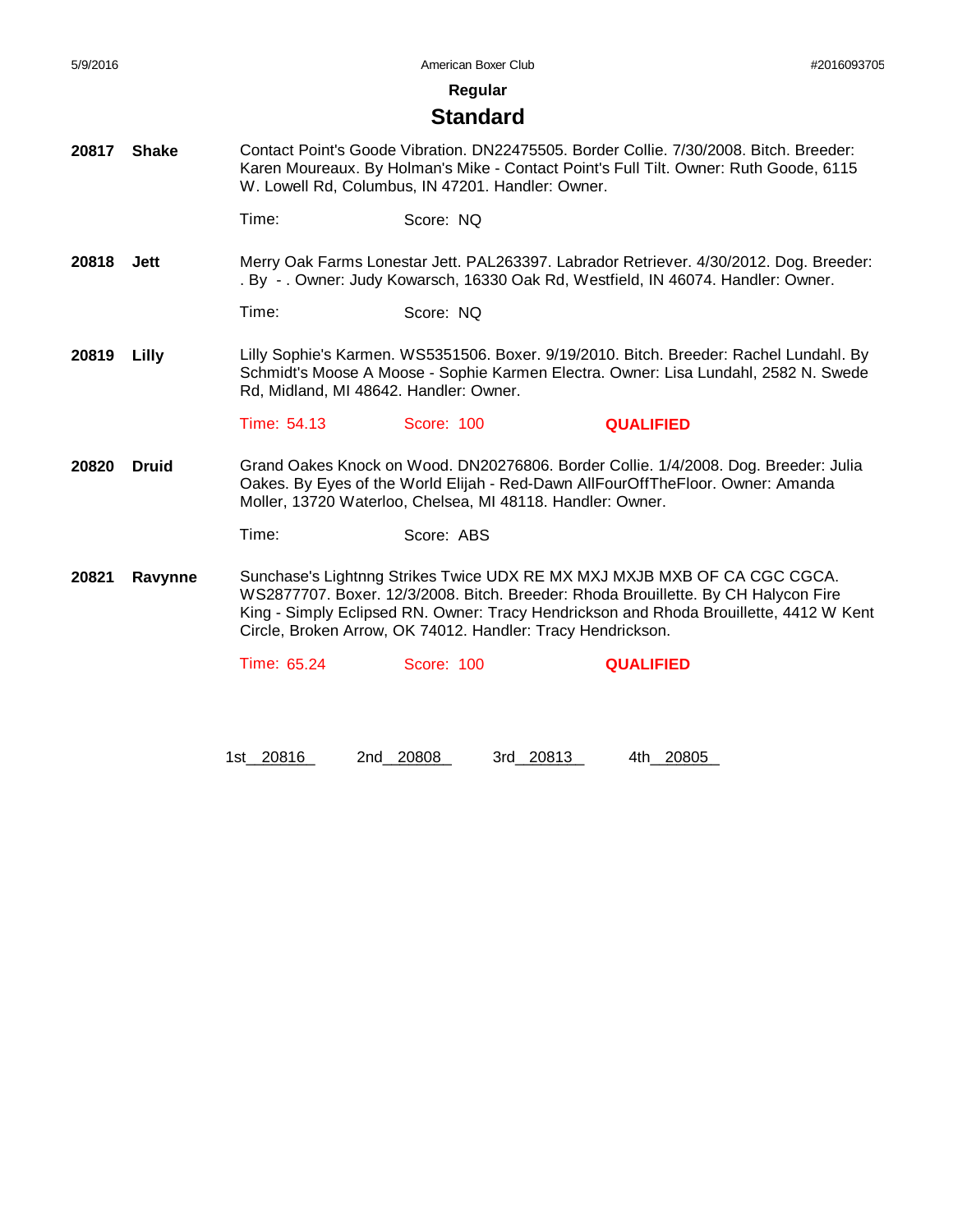# **Standard**

#### **Master - 24 Inch**

| Judge:        | Abbie Hanson |                                      | Course Yardage: 185 yds                                                                                                                                                                                                                                                                                                             |                  | Course Time: 69 sec |
|---------------|--------------|--------------------------------------|-------------------------------------------------------------------------------------------------------------------------------------------------------------------------------------------------------------------------------------------------------------------------------------------------------------------------------------|------------------|---------------------|
| # Entered: 12 |              | # Run: 12                            | # Qualified: 2                                                                                                                                                                                                                                                                                                                      |                  | # Withdrawn: 0      |
| 24802         | <b>Brice</b> |                                      | Tealcrest's Beck and Call UD AX AXJ. WS40917801. Boxer. 3/12/2012. Bitch. Breeder: Jill<br>Hootman & Robin Kennedy. By CH Tealcrest's Luck of the Irish CD RA OA OAJ CA - Miro-<br>Tealcrests What's UR Name RN CA. Owner: Mary Nee and Jill Hootman, 5300 Pontiac<br>Drive, Fairview Heights, IL 62208-3521. Handler: Mary Nee.    |                  |                     |
|               |              | Time:                                | Score: NQ                                                                                                                                                                                                                                                                                                                           |                  |                     |
| 24803         | Jim          |                                      | TealCrest's Bucnuts on Fire. WS32322502. Boxer. 10/27/2009. Dog. Breeder: Jill Hootman<br>& Robin Kennedy. By CH TealCrest's Luck of the Irish - Miro-TealCrest's Whats Ur Name.<br>Owner: Sandra Kistler, 214 Ranchview Dr, Vandalia, OH 45377. Handler: Owner.                                                                    |                  |                     |
|               |              | Time:                                | Score: NQ                                                                                                                                                                                                                                                                                                                           |                  |                     |
| 24804         | Zeus         |                                      | CH MACH2 Schmidt's GC Catch A Falling Star at LeMac CD OF. WS25892105. Boxer.<br>4/12/2008. Dog. Breeder: Julia Schmidt & Cindy Yaeger. By Twinkle Star v. Eurozone -<br>Schmidt's Mystic Run at Heart Acre. Owner: Leta McCulla and Julia Schmidt, Cindy<br>Yaeger, 110 N Heck Hill Rd, St Paris, OH 43072. Handler: Leta McCulla. |                  |                     |
|               |              | Time: 55.80                          | Score: 100                                                                                                                                                                                                                                                                                                                          | <b>QUALIFIED</b> |                     |
| 24805         | <b>Shane</b> | 70458. Handler: Owner.               | CH Sherwood Shananigans RN AX MXJ XF. WS38244301. Boxer. 6/16/2011. Dog.<br>Breeder: Colleen Fleury. By CH Rockett's Red Glare - GCH MACH Windwood's Daring Soul<br>of Sherwood CD RE MX MXJ XF. Owner: Colleen Fleury, 37589 Gayoso ST, Slidell, LA                                                                                |                  |                     |
|               |              | Time:                                | Score: NQ                                                                                                                                                                                                                                                                                                                           |                  |                     |
| 24806         | <b>Nessa</b> |                                      | Smack-Dab's No Worries. WS35628105. Doberman Pinscher. 11/8/2010. Bitch. Breeder:<br>Kathy Fay. By Smack-Dab's Fieldstone Finale - Smack-Dab's Show N Tell. Owner: Cheryl<br>Lent, 2701 N Skyline Dr, Bloomington, IN 47404. Handler: Owner.                                                                                        |                  |                     |
|               |              | Time:                                | Score: NQ                                                                                                                                                                                                                                                                                                                           |                  |                     |
| 24807         | Jet          | Winnebago, IL 61088. Handler: Owner. | Boxnen's Jet von Waldstat CDX BN RE MX MXB MXJ MJB AXP OJP. WS38247401.<br>Boxer. 7/22/2011. Dog. Breeder: Minna Nousianinen-Becher & Ann Flegel. By Boxmann<br>Star Trek - Caelon Du Champ'Des Legendes. Owner: Renee Fulcer, 10170 Dickenson Rd,                                                                                  |                  |                     |
|               |              | Time:                                | Score: NQ                                                                                                                                                                                                                                                                                                                           |                  |                     |
| 24808         | <b>Duke</b>  | Handler: Owner.                      | Grandbois' Duke MX MXJ MXJ MJB OF T2B. WS35351509. Boxer. 9/19/2010. Dog.<br>Breeder: Rachel Lundahl & Andrew Lundahl. By GCH Schmidts-GC Moose A Moose -<br>Spohie Karmen Electra. Owner: Lisa Lovasco, 1071 S Mackinaw Rd, Kawkawlin, MI 48631.                                                                                   |                  |                     |
|               |              | Time:                                | Score: NQ                                                                                                                                                                                                                                                                                                                           |                  |                     |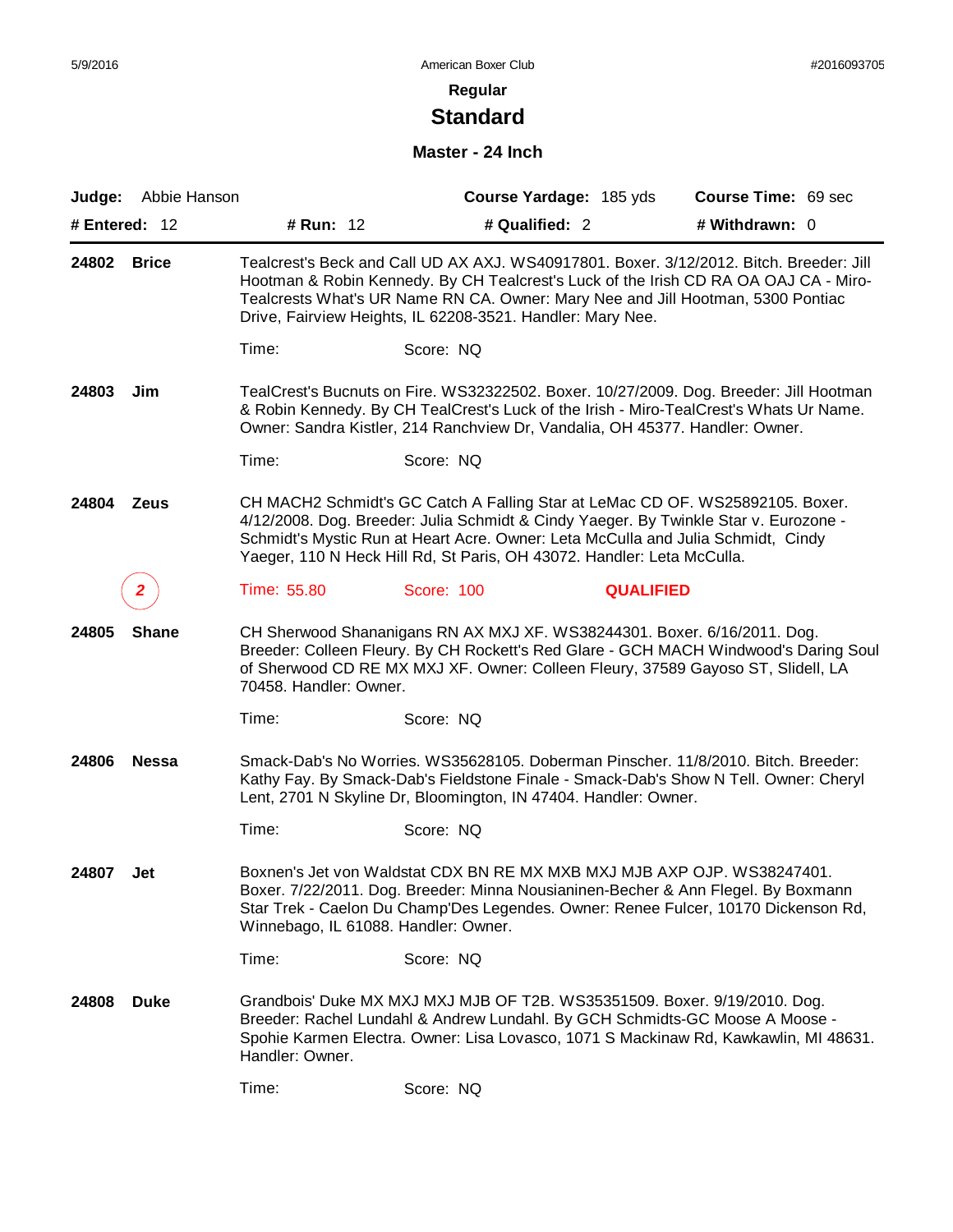**Regular**

#### **Standard**

- **24809 Vince** MACH8 Athenas Sergeant Carter CDX RAE CGC MXG2 MJB3 MXF MFG TQX T2B6. DN11734502. Belgian Malinois. 6/9/2005. Dog. Breeder: Dr. Thomas B. & Mrs. Theresa K. Kulb. By CH Tribal's Victorio Van Balderlo - CH Delialex Dandy Queen Beatrix. Owner: Theresa Kulb, 19484 Valley Trail Rd, Bloomington, IL 61705-5746. Handler: Owner.
	- *1* Time: 44.54 Score: 100 **QUALIFIED**
- **24810 Penny** Fox's Perdie Penny. WS23478906. Boxer. 9/10/2007. Bitch. Breeder: Montana and Debbie Gross. By Backwood's Augustus McCrae - Montana's So Raven Boxer. Owner: Carmel Fox, 15279 5th St NE, Foley, MN 56329. Handler: Owner.
	- Time: Score: NQ
- **24811 Caleb** Kiss 'N Tell's Doc Holiday RN MX MXB MXJ MJG OJP NFP XF CA T2B. ILP160836. Boxer. 3/20/2007. Dog. Breeder: Cindy L. Laschowski. By Belmanta New Millenium - Boyarka's Kiss 'N Tell. Owner: Chris Frodsham and Laurie Frodsham, 189 Massie Lane, Canton, NC 28716. Handler: Chris Frodsham.

**24812 Brie** Brie. PAL261556. Boxer. 6/25/2011. Dog. Breeder: Carie L. Basler. By Brodie - Hopper. Owner: Patrick LaFond and Marine LaFond, 1319 Snapdragon Ct, Saint Louis, MO 63146. Handler: Patrick LaFond.

Time: Score: NQ

**24813 Flag** Honeytree Flying Colors CD RA MX MXJ T2B2 CGC. DN32992401. Collie. 1/17/2012. Dog. Breeder: Debra & Shawn Amszi. By Honeytree Shertom Rolex - Honeytree Brilliant Rose. Owner: Debbie Held and Forrest Held, 5660 Roseberry Ridge, Lafayette, IN 47905. Handler: Debbie Held.

Time: Score: NQ

1st 24809 2nd 24804 3rd ---- 4th ----

Time: Score: NQ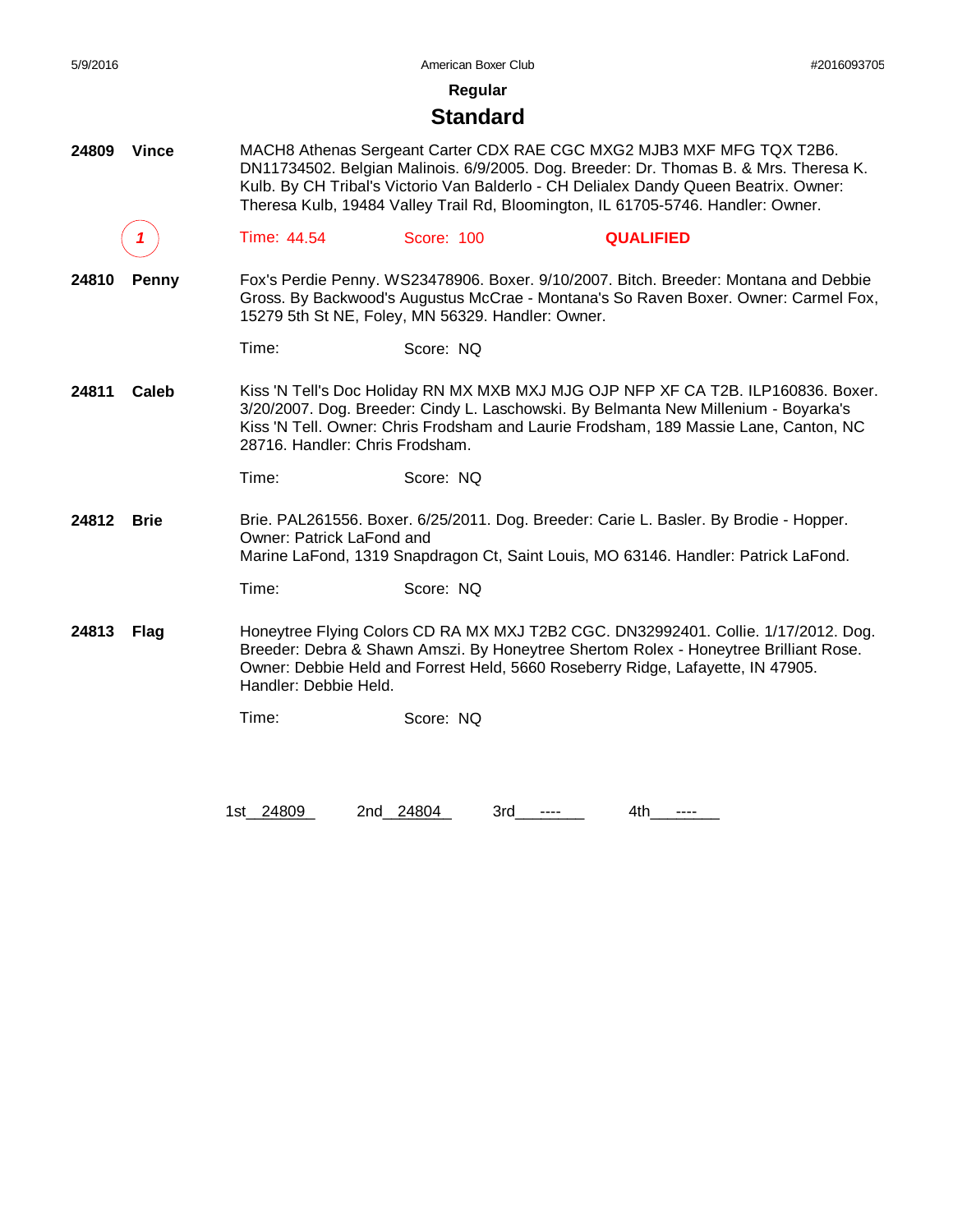#### **Preferred**

## **Standard**

#### **Novice - 20 Inch**

| Judge:         | Abbie Hanson  |                                                                                                                                                                                                                                                                             | Course Yardage: 158 yds                                                                                                                                                                                                                                            | <b>Course Time: 82 sec</b> |  |
|----------------|---------------|-----------------------------------------------------------------------------------------------------------------------------------------------------------------------------------------------------------------------------------------------------------------------------|--------------------------------------------------------------------------------------------------------------------------------------------------------------------------------------------------------------------------------------------------------------------|----------------------------|--|
| # Entered: $3$ |               | # Run: $3$                                                                                                                                                                                                                                                                  | # Qualified: 0                                                                                                                                                                                                                                                     | # Withdrawn: 0             |  |
| 20211          | Killian       | Christine Hirsch.                                                                                                                                                                                                                                                           | Killian Peekaboo Hirsch V Big Mac. WS43747705. Boxer. 3/31/2013. Dog. Breeder:<br>Jeannie McElroy. By Eloy von Haus Sonnenstrahl - Falka z Ringu von der Big Mac. Owner:<br>Christina Hirsch and Jeannie McElroy, 21521 Lake Road, Rocky River, OH 44116. Handler: |                            |  |
|                |               | Time:                                                                                                                                                                                                                                                                       | Score: NQ                                                                                                                                                                                                                                                          |                            |  |
| 20212          | Lizzie        | Lando's Silhouette Set N' Jett. WS48936404. Boxer. 12/23/2014. Bitch. Breeder: Trish<br>Olinghouse & Donna Doane. By CH Tadd's Forever in Rhinestones - Lando's Onyx to<br>Goodness of Tadd. Owner: Marcella Smith, 113 Price Dr, Bridgewater, VA 22812. Handler:<br>Owner. |                                                                                                                                                                                                                                                                    |                            |  |
|                |               | Time:                                                                                                                                                                                                                                                                       | Score: NQ                                                                                                                                                                                                                                                          |                            |  |
| 20215          | <b>Duncan</b> |                                                                                                                                                                                                                                                                             | Duncan's Going On a Bender. PAL264094. Boxer. 6/15/2009. Dog. Breeder: . By - . Owner:<br>Tracy Kinney, 4119 Summit Rd, Batavia, OH 45103. Handler: Owner.                                                                                                         |                            |  |
|                |               | Time:                                                                                                                                                                                                                                                                       | Score: NQ                                                                                                                                                                                                                                                          |                            |  |
|                |               |                                                                                                                                                                                                                                                                             |                                                                                                                                                                                                                                                                    |                            |  |
|                |               |                                                                                                                                                                                                                                                                             |                                                                                                                                                                                                                                                                    |                            |  |

1st\_\_\_\_\_\_\_\_ 2nd\_\_\_\_\_\_ 3rd\_\_\_\_\_\_ 4th\_\_\_\_\_\_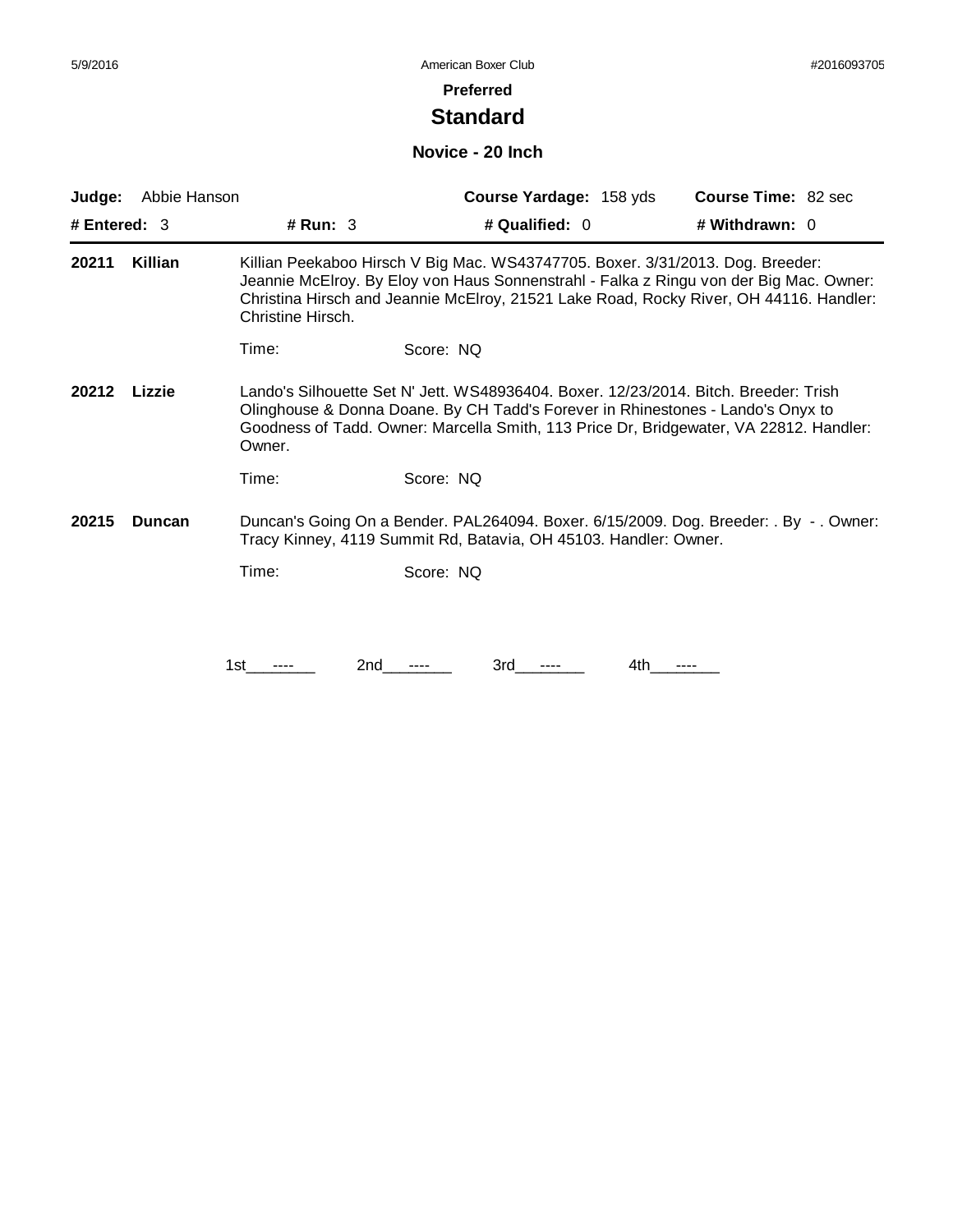#### **Preferred**

## **Standard**

## **Open - 20 Inch**

| Judge:       | Abbie Hanson                                                                                                                                                                                                                                                                                        |                                          |                                                                                                                                                                                                                               | Course Yardage: 166 yds | Course Time: 75 sec                                                                                                                                                     |
|--------------|-----------------------------------------------------------------------------------------------------------------------------------------------------------------------------------------------------------------------------------------------------------------------------------------------------|------------------------------------------|-------------------------------------------------------------------------------------------------------------------------------------------------------------------------------------------------------------------------------|-------------------------|-------------------------------------------------------------------------------------------------------------------------------------------------------------------------|
| # Entered: 4 |                                                                                                                                                                                                                                                                                                     | # Run: 3                                 | # Qualified: 0                                                                                                                                                                                                                |                         | # Withdrawn: $0$                                                                                                                                                        |
| 20408        | Deni                                                                                                                                                                                                                                                                                                | Corfu, NY 14036. Handler: Donna Schafer. | Precious Gem of Shadigee. Owner: Donna Schafer and Jennifer Say, 1137 Sliker Rd,                                                                                                                                              |                         | GCH DC's Something To Talk About at CinnRhee CGC. WS31176203. Boxer. 8/5/2009.<br>Dog. Breeder: Donna & Carl Schafer. By CH Heart Acres Sting Ray of CinnRhee - CH DC's |
|              |                                                                                                                                                                                                                                                                                                     | Time:                                    | Score: ABS                                                                                                                                                                                                                    |                         |                                                                                                                                                                         |
| 20409        | <b>Carmel</b>                                                                                                                                                                                                                                                                                       |                                          | CH Galaroc N Ewing's Show Biz NAP. WS37253804. Boxer. 4/5/2011. Bitch. Breeder:<br>Michelle Roca, Donna Galante, Lori McClain. By CH Ewing's Maverick of Maxl - GCH<br>PO Box 350, Greenwood, MO 64034. Handler: Janet Ewing. |                         | DLG Rainbow's End. Owner: Janet Ewing and Mark Ewing, Michelle Roca, Donna Galante,                                                                                     |
|              |                                                                                                                                                                                                                                                                                                     | Time:                                    | Score: NQ                                                                                                                                                                                                                     |                         |                                                                                                                                                                         |
| 20410        | Oscar                                                                                                                                                                                                                                                                                               |                                          | Caballero Vargas El Brujo NAP OJP NFP CGC. WS44460211. Boxer. 7/8/2013. Dog.<br>Button, 531 Longview Drive, Antioch, IL 60002. Handler: Owner.                                                                                |                         | Breeder: Walter Vargas & Natalie Chaykina. By Sherlock - Miss Hudson. Owner: Nancy                                                                                      |
|              |                                                                                                                                                                                                                                                                                                     | Time:                                    | Score: NQ                                                                                                                                                                                                                     |                         |                                                                                                                                                                         |
| 20213        | GCH Indigo's Wynning the Gold. WS34020403. Boxer. 5/28/2010. Bitch. Breeder: Lynn<br><b>Topaz</b><br>Cooch & Diane Monson. By CH Storybook Page After Page - CH Indigo's The Luck Be A<br>Lady V Turo. Owner: Lynn Cooch and Diane Monson, 312 McCann Ave, Anoka, MN 55303.<br>Handler: Lynn Cooch. |                                          |                                                                                                                                                                                                                               |                         |                                                                                                                                                                         |
|              |                                                                                                                                                                                                                                                                                                     | Time:                                    | Score: NQ                                                                                                                                                                                                                     |                         |                                                                                                                                                                         |
|              |                                                                                                                                                                                                                                                                                                     |                                          |                                                                                                                                                                                                                               |                         |                                                                                                                                                                         |
|              |                                                                                                                                                                                                                                                                                                     | 2nd<br>1st                               | 3rd                                                                                                                                                                                                                           | 4th                     |                                                                                                                                                                         |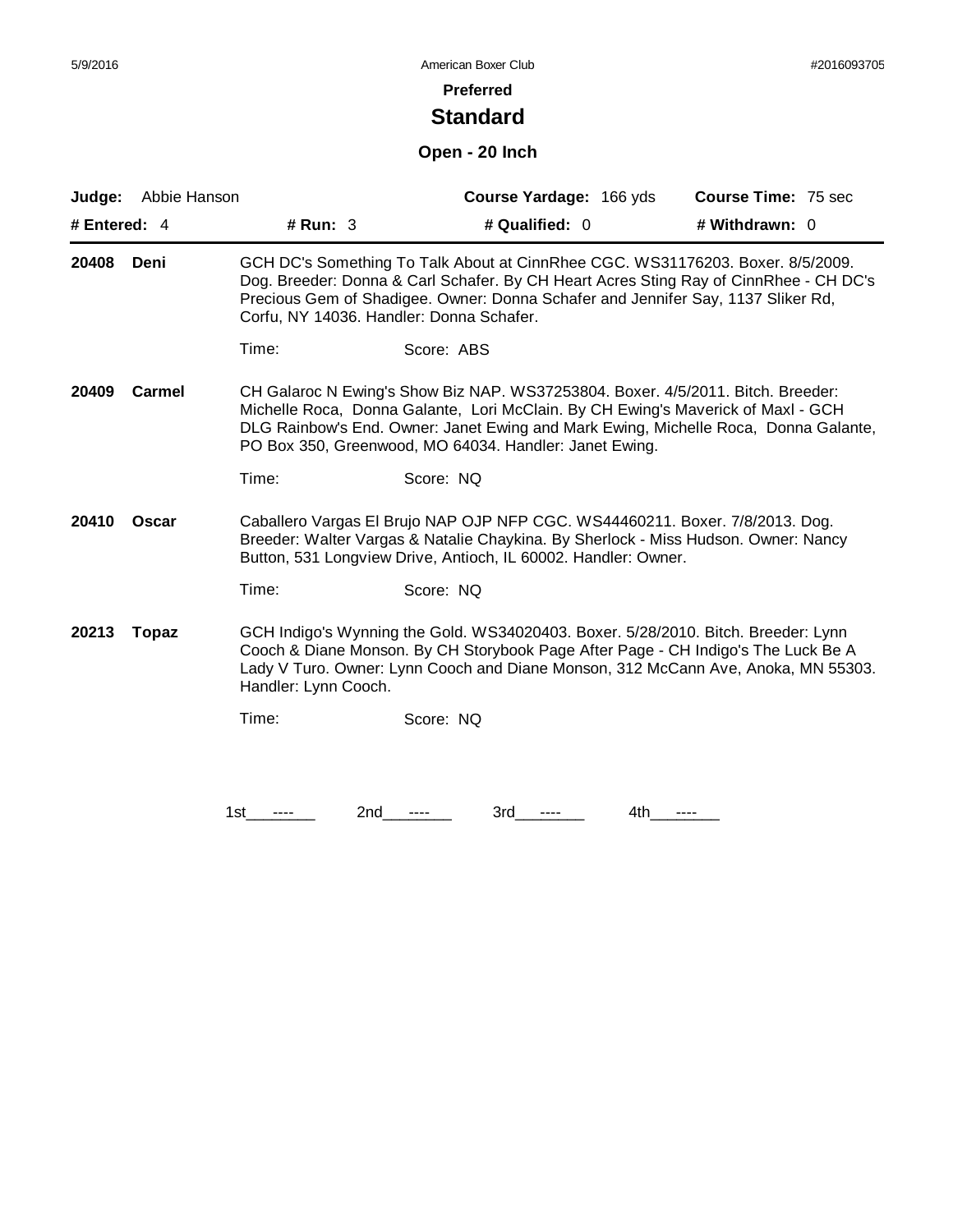#### **Preferred**

## **Standard**

#### **Excellent - 8 Inch**

| Abbie Hanson<br>Judge: |                    |                                                                                                                                                                                      |                 | Course Yardage: 177 yds |      | <b>Course Time: 76 sec</b><br># Withdrawn: 0 |  |
|------------------------|--------------------|--------------------------------------------------------------------------------------------------------------------------------------------------------------------------------------|-----------------|-------------------------|------|----------------------------------------------|--|
| # Entered: $1$         |                    | <b># Run: 1</b>                                                                                                                                                                      |                 | # Qualified: $0$        |      |                                              |  |
| 8603                   | <b>Butterbeans</b> | Bonfire Butterbeans NJP. PAL257856. Pug. 11/1/2004. Dog. Breeder: Unknown. By<br>Unknown - Unknown. Owner: Robyn Ginther, 4764 Steven Lane, Walnutport, PA 18088.<br>Handler: Owner. |                 |                         |      |                                              |  |
|                        |                    | Time:                                                                                                                                                                                | Score: NQ       |                         |      |                                              |  |
|                        |                    | 1st                                                                                                                                                                                  | 2nd<br>$\cdots$ | 3rd -<br>$---$          | 4th. |                                              |  |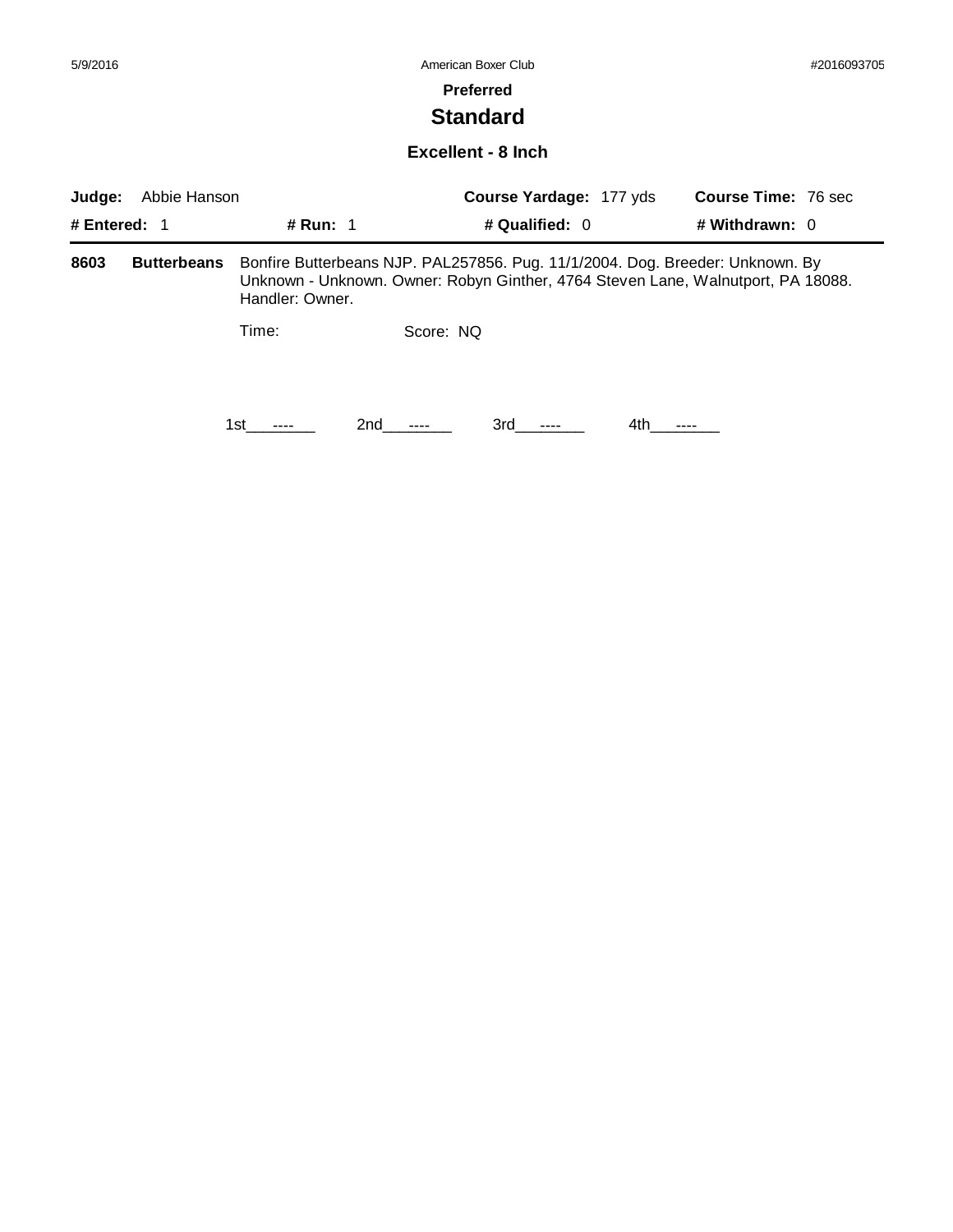#### **Preferred**

## **Standard**

#### **Excellent - 12 Inch**

| Abbie Hanson<br>Judge:<br># Entered: $2$<br># Run: 2 |       |                                                                                                                                                                                                                                                                              | Course Yardage: 181 yds | <b>Course Time: 74 sec</b> |     |                |  |
|------------------------------------------------------|-------|------------------------------------------------------------------------------------------------------------------------------------------------------------------------------------------------------------------------------------------------------------------------------|-------------------------|----------------------------|-----|----------------|--|
|                                                      |       |                                                                                                                                                                                                                                                                              | # Qualified: 0          |                            |     | # Withdrawn: 0 |  |
| <b>Riff</b><br>12601                                 |       | Road's End Sirius Mayhem NA NAJ OAP AJP NF OFP. DN21974404. Shetland Sheepdog.<br>5/19/2008. Dog. Breeder: Chris Schmidt & Jim Schmidt. By CH Waldenwood Trifecta -<br>Road's End No Regrets. Owner: Karen E Adams, 604 Airport Rd, Brownsburg, IN 46112.<br>Handler: Owner. |                         |                            |     |                |  |
|                                                      |       | Time:                                                                                                                                                                                                                                                                        | Score: NQ               |                            |     |                |  |
| 12602                                                | Turbo | Iroc Top Fuel Turbo Charge. NP41006901. Bulldog. 7/18/2014. Dog. Breeder: Kandie<br>Kroonen. By CH Tumbleweeds Show Me the Money - CH Aldars Iroc Malibu Mix. Owner:<br>April Paulman, 5404 N. Brandywine Rd, Shelbyville, IN 46176. Handler: Owner.                         |                         |                            |     |                |  |
|                                                      |       | Time:                                                                                                                                                                                                                                                                        | Score: NQ               |                            |     |                |  |
|                                                      |       |                                                                                                                                                                                                                                                                              |                         |                            |     |                |  |
|                                                      |       | 1st                                                                                                                                                                                                                                                                          | 2nd                     | 3rd                        | 4th |                |  |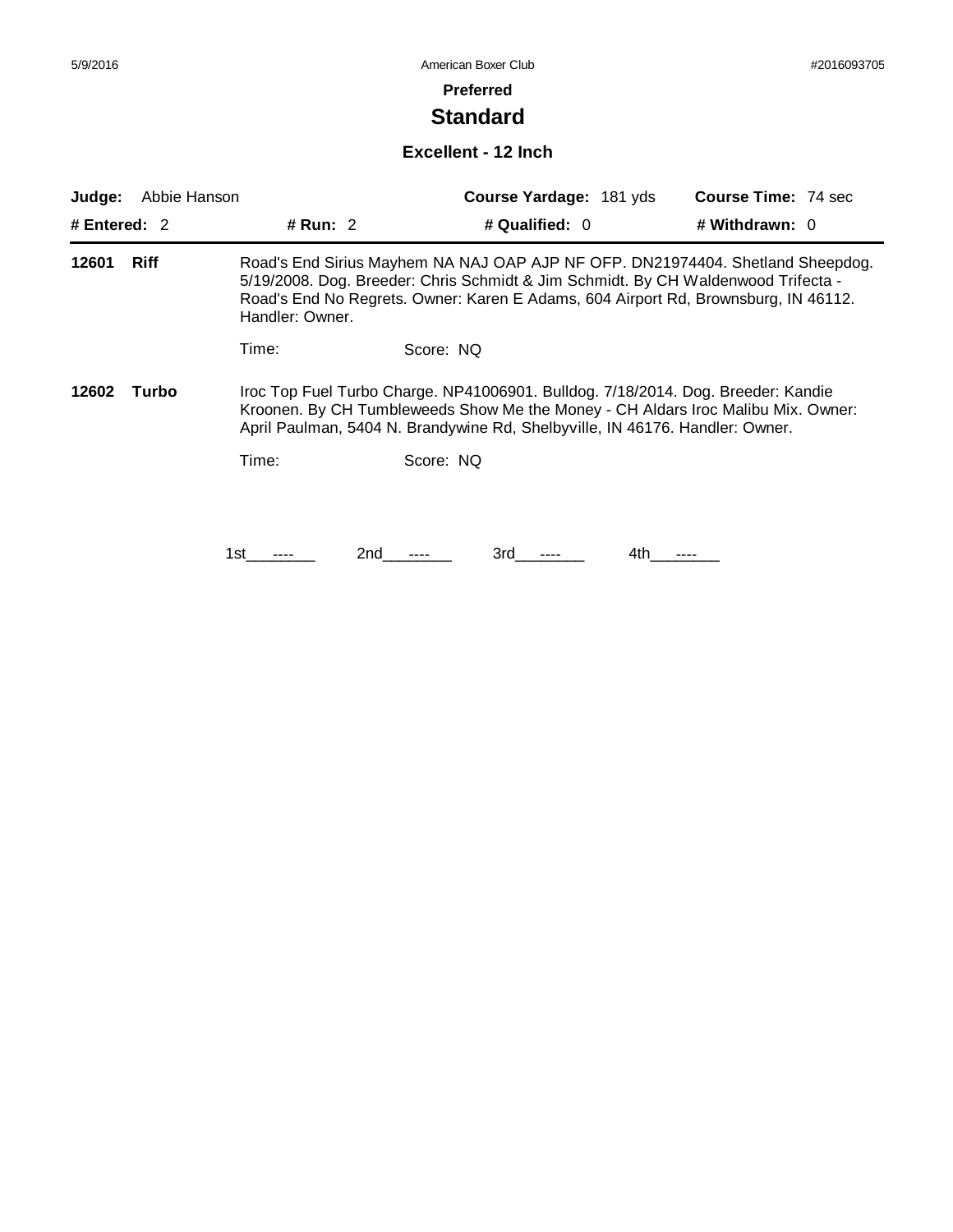#### **Preferred**

## **Standard**

#### **Master - 8 Inch**

| Abbie Hanson<br>Judge:<br># Entered: $3$                                                                                                                                                                                                                            |     |                    | <b>Course Yardage: 177 yds</b>                                                                                                                                                                                                                                                                                         | <b>Course Time: 76 sec</b> |  |
|---------------------------------------------------------------------------------------------------------------------------------------------------------------------------------------------------------------------------------------------------------------------|-----|--------------------|------------------------------------------------------------------------------------------------------------------------------------------------------------------------------------------------------------------------------------------------------------------------------------------------------------------------|----------------------------|--|
|                                                                                                                                                                                                                                                                     |     | # Run: $3$         | # Qualified: 1                                                                                                                                                                                                                                                                                                         | # Withdrawn: $0$           |  |
| Lily<br>8802                                                                                                                                                                                                                                                        |     |                    | CH Bridgelady's Little Freckles CD RA AX AXJ MXP5 MXPS MJP4 MJPB PAX NFP.<br>DN16200704. Cardigan Welsh Corgi. 10/31/2006. Bitch. Breeder: Bonnie & J Money. By<br>CH Canuck Bridgelady's Insitgator CD RE - Rhydowen Count My Freckles. Owner: Bonnie<br>Money, 251 S 600 W, New Palestine, IN 46163. Handler: Owner. |                            |  |
|                                                                                                                                                                                                                                                                     |     | Time:              | Score: NQ                                                                                                                                                                                                                                                                                                              |                            |  |
| MACH2 Starlit My Wrigley CDX BN. PR09308001. Poodle. 12/4/2006. Bitch. Breeder:<br>8803<br><b>Wrigley</b><br>Deanna Moore. By CH Logos Starlit Entertainer - CH Di'Onsky Steel Magnolia. Owner:<br>Mona Gitter, 1223 Woodgate Dr, Carmel, IN 46033. Handler: Owner. |     |                    |                                                                                                                                                                                                                                                                                                                        |                            |  |
|                                                                                                                                                                                                                                                                     |     | Time: 51.37        | Score: 100<br><b>QUALIFIED</b>                                                                                                                                                                                                                                                                                         |                            |  |
| 8804                                                                                                                                                                                                                                                                | Moe |                    | Moe Ski Deux AXP AJP CGC. NP29160803. French Bulldog. 6/1/2011. Dog. Breeder:<br>Kathy Pivot & Tony Pivot. By DBG's Trapper of Blues - Olive Lucy. Owner: Alisha Koxlien,<br>N20777 US Hwy 53, Galesville, WI 54630. Handler: Owner.                                                                                   |                            |  |
|                                                                                                                                                                                                                                                                     |     | Time:              | Score: NQ                                                                                                                                                                                                                                                                                                              |                            |  |
|                                                                                                                                                                                                                                                                     |     |                    |                                                                                                                                                                                                                                                                                                                        |                            |  |
|                                                                                                                                                                                                                                                                     |     | 8803<br>2nd<br>1st | 4th<br>3rd                                                                                                                                                                                                                                                                                                             |                            |  |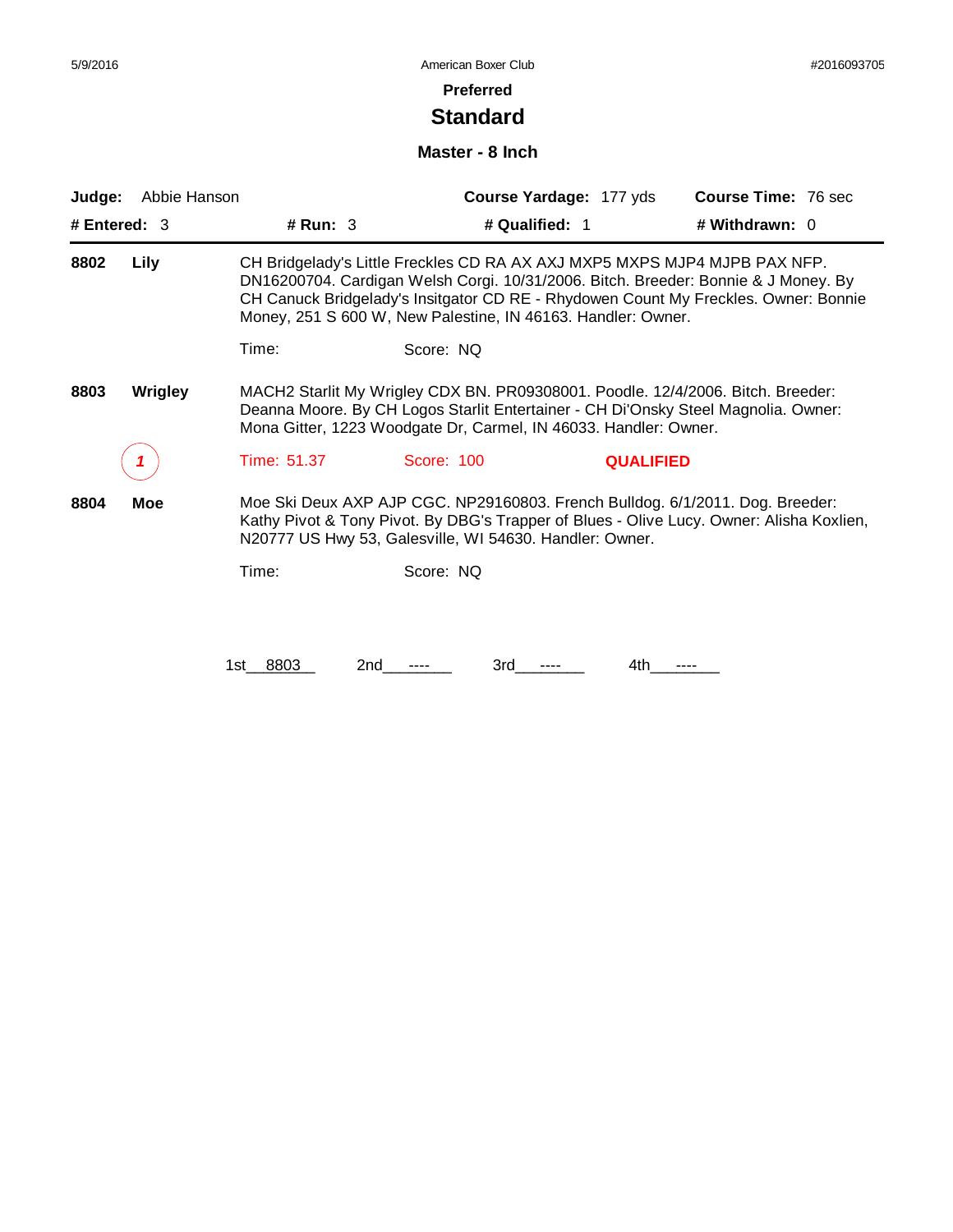## **Preferred**

## **Standard**

#### **Master - 12 Inch**

| Judge:       | Abbie Hanson    |                            |                                                                                                                                                                  | Course Yardage: 181 yds | Course Time: 74 sec                                                                                                                                                                                                                                                                                                                             |
|--------------|-----------------|----------------------------|------------------------------------------------------------------------------------------------------------------------------------------------------------------|-------------------------|-------------------------------------------------------------------------------------------------------------------------------------------------------------------------------------------------------------------------------------------------------------------------------------------------------------------------------------------------|
| # Entered: 5 |                 | # Run: 3                   |                                                                                                                                                                  | # Qualified: 3          | # Withdrawn: 0                                                                                                                                                                                                                                                                                                                                  |
| 12807        | <b>Boomer</b>   |                            | 5404 N. Brandywine Rd, Shelbyville, IN 46176. Handler: Owner.                                                                                                    |                         | PACH Iroc Like A Boomerang. NP28799501. Bulldog. 10/12/2009. Dog. Breeder: Kandie<br>Kroonen. By Iroc's Southern Comfort Leroy - Aldar's Rising Star. Owner: April Paulman,                                                                                                                                                                     |
|              | 3               | Time: 55.13                | Score: 100                                                                                                                                                       | <b>QUALIFIED</b>        |                                                                                                                                                                                                                                                                                                                                                 |
| 12808        | Cade            |                            | Richmond Rd, New Richmand, IN 47967. Handler: Judith Oxley.                                                                                                      |                         | MACH Prelude's Perfect Timing CDX MXS MJS MFB MJP MXP. DN14900703. Shetland<br>Sheepdog. 6/24/2006. Dog. Breeder: Jane Masters. By TC MACH2 Trinity's JusDandy Good<br>Guy - Prelude's Bec'n Call HT OA OAJ. Owner: Judith Oxley and Jay Oxley, 8718 N New                                                                                      |
|              |                 | Time:                      | Score: ABS                                                                                                                                                       |                         |                                                                                                                                                                                                                                                                                                                                                 |
| 12809        | <b>Chevelle</b> | Handler: Malerie Von Burg. | Chevy Chevelle of Spooksville. DN12015502. Shetland Sheepdog. 9/2/2005. Bitch.<br>Night. Owner: Valerie VonBurg, 522 W Enderly Ave, Apt 4, Brownsburg, IN 46112. |                         | Breeder: Stephen & Sallie Cooper. By Coon Hollow's Sir Tramp - Lamotte CRU Still of the                                                                                                                                                                                                                                                         |
|              |                 | Time:                      | Score: ABS                                                                                                                                                       |                         |                                                                                                                                                                                                                                                                                                                                                 |
| 12810        | Hobie           |                            |                                                                                                                                                                  |                         | MACH2 Kallista's Catch the Wind CD RE MXS MJG MJP4 MXP2 MXF MFP T2B T2BP.<br>PR06033102. Poodle. 3/16/2005. Dog. Breeder: Lori Maxwell & Marlene Miller. By CT CH<br>MACH3 Kallista's Sivler Sails Aloft VCD4 UDX2 VER RAE MXG MJB2 XF T2B - Kallista's<br>Kameo. Owner: Kim Glass, 6836 N Caldwell Rd, Lebanon, IN 46052-8228. Handler: Owner. |
|              | 1               | Time: 42.95                | Score: 100                                                                                                                                                       | <b>QUALIFIED</b>        |                                                                                                                                                                                                                                                                                                                                                 |
| 12811        | <b>Bella</b>    | Handler: Owner.            | Unknown - Unknown. Owner: Marcella Smith, 113 Price Dr, Bridgewater, VA 22812.                                                                                   |                         | Elk Run Bella. MA08046501. All American Dog. 4/14/2010. Bitch. Breeder: Unknown. By                                                                                                                                                                                                                                                             |
|              | $\mathbf{2}$    | Time: 49.27                | <b>Score: 100</b>                                                                                                                                                | <b>QUALIFIED</b>        |                                                                                                                                                                                                                                                                                                                                                 |
|              |                 |                            |                                                                                                                                                                  |                         |                                                                                                                                                                                                                                                                                                                                                 |
|              |                 |                            |                                                                                                                                                                  |                         |                                                                                                                                                                                                                                                                                                                                                 |

1st\_ 12810 2nd\_ 12811 3rd\_ 12807 4th\_\_\_\_\_\_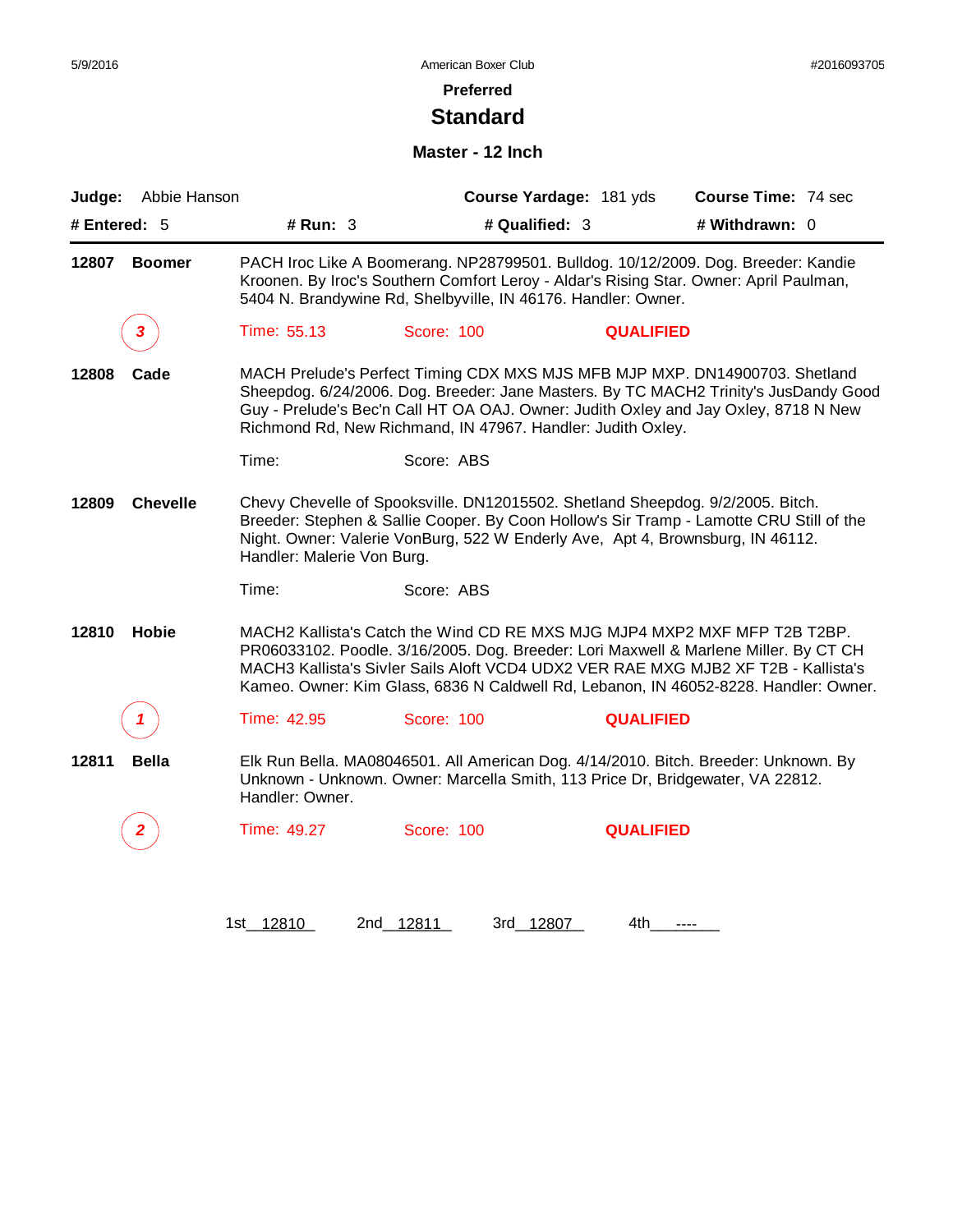### **Preferred**

## **Standard**

#### **Master - 16 Inch**

| Abbie Hanson<br>Judge:  |                                 |                                                                                                                                                                | Course Yardage: 185 yds | Course Time: 70 sec                                                                                                                                                                                                                                             |
|-------------------------|---------------------------------|----------------------------------------------------------------------------------------------------------------------------------------------------------------|-------------------------|-----------------------------------------------------------------------------------------------------------------------------------------------------------------------------------------------------------------------------------------------------------------|
| # Entered: 5            | # Run: 5                        | # Qualified: 3                                                                                                                                                 |                         | # Withdrawn: 0                                                                                                                                                                                                                                                  |
| 16808<br>Kahlua         | IL 60148. Handler: Erin Rezmer. |                                                                                                                                                                |                         | Shira's Kahlua She's So Freakin Cute CDX GN RAE MXB MJB MXF. WS23774602. Boxer.<br>11/3/2007. Bitch. Breeder: Kim Northcutt & Rose Northcutt. By Can-Cia's Hard Days Night -<br>Remy Leadoo RN. Owner: Erin Rezmer and Tom Rezmer, 419 S Highland Ave, Lombard, |
|                         | Time: 55.66                     | Score: 100                                                                                                                                                     | <b>QUALIFIED</b>        |                                                                                                                                                                                                                                                                 |
| 16809<br><b>Daphne</b>  | Handler: Owner.                 |                                                                                                                                                                |                         | Daphne Mae Lundahl. WS26162404. Boxer. 5/12/2008. Bitch. Breeder: Jeni Alexander. By<br>Ares Ross - Daisy Alexander. Owner: Lisa Lundahl, 2582 N. Swede Rd, Midland, MI 48642.                                                                                  |
|                         | Time:                           | Score: NQ                                                                                                                                                      |                         |                                                                                                                                                                                                                                                                 |
| 16810<br><b>Sadie B</b> |                                 | CGC. PAL202745. Boxer. 5/3/2008. Bitch. Breeder: . By - . Owner: Lisa Godfrey, 8807<br>First Branch Lane, Chesterfield, VA 23838. Handler: Owner.              |                         | PACH2 Sable Sirocco BAr Hoppin Baby RA MXP5 MXPS MJP7 MJPS PAX2 MFP T2BP                                                                                                                                                                                        |
| 2                       | Time: 57.21                     | Score: 100                                                                                                                                                     | <b>QUALIFIED</b>        |                                                                                                                                                                                                                                                                 |
| 16811<br><b>Maddie</b>  | 49120. Handler: Owner.          | Carlyn Oaks Midnight Charm CDX BN RE MXB MXJ NAP NJP. WS28415702. Boxer.<br>Heart Acres Charisma of Cinnrhee. Owner: Ellen M. Gruber, 227 Morris Dr, Niles, MI |                         | 10/1/2008. Bitch. Breeder: Carol L. Herman. By CH Heart Acres Stingray of Cinnrhee - CH                                                                                                                                                                         |
| 3                       | Time: 64.34                     | Score: 100                                                                                                                                                     | <b>QUALIFIED</b>        |                                                                                                                                                                                                                                                                 |
| 16812<br>Anja           | IL 61088. Handler: Owner.       | MACH2 Anja Von Waldstadt VCD2 RE MXB2 MJC OF T2B. WS20480303. Boxer.                                                                                           |                         | 1/4/2007. Bitch. Breeder: Renee Fulcer. By Arames vom Messingsberg - Josephine von<br>Bachbett VCD2 UD RE MX MXJ. Owner: Renee Fulcer, 10170 Dickenson Rd, Winnebago,                                                                                           |
|                         | Time:                           | Score: NQ                                                                                                                                                      |                         |                                                                                                                                                                                                                                                                 |
|                         |                                 |                                                                                                                                                                |                         |                                                                                                                                                                                                                                                                 |
|                         |                                 |                                                                                                                                                                |                         |                                                                                                                                                                                                                                                                 |

1st\_16808 2nd\_16810 3rd\_16811 4th\_\_\_\_\_\_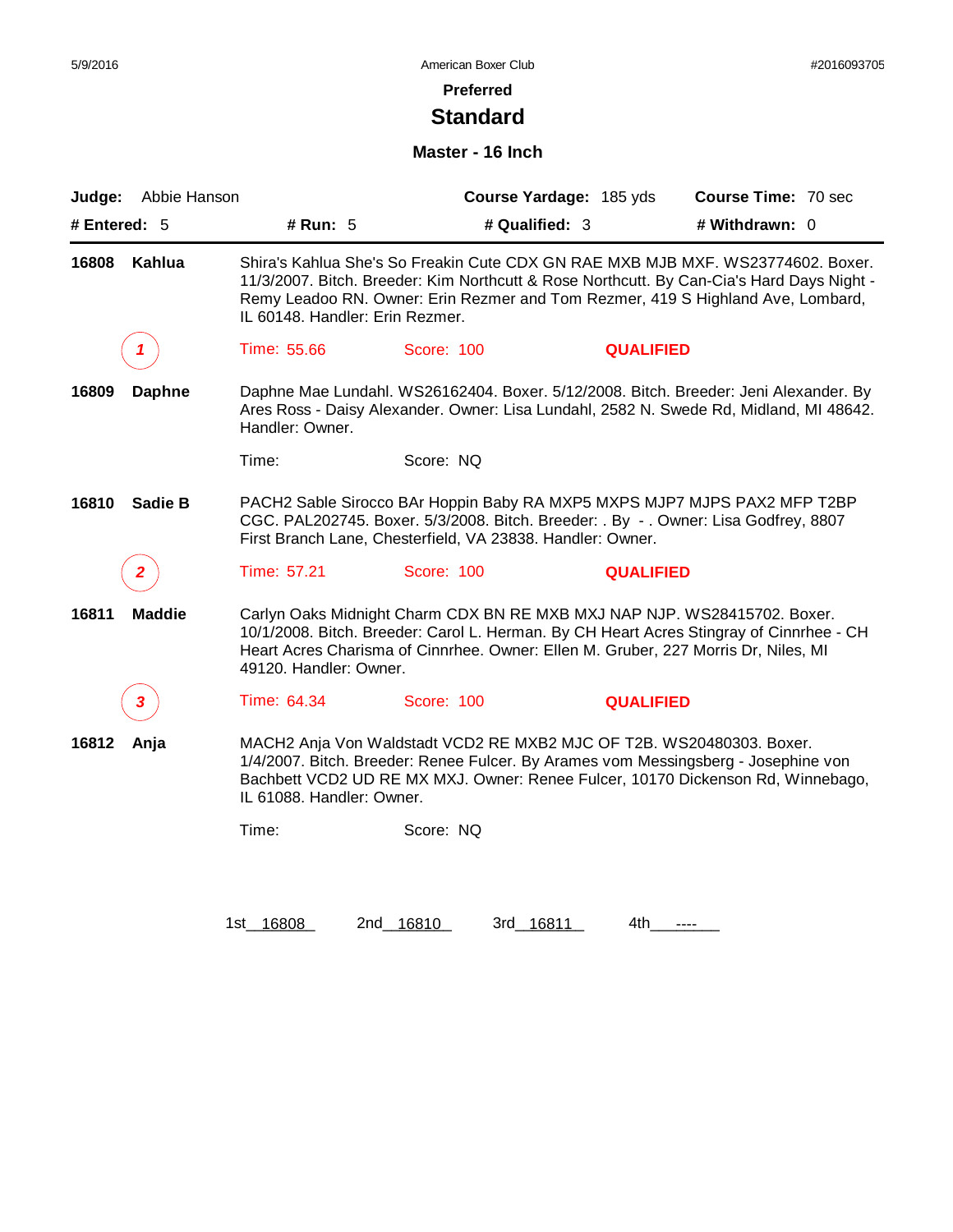### **Preferred**

## **Standard**

#### **Master - 20 Inch**

| Judge:       | Abbie Hanson       |                                         | Course Yardage: 185 yds                                                                                                                                                                                                                                                                                |                  | Course Time: 74 sec                                                                      |
|--------------|--------------------|-----------------------------------------|--------------------------------------------------------------------------------------------------------------------------------------------------------------------------------------------------------------------------------------------------------------------------------------------------------|------------------|------------------------------------------------------------------------------------------|
| # Entered: 6 |                    | # Run: 5                                | # Qualified: 1                                                                                                                                                                                                                                                                                         |                  | # Withdrawn: 0                                                                           |
| 20822        | Gidget             |                                         | Bell'Lavoros Tornare in Paradiso CD BN RN OA OAJ. WS43223004. Doberman Pinscher.<br>11/12/2012. Bitch. Breeder: Vicky K. Brachfeld. By Zamu Les Deux Peupliers - Black<br>Adamant Allegra. Owner: Lloyd Fulcer and Vicky Brachfeld, 10170 Dickenson Rd,<br>Winnebago, IL 61088. Handler: Lloyd Fulcer. |                  |                                                                                          |
|              |                    | Time:                                   | Score: NQ                                                                                                                                                                                                                                                                                              |                  |                                                                                          |
| 20823        | <b>Chase</b>       | IN 46074. Handler: Janet Ripley.        | DocMar's Tag Ewe R It TDX JH AXP OAJ VC. SR69105503. Golden Retriever. 6/29/2011.<br>Dog. Breeder: Jane Doctor. By GCH Teddy Bear's Run'n A Fly Pattern CD RN - CH BISS                                                                                                                                |                  | DocMar's Girl Gone Wild. Owner: Janet Ripley and Steve Ripley, 18711 East St, Westfield, |
|              |                    | Time:                                   | Score: ABS                                                                                                                                                                                                                                                                                             |                  |                                                                                          |
| 20824        | Tristan            | LA 70458. Handler: Owner.               | MACH5 Sherwood's Tristan Of Camelot UDX VER RE MXF TQX T2B. WS20137201.<br>Maxlan's Sweet Guenevier of Camelot. Owner: Colleen Fleury, 37589 Gayoso ST, Slidell,                                                                                                                                       |                  | Boxer. 11/8/2006. Dog. Breeder: Shirley Vos & Terri Galle. By CH Encore's Crimson Tide - |
|              |                    | Time: 57.41                             | Score: 100                                                                                                                                                                                                                                                                                             | <b>QUALIFIED</b> |                                                                                          |
| 20825        | Whiskey            | Kenner, LA 70062. Handler: Susan Kelly. | Breeder: Susan Kelly, Connie Back, Ike Liotto. By Shalsade's Handyman - CH Kelly's In<br>the Nick of Time. Owner: Susan Kelly and Connie Back, Ike Liotto, 201 Alliance St,                                                                                                                            |                  | CH Kelly's Time In A Bottle AX MXJ XF T2B RATO. WS35741001. Boxer. 8/19/2010. Dog.       |
|              |                    | Time:                                   | Score: NQ                                                                                                                                                                                                                                                                                              |                  |                                                                                          |
| 20826        | <b>Sydney</b>      | Debora Hall.                            | Miss Sydney Pearl Hall CD BN GN RAE OA AXJ AXP NF. WS13121402. Boxer.<br>2/26/2005. Bitch. Breeder: Jason Kidwell. By Sir Syruss the Virus - Miss Sable Baby.<br>Owner: Debora Hall and Randall Hall, 1414 Girard Dr, Louisville, KY 40222. Handler:                                                   |                  |                                                                                          |
|              |                    | Time:                                   | Score: NQ                                                                                                                                                                                                                                                                                              |                  |                                                                                          |
| 20827        | <b>Jack Daniel</b> |                                         | Pheasant Hollow's Jack Daniel CD RN MXP3 MJP3 MXPB MJPB XFP T2BP CGC.<br>WS38474908. Boxer. 7/20/2011. Dog. Breeder: Kerry Jones, Robert Detoro, Allison<br>Dam Here I Am. Owner: Nina A.B. Daniel and Truman W. Daniel, 1556 Robert Young Rd,<br>Starksboro, VT 05487. Handler: Nina A.B. Daniel.     |                  | Jones, Patricia Detoro. By CH Pheasant Hollow's ASUREBET - CH Pheasant Hollow's Hot      |
|              |                    | Time:                                   | Score: NQ                                                                                                                                                                                                                                                                                              |                  |                                                                                          |
|              |                    |                                         |                                                                                                                                                                                                                                                                                                        |                  |                                                                                          |
|              |                    |                                         |                                                                                                                                                                                                                                                                                                        |                  |                                                                                          |

1st\_20824 2nd\_\_---- 3rd\_\_--- 4th\_\_---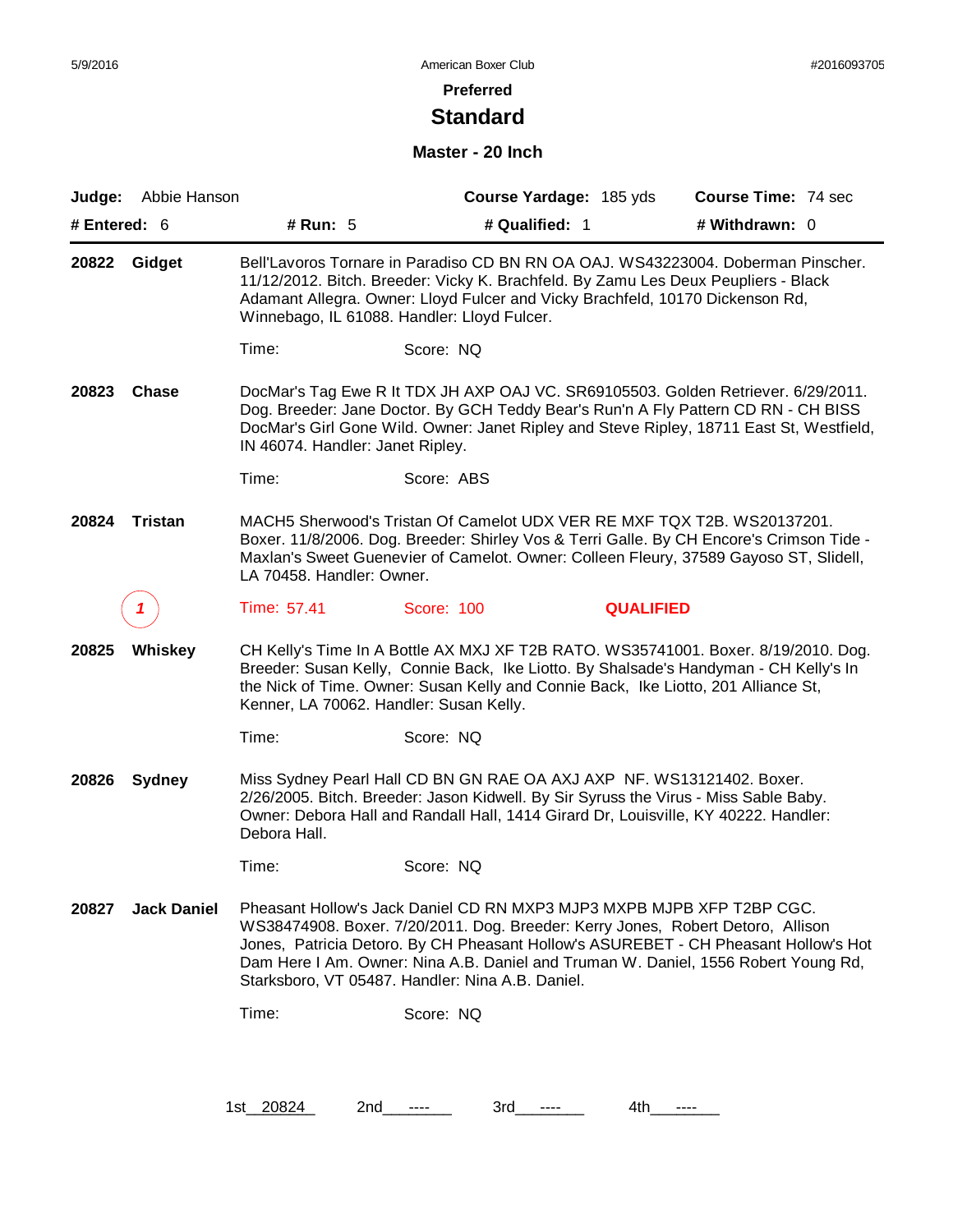# **Standard**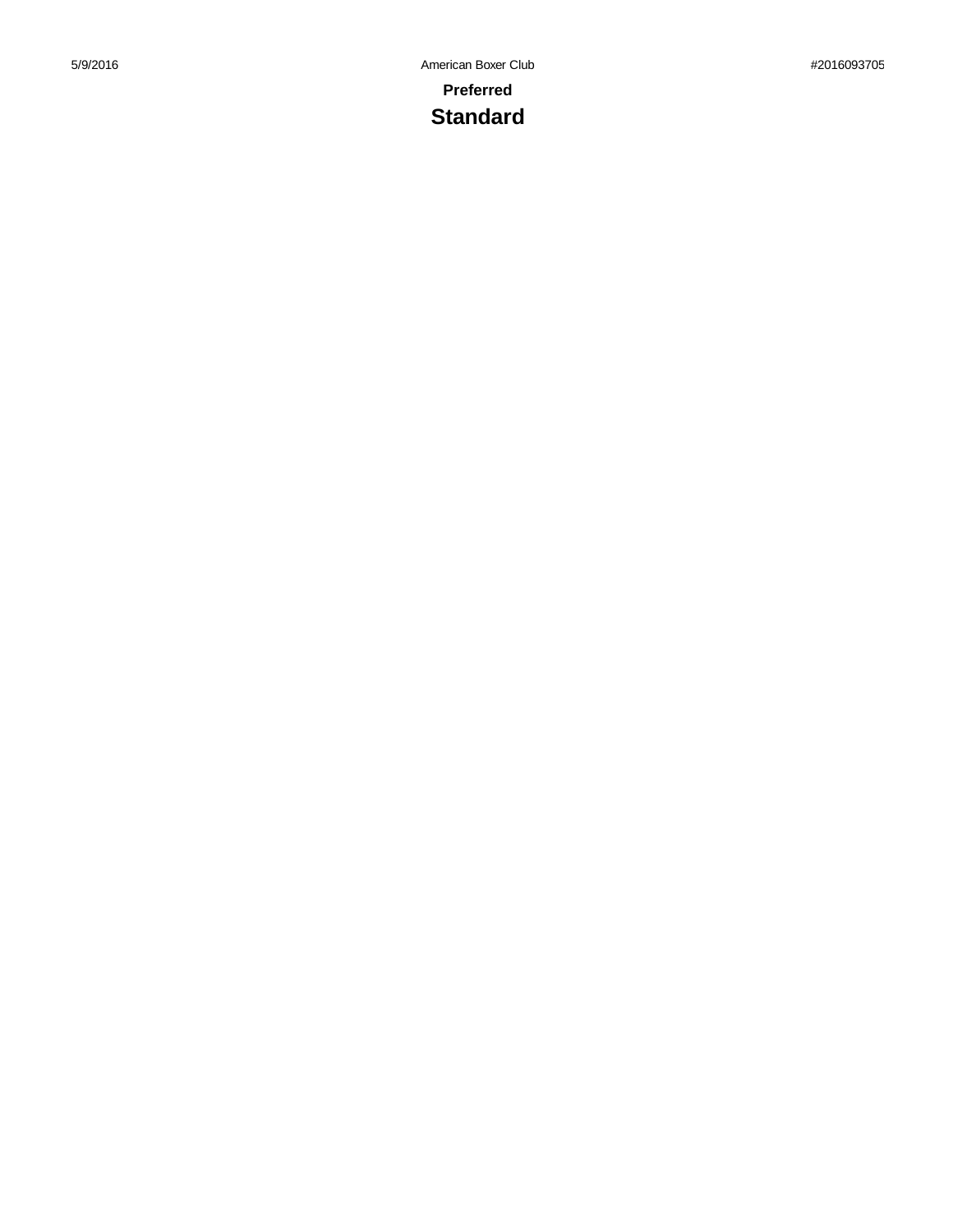| 5/9/2016               | American Boxer Club |                                                                                                                                                                                                                                                                                                                            |                        |                            |  |  |  |
|------------------------|---------------------|----------------------------------------------------------------------------------------------------------------------------------------------------------------------------------------------------------------------------------------------------------------------------------------------------------------------------|------------------------|----------------------------|--|--|--|
|                        |                     | Regular                                                                                                                                                                                                                                                                                                                    |                        |                            |  |  |  |
|                        | <b>JWW</b>          |                                                                                                                                                                                                                                                                                                                            |                        |                            |  |  |  |
|                        |                     | Novice A - 12 Inch                                                                                                                                                                                                                                                                                                         |                        |                            |  |  |  |
| Abbie Hanson<br>Judge: |                     |                                                                                                                                                                                                                                                                                                                            | Course Yardage: 90 yds | <b>Course Time: 36 sec</b> |  |  |  |
| # Entered: $1$         | # Run: $1$          | # Qualified: 1                                                                                                                                                                                                                                                                                                             |                        | # Withdrawn: $0$           |  |  |  |
| 12001<br><b>Peeve</b>  |                     | Hoosier Pet Peeve. TS15860105. Cavalier King Charles Spaniel. 4/11/2013. Dog. Breeder:<br>Mrs. Patty Gehris & Mr Jerry Gehris. By General Bandit Hood of Sherwood - Lady Ella of<br>King Arthurs Court. Owner: Daryl Copeland and Erica Copeland, 1269 N Matthews Rd,<br>Greenwood, IN 46143. Handler: Elizabeth Copeland. |                        |                            |  |  |  |
|                        | Time: 25.14         | Score: 100                                                                                                                                                                                                                                                                                                                 | <b>QUALIFIED</b>       |                            |  |  |  |
|                        | 1st 12001           | 3rd<br>2nd                                                                                                                                                                                                                                                                                                                 | 4th.                   |                            |  |  |  |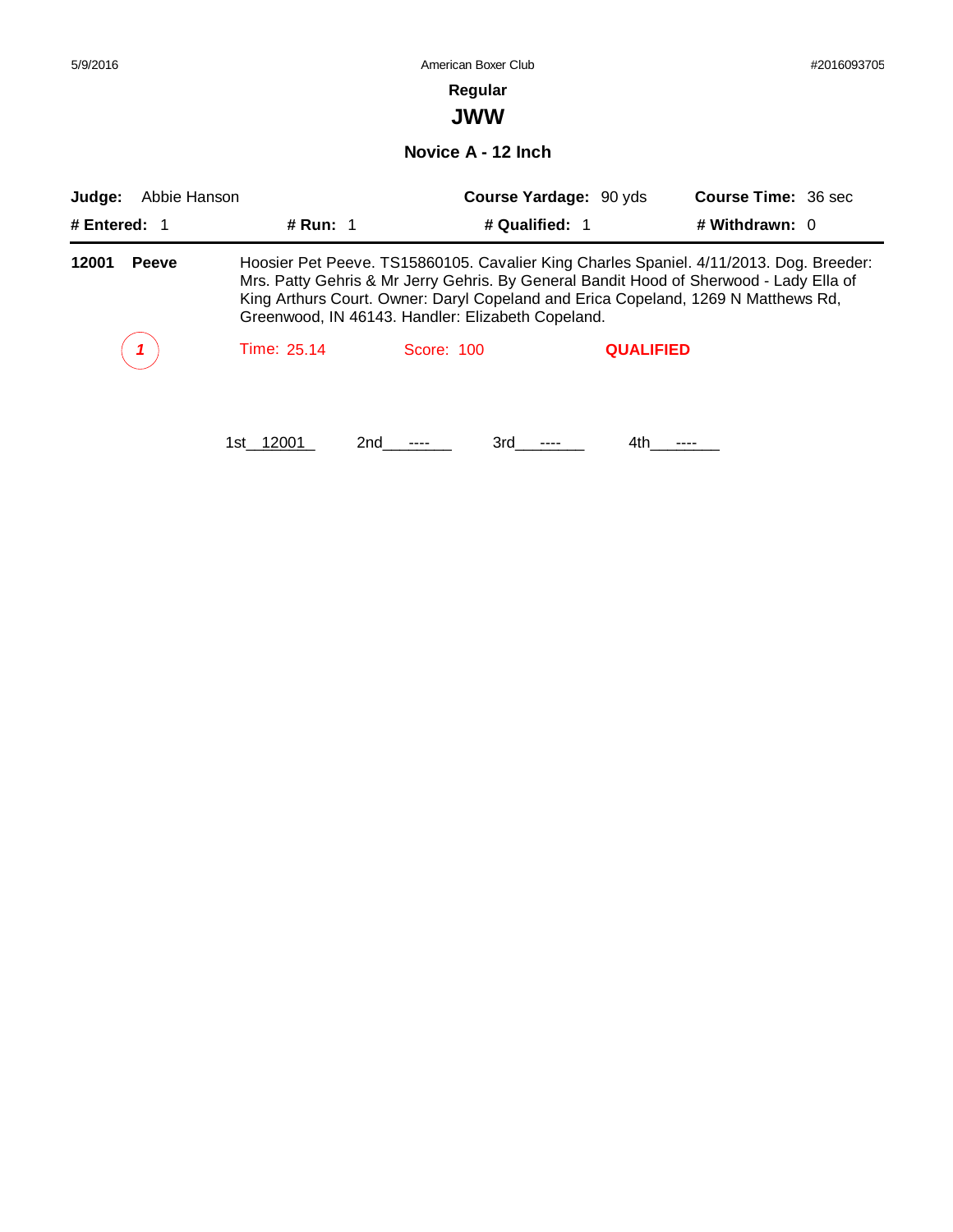| 5/9/2016                                 |             | American Boxer Club   |                        | #2016093705                                                                                                                                                                                                                                                       |  |  |  |
|------------------------------------------|-------------|-----------------------|------------------------|-------------------------------------------------------------------------------------------------------------------------------------------------------------------------------------------------------------------------------------------------------------------|--|--|--|
|                                          |             | Regular<br><b>JWW</b> |                        |                                                                                                                                                                                                                                                                   |  |  |  |
| Novice A - 20 Inch                       |             |                       |                        |                                                                                                                                                                                                                                                                   |  |  |  |
| Abbie Hanson<br>Judge:<br># Entered: $1$ | # Run: 1    | # Qualified: 1        | Course Yardage: 95 yds | <b>Course Time: 32 sec</b><br># Withdrawn: 0                                                                                                                                                                                                                      |  |  |  |
| 20001<br>Izzy                            |             |                       |                        | Indigo's Wynning Iz Ez CDX GN RE CA. WS34020401. Boxer. 5/28/2010. Bitch. Breeder:<br>Dinae Monson & Lynn M Cooch. By CH Storybook Page After Page - Indigo's Luck be A<br>Lady VTuro. Owner: Shirley Williams, PO Box 789, Fort Smith, AR 72902. Handler: Owner. |  |  |  |
|                                          | Time: 32.85 | Score: 100            | <b>QUALIFIED</b>       |                                                                                                                                                                                                                                                                   |  |  |  |
|                                          | 1st 20001   | 3rd<br>2nd            | 4th.                   |                                                                                                                                                                                                                                                                   |  |  |  |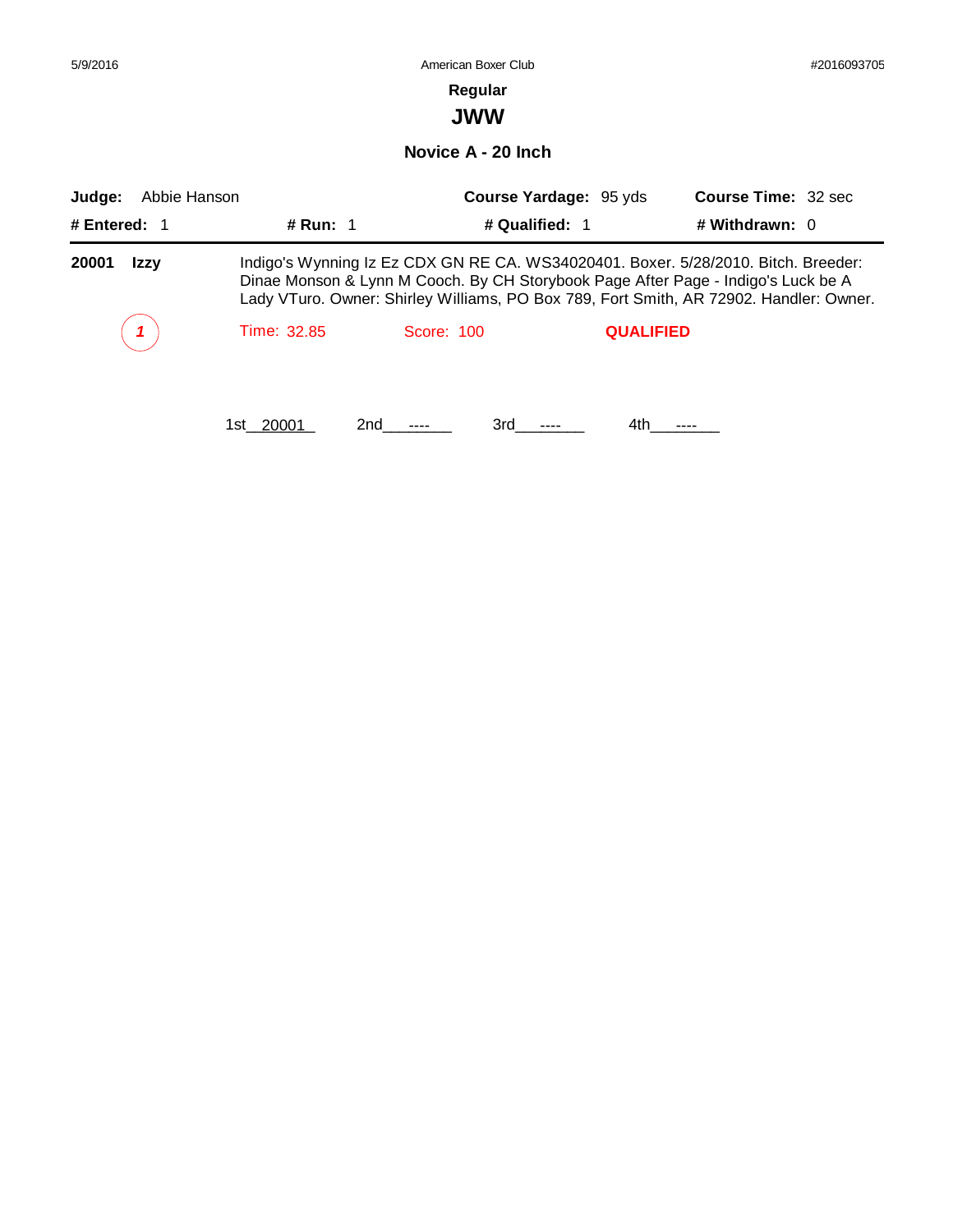| 5/9/2016               |                                  | American Boxer Club                                                            |                               | #2016093705                                                                                                                                                            |  |
|------------------------|----------------------------------|--------------------------------------------------------------------------------|-------------------------------|------------------------------------------------------------------------------------------------------------------------------------------------------------------------|--|
|                        |                                  | Regular<br><b>JWW</b>                                                          |                               |                                                                                                                                                                        |  |
|                        |                                  |                                                                                |                               |                                                                                                                                                                        |  |
|                        |                                  | Novice A - 24 Inch                                                             |                               |                                                                                                                                                                        |  |
| Abbie Hanson<br>Judge: |                                  |                                                                                | <b>Course Yardage: 95 yds</b> | Course Time: 34 sec                                                                                                                                                    |  |
| # Entered: $1$         | # Run: 1                         |                                                                                | # Qualified: 1                | # Withdrawn: 0                                                                                                                                                         |  |
| Sam<br>24001           | Smith, AR 72902. Handler: Owner. | Breeder: Tracy Hendrickson & Rhoda Goselin Brouillette. By Breezewoods Lord of |                               | Sunchase's Man in Black CDX BN GN RE CA DN. WS35563704. Boxer. 10/14/2010. Dog.<br>Wystmont - Sunchase's Little Black Dress. Owner: Shirley Williams, PO Box 789, Fort |  |
|                        | Time: 35.92                      | Score: 94                                                                      | <b>QUALIFIED</b>              |                                                                                                                                                                        |  |
|                        | 1st__24001                       | 2nd<br>3rd                                                                     | 4th.                          |                                                                                                                                                                        |  |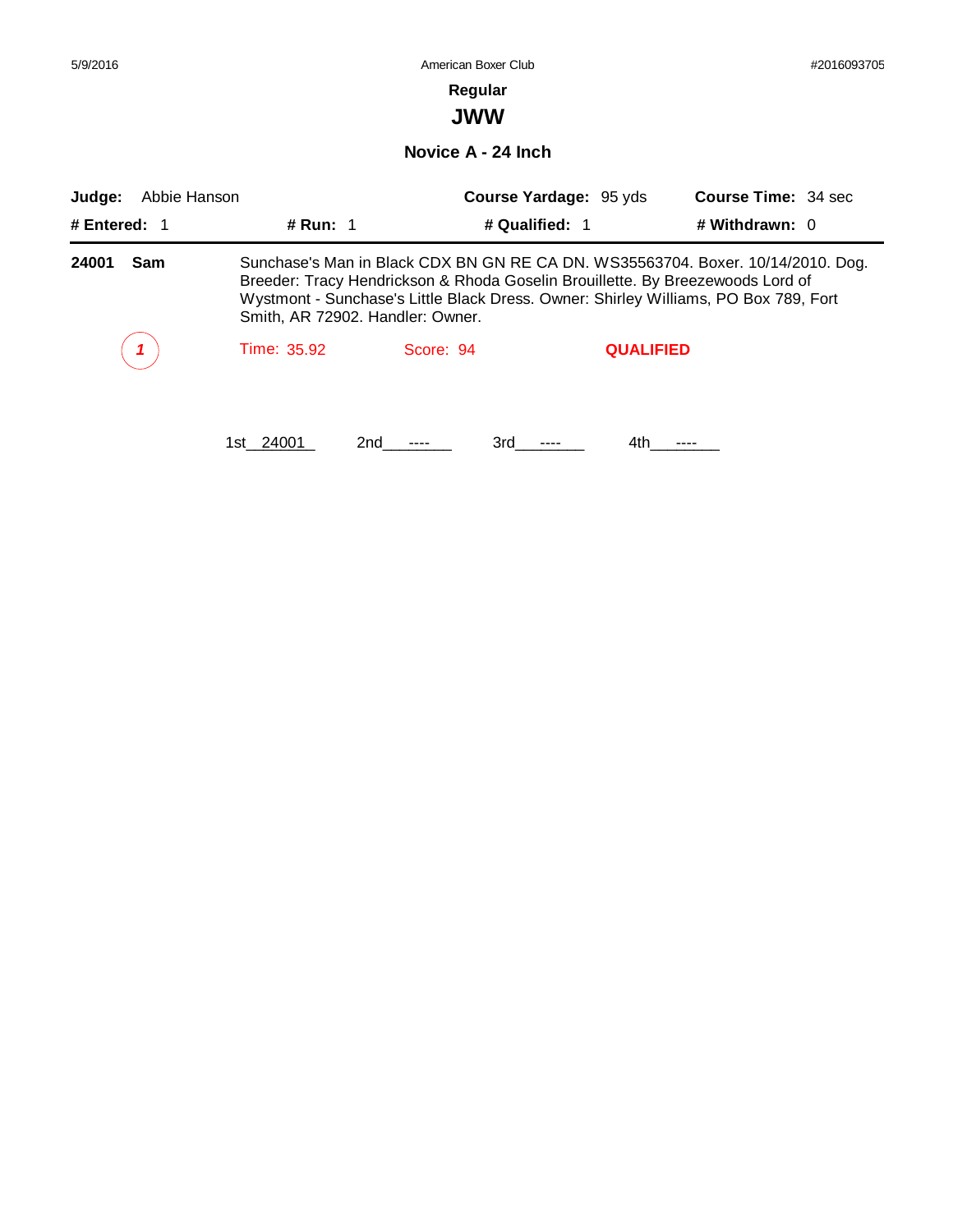**JWW**

**Novice B - 8 Inch**

| Judge:         | Abbie Hanson  |                             | Course Yardage: 90 yds                                                                                                                                                                                                                                                                                  |                  | <b>Course Time: 39 sec</b> |  |
|----------------|---------------|-----------------------------|---------------------------------------------------------------------------------------------------------------------------------------------------------------------------------------------------------------------------------------------------------------------------------------------------------|------------------|----------------------------|--|
| # Entered: $3$ |               | # Run: $3$                  | # Qualified: 1                                                                                                                                                                                                                                                                                          |                  | # Withdrawn: $0$           |  |
| 8201           | <b>Willow</b> |                             | Jo-Clem Zippity Doo Dah NAP NJP CAX2 RATI RATN. NP36521702. Boston Terrier.<br>1/31/2014. Bitch. Breeder: Julie Haddy & Daniel Haddy. By CH Sunglo Sparkling Wine<br>Cooler - MACH Jo-Clem Peregrin Took RE CAA. Owner: Laurie Frodsham, 189 Massie<br>Lane, Canton, NC 28716. Handler: Chris Frodsham. |                  |                            |  |
|                |               | Time:                       | Score: NQ                                                                                                                                                                                                                                                                                               |                  |                            |  |
| 8202           | Rose          | 46135-1340. Handler: Owner. | Sandfox Bed O'Roses TD. DN41574602. Pembroke Welsh Corgi. 1/6/2015. Bitch. Breeder:<br>Vicki Sandage, Greg Kittinger, Louie Robinson. By CH Sandfox Flying Finish UD MX AXJ<br>HS - CH Sandfox Encore. Owner: Jane Glier, 2806 W. County Rd 400 S, Greencastle, IN                                      |                  |                            |  |
|                |               | Time: 20.51                 | Score: 100                                                                                                                                                                                                                                                                                              | <b>QUALIFIED</b> |                            |  |
| 8203           | Levi          | Owner.                      | Levi BN NAP NJP. PAL255467. West Highland White Terrier. 4/20/2009. Dog. Breeder: .<br>By - . Owner: Cassie Doss, 3780 S Stonehaven Ln, New Palestine, IN 46163. Handler:                                                                                                                               |                  |                            |  |
|                |               | Time:                       | Score: NQ                                                                                                                                                                                                                                                                                               |                  |                            |  |
|                |               |                             |                                                                                                                                                                                                                                                                                                         |                  |                            |  |
|                |               | 1st 8202<br>2nd             | 3rd                                                                                                                                                                                                                                                                                                     | 4th              |                            |  |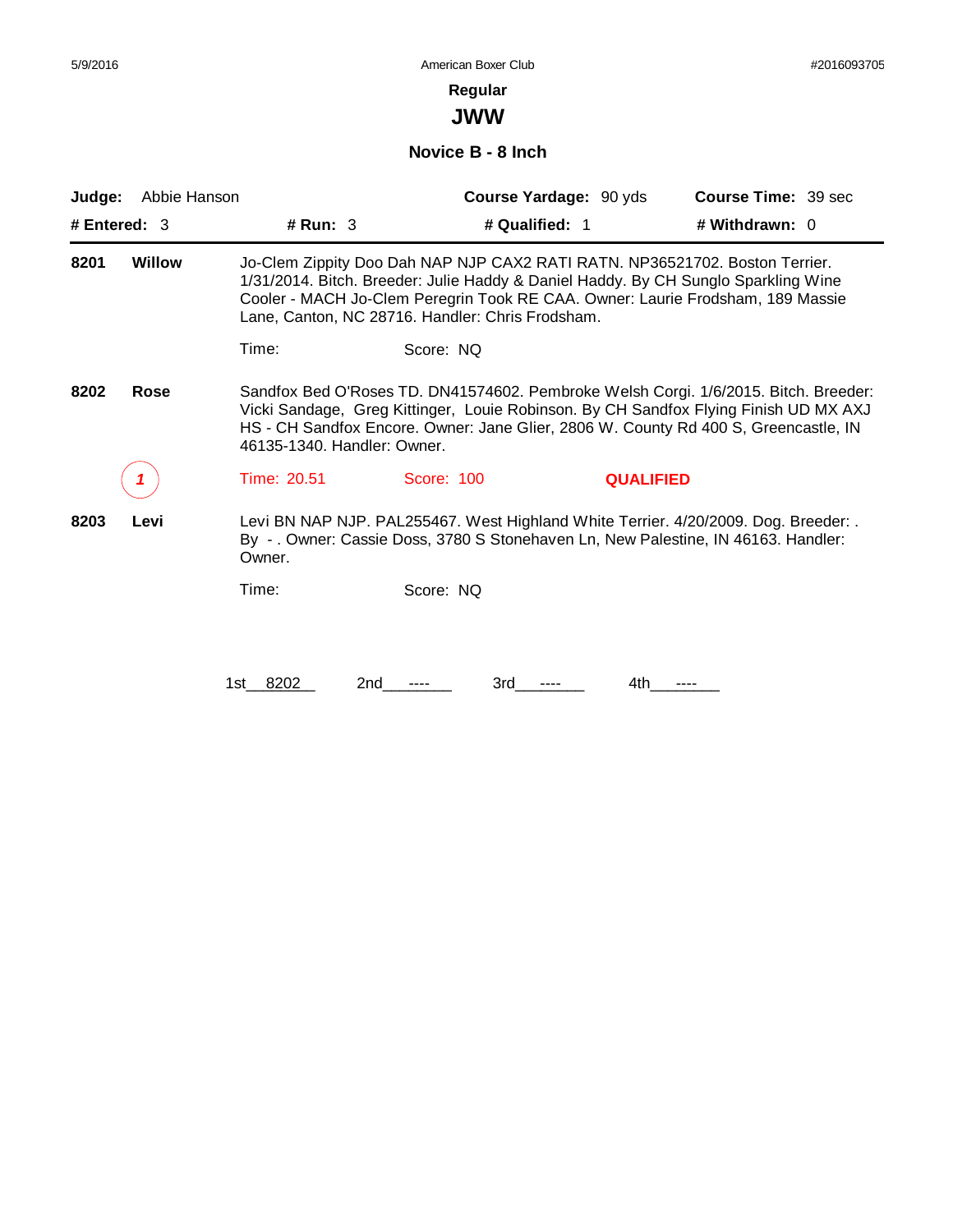**JWW**

**Novice B - 12 Inch**

| Judge:                                                                                                                                                                                                                                                                                                    | Abbie Hanson |            | <b>Course Yardage: 90 yds</b>                                                                                                                                                                                                                                                                                             | <b>Course Time: 36 sec</b> |
|-----------------------------------------------------------------------------------------------------------------------------------------------------------------------------------------------------------------------------------------------------------------------------------------------------------|--------------|------------|---------------------------------------------------------------------------------------------------------------------------------------------------------------------------------------------------------------------------------------------------------------------------------------------------------------------------|----------------------------|
| # Entered: $2$                                                                                                                                                                                                                                                                                            |              | # Run: $1$ | # Qualified: 0                                                                                                                                                                                                                                                                                                            | # Withdrawn: 0             |
| 12202                                                                                                                                                                                                                                                                                                     | Annie        |            | CH Ivylane N Amour Here Comes the Reign NF. NP32084802. Boston Terrier. 6/1/2012.<br>Bitch. Breeder: Tina Starr, Sarah Kennedy & Wanda Walthall. By GCH Kennedy's<br>Runaway Train at Ivylane - CH Kennedy's Singin In The Rain at Ivylane. Owner: Colleen<br>Fleury, 37589 Gayoso ST, Slidell, LA 70458. Handler: Owner. |                            |
|                                                                                                                                                                                                                                                                                                           |              | Time:      | Score: NQ                                                                                                                                                                                                                                                                                                                 |                            |
| Southcross I Repeat: I doubledogdare ya!. RN26475005. Miniature Schnauzer. 3/11/2014.<br>12203<br>Dare<br>Dog. Breeder: Sonny & Richard Lelle. By GCH Cholet's Packin Heat - CH Southcross Hope<br>To Keep A Secret CDX. Owner: Elizabeth Price, 5993 Darlene Dr, Greenwood, IN 46143.<br>Handler: Owner. |              |            |                                                                                                                                                                                                                                                                                                                           |                            |
|                                                                                                                                                                                                                                                                                                           |              | Time:      | Score: ABS                                                                                                                                                                                                                                                                                                                |                            |
|                                                                                                                                                                                                                                                                                                           |              |            |                                                                                                                                                                                                                                                                                                                           |                            |
|                                                                                                                                                                                                                                                                                                           |              | 2nd<br>1st | 3rd<br>4th                                                                                                                                                                                                                                                                                                                |                            |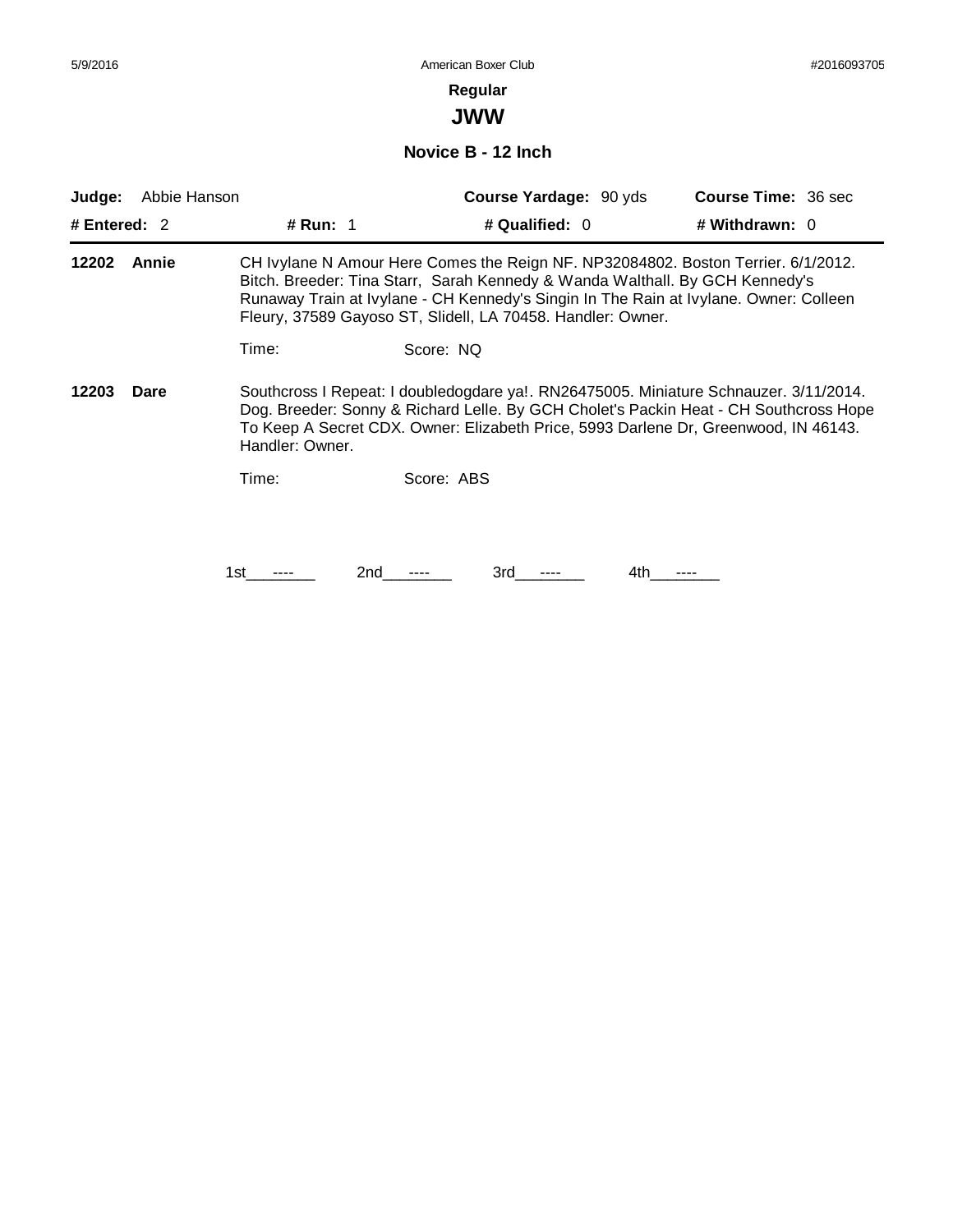**JWW**

**Novice B - 20 Inch**

| Judge:       | Abbie Hanson  |                                         |                                                                           | Course Yardage: 95 yds | Course Time: 32 sec                                                                                                                                                                                                                                            |
|--------------|---------------|-----------------------------------------|---------------------------------------------------------------------------|------------------------|----------------------------------------------------------------------------------------------------------------------------------------------------------------------------------------------------------------------------------------------------------------|
| # Entered: 6 |               | # Run: $4$                              | # Qualified: 1                                                            |                        | # Withdrawn: 0                                                                                                                                                                                                                                                 |
| 20203        | <b>Shelly</b> |                                         | 160, Henryville, IN 47128. Handler: Denise Snyder.                        |                        | GCH CinnRhee's One of A Kind. WS38798201. Boxer. 12/16/2010. Bitch. Breeder: Medley<br>Small & James Kilman. By CinnRhee HiRiverRoler Heartacre - Heartacre's CinnRhee of<br>Kadenza. Owner: Denise Snyder and Medley Small & Phillip Koenig, 13467 E State Rd |
|              |               | Time:                                   | Score: NQ                                                                 |                        |                                                                                                                                                                                                                                                                |
| 20205        | Dora          |                                         | Owner: Lisa Lundahl, 2582 N. Swede Rd, Midland, MI 48642. Handler: Owner. |                        | Ellisa's Adorable by Design. WS47771604. Boxer. 8/10/2014. Bitch. Breeder: Lisa Lovasco.<br>By Cab-Cia's You Ain't Seen Nothin Yet - Ellisa's What Goes Around Comes Around.                                                                                   |
|              |               | Time: 33.23                             | Score: 99                                                                 | <b>QUALIFIED</b>       |                                                                                                                                                                                                                                                                |
| 20206        | <b>Salty</b>  | Owner.                                  |                                                                           |                        | Bayswaters Essence of the Sea. WS44137903. Portuguese Water Dog. 5/5/2013. Dog.<br>Breeder: MAry-kay Schroeder. By CH Timber Oaks Drift Diver - CH Bayswater's What<br>About Whoopsie. Owner: Shelley Mart, 2912 E 52nd St, Indianapolis, IN 46205. Handler:   |
|              |               | Time:                                   | Score: NQ                                                                 |                        |                                                                                                                                                                                                                                                                |
| 20207        | Jazz          |                                         | Lundahl, 6513 W Wackerly ST, Midland, WI 48642. Handler: Owner.           |                        | Ellisa's Pretty in Pink. WS40107505. Boxer. 3/1/2012. Bitch. Breeder: Lisa Lovasco. By<br>Can-Cia's You Ain't Seen Nothin Yet - West Shore's Cubbie Cuddler. Owner: Rachel                                                                                     |
|              |               | Time:                                   | Score: ABS                                                                |                        |                                                                                                                                                                                                                                                                |
| 20208        | Laila         | Debbie Hall.                            |                                                                           |                        | Hall's Angel of Mine CD BN RE. PAL256182. Boxer. 1/3/2010. Bitch. Breeder: . By -.<br>Owner: Debora Hall and Randall Hall, 1414 Girard Dr, Louisville, KY 40222. Handler:                                                                                      |
|              |               | Time:                                   | Score: NQ                                                                 |                        |                                                                                                                                                                                                                                                                |
| 20209        | Dill          | Indianapolis, IN 46205. Handler: Owner. |                                                                           |                        | Homeforgood Charles Baker Harris. MA28741501. All American Dog. 5/15/2010. Dog.<br>Breeder: Unknown. By Unknown - Unknown. Owner: Liz Ulen, 4933 N. Primrose Ave,                                                                                              |
|              |               | Time:                                   | Score: ABS                                                                |                        |                                                                                                                                                                                                                                                                |
|              |               |                                         |                                                                           |                        |                                                                                                                                                                                                                                                                |
|              |               | 1st 20205<br>2nd                        | 3rd<br>$\cdots$                                                           | 4th<br>$\cdots$        | $\cdots$                                                                                                                                                                                                                                                       |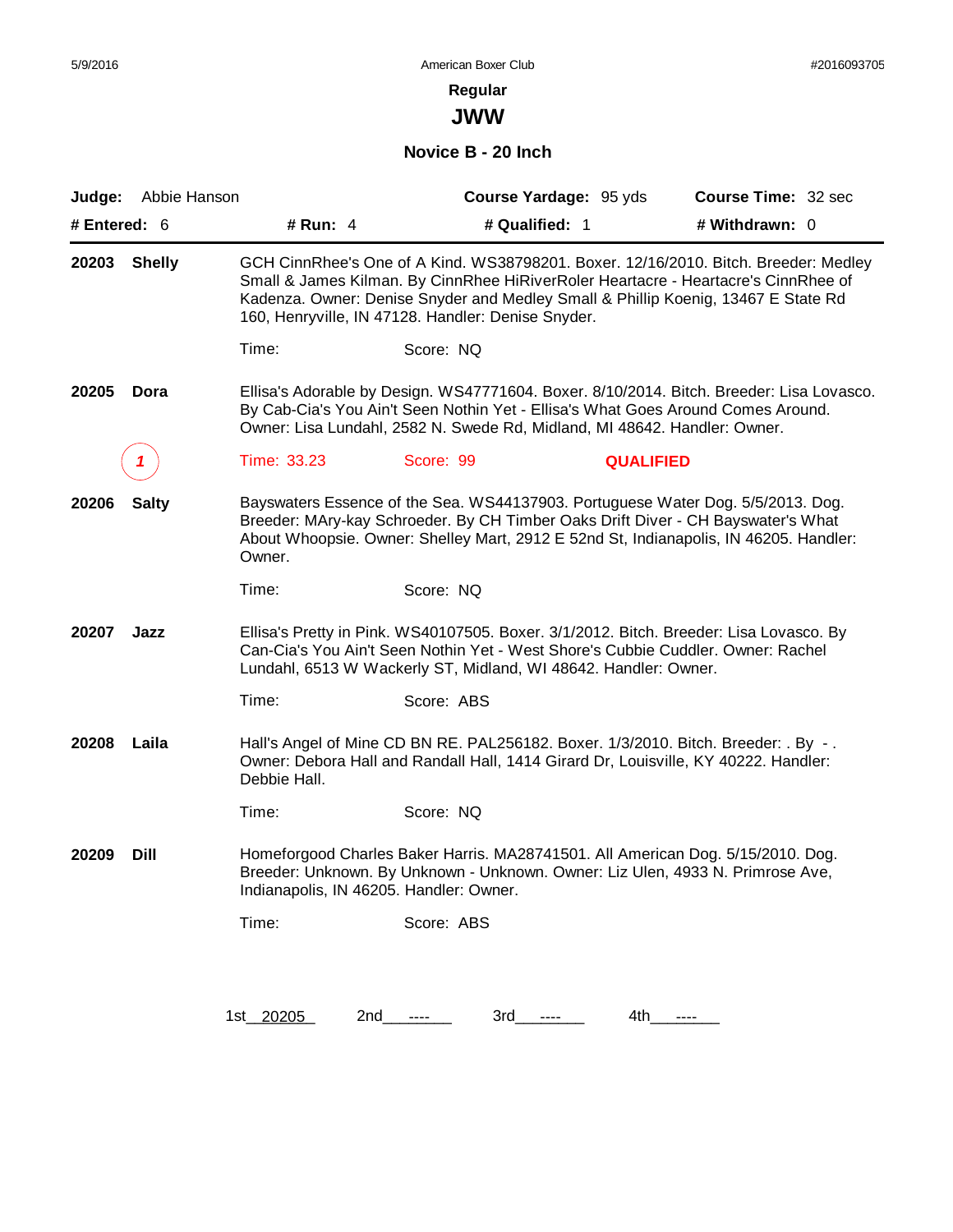# **Regular**

**JWW**

**Novice B - 24 Inch**

| Judge:         | Abbie Hanson |                         | Course Yardage: 95 yds                                                                                                                                                                                                                                             | <b>Course Time: 34 sec</b> |
|----------------|--------------|-------------------------|--------------------------------------------------------------------------------------------------------------------------------------------------------------------------------------------------------------------------------------------------------------------|----------------------------|
| # Entered: $3$ |              | # Run: 2                | # Qualified: 0                                                                                                                                                                                                                                                     | # Withdrawn: 0             |
| 24202          | Jeannie      | Handler: Denise Snyder. | CinnRhee's Run for the Roses. WS43801901. Boxer. 8/13/2012. Bitch. Breeder: Medley<br>Small. By CinnRhee's Shoot EM UP - Heartacre's CinnRhee of Kadenza. Owner: Denise<br>Snyder and Medley Small & Brenda Vrooman, 13467 E State Rd 160, Henryville, IN 47128.   |                            |
|                |              | Time:                   | Score: ABS                                                                                                                                                                                                                                                         |                            |
| 24204          | <b>Tommy</b> |                         | Boxnen's Overdrive. WS48715207. Boxer. 10/24/2014. Dog. Breeder: Minna Nousiainen-<br>Becher. By B-Tanoni Vipera Box - Boxnen's Jwoww. Owner: Renee Fulcer, 10170<br>Dickenson Rd, Winnebago, IL 61088. Handler: Owner.                                            |                            |
|                |              | Time:                   | Score: NQ                                                                                                                                                                                                                                                          |                            |
| 24205          | Rebel        |                         | Lemko N' Salgray's River City Rebel Yell BN. WS45874802. Boxer. 10/21/2013. Dog.<br>Breeder: Jessica Kozel & Jane Hamilburg-Guy. By Shadow's Nairobi - Lemko's Euro Star.<br>Owner: Jennifer L. Thomas, 8212 Jahnke Rd, N. Chesterfield, VA 23235. Handler: Owner. |                            |
|                |              | Time:                   | Score: NQ                                                                                                                                                                                                                                                          |                            |
|                |              |                         |                                                                                                                                                                                                                                                                    |                            |
|                |              | 2nd<br>1st.             | 3rd<br>4th.                                                                                                                                                                                                                                                        |                            |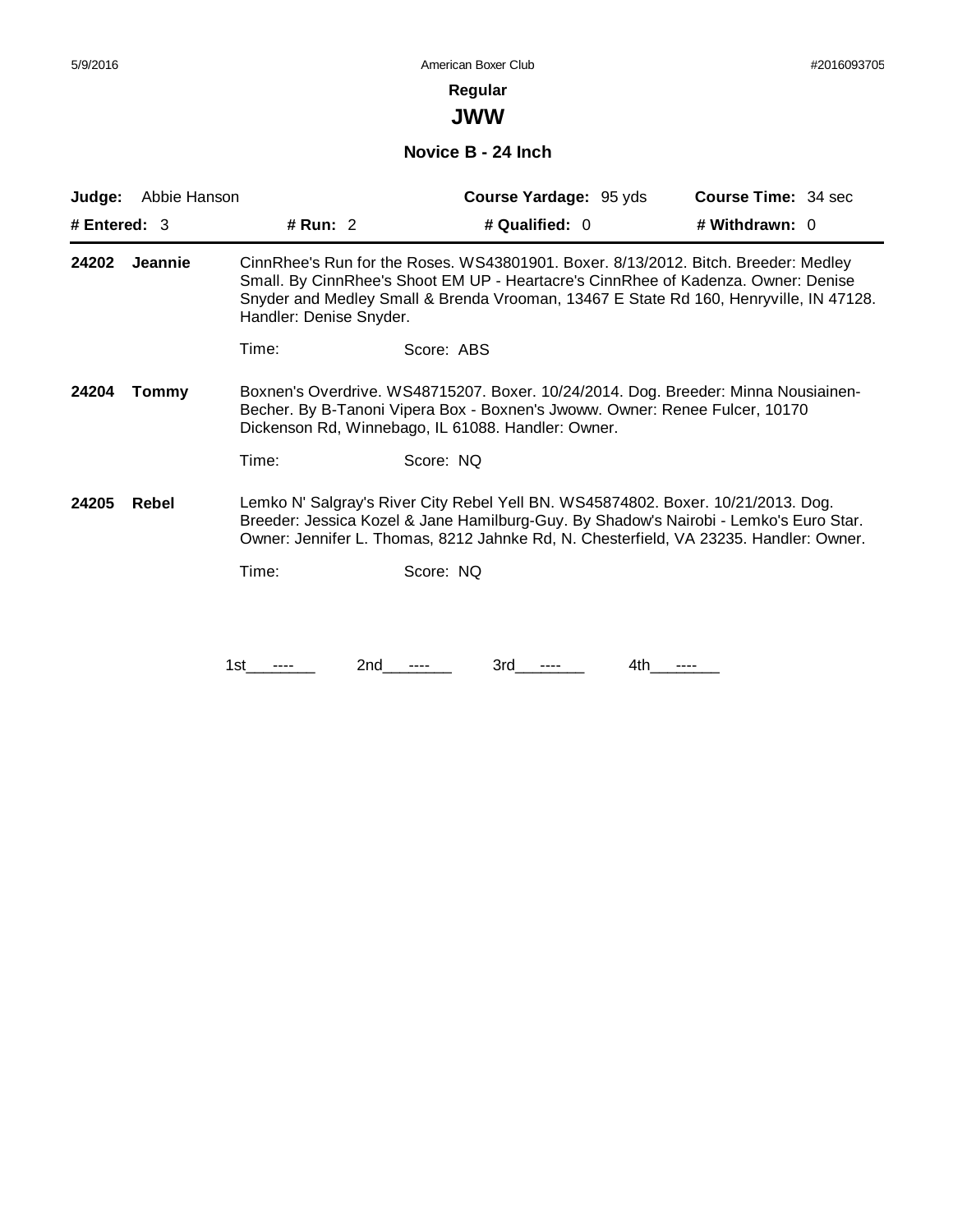**Regular**

**JWW**

**Open - 12 Inch**

| Abbie Hanson<br>Judge: |                        |                                                                        | Course Yardage: 121 yds | <b>Course Time: 40 sec</b>                                                                                                                                                            |
|------------------------|------------------------|------------------------------------------------------------------------|-------------------------|---------------------------------------------------------------------------------------------------------------------------------------------------------------------------------------|
| # Entered: $3$         | # Run: $3$             |                                                                        | # Qualified: 2          | # Withdrawn: 0                                                                                                                                                                        |
| 12201<br>Jigger        |                        | Kim Glass, 6836 N Caldwell Rd, Lebanon, IN 46052-8228. Handler: Owner. |                         | Safranne's The Cut of His Jib NAJ. PR17098701. Poodle. 6/27/2013. Dog. Breeder: Estelle<br>Kapsner. By GCH Kallista's King of Swing at Vantan's - Safranne's Quest for Silver. Owner: |
|                        | Time: 29.28            | Score: 100                                                             | <b>QUALIFIED</b>        |                                                                                                                                                                                       |
| 12204<br><b>Holly</b>  |                        | Staley, 355 N Chestnut St, Monrovia, IL 46157. Handler: Owner.         |                         | Ratitatt's Christmas Surprise. RN26475503. Rat Terrier. 12/27/2013. Bitch. Breeder: Valerie<br>Schiffler. By Ratitatt Warp Speed Worf - Ragan Ratitatt Absolut Le Blu. Owner: Brenda  |
|                        | Time:                  | Score: NQ                                                              |                         |                                                                                                                                                                                       |
| Kian<br>12401          | 47404. Handler: Owner. |                                                                        |                         | Rahtall Once in a Blu Moon. RN27075903. Rat Terrier. 7/18/2014. Dog. Breeder: Valerie<br>Schieffer. By Unknown - Unknown. Owner: Cheryl Lent, 2701 N Skyline Dr, Bloomington, IN      |
| 2                      | Time: 32.99            | Score: 95                                                              | <b>QUALIFIED</b>        |                                                                                                                                                                                       |
|                        | 1st 12201              | 2nd 12401<br>3rd                                                       | 4th                     |                                                                                                                                                                                       |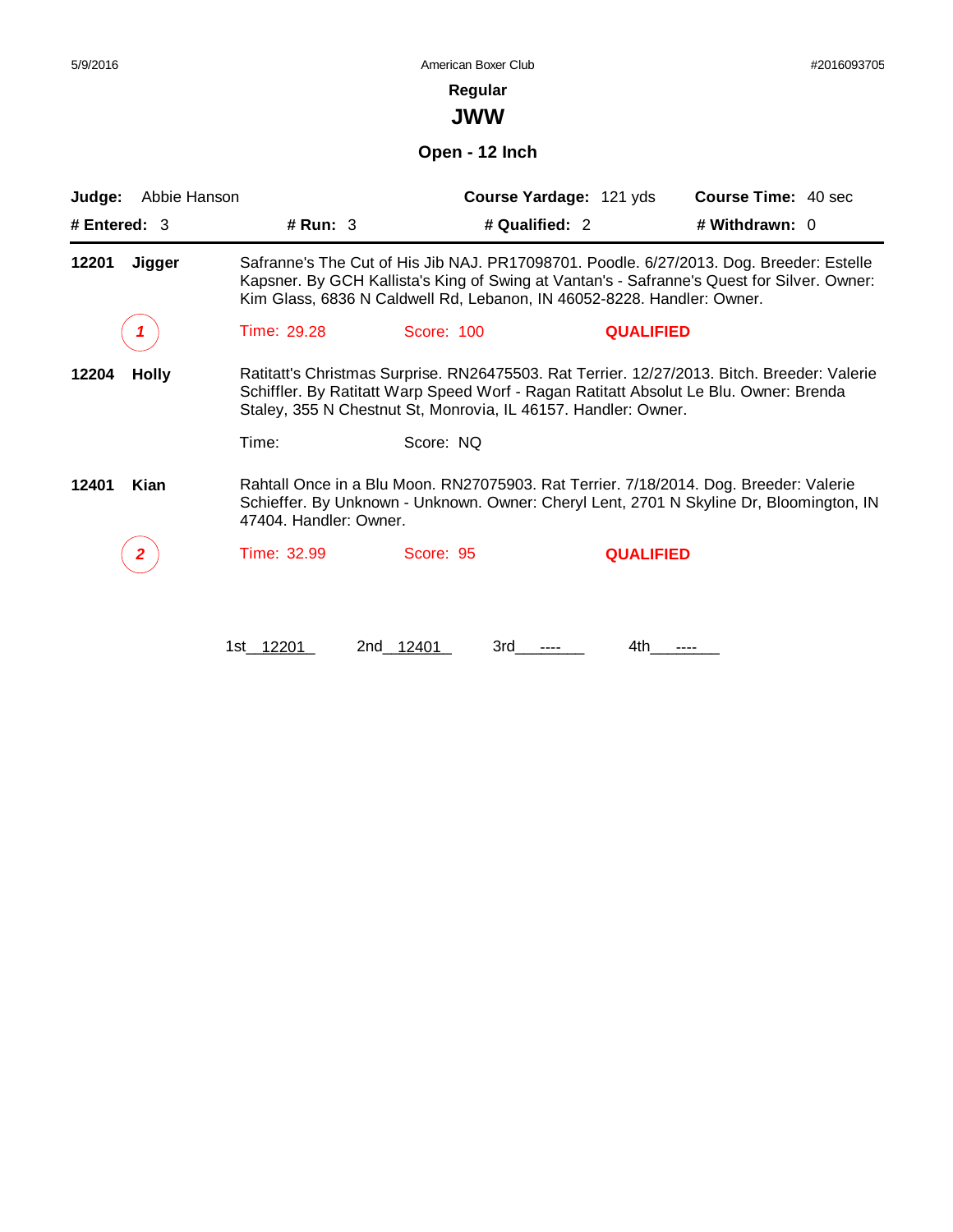| 5/9/2016                 |                |                                                                                                                                                                                                                                                                           | American Boxer Club<br>Regular<br><b>JWW</b> |                                           |                  | #2016093705         |  |  |
|--------------------------|----------------|---------------------------------------------------------------------------------------------------------------------------------------------------------------------------------------------------------------------------------------------------------------------------|----------------------------------------------|-------------------------------------------|------------------|---------------------|--|--|
|                          | Open - 16 Inch |                                                                                                                                                                                                                                                                           |                                              |                                           |                  |                     |  |  |
| Judge:<br># Entered: $2$ | Abbie Hanson   | # Run: $2$                                                                                                                                                                                                                                                                |                                              | Course Yardage: 127 yds<br># Qualified: 1 | # Withdrawn: $0$ | Course Time: 39 sec |  |  |
| 16201                    | Sophie         | Alpenglo's Special Edition NA NAJ. DN2510501. Shetland Sheepdog. 6/10/2009. Bitch.<br>Breeder: KAren E. Adams. By GCH Jade Mist Belmark Bragging Rights - Alpenglo's<br>Sundae Surprise. Owner: Karen E Adams, 604 Airport Rd, Brownsburg, IN 46112. Handler:<br>Owner.   |                                              |                                           |                  |                     |  |  |
| 16401                    |                | Time:<br>Captain Jack Wimberway's Border Blackbeard. RN26502201. Border Terrier. 5/5/2012. Dog. Breeder:<br>Sandy Briggs. By Trekhond's Wimberway Keystone - Wimberway's Border Banjo. Owner:<br>Diana Aguilar, 2790 State Rd 14, Martinsville, IN 46151. Handler: Owner. | Score: NQ                                    |                                           |                  |                     |  |  |
|                          |                | Time: 44.28                                                                                                                                                                                                                                                               | Score: 85                                    |                                           | <b>QUALIFIED</b> |                     |  |  |
|                          |                | 1st 16401<br>2nd                                                                                                                                                                                                                                                          | 3rd                                          |                                           | 4th              |                     |  |  |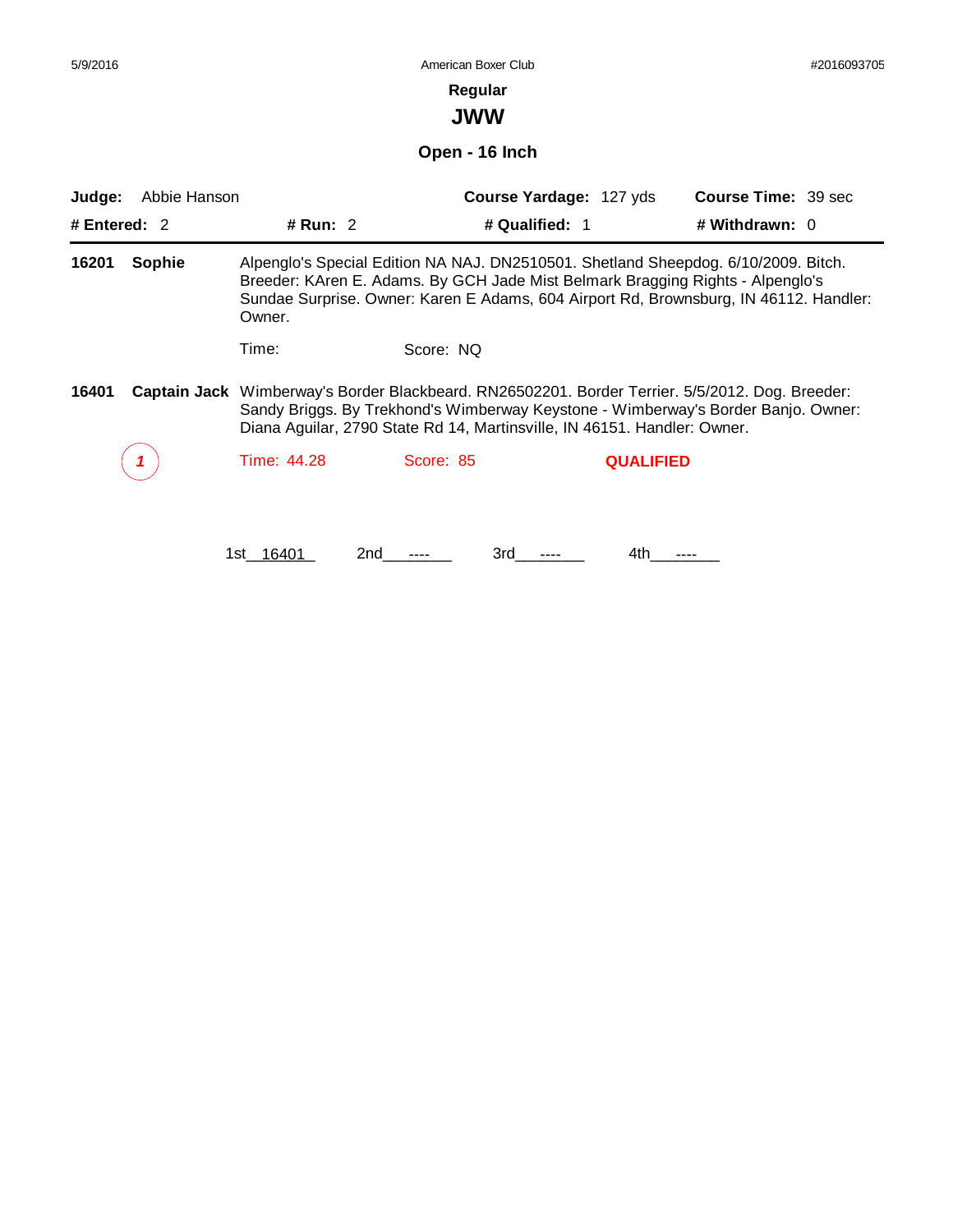**JWW**

## **Open - 20 Inch**

|              | Judge: Abbie Hanson |                 | Course Yardage: 132 yds                                     | Course Time: 38 sec                                                                                                                                                                                                                                                                                                                |  |
|--------------|---------------------|-----------------|-------------------------------------------------------------|------------------------------------------------------------------------------------------------------------------------------------------------------------------------------------------------------------------------------------------------------------------------------------------------------------------------------------|--|
| # Entered: 8 |                     | # Run: 7        | # Qualified: 4                                              | # Withdrawn: 0                                                                                                                                                                                                                                                                                                                     |  |
| 20201        | <b>Sprite</b>       |                 |                                                             | DebLyn's Peprhl Wicked CD BN RA NAJ CGC. WS45881505. Boxer. 12/2/2013. Bitch.<br>Breeder: Deb & Caitlyn Owens and Sue Ann Thompson. By CH Storybook Page After<br>Page - CH Peprhl Life's A Dance with DebLyn VCD2 RE OA OAJ HT PT. Owner: Sue Ann<br>Thompson, 1858 Curtis Bridge Rd NE, North Liberty, IA 52317. Handler: Owner. |  |
|              | 4                   | Time: 45.45     | Score: 86                                                   | <b>QUALIFIED</b>                                                                                                                                                                                                                                                                                                                   |  |
| 20401        | <b>Shiloh</b>       |                 | Box 350, Greenwood, MO 64034. Handler: Mark Ewing.          | CH Galaroc N Ewing's Show Off NA NAJ. WS37253803. Boxer. 4/5/2011. Bitch. Breeder:<br>Michelle Roca, Donna Galante, Lori McClain. By CH Ewing's Maverick of Maxl - GCH DLG<br>Rainbow's End. Owner: Janet Ewing and Mark Ewing, Michelle Roca, Donna Galante, PO                                                                   |  |
|              |                     | Time:           | Score: NQ                                                   |                                                                                                                                                                                                                                                                                                                                    |  |
| 20402        | <b>Thor</b>         |                 |                                                             | Venician's A & Valley's Fire Storm of Bold Knight. WS43887405. Boxer. 1/16/2013. Dog.<br>Breeder: Janice Solas. By Valley's Bold Knight - Valley N RNB Honor Our Heroes. Owner:<br>Barbara Palmer, 3618 La MAncha Drive, Janesville, WI 53546. Handler: Owner.                                                                     |  |
|              |                     | Time:           | Score: NQ                                                   |                                                                                                                                                                                                                                                                                                                                    |  |
| 20404        | Fred                |                 | Dieguito Drive, Encinatas, CA 92024. Handler: Reegan Ray.   | Great Expectations's Winifred Will Do! VCD1 BN RN PT HSAs CGC. WS39438202. Boxer.<br>9/2/2011. Bitch. Breeder: Reegan Ray. By Marc del Benicadel - Shera's Great Expectations<br>RN TDX AX AXJ HXAs HIBs CGC. Owner: Reegan Ray and Bill Polonsky, 734 San                                                                         |  |
|              | 3                   | Time: 43.36     | Score: 90                                                   | <b>QUALIFIED</b>                                                                                                                                                                                                                                                                                                                   |  |
| 20406        | <b>KizzE</b>        |                 | Riverwood Ave, West Fork, AR 72774. Handler: Robin Vaughan. | Sunchase's Smack Me Black CDX RE BN GN NA NAJ CAA DN. WS35563702. Boxer.<br>10/14/2010. Bitch. Breeder: Tracy Hendrickson, Rhoda Goselin-Brouillette. By CH<br>Breezewoods Lord of Wystmont CDX RE - Sunchases Little Black Dress UDX OM1 RA AX<br>AXJ. Owner: Robin Vaughan and Tracy Hendrickson & Rhoda Goselin-Brouillette, 24 |  |
|              |                     | Time:           | Score: NQ                                                   |                                                                                                                                                                                                                                                                                                                                    |  |
| 20407        | <b>Brie</b>         |                 | 771 West 350South, Hebron, IN 46341. Handler: Owner.        | Cyclone's First Hot Flash. DN19140504. Border Collie. 8/1/2007. Bitch. Breeder: Karen<br>Herceg. By Watch Me Take It to the Limit - Patriot's RQ Air Assault. Owner: Phyllis Biedron,                                                                                                                                              |  |
|              |                     | Time:           | Score: ABS                                                  |                                                                                                                                                                                                                                                                                                                                    |  |
| 20603        | <b>Emmie</b>        | Handler: Owner. |                                                             | GCH Regal's Midnight Madness OA NAJ CA. WS35958303. Boxer. 11/19/2010. Bitch.<br>Breeder: Korinne Vanderpool. By CH Pearlisle Standing-O for Bix-L SOM - CH Regal's Rot<br>Ten Miss Van Pelt. Owner: Korinne Vanderpool, 9160 Fishtrap Rd, Cross Roads, TX 76227.                                                                  |  |
|              | $\overline{2}$      | Time: 40.16     | Score: 91                                                   | <b>QUALIFIED</b>                                                                                                                                                                                                                                                                                                                   |  |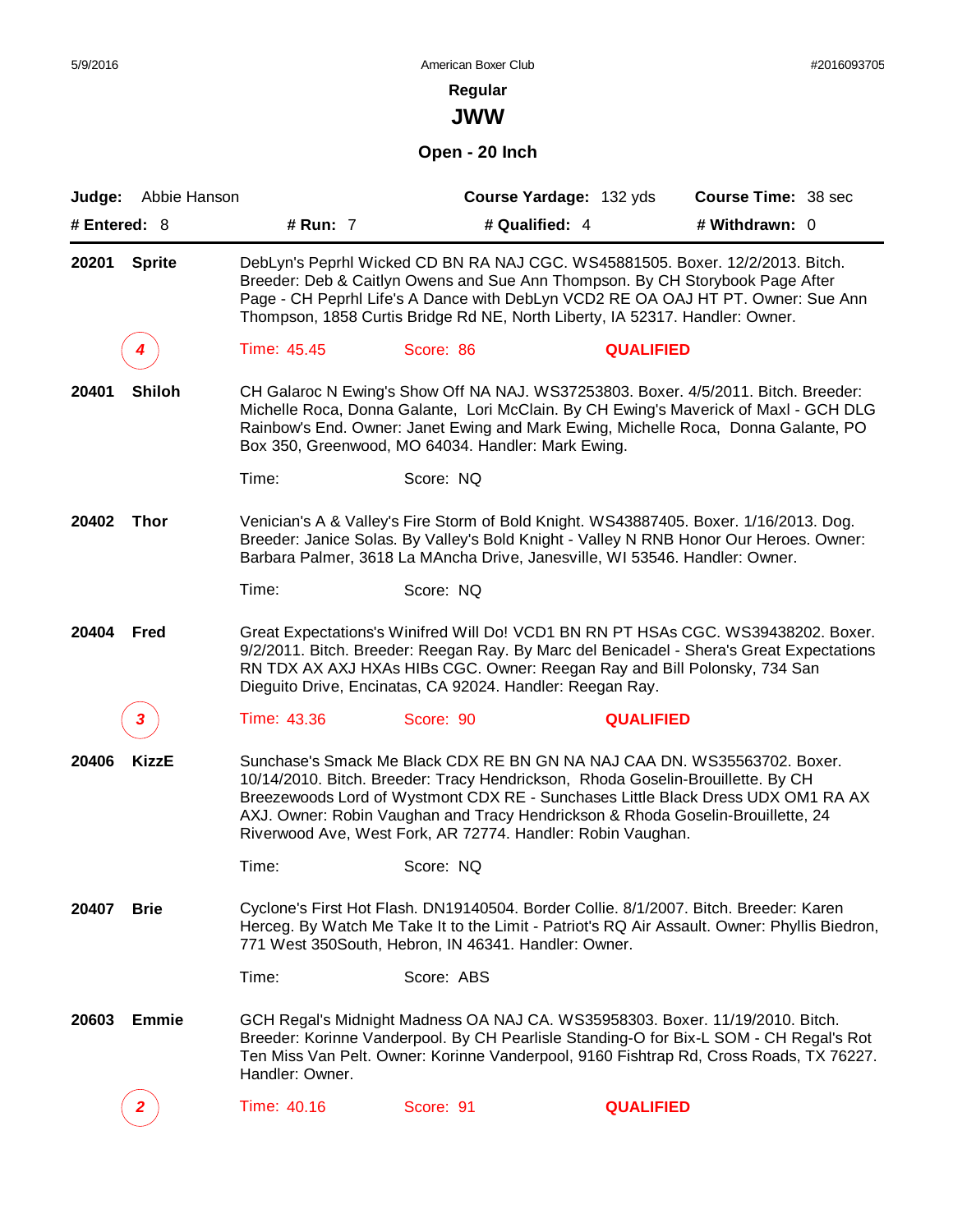## **JWW**

**20604 Tess** *1* Time: 30.19 Score: 100 **QUALIFIED** Pakard Run Tess. PAL259590. Border Collie. 11/10/2011. Bitch. Breeder: . By - . Owner: Marla Boatwright, 2601 W 800 N, Muncie, IN 47303. Handler: Owner.

1st\_20604 2nd\_20603 3rd\_20404 4th\_20201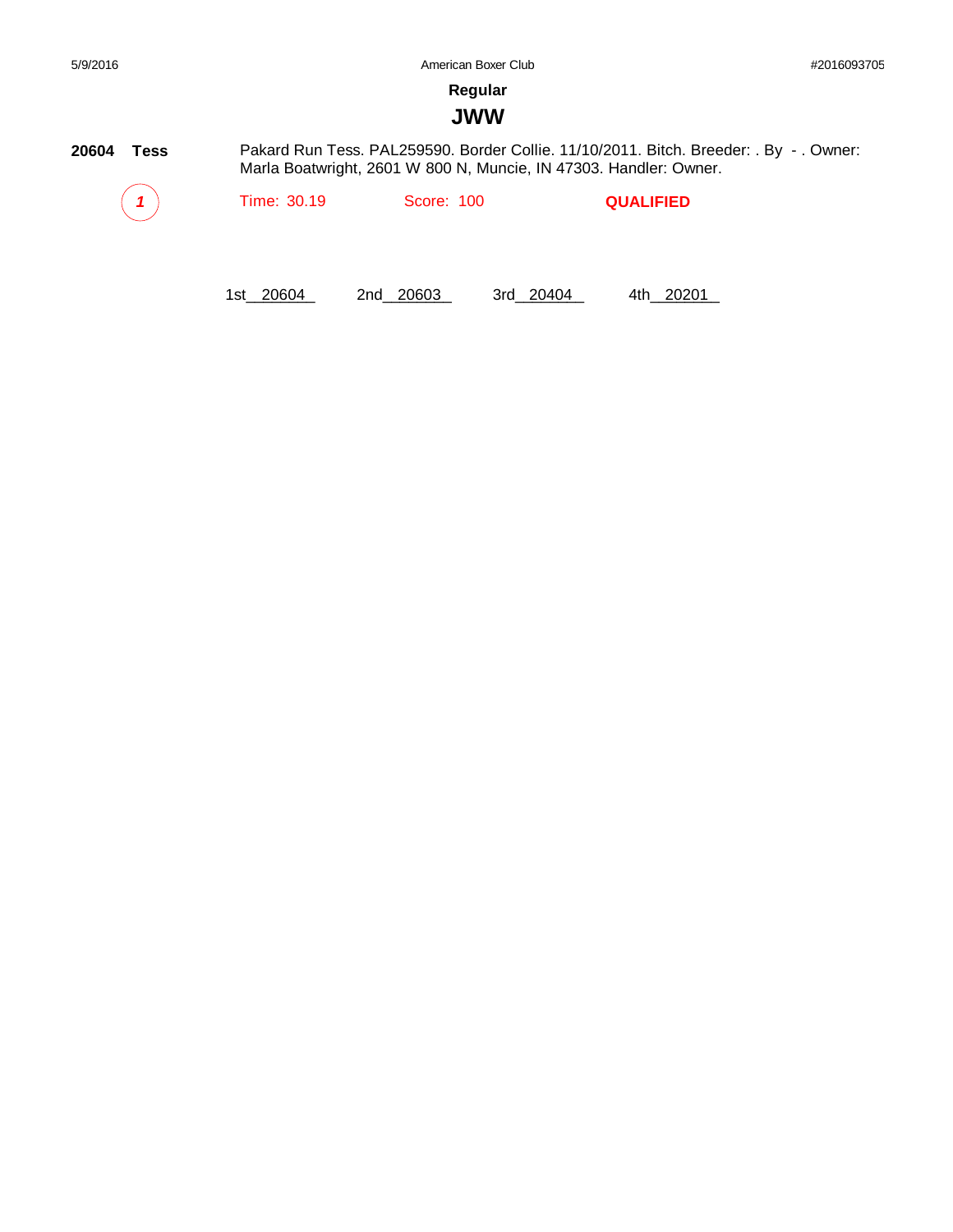# **Regular**

**JWW**

**Open - 24 Inch**

| # Qualified: 2<br># Withdrawn: 0<br># Entered: 4<br># Run: $4$<br>24201<br><b>Ted</b><br>Xcellent Adventure von Bachbett NAJ CGC. WS41461301. Boxer. 5/24/2012. Dog.<br>Breeder: Cathy & George Markos. By Adonis vom Grand Kevin - Eicke vom Silvertbach.<br>Owner: Elisabeth Lonergan, 1465 Y Avenue, Ames, IA 50014. Handler: Owner.<br>Time:<br>Score: NQ<br>Django Unchained Von Morda Ardor NAP NJP OFP CAX. WS50265501. Boxer. 1/21/2014.<br>24203<br>Jag<br>Dog. Breeder: Eva Jankovic. By WW CH Twinkle Star v. Eurozone IPO1 ZTP BH - Blue<br>Moon Von Morda Ardor ZTP. Owner: Chris Frodsham, 189 Massie Lane, Canton, NC<br>28716. Handler: Owner. |  |
|----------------------------------------------------------------------------------------------------------------------------------------------------------------------------------------------------------------------------------------------------------------------------------------------------------------------------------------------------------------------------------------------------------------------------------------------------------------------------------------------------------------------------------------------------------------------------------------------------------------------------------------------------------------|--|
|                                                                                                                                                                                                                                                                                                                                                                                                                                                                                                                                                                                                                                                                |  |
|                                                                                                                                                                                                                                                                                                                                                                                                                                                                                                                                                                                                                                                                |  |
|                                                                                                                                                                                                                                                                                                                                                                                                                                                                                                                                                                                                                                                                |  |
|                                                                                                                                                                                                                                                                                                                                                                                                                                                                                                                                                                                                                                                                |  |
| Time: 31.22<br>Score: 100<br><b>QUALIFIED</b><br>$\mathbf{2}$                                                                                                                                                                                                                                                                                                                                                                                                                                                                                                                                                                                                  |  |
| 24401<br><b>Rock</b><br>GC-Schmidt's One Foundation at Lemac NA NAJ. WS45750302. Boxer. 11/22/2013. Dog.<br>Breeder: . By - . Owner: Leta McCulla and Julie Schmidt, Glen & Cindy Yaeger, 110 N<br>Heck Hill Rd, St Paris, OH 43072. Handler: Leta McCulla.                                                                                                                                                                                                                                                                                                                                                                                                    |  |
| Time: 30.27<br>Score: 100<br><b>QUALIFIED</b>                                                                                                                                                                                                                                                                                                                                                                                                                                                                                                                                                                                                                  |  |
| Kaitlin's White Gold of Summer at First Branch. WS47418702. Boxer. 5/16/2014. Dog.<br><b>Blizzard</b><br>24403<br>Breeder: Kathy Veglahn & Linda Johnson. By CH Naja's Enterprise of Summer - CH<br>Backbeat Bix-L's Double Trouble. Owner: Lisa Godfrey, 8807 First Branch Lane,<br>Chesterfield, VA 23838. Handler: Owner.                                                                                                                                                                                                                                                                                                                                   |  |
| Time:<br>Score: NQ                                                                                                                                                                                                                                                                                                                                                                                                                                                                                                                                                                                                                                             |  |
| 1st 24401<br>2nd 24203<br>3rd<br>4th.                                                                                                                                                                                                                                                                                                                                                                                                                                                                                                                                                                                                                          |  |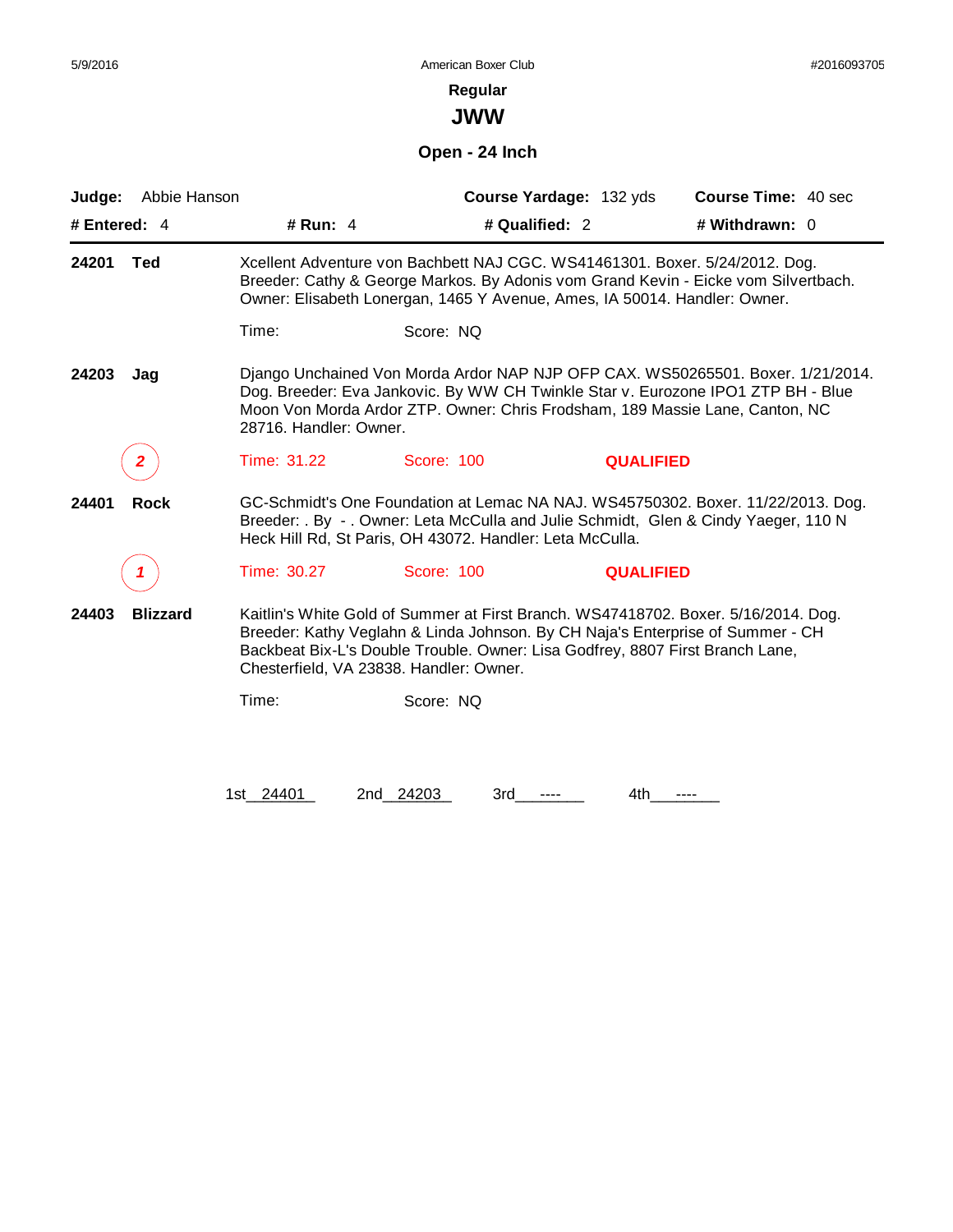## **Regular**

**JWW**

### **Excellent - 8 Inch**

| Judge: | Abbie Hanson  |                                               |           | <b>Course Yardage: 146 yds</b>                                                                                                                                                                                                                              |      | <b>Course Time: 48 sec</b> |  |
|--------|---------------|-----------------------------------------------|-----------|-------------------------------------------------------------------------------------------------------------------------------------------------------------------------------------------------------------------------------------------------------------|------|----------------------------|--|
|        | # Entered: 1  | # Run: 1                                      |           | # Qualified: 0                                                                                                                                                                                                                                              |      | # Withdrawn: 0             |  |
| 8601   | <b>Maddee</b> | Clarksville, TN 37040. Handler: Jill Hootman. |           | CH Peja's Mad About You at Tealcrest NA NAJ CAA RATO. NP28917401. Boston Terrier.<br>3/31/2011. Bitch. Breeder: Peggy D Jackson. By CH Peja's Dark'N'Debonaire - Peja's Tops<br>Again N Command. Owner: Jill Hootman and Peggy D Jackson, 171 Tylertown Rd, |      |                            |  |
|        |               | Time:                                         | Score: NO |                                                                                                                                                                                                                                                             |      |                            |  |
|        |               | 1st.                                          | 2nd       | 3rd                                                                                                                                                                                                                                                         | 4th. |                            |  |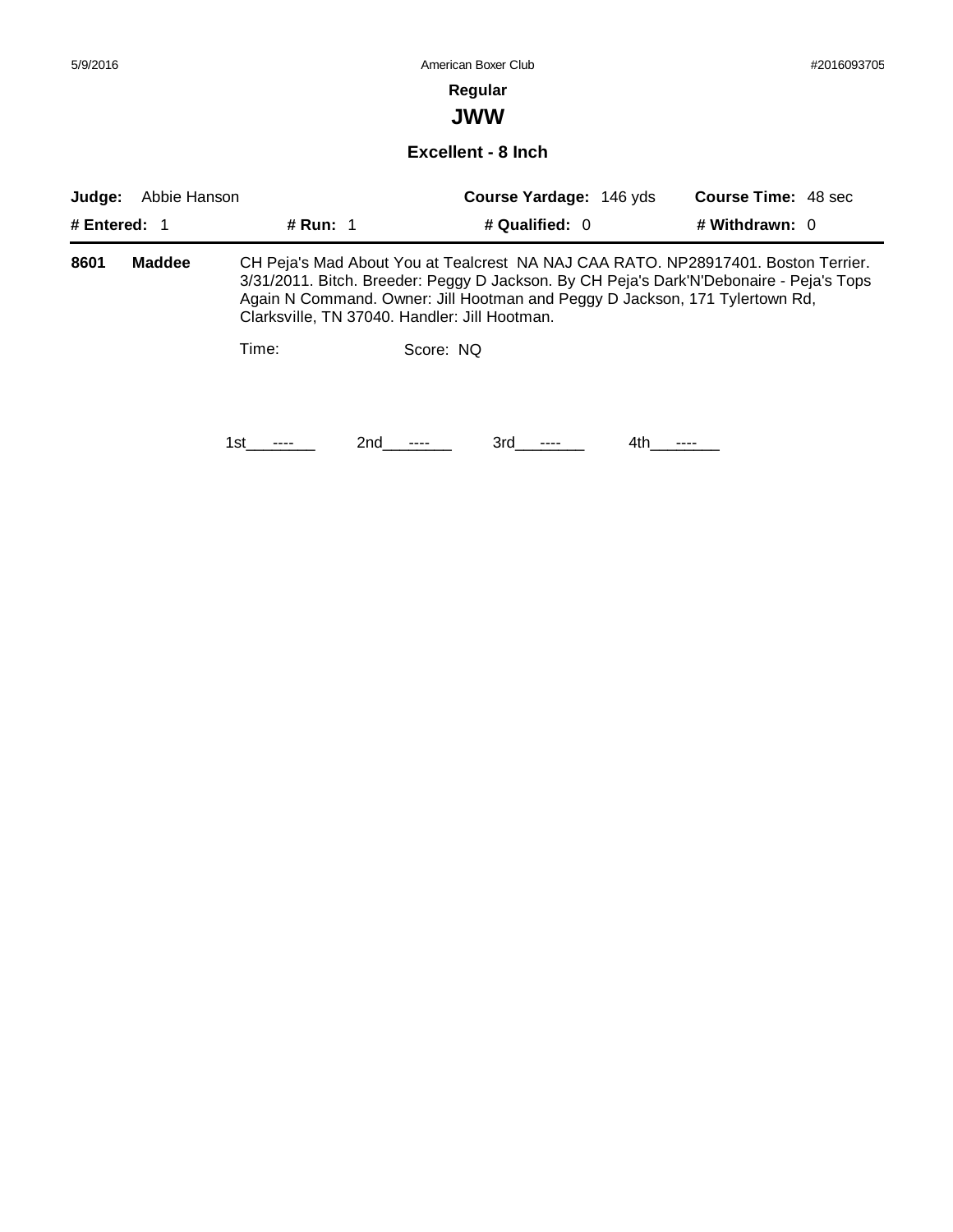## **Regular**

**JWW**

### **Excellent - 16 Inch**

| Abbie Hanson<br>Judge:<br># Entered: $1$<br># Run: 1 |               |                                                  | <b>Course Yardage: 151 yds</b><br># Qualified: $0$ |     |  | <b>Course Time: 43 sec</b><br># Withdrawn: 0 |                                                                                                                                                                   |  |
|------------------------------------------------------|---------------|--------------------------------------------------|----------------------------------------------------|-----|--|----------------------------------------------|-------------------------------------------------------------------------------------------------------------------------------------------------------------------|--|
|                                                      |               |                                                  |                                                    |     |  |                                              |                                                                                                                                                                   |  |
| 16402                                                | <b>Barney</b> | Chestnut St, Monrovia, IL 46157. Handler: Owner. |                                                    |     |  |                                              | Staley's Barney Rumble RN NA OAJ NF CA RATO. MA07228901. All American Dog.<br>8/30/2008. Dog. Breeder: Unknown. By Unknown - Unknown. Owner: Brenda Staley, 355 N |  |
|                                                      |               | Time:                                            | Score: NQ                                          |     |  |                                              |                                                                                                                                                                   |  |
|                                                      |               | 1st                                              | 2nd                                                | 3rd |  | 4th.                                         |                                                                                                                                                                   |  |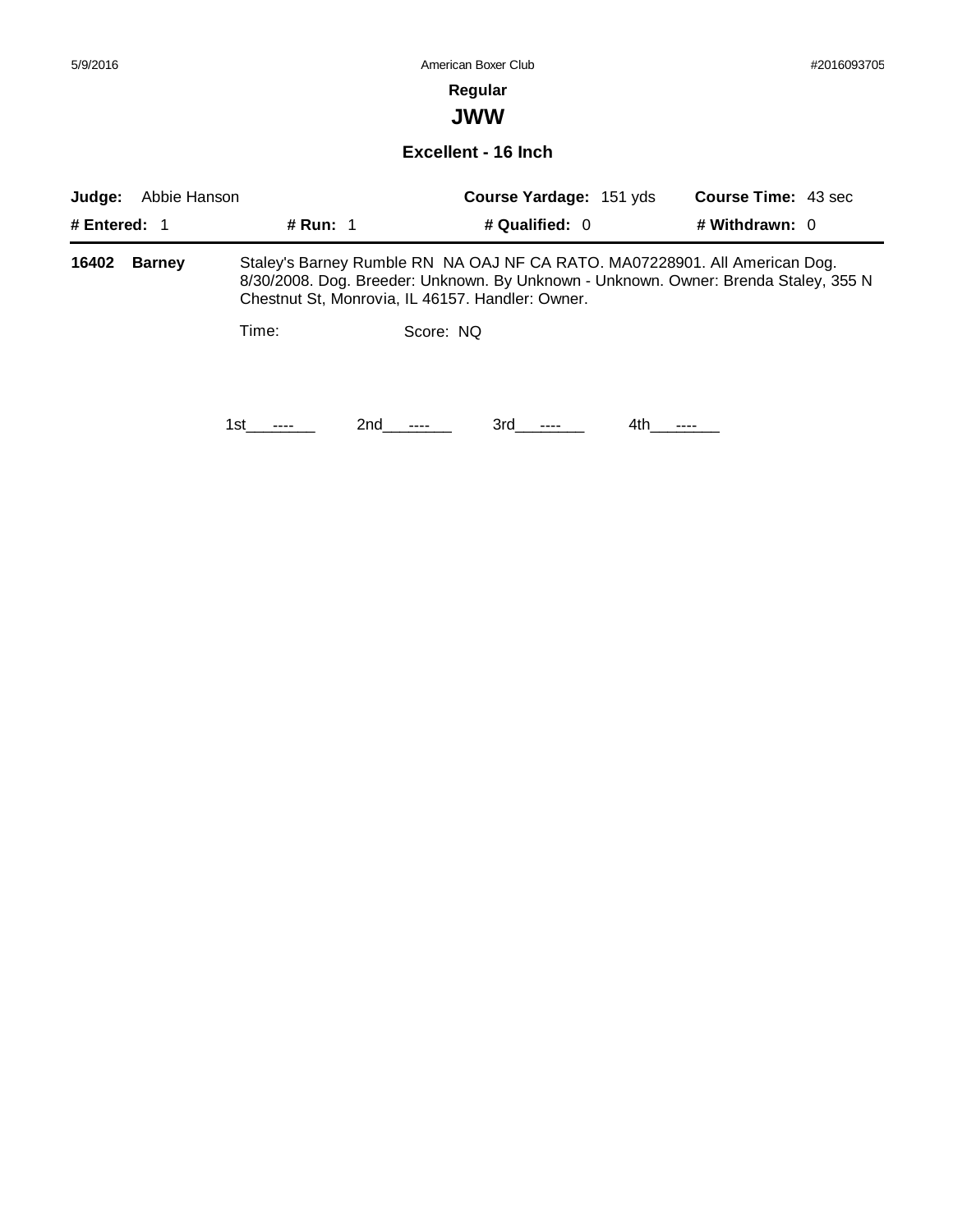**JWW**

## **Excellent - 20 Inch**

| Judge:                                                                                                                                                                                                                                                                                                                                                             | Abbie Hanson   |                                                                                                                                        |                | Course Yardage: 156 yds | Course Time: 42 sec                                                                                                                                                        |
|--------------------------------------------------------------------------------------------------------------------------------------------------------------------------------------------------------------------------------------------------------------------------------------------------------------------------------------------------------------------|----------------|----------------------------------------------------------------------------------------------------------------------------------------|----------------|-------------------------|----------------------------------------------------------------------------------------------------------------------------------------------------------------------------|
| # Entered: 4                                                                                                                                                                                                                                                                                                                                                       |                | # Run: $3$                                                                                                                             | # Qualified: 0 |                         | # Withdrawn: 0                                                                                                                                                             |
| 20403                                                                                                                                                                                                                                                                                                                                                              | <b>Maddie</b>  | CH Ruby Glen's Made of Honor At Kelly NA OAJ CA RATS. WS38006301. Boxer.<br>Kelly, 201 Alliance St, Kenner, LA 70062. Handler: Owner.  |                |                         | 5/6/2011. Bitch. Breeder: Susan Kelly, Cheryl Matlock DVM, Chris Downs, Lise Chaplin.<br>By Shalsade's Handyman SOM - CH Parasol Moonwind Halleujah DOM. Owner: Susan      |
|                                                                                                                                                                                                                                                                                                                                                                    |                | Time:                                                                                                                                  | Score: NQ      |                         |                                                                                                                                                                            |
| 20405                                                                                                                                                                                                                                                                                                                                                              | <b>Bristol</b> | Westpaw's Rebel Without A Cause Bristol of Bon Air NA OAJ. WS23594105. Boxer.<br>Rd, N. Chesterfield, VA 23235. Handler: Chuck Thomas. |                |                         | 10/6/2007. Bitch. Breeder: Jennifer West & Barry Hendley. By CH Jubar's Rebel Tank of<br>West Paw - Jubar Southpaw's Gonna Fly Now. Owner: Jennifer L. Thomas, 8212 Jahnke |
|                                                                                                                                                                                                                                                                                                                                                                    |                | Time:                                                                                                                                  | Score: NQ      |                         |                                                                                                                                                                            |
| Ironwood's Celtic Dancer, SR80864903, Flat-Coated Retriever, 11/7/2013, Bitch, Breeder;<br>20601<br>Dani<br>Bobbie Bradley. By Rowansgaard His Excellency - GCH CH Inherit the Wind AX AXJ JH.<br>Owner: Bobbie Bradley, 9018 Ironwood Ct, Indianapolis, IN 46260. Handler: Owner.                                                                                 |                |                                                                                                                                        |                |                         |                                                                                                                                                                            |
|                                                                                                                                                                                                                                                                                                                                                                    |                | Time:                                                                                                                                  | Score: ABS     |                         |                                                                                                                                                                            |
| Ellisa's What Goes Around Comes Around. WS40107508. Boxer. 3/1/2012. Bitch. Breeder:<br>Karma<br>20602<br>Lisa Lovasco, Karen Mott, Gladys Kanwischer. By GCH Can-Cia's You Ain't Seen Nothin'<br>Yet AX AXJ PAX MXP3 MJP3 MXPB MJPB NF XFP - West Shore's Cobbie Cuddler.<br>Owner: Lisa Lovasco, 1071 S Mackinaw Rd, Kawkawlin, MI 48631. Handler: Lisa Lundahl. |                |                                                                                                                                        |                |                         |                                                                                                                                                                            |
|                                                                                                                                                                                                                                                                                                                                                                    |                | Time:                                                                                                                                  | Score: NQ      |                         |                                                                                                                                                                            |
|                                                                                                                                                                                                                                                                                                                                                                    |                |                                                                                                                                        |                |                         |                                                                                                                                                                            |
|                                                                                                                                                                                                                                                                                                                                                                    |                | 1st<br>2nd                                                                                                                             | 3rd            | 4th<br>----             |                                                                                                                                                                            |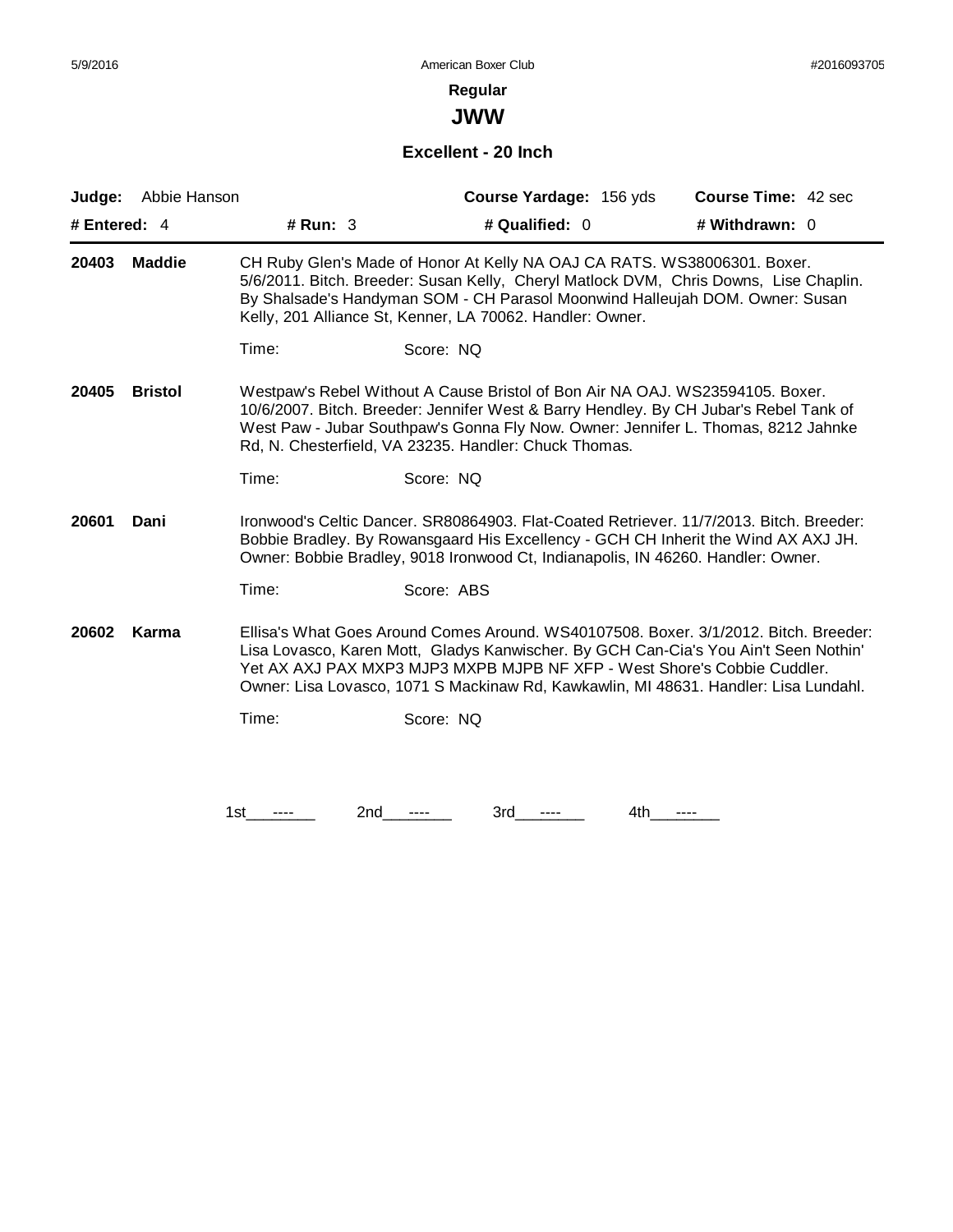**JWW**

#### **Excellent - 24 Inch**

| Judge:         | Abbie Hanson    |                  |                                                                           | Course Yardage: 156 yds | Course Time: 44 sec                                                                                                                                                                                                                                                                                                                           |
|----------------|-----------------|------------------|---------------------------------------------------------------------------|-------------------------|-----------------------------------------------------------------------------------------------------------------------------------------------------------------------------------------------------------------------------------------------------------------------------------------------------------------------------------------------|
| # Entered: $3$ |                 | # $Run: 3$       | # Qualified: 1                                                            |                         | # Withdrawn: 0                                                                                                                                                                                                                                                                                                                                |
| 24601          | <b>Stratton</b> | Ellen M. Gruber. |                                                                           |                         | Cinnarhee's By A Nose BN RN NAJ NAP NJP. WS43801902. Boxer. 6/13/2012. Dog.<br>Breeder: H Medley Small. By Cinnrhee's Shoot Em Up - Heartacres Cinnrhee of Kadenza.<br>Owner: Ellen M. Gruber and H Medley Small, 227 Morris Dr, Niles, MI 49120. Handler:                                                                                    |
|                |                 | Time:            | Score: NQ                                                                 |                         |                                                                                                                                                                                                                                                                                                                                               |
| 24602          | <b>Shadow</b>   | Doss.            | Fox Creek's Can't Touch This CD BN RE OA OAJ CGC, SR27358603, Flat-Coated |                         | Retriever. 3/10/2012. Dog. Breeder: Heidi & Mike Hebert. By CH Flat-Tyre; sTake a Chance<br>on Me UDX OM1 RN SH - CH Fox Creek's Rain or Shine CD MH AX AXJ. Owner: Cassie<br>Doss and Heidi Hebert, 3780 S Stonehaven Ln, New Palestine, IN 46163. Handler: Cassie                                                                           |
|                |                 | Time: 38.02      | Score: 100                                                                | <b>QUALIFIED</b>        |                                                                                                                                                                                                                                                                                                                                               |
| 24605          | Ziva            | Owens.           |                                                                           |                         | CH Peprhl's Life's a Dance with DebLyn VCD2 CDX BN GN RE TDX OA OAJ HT PT.<br>WS30844201. Boxer. 6/29/2009. Bitch. Breeder: Sue Ann Thompsn. By CH OTCH Regal's<br>Heeeere's Johnny - CH Peprhl's Will You Dance Marbo CDX RE AX AXJ NAP NJP. Owner:<br>Debra L Owens and Caitlyn Owens, 508 2nd Ave, Luther, IA 50152-0357. Handler: Debra L |
|                |                 | Time:            | Score: NQ                                                                 |                         |                                                                                                                                                                                                                                                                                                                                               |
|                |                 |                  |                                                                           |                         |                                                                                                                                                                                                                                                                                                                                               |
|                |                 | 1st 24602<br>2nd | 3rd                                                                       | 4th                     |                                                                                                                                                                                                                                                                                                                                               |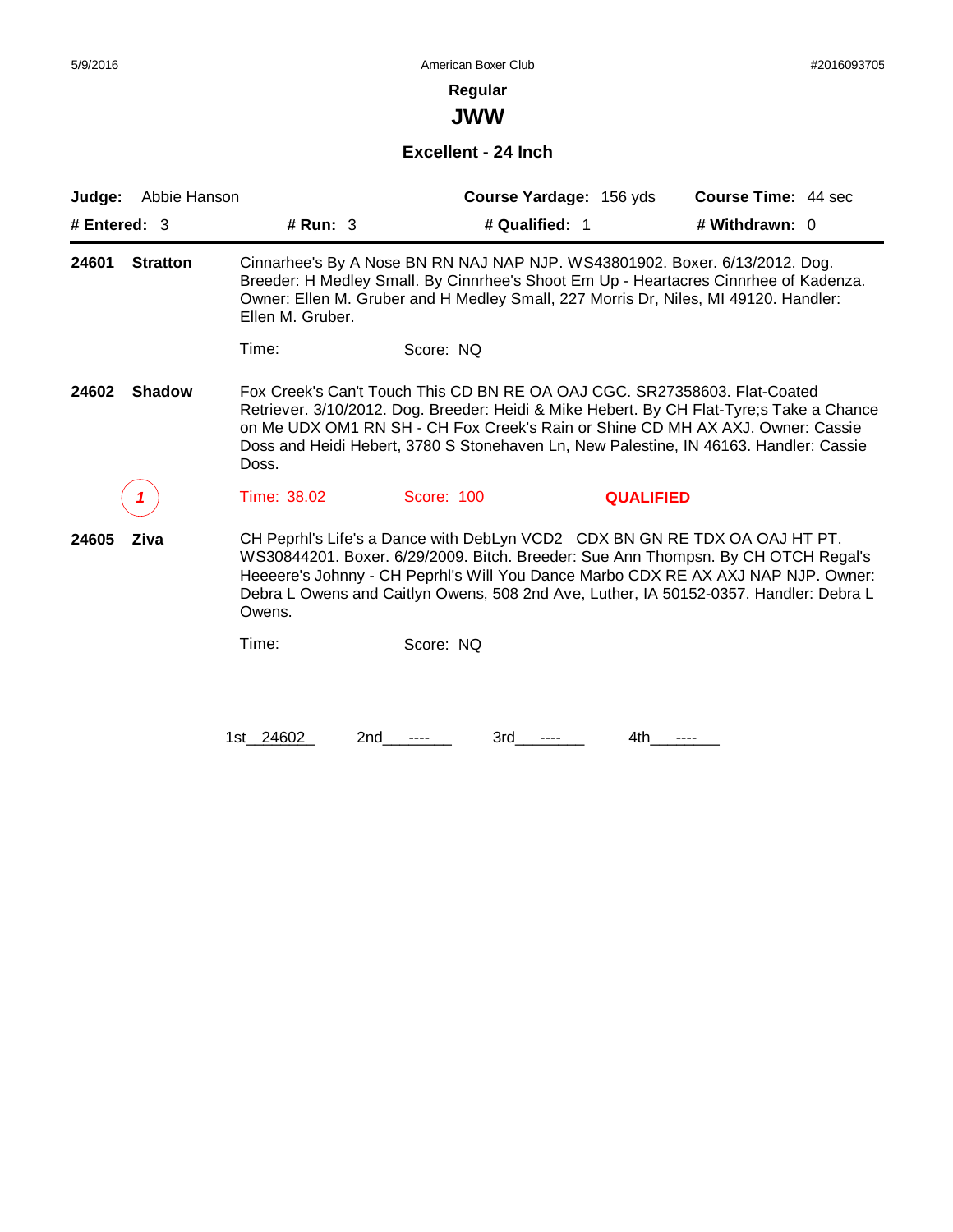**JWW**

#### **Master - 8 Inch**

| Abbie Hanson<br>Judge: |       |                                                                                                                                                                                                                                                                    |                                                                                                                                                                                                                  | Course Yardage: 146 yds | <b>Course Time: 48 sec</b>                                                           |  |  |
|------------------------|-------|--------------------------------------------------------------------------------------------------------------------------------------------------------------------------------------------------------------------------------------------------------------------|------------------------------------------------------------------------------------------------------------------------------------------------------------------------------------------------------------------|-------------------------|--------------------------------------------------------------------------------------|--|--|
| # Entered: $2$         |       | # $Run: 2$                                                                                                                                                                                                                                                         |                                                                                                                                                                                                                  | # Qualified: 1          | # Withdrawn: 0                                                                       |  |  |
| 8602                   | Jazzy |                                                                                                                                                                                                                                                                    | Bitch. Breeder: Anne Roache & Gayle Roache. By Rochan's Notorious - CH Rochan's<br>Lakeside Party. Owner: Nancy Tibbett and Doug Tibbett, 1241 S Heron Dr W, New<br>Palestine, IN 46163. Handler: Nancy Tibbett. |                         | CH Rochan's Rockin' Block Party RN OA AXJ. RN2490703. Australian Terrier. 9/13/2012. |  |  |
|                        |       | Time:                                                                                                                                                                                                                                                              | Score: NQ                                                                                                                                                                                                        |                         |                                                                                      |  |  |
| 8801                   | Zuri  | Ratitatt Franibur Sing ZBlus. RN22962303. Rat Terrier. 6/8/2011. Bitch. Breeder: Valerie<br>Luchsinger. By Ratitatt Franibur Spartan Spittin Fire - Ratitatt Franibur Pop up Pez. Owner:<br>Cheryl Lent, 2701 N Skyline Dr, Bloomington, IN 47404. Handler: Owner. |                                                                                                                                                                                                                  |                         |                                                                                      |  |  |
|                        |       | Time: 41.02                                                                                                                                                                                                                                                        | Score: 100                                                                                                                                                                                                       | <b>QUALIFIED</b>        |                                                                                      |  |  |
|                        |       |                                                                                                                                                                                                                                                                    |                                                                                                                                                                                                                  |                         |                                                                                      |  |  |

1st\_\_\_\_\_\_\_\_ 8801 2nd\_\_\_\_\_\_\_\_ ---- 3rd\_\_\_\_\_\_\_\_ ---- 4th\_\_\_\_\_\_\_\_ ----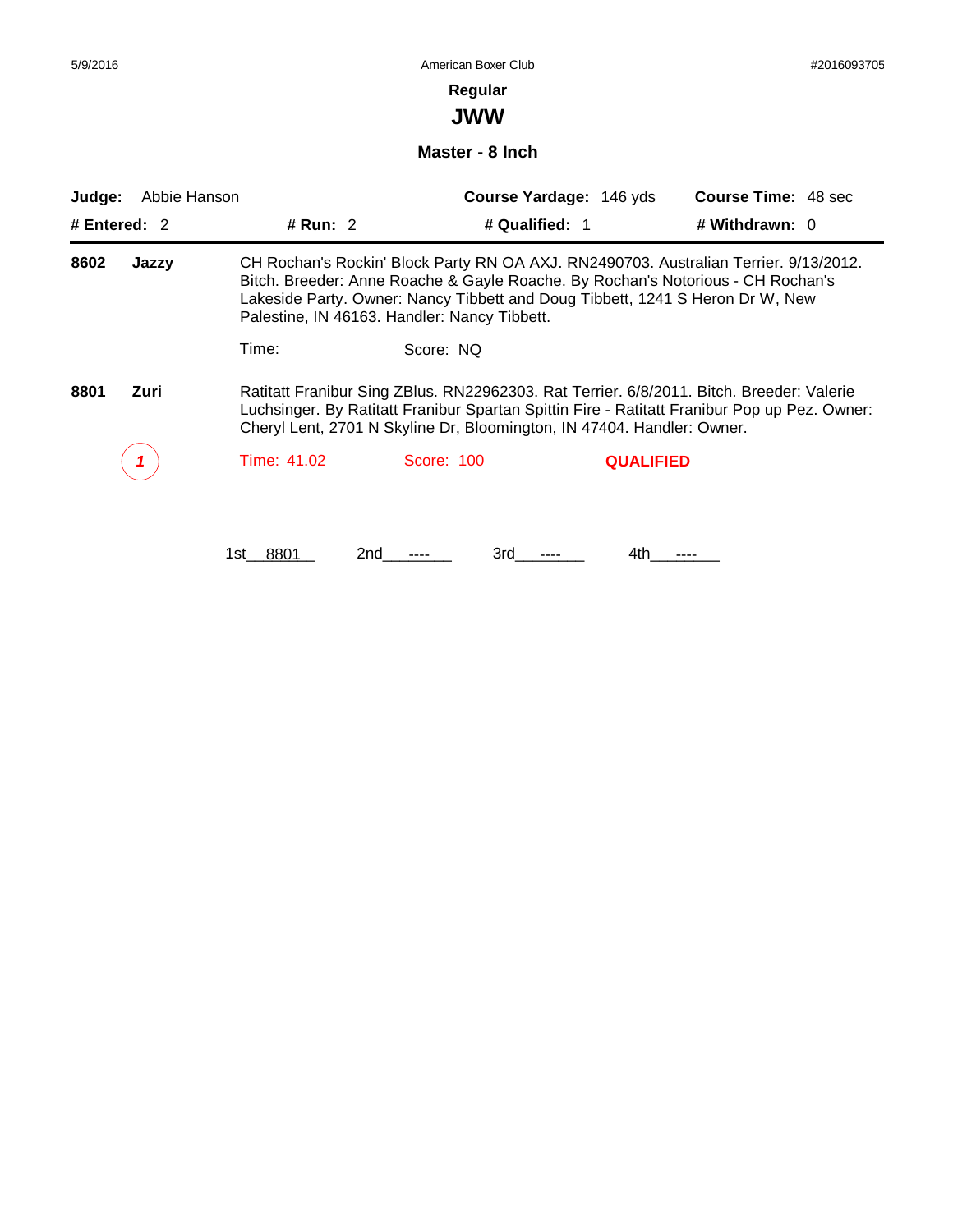**JWW**

#### **Master - 12 Inch**

| Judge:         | Abbie Hanson  |                                      |                                                                              | Course Yardage: 146 yds | <b>Course Time: 45 sec</b>                                                                                                                                                                                                                                     |
|----------------|---------------|--------------------------------------|------------------------------------------------------------------------------|-------------------------|----------------------------------------------------------------------------------------------------------------------------------------------------------------------------------------------------------------------------------------------------------------|
| # Entered: $6$ |               | # Run: 6                             | # Qualified: 5                                                               |                         | # Withdrawn: 0                                                                                                                                                                                                                                                 |
| 12801          | Indee         | Handler: Owner.                      |                                                                              |                         | MACH Alpengo's Indiana Joan II AX MJB. DN25110502. Shetland Sheepdog. 6/10/2009.<br>Bitch. Breeder: Karen Adams. By CH Jade Mist Belmark Bragging Rights - Alpenglo's<br>Sundae Surprise. Owner: Maureen Boulanger, 405 Karen Dr, Pittsboro, IN 46167-8970.    |
|                | 3             | Time: 33.96                          | Score: 100                                                                   | <b>QUALIFIED</b>        |                                                                                                                                                                                                                                                                |
| 12802          | <b>Kirsti</b> | Handler: Owner.                      |                                                                              |                         | CH MACH2 CB's Kirsteen CDX GN RE MXG MJC XF SE. RN16855903. Border Terrier.<br>6/25/2008. Bitch. Breeder: Priscilla B. McCune. By CH Otterwise Opie RE ME - CH CB's<br>Florida Connection. Owner: Ann Goodspeed, 3030 San Jose Dr, Greenwood, IN 46143.        |
|                |               | Time: 40.41                          | Score: 100                                                                   | <b>QUALIFIED</b>        |                                                                                                                                                                                                                                                                |
| 12803          | <b>Sly</b>    |                                      | Tradd St, Carmel, IN 46032. Handler: Terri Dantin.                           |                         | MACH Daisylane Dance to the Music CD RN MX MXJ XF. TS08019202. Cavalier King<br>Charles Spaniel. 11/18/2011. Dog. Breeder: Kristine Schmidt. By Wystar He Got Game at<br>Daisylane - Wystar Rock N Roll Angel. Owner: Terri Dantin and Kristine Schmidt, 12916 |
|                |               | Time: 33.70                          | Score: 100                                                                   | <b>QUALIFIED</b>        |                                                                                                                                                                                                                                                                |
| 12804          | Cubby         | Owner.                               | Little Mr Cubby. PAL256141. Pomeranian. 11/4/2010. Dog. Breeder: Unknown. By |                         | Unknown - Unknown. Owner: Mona Gitter, 1223 Woodgate Dr, Carmel, IN 46033. Handler:                                                                                                                                                                            |
|                |               | Time: 32.31                          | Score: 100                                                                   | <b>QUALIFIED</b>        |                                                                                                                                                                                                                                                                |
| 12805          | Rudy          | 46167-8970. Handler: Owner.          |                                                                              |                         | MACH Rudolph MX MXJ. PAL200314. Shetland Sheepdog. 4/18/2007. Dog. Breeder:<br>Unknown. By Unknown - Unknown. Owner: Maureen Boulanger, 405 Karen Dr, Pittsboro, IN                                                                                            |
|                |               | Time: 39.64                          | Score: 100                                                                   | <b>QUALIFIED</b>        |                                                                                                                                                                                                                                                                |
| 12806          | Remi          | Greenwood, IN 46143. Handler: Owner. | Otterwise The Heat Is On CD RN JE. Owner: Ann Goodspeed, 3030 San Jose Dr,   |                         | CH MACH Otterwise Jeremiah CD BN RE MXB MJS XF T2B SE. RN19019002. Border<br>Terrier. 7/3/2009. Dog. Breeder: Susan K. Bushrod. By CH Sparravohn Troubador - CH                                                                                                |
|                |               | Time:                                | Score: NQ                                                                    |                         |                                                                                                                                                                                                                                                                |
|                |               |                                      |                                                                              |                         |                                                                                                                                                                                                                                                                |
|                |               | 1st_12804                            | 2nd 12803<br>3rd 12801                                                       | 4th 12805               |                                                                                                                                                                                                                                                                |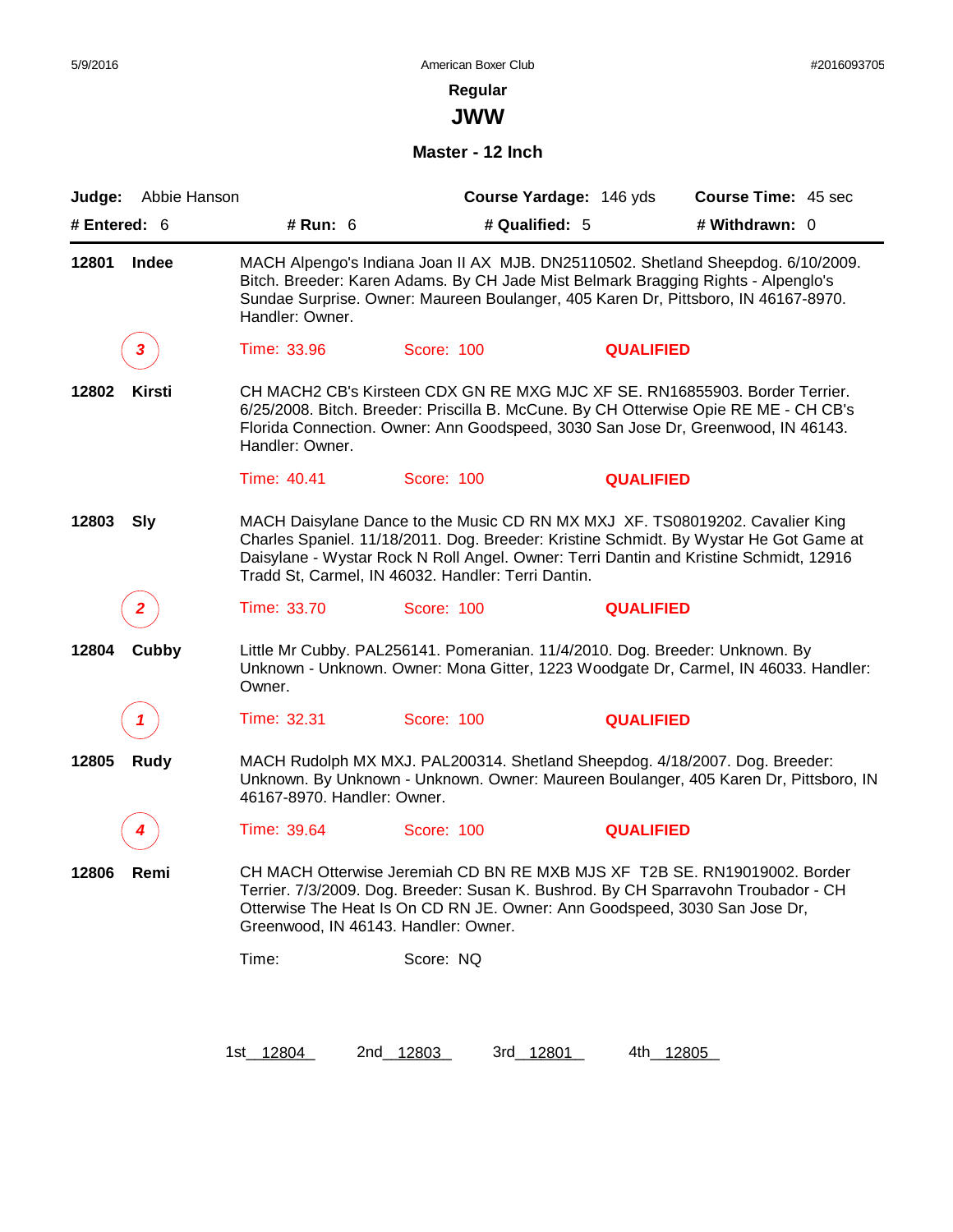**JWW**

## **Master - 16 Inch**

| Judge:         | Abbie Hanson   |                                         | Course Yardage: 151 yds                                                                                                                                                                                                                                                                                                | Course Time: 43 sec |
|----------------|----------------|-----------------------------------------|------------------------------------------------------------------------------------------------------------------------------------------------------------------------------------------------------------------------------------------------------------------------------------------------------------------------|---------------------|
| # Entered: $8$ |                | # Run: 7                                | # Qualified: 1                                                                                                                                                                                                                                                                                                         | # Withdrawn: 0      |
| 16601          | <b>Macy</b>    |                                         | Prelude's Prada MXJ OA OF T2B. DN25462301. Shetland Sheepdog. 7/20/2009. Bitch.<br>Breeder: Owner. By CH Road's End Obvious Conclusion - Prelude's Bec 'N Call AX AXJ<br>HT. Owner: Jane Masters, 427N 500 E, Lebanon, IN 46052. Handler: Owner.                                                                       |                     |
|                |                | Time:                                   | Score: NQ                                                                                                                                                                                                                                                                                                              |                     |
| 16801          | Louka          | Elizabeth Ann Beck.                     | Prelude's Curb Appeal AX AXJ T2B XF. DN32068101. Shetland Sheepdog. 10/13/2011.<br>Dog. Breeder: Jane Masters. By CH Belmark Lo and Behold - Prelude's Prada. Owner:<br>Elizabeth Ann Beck and Jane Masters, 15109 Count Fleet Ct, Carmel, IN 46032. Handler:                                                          |                     |
|                |                | Time:                                   | Score: NQ                                                                                                                                                                                                                                                                                                              |                     |
| 16802          | Teak           |                                         | Prelude's Protocol MX MXJ XF T2B PT. DN29497004. Shetland Sheepdog. 10/6/2007. Dog.<br>Breeder: Owner. By CH Prelude's Puttin' On Hairs OA OAJ NF - Prelude's Bec N' Call AX<br>AXJ HT. Owner: Jane Masters, 427N 500 E, Lebanon, IN 46052. Handler: Owner.                                                            |                     |
|                |                | Time:                                   | Score: NQ                                                                                                                                                                                                                                                                                                              |                     |
| 16803          | <b>Bliss</b>   | Indianapolis, IN 46250. Handler: Owner. | MACH2 Coastal Keeara Euphoria MXS MJS XF T2B. DN20203003. Shetland Sheepdog.<br>12/10/2007. Bitch. Breeder: Tammy Alden and Polly Brolin By CH Coastal Wintercreek<br>Island Tan - CH Coastal Beach Bunny. Owner: Kathy McKee, 8040 Oak Hill Drive,                                                                    |                     |
|                |                | Time:                                   | Score: NQ                                                                                                                                                                                                                                                                                                              |                     |
| 16804          | <b>Pretzel</b> |                                         | CH MACH Aran Twisted Logic MXS MJS OF. RN22214103. Soft Coated Wheaten Terrier.<br>2/4/2011. Bitch. Breeder: Shari Boyd Carusi. By CH Gleanngay Holliday - CH Aran Built a<br>Betr Mouse Trap. Owner: J. Elizabeth Abate and Shari Boyd Carusi, 2672 Legacy Ridge,<br>Florence, KY 41042. Handler: J. Elizabeth Abate. |                     |
|                |                | Time:                                   | Score: ABS                                                                                                                                                                                                                                                                                                             |                     |
| 16805          | Quin           | Handler: Owner.                         | Baccara Makin' Waves AX AXJ XF. DN25113301. Shetland Sheepdog. 6/16/2009. Dog.<br>Breeder: Karen E. Adams & Kathleen Carver. By Alpenglo's Gale Force NAJ - Bacarra<br>Alpenglo Ms Chievious. Owner: Kathleen Carver, 343 S Taft, Indianapolis, IN 46241.                                                              |                     |
|                |                | Time:                                   | Score: NQ                                                                                                                                                                                                                                                                                                              |                     |
| 16806          | <b>Buster</b>  | Greenwood, IN 46143. Handler: Owner.    | River Tyne's Bust A' Move Boy MX MXJ T2B XF. DN31135401. Shetland Sheepdog.<br>11/28/2009. Dog. Breeder: Sheila Kitchens & Nina Plail. By Alpenglo River Tyne - Plail's<br>Ruff N' Ready Riley PT MX MXJ. Owner: Sheila Kitchens, 1270 North Mathews Rd,                                                               |                     |
|                |                | Time:                                   | Score: NQ                                                                                                                                                                                                                                                                                                              |                     |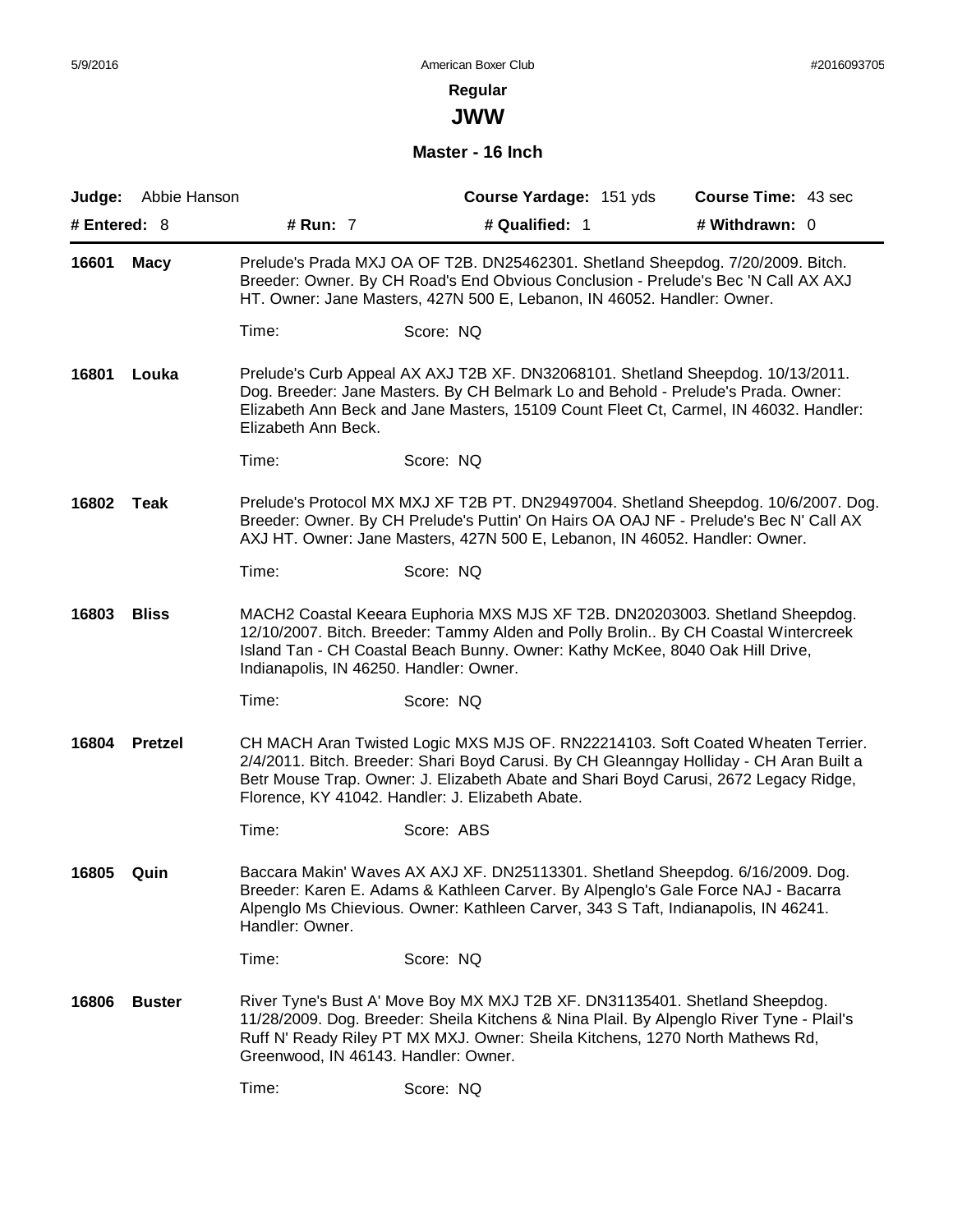## **JWW**

**16807 Shady** MACH3 Coco Chanel Blue Starlight MXS MJG XF T2B. DN30137201. Schapendoes. 11/29/2010. Bitch. Breeder: Kathleen Digaudio. By Astro Blue Starlight - Heidistarlight Des Uns Et Des Autre. Owner: LIsa Sponsler, 1909 W 136th St, Carmel, IN 46032. Handler: Owner.

| $\mathbf{1}$ | Time: 31.25 | Score: 100 | <b>QUALIFIED</b> |  |
|--------------|-------------|------------|------------------|--|
|              |             |            |                  |  |

1st\_16807 2nd\_\_\_\_\_\_ 3rd\_\_\_\_\_ 4th\_\_\_\_\_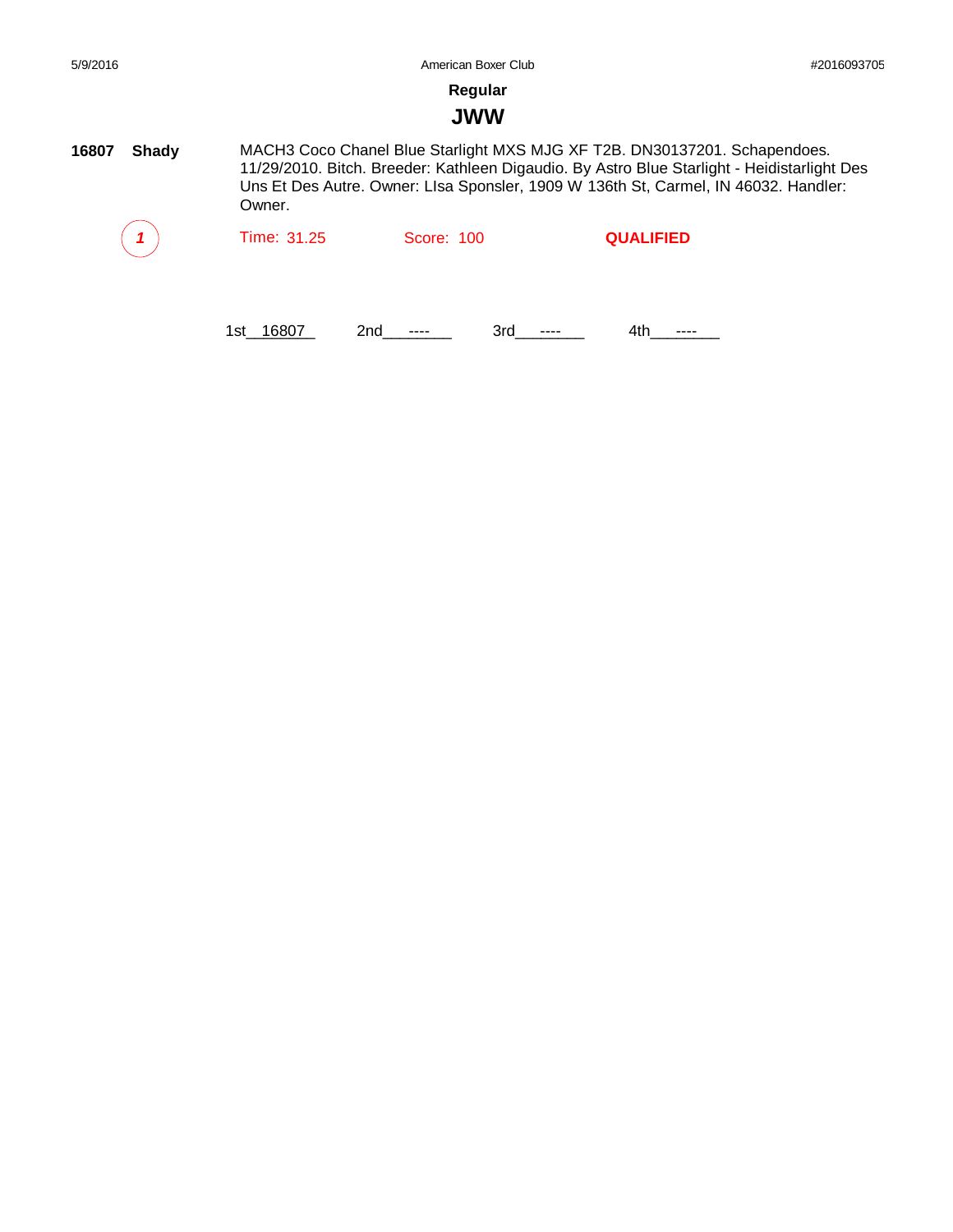**JWW**

### **Master - 20 Inch**

|       | Judge: Abbie Hanson |                                           | Course Yardage: 156 yds                                                                                                                                                                                                                                                                                              |                  | <b>Course Time: 42 sec</b> |
|-------|---------------------|-------------------------------------------|----------------------------------------------------------------------------------------------------------------------------------------------------------------------------------------------------------------------------------------------------------------------------------------------------------------------|------------------|----------------------------|
|       | # Entered: 21       | # Run: 18                                 | # Qualified: 8                                                                                                                                                                                                                                                                                                       |                  | # Withdrawn: 0             |
| 20605 | Lexi                | Handler: Owner.                           | Dancin' I'm A Total Knockout Too BN RE OA AXJ OF CAA HI CGC. WS33950001. Boxer.<br>5/7/2010. Bitch. Breeder: Vicki Sinner. By RazMaz Total Knockout - Dancin' Do You Think<br>I'm Sexy RE NA NAJ CGC. Owner: Vicki Sinner, 820 East 5th St, Hastings, NE 68901.                                                      |                  |                            |
|       |                     | Time:                                     | Score: NQ                                                                                                                                                                                                                                                                                                            |                  |                            |
| 20801 | <b>Jyllie</b>       |                                           | Sunchase's Running the Red UD BN RE MX MXJ CA CGC OF. WS35563706. Boxer.<br>10/14/2010. Bitch. Breeder: Owner. By CH Breezewood's Lord of Wystmont CDX -<br>Sunchase's Little Black Dress UDX OM1 RA AX AXJ OF CA CGC CGCA. Owner: Tracy<br>Hendrickson, 4412 W Kent Circle, Broken Arrow, OK 74012. Handler: Owner. |                  |                            |
|       |                     | Time:                                     | Score: NQ                                                                                                                                                                                                                                                                                                            |                  |                            |
| 20802 | Tagg                | 46074. Handler: Owner.                    | Merry Oak Farms Tagg You're It. PAL202943. Labrador Retriever. 4/4/2007. Dog. Breeder:<br>Unknown. By Unknown - Unknown. Owner: Judy Kowarsch, 16330 Oak Rd, Westfield, IN                                                                                                                                           |                  |                            |
|       |                     | Time:                                     | Score: NQ                                                                                                                                                                                                                                                                                                            |                  |                            |
| 20803 | <b>Violet</b>       |                                           | Violet Sophies Karmen. WS35351503. Boxer. 9/19/2010. Bitch. Breeder: Rachel Lundahl.<br>By Schmidts Moose A Moose - Sophie Karmen Electra. Owner: Lisa Lundahl, 2582 N.<br>Swede Rd, Midland, MI 48642. Handler: Owner.                                                                                              |                  |                            |
|       |                     | Time:                                     | Score: NQ                                                                                                                                                                                                                                                                                                            |                  |                            |
| 20804 | Yates               |                                           | Grand Oakes Move 'Em Out. DN30561602. Border Collie. 4/30/2011. Dog. Breeder: Julia<br>Oakes. By Norwood Winthrop Upon a Rock - Red-Dawn AllFourOffThe Floor. Owner:<br>Amanda Moller, 13720 Waterloo, Chelsea, MI 48118. Handler: Owner.                                                                            |                  |                            |
|       |                     | Time:                                     | Score: ABS                                                                                                                                                                                                                                                                                                           |                  |                            |
| 20805 | <b>Hickory</b>      | Indianapolis, IN 46278. Handler: Owner.   | Ole Hickory MX MXJ OF. MA00302801. All American Dog. 3/29/2008. Dog. Breeder:<br>Unknown. By Unknown - Unknown. Owner: Dee Ann Peine, 8443 Crown Pt Rd,                                                                                                                                                              |                  |                            |
|       |                     | Time: 35.04                               | <b>Score: 100</b>                                                                                                                                                                                                                                                                                                    | <b>QUALIFIED</b> |                            |
| 20806 | <b>Speedy</b>       | Crawfordsville, IN 47933. Handler: Owner. | Feel the Need. MA17582701. All American Dog. 6/1/2011. Dog. Breeder: Unknown. By<br>Unknown - Unknown. Owner: Janet K. Boggs, 3902 W Offield Monument Rd,                                                                                                                                                            |                  |                            |
|       | $\mathbf{z}$        | Time: 28.67                               | <b>Score: 100</b>                                                                                                                                                                                                                                                                                                    | <b>QUALIFIED</b> |                            |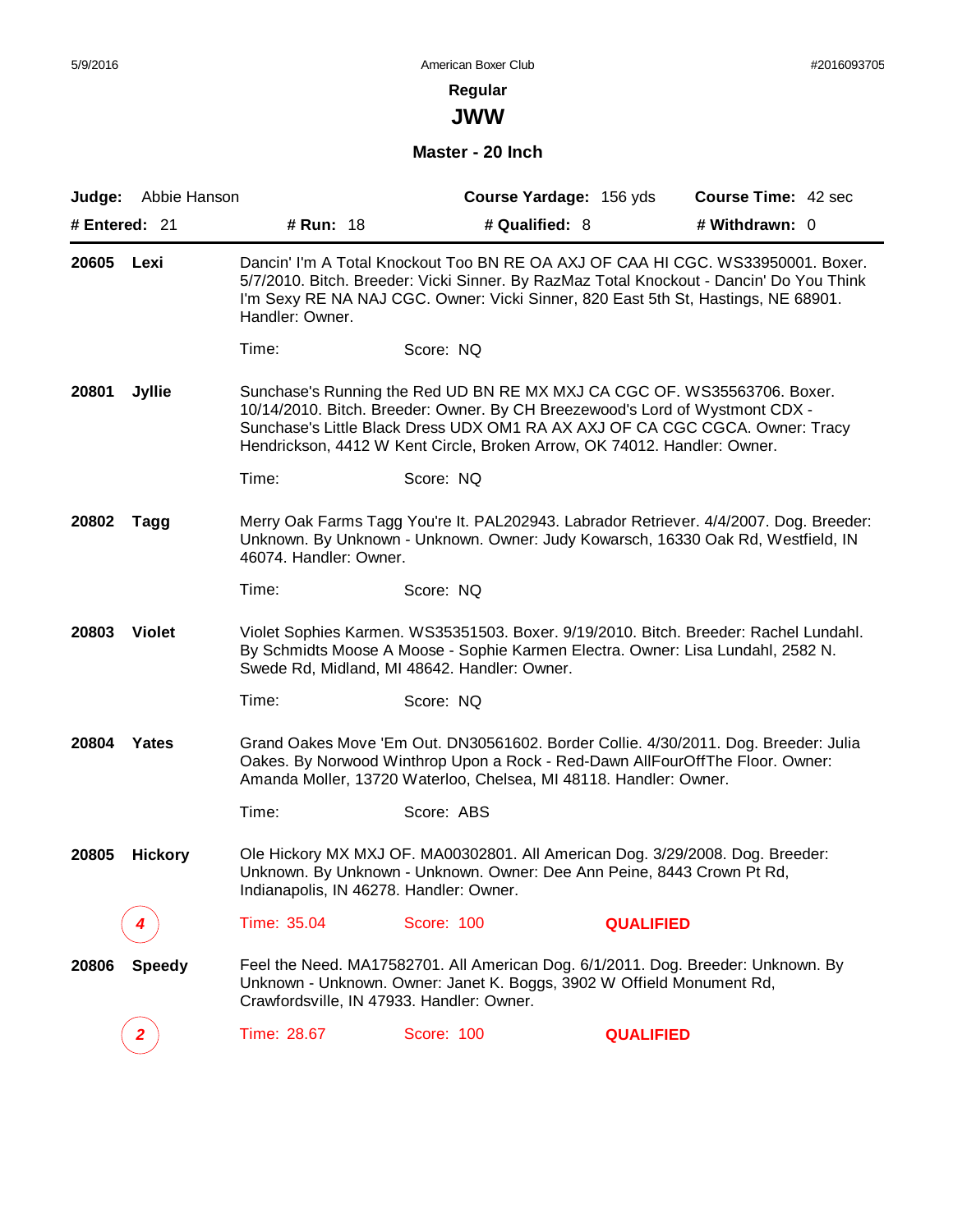| Regular<br><b>JWW</b><br>GCH Trisorts TKO Total Knock Out MX MXJ CGC. DN35296902. Belgian Malinois.<br>20807<br>K<br>5/24/2012. Bitch. Breeder: Lisa Knock & Barbara Vitarelli. By CH Trisorts All That Jazz - CH<br>Trisorts Something to Talk About. Owner: Theresa Kulb and Dr Thomas B Kulb, 19484<br>Valley Trail Rd, Bloomington, IL 61705-5746. Handler: Theresa Kulb.<br>Time: 27.87<br>Score: 100<br><b>QUALIFIED</b><br>GCH MACH4 Windwood's Daring Soul Of Sherwood CD RE MXF TQX T2B. WS26916702.<br>20808<br>Dara<br>Boxer. 7/7/2008. Bitch. Breeder: Shirley Stanton. By CH Breho I Bee Shinin' - Windwood's<br>Heart N Soul. Owner: Colleen Fleury, 37589 Gayoso ST, Slidell, LA 70458. Handler: Owner.<br>Time: 30.32<br>Score: 100<br><b>QUALIFIED</b><br>Mr. Know It All MX MXJ. DN35843201. Border Collie. 2/23/2013. Dog. Breeder: Cathy<br>20810<br>Google<br>Glassmeyer. By Cat's Circuit Breaker - Topshelf's Hot Wired. Owner: Teresa Freville, 4513<br>American Court, Louisville, KY 40299. Handler: Owner.<br>Time:<br>Score: NQ<br>Sunchase's Little Pink Ribbon UD BN RAE MX MXJ OF CA CGCA, WS35563707, Boxer.<br>20811<br><b>Prymme</b> |  |
|------------------------------------------------------------------------------------------------------------------------------------------------------------------------------------------------------------------------------------------------------------------------------------------------------------------------------------------------------------------------------------------------------------------------------------------------------------------------------------------------------------------------------------------------------------------------------------------------------------------------------------------------------------------------------------------------------------------------------------------------------------------------------------------------------------------------------------------------------------------------------------------------------------------------------------------------------------------------------------------------------------------------------------------------------------------------------------------------------------------------------------------------------------------------|--|
|                                                                                                                                                                                                                                                                                                                                                                                                                                                                                                                                                                                                                                                                                                                                                                                                                                                                                                                                                                                                                                                                                                                                                                        |  |
|                                                                                                                                                                                                                                                                                                                                                                                                                                                                                                                                                                                                                                                                                                                                                                                                                                                                                                                                                                                                                                                                                                                                                                        |  |
|                                                                                                                                                                                                                                                                                                                                                                                                                                                                                                                                                                                                                                                                                                                                                                                                                                                                                                                                                                                                                                                                                                                                                                        |  |
|                                                                                                                                                                                                                                                                                                                                                                                                                                                                                                                                                                                                                                                                                                                                                                                                                                                                                                                                                                                                                                                                                                                                                                        |  |
|                                                                                                                                                                                                                                                                                                                                                                                                                                                                                                                                                                                                                                                                                                                                                                                                                                                                                                                                                                                                                                                                                                                                                                        |  |
|                                                                                                                                                                                                                                                                                                                                                                                                                                                                                                                                                                                                                                                                                                                                                                                                                                                                                                                                                                                                                                                                                                                                                                        |  |
|                                                                                                                                                                                                                                                                                                                                                                                                                                                                                                                                                                                                                                                                                                                                                                                                                                                                                                                                                                                                                                                                                                                                                                        |  |
|                                                                                                                                                                                                                                                                                                                                                                                                                                                                                                                                                                                                                                                                                                                                                                                                                                                                                                                                                                                                                                                                                                                                                                        |  |
| 10/14/2010. Bitch. Breeder: Owner. By CH Breezewood's Lord of Wystmont CDX -<br>Sunchase's Little Black Dress UDX OM1 RA AX AXJ OF CGC CGCA. Owner: Tracy<br>Hendrickson, 4412 W Kent Circle, Broken Arrow, OK 74012. Handler: Owner.                                                                                                                                                                                                                                                                                                                                                                                                                                                                                                                                                                                                                                                                                                                                                                                                                                                                                                                                  |  |
| Time: 40.25<br>Score: 100<br><b>QUALIFIED</b>                                                                                                                                                                                                                                                                                                                                                                                                                                                                                                                                                                                                                                                                                                                                                                                                                                                                                                                                                                                                                                                                                                                          |  |
| Captain Casey. PAL251119. Australian Shepherd. 1/7/2008. Dog. Breeder: . By -. Owner:<br>20812<br>Casey<br>Kathy Pudenz, 10212 N County Roas 1025 E, Brownsburg, IN 46112. Handler: Owner.                                                                                                                                                                                                                                                                                                                                                                                                                                                                                                                                                                                                                                                                                                                                                                                                                                                                                                                                                                             |  |
| Time: 36.13<br>Score: 100<br><b>QUALIFIED</b>                                                                                                                                                                                                                                                                                                                                                                                                                                                                                                                                                                                                                                                                                                                                                                                                                                                                                                                                                                                                                                                                                                                          |  |
| CH MACH Highland Storytime. HP40914503. Norwegian Elkhound. 6/2/2011. Bitch.<br>20813<br><b>Story</b><br>Breeder: Andrea Schokker. By GCH Skyehigh Blue Waters - Highland Snojager Solstice.<br>Owner: Christine Mayer and Andrea Schokker, 705 S Maple St, Urbana, IL 61801-4206.<br>Handler: Christine Mayer.                                                                                                                                                                                                                                                                                                                                                                                                                                                                                                                                                                                                                                                                                                                                                                                                                                                        |  |
| Time: 36.51<br>Score: 100<br><b>QUALIFIED</b>                                                                                                                                                                                                                                                                                                                                                                                                                                                                                                                                                                                                                                                                                                                                                                                                                                                                                                                                                                                                                                                                                                                          |  |
| CopperMyst Bring Back the Magic AX MXJ OF CAX CGC. WS34770904. Boxer. 7/26/2010.<br>20814 Carly<br>Bitch. Breeder: Margaret Magoffin & Donna Schaefer. By CH Belco's Coppertone RN - DC's<br>Little Miss Magic OA AXJ OF CA. Owner: Margaret Magoffin, 15 Hillrise Dr, Penfield, NY<br>14526. Handler: Owner.                                                                                                                                                                                                                                                                                                                                                                                                                                                                                                                                                                                                                                                                                                                                                                                                                                                          |  |
| Time: 36.69<br>Score: 100<br><b>QUALIFIED</b>                                                                                                                                                                                                                                                                                                                                                                                                                                                                                                                                                                                                                                                                                                                                                                                                                                                                                                                                                                                                                                                                                                                          |  |
| MACH Ava Josephine von Waldstadt RN MXG MJG XF T2B2. WS20480305. Boxer.<br>20815 AJ<br>1/4/2007. Bitch. Breeder: Renee Williams. By Arames vom Messingsberg - Josephine von<br>Bachbett VCD2 UD RE MX MXJ. Owner: Elisabeth Lonergan, 1465 Y Avenue, Ames, IA<br>50014. Handler: Owner.                                                                                                                                                                                                                                                                                                                                                                                                                                                                                                                                                                                                                                                                                                                                                                                                                                                                                |  |
| Time:<br>Score: ABS                                                                                                                                                                                                                                                                                                                                                                                                                                                                                                                                                                                                                                                                                                                                                                                                                                                                                                                                                                                                                                                                                                                                                    |  |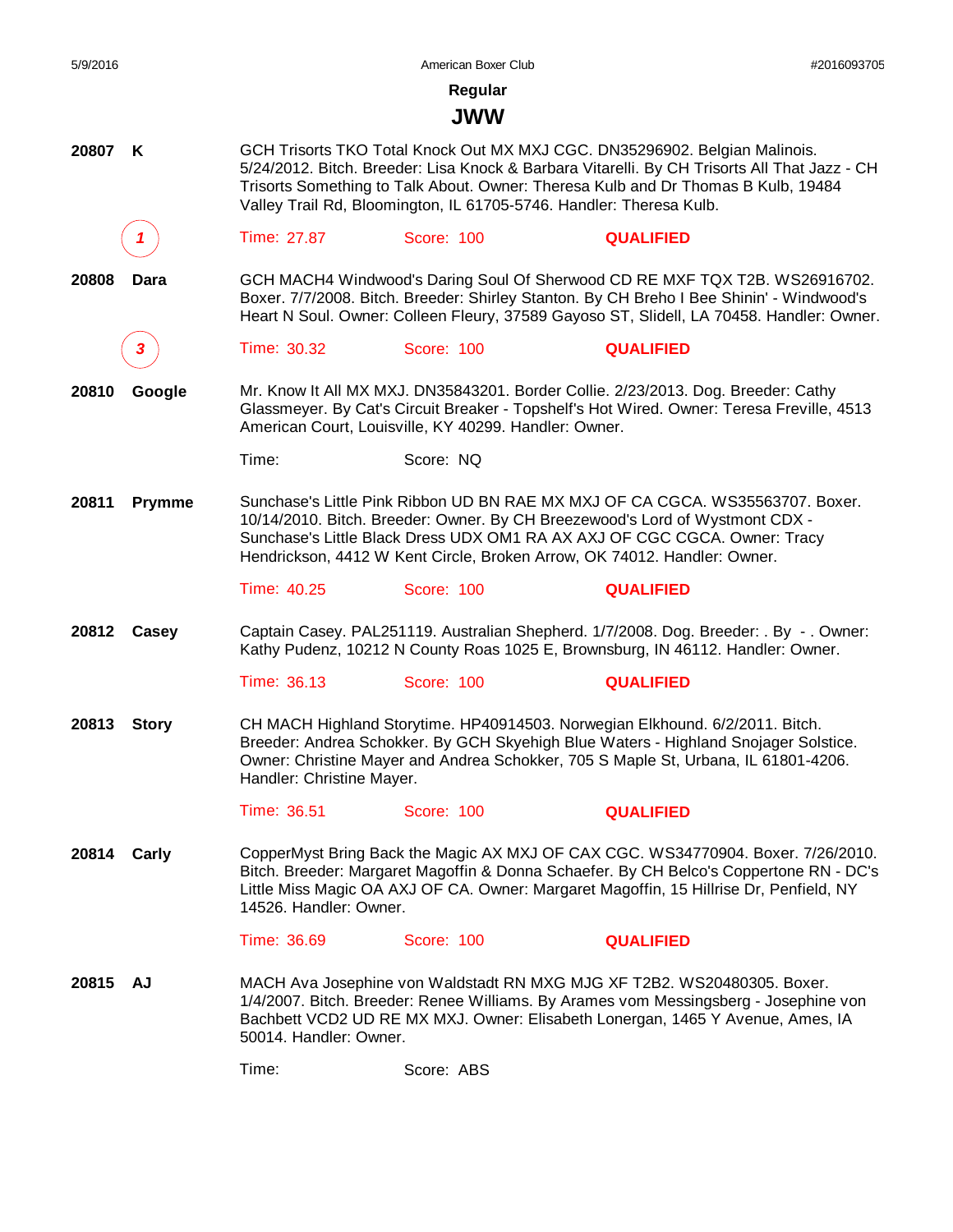#### **JWW**

- **20816 Sparkles** Venecian's A Valley's Knight of Fire OA OAJ. WS43887403. Boxer. 1/16/2013. Bitch. Breeder: Janice Solas. By Valley's Bold Knight RE MX MXJ OF - RnB and Valley's Honor Our Heroes. Owner: Robyn Ginther and Rose Right, 4764 Steven Lane, Walnutport, PA 18088. Handler: Robyn Ginther.
	- Time: Score: NQ
- **20817 Shake** Contact Point's Goode Vibration. DN22475505. Border Collie. 7/30/2008. Bitch. Breeder: Karen Moureaux. By Holman's Mike - Contact Point's Full Tilt. Owner: Ruth Goode, 6115 W. Lowell Rd, Columbus, IN 47201. Handler: Owner.
	- Time: Score: NQ
- **20818 Jett** Merry Oak Farms Lonestar Jett. PAL263397. Labrador Retriever. 4/30/2012. Dog. Breeder: . By - . Owner: Judy Kowarsch, 16330 Oak Rd, Westfield, IN 46074. Handler: Owner.
	- Time: Score: NQ
- **20819 Lilly** Lilly Sophie's Karmen. WS5351506. Boxer. 9/19/2010. Bitch. Breeder: Rachel Lundahl. By Schmidt's Moose A Moose - Sophie Karmen Electra. Owner: Lisa Lundahl, 2582 N. Swede Rd, Midland, MI 48642. Handler: Owner.
	- Time: Score: NQ
- **20820 Druid** Grand Oakes Knock on Wood. DN20276806. Border Collie. 1/4/2008. Dog. Breeder: Julia Oakes. By Eyes of the World Elijah - Red-Dawn AllFourOffTheFloor. Owner: Amanda Moller, 13720 Waterloo, Chelsea, MI 48118. Handler: Owner.
	- Time: Score: ABS
- **20821 Ravynne** Sunchase's Lightnng Strikes Twice UDX RE MX MXJ MXJB MXB OF CA CGC CGCA. WS2877707. Boxer. 12/3/2008. Bitch. Breeder: Rhoda Brouillette. By CH Halycon Fire King - Simply Eclipsed RN. Owner: Tracy Hendrickson and Rhoda Brouillette, 4412 W Kent Circle, Broken Arrow, OK 74012. Handler: Tracy Hendrickson.
	- Time: Score: NQ

1st 20807 2nd 20806 3rd 20808 4th 20805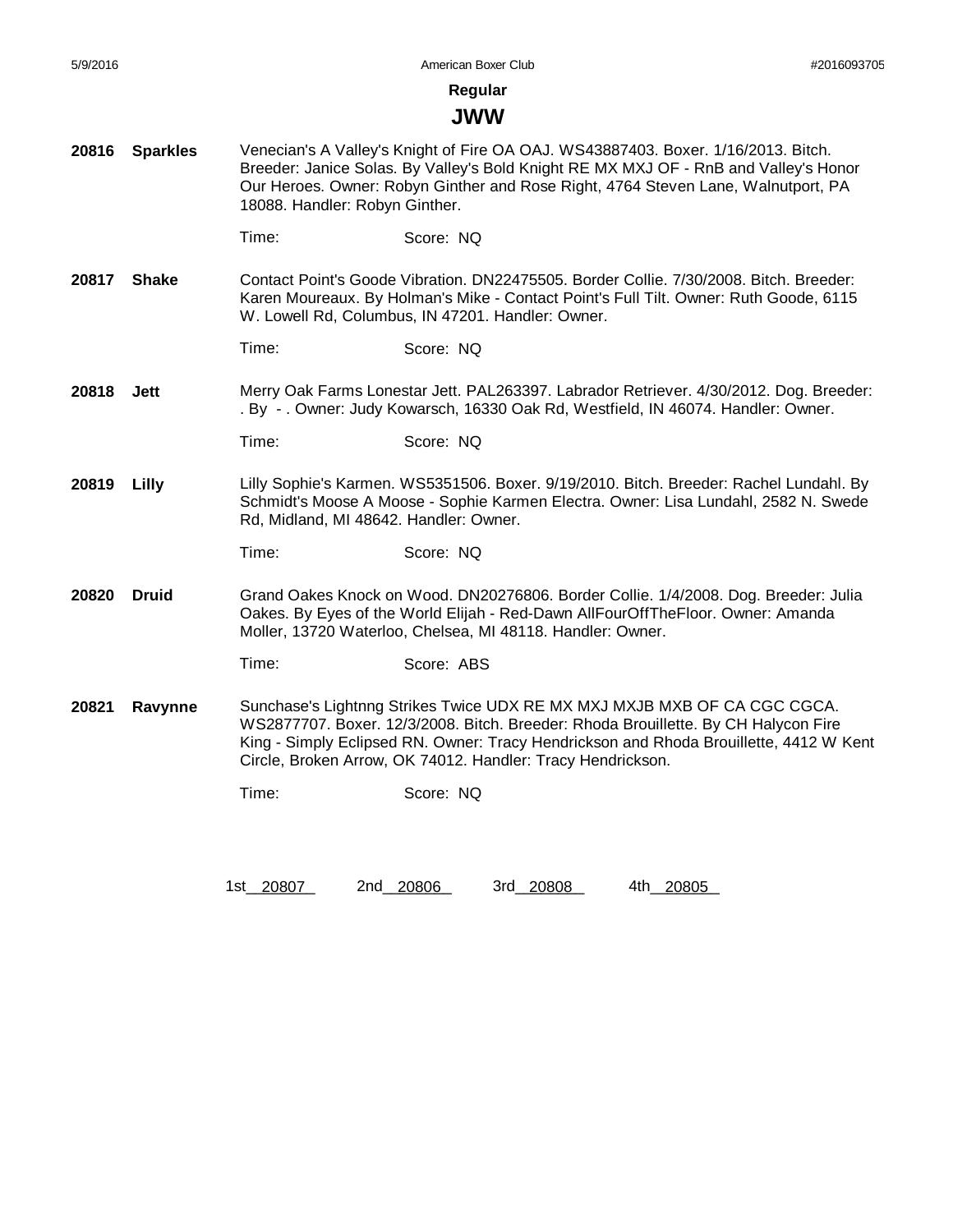**JWW**

#### **Master - 24 Inch**

|       | Judge: Abbie Hanson<br># Entered: 13 | # Run: 11                            | Course Yardage: 156 yds<br># Qualified: 6                                                                                                                                                                                                                                                                                           | Course Time: 44 sec<br># Withdrawn: 0 |  |
|-------|--------------------------------------|--------------------------------------|-------------------------------------------------------------------------------------------------------------------------------------------------------------------------------------------------------------------------------------------------------------------------------------------------------------------------------------|---------------------------------------|--|
| 24802 | Brice                                |                                      | Tealcrest's Beck and Call UD AX AXJ. WS40917801. Boxer. 3/12/2012. Bitch. Breeder: Jill<br>Hootman & Robin Kennedy. By CH Tealcrest's Luck of the Irish CD RA OA OAJ CA - Miro-<br>Tealcrests What's UR Name RN CA. Owner: Mary Nee and Jill Hootman, 5300 Pontiac<br>Drive, Fairview Heights, IL 62208-3521. Handler: Mary Nee.    |                                       |  |
|       |                                      | Time:                                | Score: NQ                                                                                                                                                                                                                                                                                                                           |                                       |  |
| 24803 | Jim                                  |                                      | TealCrest's Bucnuts on Fire. WS32322502. Boxer. 10/27/2009. Dog. Breeder: Jill Hootman<br>& Robin Kennedy. By CH TealCrest's Luck of the Irish - Miro-TealCrest's Whats Ur Name.<br>Owner: Sandra Kistler, 214 Ranchview Dr, Vandalia, OH 45377. Handler: Owner.                                                                    |                                       |  |
|       |                                      | Time:                                | Score: NQ                                                                                                                                                                                                                                                                                                                           |                                       |  |
| 24804 | <b>Zeus</b>                          |                                      | CH MACH2 Schmidt's GC Catch A Falling Star at LeMac CD OF. WS25892105. Boxer.<br>4/12/2008. Dog. Breeder: Julia Schmidt & Cindy Yaeger. By Twinkle Star v. Eurozone -<br>Schmidt's Mystic Run at Heart Acre. Owner: Leta McCulla and Julia Schmidt, Cindy<br>Yaeger, 110 N Heck Hill Rd, St Paris, OH 43072. Handler: Leta McCulla. |                                       |  |
|       |                                      | Time: 40.99                          | Score: 100                                                                                                                                                                                                                                                                                                                          | <b>QUALIFIED</b>                      |  |
| 24805 | <b>Shane</b>                         | 70458. Handler: Owner.               | CH Sherwood Shananigans RN AX MXJ XF. WS38244301. Boxer. 6/16/2011. Dog.<br>Breeder: Colleen Fleury. By CH Rockett's Red Glare - GCH MACH Windwood's Daring Soul<br>of Sherwood CD RE MX MXJ XF. Owner: Colleen Fleury, 37589 Gayoso ST, Slidell, LA                                                                                |                                       |  |
|       | $\mathbf{2}$                         | Time: 33.18                          | Score: 100                                                                                                                                                                                                                                                                                                                          | <b>QUALIFIED</b>                      |  |
| 24806 | <b>Nessa</b>                         |                                      | Smack-Dab's No Worries. WS35628105. Doberman Pinscher. 11/8/2010. Bitch. Breeder:<br>Kathy Fay. By Smack-Dab's Fieldstone Finale - Smack-Dab's Show N Tell. Owner: Cheryl<br>Lent, 2701 N Skyline Dr, Bloomington, IN 47404. Handler: Owner.                                                                                        |                                       |  |
|       |                                      | Time:                                | Score: NQ                                                                                                                                                                                                                                                                                                                           |                                       |  |
| 24807 | Jet                                  | Winnebago, IL 61088. Handler: Owner. | Boxnen's Jet von Waldstat CDX BN RE MX MXB MXJ MJB AXP OJP. WS38247401.<br>Boxer. 7/22/2011. Dog. Breeder: Minna Nousianinen-Becher & Ann Flegel. By Boxmann<br>Star Trek - Caelon Du Champ'Des Legendes. Owner: Renee Fulcer, 10170 Dickenson Rd,                                                                                  |                                       |  |
|       |                                      | Time:                                | Score: NQ                                                                                                                                                                                                                                                                                                                           |                                       |  |
| 24808 | <b>Duke</b>                          | Handler: Owner.                      | Grandbois' Duke MX MXJ MXJ MJB OF T2B. WS35351509. Boxer. 9/19/2010. Dog.<br>Breeder: Rachel Lundahl & Andrew Lundahl. By GCH Schmidts-GC Moose A Moose -<br>Spohie Karmen Electra. Owner: Lisa Lovasco, 1071 S Mackinaw Rd, Kawkawlin, MI 48631.                                                                                   |                                       |  |
|       | 3                                    | Time: 36.69                          | <b>Score: 100</b>                                                                                                                                                                                                                                                                                                                   | <b>QUALIFIED</b>                      |  |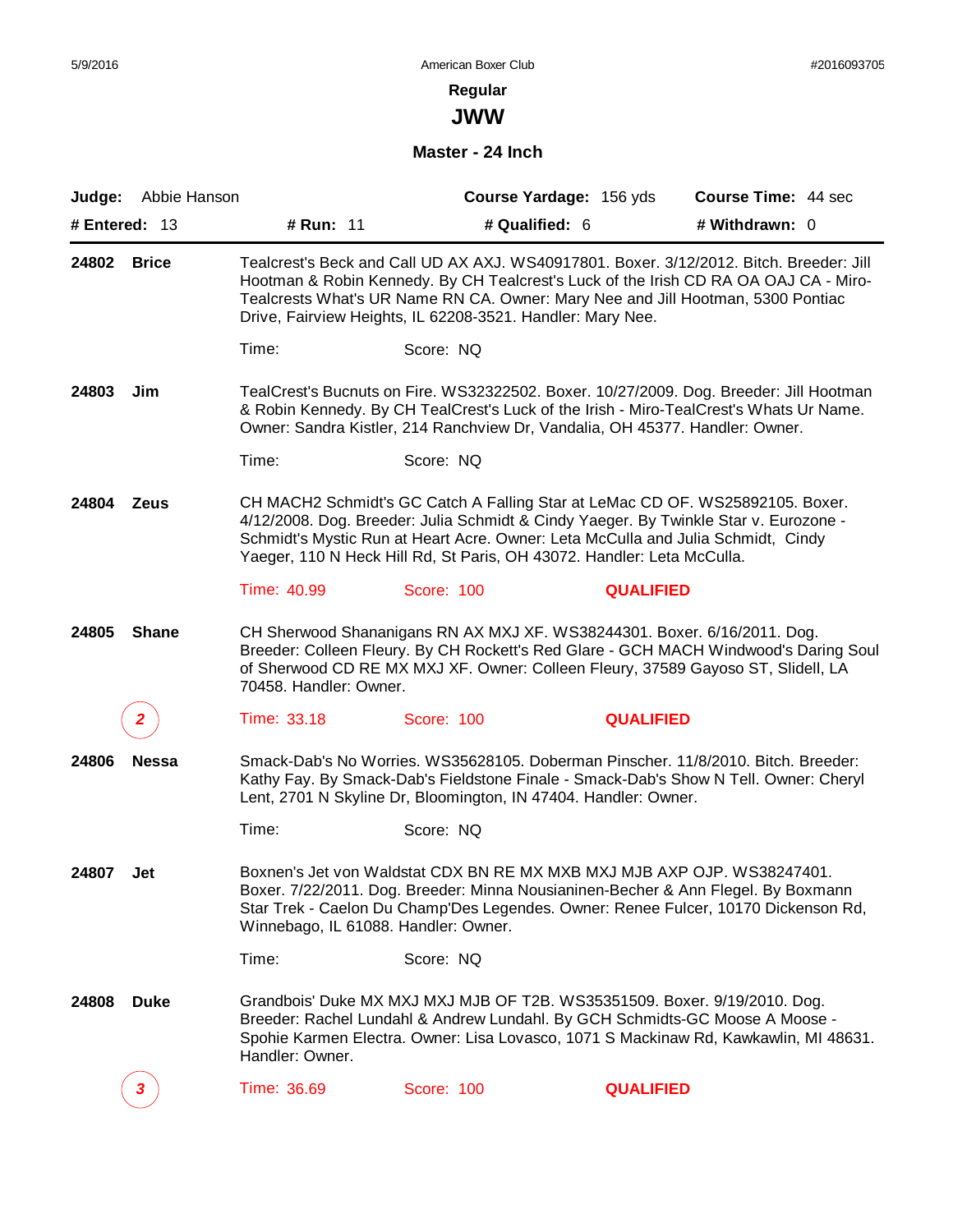| 5/9/2016 |               |                                 | American Boxer Club                               |                                                                                                                                                                                                                                                                                                                                            | #2016093705 |
|----------|---------------|---------------------------------|---------------------------------------------------|--------------------------------------------------------------------------------------------------------------------------------------------------------------------------------------------------------------------------------------------------------------------------------------------------------------------------------------------|-------------|
|          |               |                                 | Regular                                           |                                                                                                                                                                                                                                                                                                                                            |             |
|          |               |                                 | <b>JWW</b>                                        |                                                                                                                                                                                                                                                                                                                                            |             |
| 24809    | <b>Vince</b>  |                                 |                                                   | MACH8 Athenas Sergeant Carter CDX RAE CGC MXG2 MJB3 MXF MFG TQX T2B6.<br>DN11734502. Belgian Malinois. 6/9/2005. Dog. Breeder: Dr. Thomas B. & Mrs. Theresa K.<br>Kulb. By CH Tribal's Victorio Van Balderlo - CH Delialex Dandy Queen Beatrix. Owner:<br>Theresa Kulb, 19484 Valley Trail Rd, Bloomington, IL 61705-5746. Handler: Owner. |             |
|          |               | Time: 31.57                     | Score: 100                                        | <b>QUALIFIED</b>                                                                                                                                                                                                                                                                                                                           |             |
| 24810    | <b>Penny</b>  |                                 | 15279 5th St NE, Foley, MN 56329. Handler: Owner. | Fox's Perdie Penny. WS23478906. Boxer. 9/10/2007. Bitch. Breeder: Montana and Debbie<br>Gross. By Backwood's Augustus McCrae - Montana's So Raven Boxer. Owner: Carmel Fox,                                                                                                                                                                |             |
|          |               | Time: 37.35                     | Score: 100                                        | <b>QUALIFIED</b>                                                                                                                                                                                                                                                                                                                           |             |
| 24811    | Caleb         | 28716. Handler: Chris Frodsham. |                                                   | Kiss 'N Tell's Doc Holiday RN MX MXB MXJ MJG OJP NFP XF CA T2B. ILP160836. Boxer.<br>3/20/2007. Dog. Breeder: Cindy L. Laschowski. By Belmanta New Millenium - Boyarka's<br>Kiss 'N Tell. Owner: Chris Frodsham and Laurie Frodsham, 189 Massie Lane, Canton, NC                                                                           |             |
|          |               | Time:                           | Score: ABS                                        |                                                                                                                                                                                                                                                                                                                                            |             |
| 24812    | <b>Brie</b>   | Owner: Patrick LaFond and       |                                                   | Brie. PAL261556. Boxer. 6/25/2011. Dog. Breeder: Carie L. Basler. By Brodie - Hopper.<br>Marine LaFond, 1319 Snapdragon Ct, Saint Louis, MO 63146. Handler: Patrick LaFond.                                                                                                                                                                |             |
|          |               | Time: 40.38                     | Score: 100                                        | <b>QUALIFIED</b>                                                                                                                                                                                                                                                                                                                           |             |
| 24813    | Flag          | Handler: Debbie Held.           |                                                   | Honeytree Flying Colors CD RA MX MXJ T2B2 CGC. DN32992401. Collie. 1/17/2012. Dog.<br>Breeder: Debra & Shawn Amszi. By Honeytree Shertom Rolex - Honeytree Brilliant Rose.<br>Owner: Debbie Held and Forrest Held, 5660 Roseberry Ridge, Lafayette, IN 47905.                                                                              |             |
|          |               | Time:                           | Score: ABS                                        |                                                                                                                                                                                                                                                                                                                                            |             |
| 24604    | <b>Blayke</b> |                                 |                                                   | Sunchase's Spin the Bottle PCD BN PN RN OA OAJ CGC CGCA. WS45539505. Boxer.<br>10/23/2013. Dog. Breeder: Rhoda Brouillette. By CH Sunchase's Zero to Hero UDX RA MX<br>MXJ - Sunchase's Smoke and Mirrors. Owner: Tracy Hendrickson and Rhoda Brouillette,<br>4412 W Kent Circle, Broken Arrow, OK 74012. Handler: Tracy Hendrickson.      |             |
|          |               | Time:                           | Score: NQ                                         |                                                                                                                                                                                                                                                                                                                                            |             |
|          |               |                                 |                                                   |                                                                                                                                                                                                                                                                                                                                            |             |
|          |               |                                 |                                                   |                                                                                                                                                                                                                                                                                                                                            |             |

1st\_\_\_\_\_\_\_\_ 24809 2nd\_\_\_\_\_\_\_\_ 24805 3rd\_\_\_\_\_\_\_\_ 24808 4th\_\_\_\_\_\_\_\_ 24810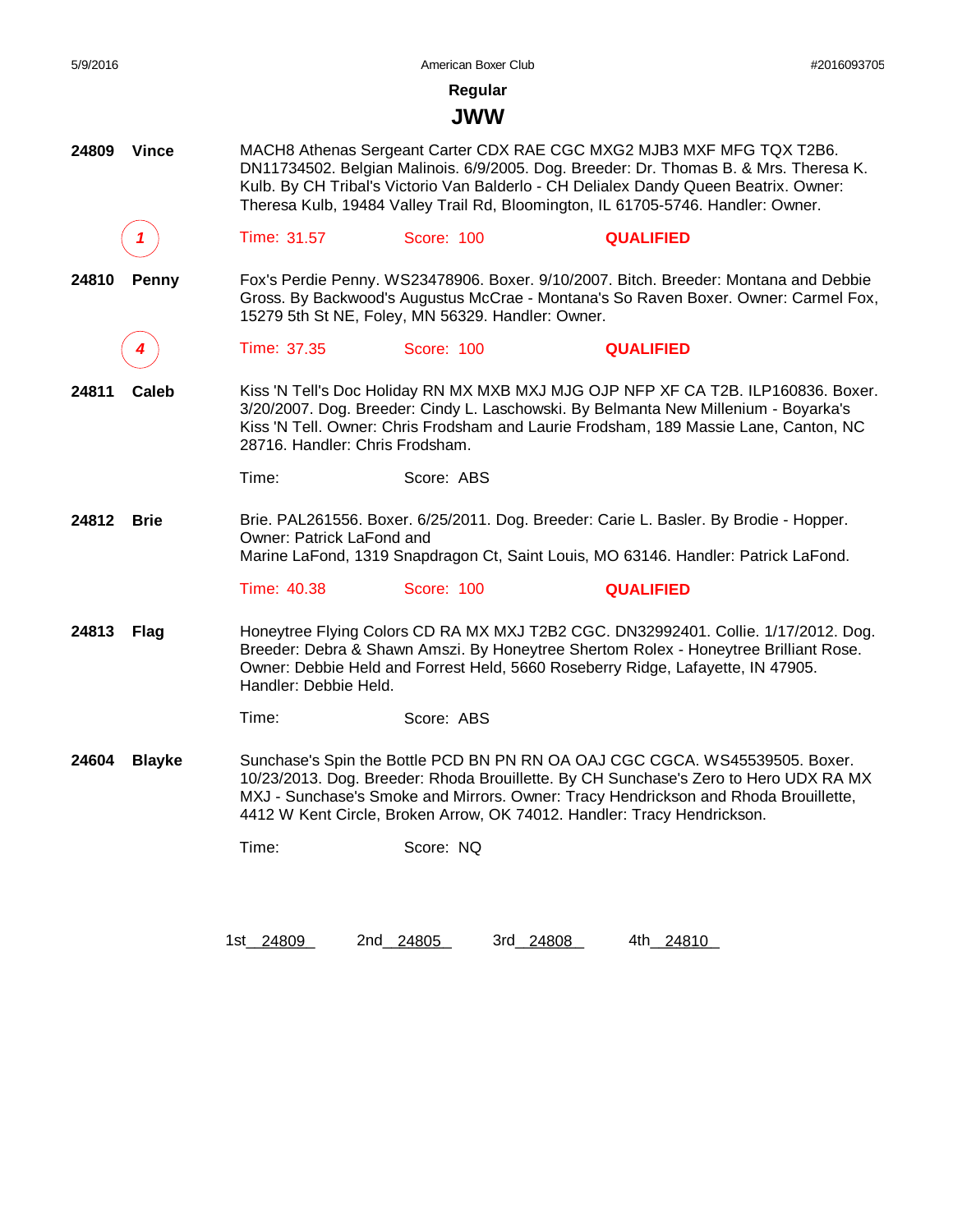**JWW**

#### **Novice - 20 Inch**

| Judge:       | Abbie Hanson |                                     |                                                                                                                                                                                                                                                          | Course Yardage: 95 yds | Course Time: 39 sec                                                                                                                                                              |
|--------------|--------------|-------------------------------------|----------------------------------------------------------------------------------------------------------------------------------------------------------------------------------------------------------------------------------------------------------|------------------------|----------------------------------------------------------------------------------------------------------------------------------------------------------------------------------|
| # Entered: 6 |              | # Run: 4                            | # Qualified: 1                                                                                                                                                                                                                                           |                        | # Withdrawn: 0                                                                                                                                                                   |
| 20210        | Toby         |                                     | TealCrest's Circle of Life RN. WS45945501. Boxer. 12/17/2013. Dog. Breeder: Jill<br>Hootman. By CH Storybook Page After Page - GCH TealCrest's Spitfire BN RN CAA<br>RATO. Owner: Jill Hootman, 171 Tylertown Rd, Clarksville, TN 37040. Handler: Owner. |                        |                                                                                                                                                                                  |
|              |              | Time:                               | Score: ABS                                                                                                                                                                                                                                               |                        |                                                                                                                                                                                  |
| 20211        | Killian      | Christine Hirsch.                   | Killian Peekaboo Hirsch V Big Mac. WS43747705. Boxer. 3/31/2013. Dog. Breeder:                                                                                                                                                                           |                        | Jeannie McElroy. By Eloy von Haus Sonnenstrahl - Falka z Ringu von der Big Mac. Owner:<br>Christina Hirsch and Jeannie McElroy, 21521 Lake Road, Rocky River, OH 44116. Handler: |
|              |              | Time:                               | Score: ABS                                                                                                                                                                                                                                               |                        |                                                                                                                                                                                  |
| 20212        | Lizzie       | Owner.                              | Lando's Silhouette Set N' Jett. WS48936404. Boxer. 12/23/2014. Bitch. Breeder: Trish<br>Olinghouse & Donna Doane. By CH Tadd's Forever in Rhinestones - Lando's Onyx to                                                                                  |                        | Goodness of Tadd. Owner: Marcella Smith, 113 Price Dr, Bridgewater, VA 22812. Handler:                                                                                           |
|              |              | Time:                               | Score: NQ                                                                                                                                                                                                                                                |                        |                                                                                                                                                                                  |
| 20214        | <b>Gunny</b> | Marietta, GA 30064. Handler: Owner. | Cherkei's Busy Being AWOL RN NAJ NF CA. WS33485302. Boxer. 2/3/2009. Dog.                                                                                                                                                                                |                        | Breeder: Marjorie Ross & Cheryl Robbins & Keith Robbins. By CH Bravo N Sunset Stealing<br>Time - CH Cherkei's Cotton Crinoline. Owner: Todd Buchla, 1094 Gordon Combs Rd NW,     |
|              |              | Time: 26.78                         | Score: 100                                                                                                                                                                                                                                               | <b>QUALIFIED</b>       |                                                                                                                                                                                  |
| 20215        | Duncan       |                                     | Tracy Kinney, 4119 Summit Rd, Batavia, OH 45103. Handler: Owner.                                                                                                                                                                                         |                        | Duncan's Going On a Bender. PAL264094. Boxer. 6/15/2009. Dog. Breeder: . By -. Owner:                                                                                            |
|              |              | Time:                               | Score: NQ                                                                                                                                                                                                                                                |                        |                                                                                                                                                                                  |
| 20409        | Carmel       |                                     | CH Galaroc N Ewing's Show Biz NAP. WS37253804. Boxer. 4/5/2011. Bitch. Breeder:<br>Michelle Roca, Donna Galante, Lori McClain. By CH Ewing's Maverick of Maxl - GCH<br>PO Box 350, Greenwood, MO 64034. Handler: Janet Ewing.                            |                        | DLG Rainbow's End. Owner: Janet Ewing and Mark Ewing, Michelle Roca, Donna Galante,                                                                                              |
|              |              | Time:                               | Score: NQ                                                                                                                                                                                                                                                |                        |                                                                                                                                                                                  |
|              |              |                                     |                                                                                                                                                                                                                                                          |                        |                                                                                                                                                                                  |
|              |              | 1st_20214_                          | 2nd________<br>3rd________                                                                                                                                                                                                                               | 4th a                  |                                                                                                                                                                                  |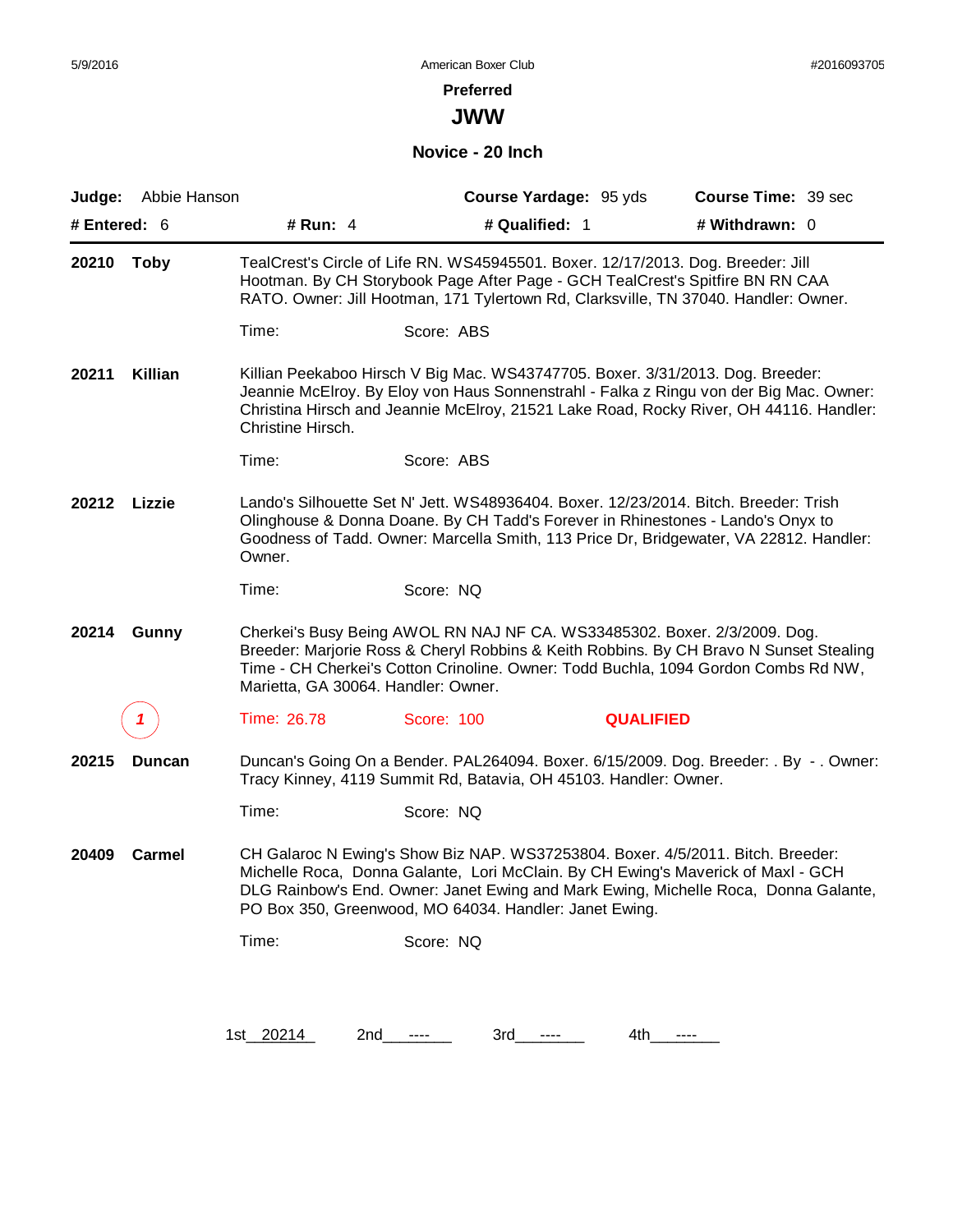#### **Preferred**

**JWW**

**Open - 20 Inch**

| Judge:         | Abbie Hanson |                                          | Course Yardage: 132 yds                                                                                                                                                                                                                                                                                                                         |                  | Course Time: 45 sec |  |
|----------------|--------------|------------------------------------------|-------------------------------------------------------------------------------------------------------------------------------------------------------------------------------------------------------------------------------------------------------------------------------------------------------------------------------------------------|------------------|---------------------|--|
| # Entered: $3$ |              | # Run: 1                                 | # Qualified: 1                                                                                                                                                                                                                                                                                                                                  |                  | # Withdrawn: 0      |  |
| 20408          | Deni         | Corfu, NY 14036. Handler: Donna Schafer. | GCH DC's Something To Talk About at CinnRhee CGC. WS31176203. Boxer. 8/5/2009.<br>Dog. Breeder: Donna & Carl Schafer. By CH Heart Acres Sting Ray of CinnRhee - CH DC's<br>Precious Gem of Shadigee. Owner: Donna Schafer and Jennifer Say, 1137 Sliker Rd,                                                                                     |                  |                     |  |
|                |              | Time:                                    | Score: ABS                                                                                                                                                                                                                                                                                                                                      |                  |                     |  |
| 20411          | Pip          | Reegan Ray.                              | HC CT Shera's Great Expectations VCD1 RN TDU AX AXJ NF HSAds HXAsM HIBs HXBs<br>CGC. WS13380905. Boxer. 5/1/2005. Bitch. Breeder: Barbara Riggs. By CH Glennroe's<br>Rob Roy of Telstar SOM - CH Shera's Fancy Dancer of Rosa. Owner: Reegan Ray and<br>William Polonsky & Barbara Riggs, 734 San Dieguito Drive, Encinatas, CA 92024. Handler: |                  |                     |  |
|                |              | Time:                                    | Score: ABS                                                                                                                                                                                                                                                                                                                                      |                  |                     |  |
| 20213          | Topaz        | Handler: Lynn Cooch.                     | GCH Indigo's Wynning the Gold. WS34020403. Boxer. 5/28/2010. Bitch. Breeder: Lynn<br>Cooch & Diane Monson. By CH Storybook Page After Page - CH Indigo's The Luck Be A<br>Lady V Turo. Owner: Lynn Cooch and Diane Monson, 312 McCann Ave, Anoka, MN 55303.                                                                                     |                  |                     |  |
|                |              | Time: 39.55                              | Score: 95                                                                                                                                                                                                                                                                                                                                       | <b>QUALIFIED</b> |                     |  |
|                |              | 1st 20213<br>2nd                         | 3rd                                                                                                                                                                                                                                                                                                                                             | 4th              |                     |  |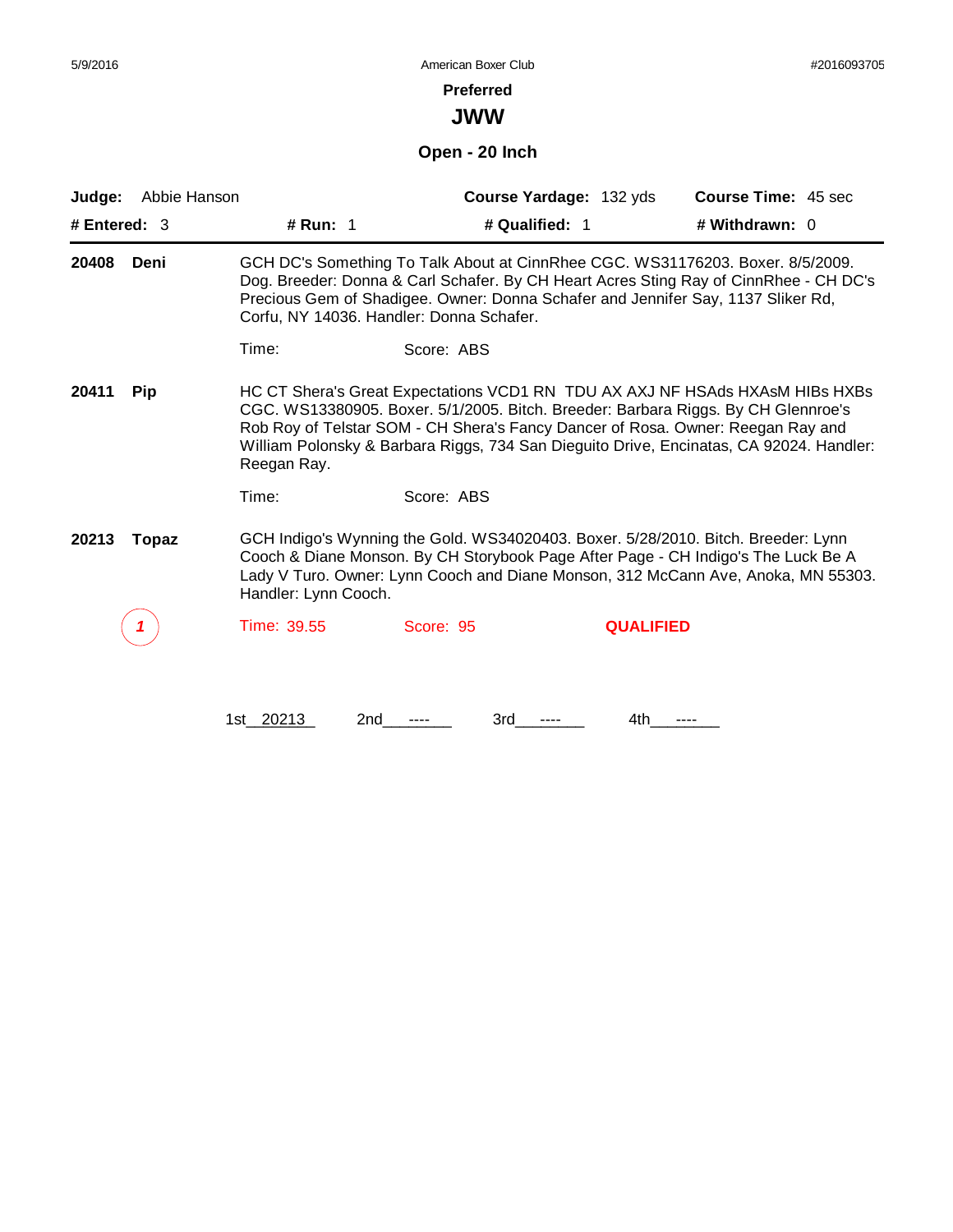#### **Preferred**

**JWW**

#### **Excellent - 8 Inch**

| Abbie Hanson<br>Judge:<br># Entered: $1$<br><b># Run: 1</b> |                    | Course Yardage: 146 yds | <b>Course Time: 50 sec</b>                                                    |                                                                                  |
|-------------------------------------------------------------|--------------------|-------------------------|-------------------------------------------------------------------------------|----------------------------------------------------------------------------------|
|                                                             |                    |                         | # Qualified: $0$                                                              | # Withdrawn: 0                                                                   |
| 8603                                                        | <b>Butterbeans</b> | Handler: Owner.         | Bonfire Butterbeans NJP. PAL257856. Pug. 11/1/2004. Dog. Breeder: Unknown. By | Unknown - Unknown. Owner: Robyn Ginther, 4764 Steven Lane, Walnutport, PA 18088. |
|                                                             |                    | Time:                   | Score: NO                                                                     |                                                                                  |
|                                                             |                    | 2nd<br>1st.             | 3rd<br>$\cdots$                                                               | 4th.                                                                             |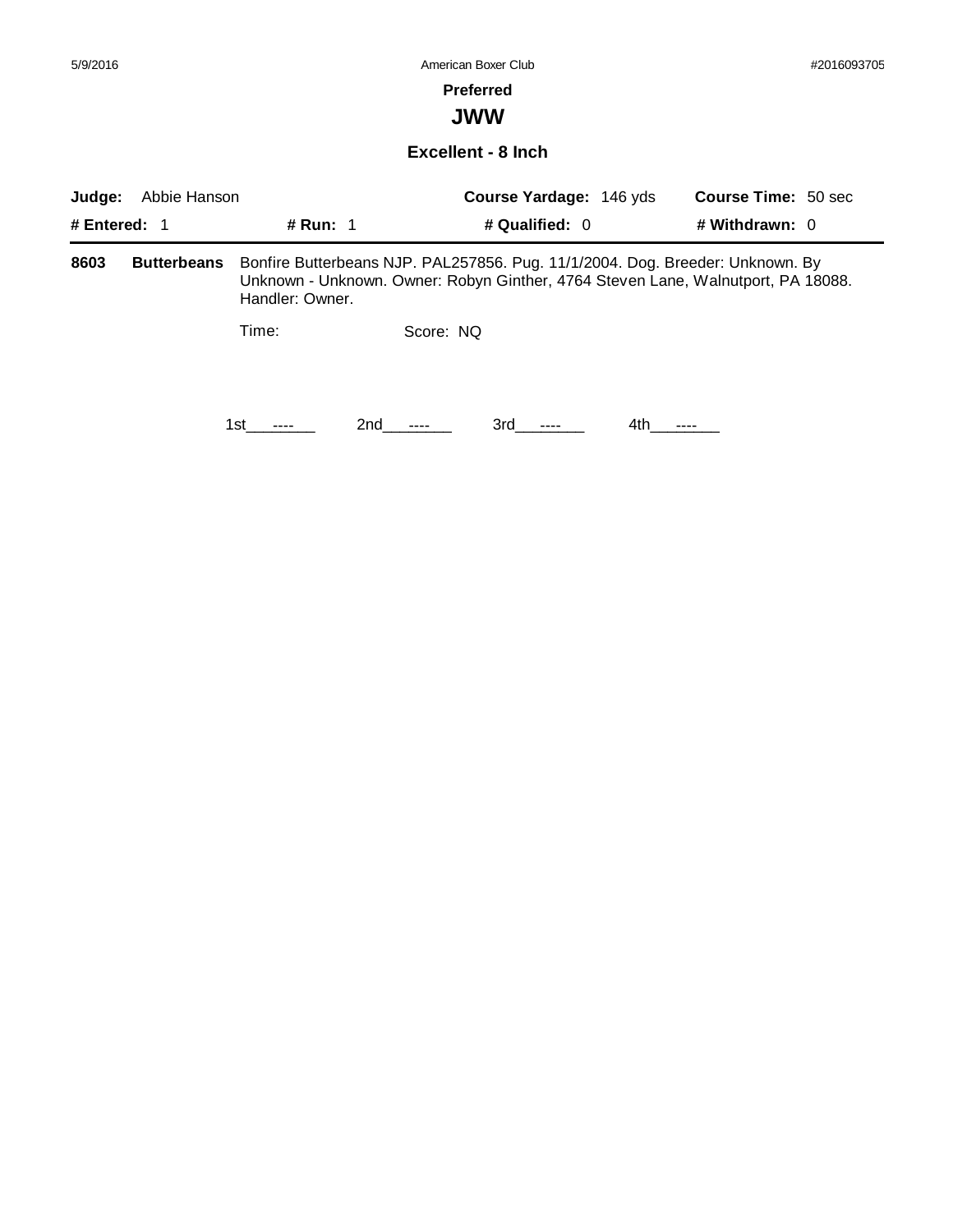#### **Preferred**

**JWW**

**Excellent - 12 Inch**

| Abbie Hanson<br>Judge:<br># Entered: $1$<br># Run: $1$ |       |       | Course Yardage: 151 yds |                                                                                                                                                                                                                                                      | <b>Course Time: 48 sec</b> |                  |  |
|--------------------------------------------------------|-------|-------|-------------------------|------------------------------------------------------------------------------------------------------------------------------------------------------------------------------------------------------------------------------------------------------|----------------------------|------------------|--|
|                                                        |       |       |                         | # Qualified: 0                                                                                                                                                                                                                                       |                            | # Withdrawn: $0$ |  |
| 12602                                                  | Turbo |       |                         | Iroc Top Fuel Turbo Charge. NP41006901. Bulldog. 7/18/2014. Dog. Breeder: Kandie<br>Kroonen. By CH Tumbleweeds Show Me the Money - CH Aldars Iroc Malibu Mix. Owner:<br>April Paulman, 5404 N. Brandywine Rd, Shelbyville, IN 46176. Handler: Owner. |                            |                  |  |
|                                                        |       | Time: | Score: NQ               |                                                                                                                                                                                                                                                      |                            |                  |  |
|                                                        |       | 1st   | 2nd                     | 3rd                                                                                                                                                                                                                                                  | 4th                        |                  |  |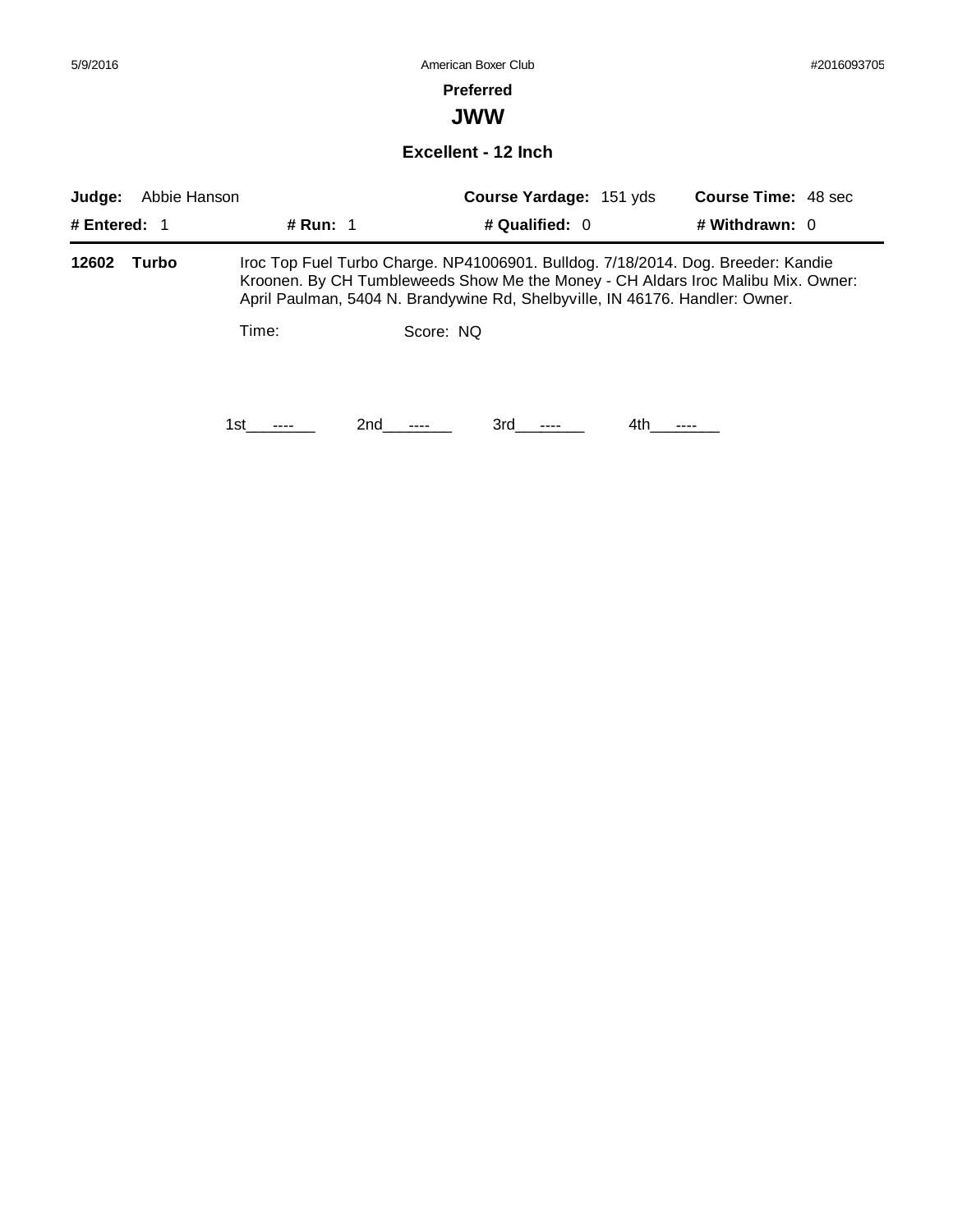## **Preferred**

**JWW**

#### **Excellent - 20 Inch**

| Abbie Hanson<br>Judge: |                                  |                                                                                                                                                | Course Yardage: 156 yds | <b>Course Time: 49 sec</b>                                                                                                                                                                                                                                          |
|------------------------|----------------------------------|------------------------------------------------------------------------------------------------------------------------------------------------|-------------------------|---------------------------------------------------------------------------------------------------------------------------------------------------------------------------------------------------------------------------------------------------------------------|
| # Entered: 2           | # Run: $2$                       |                                                                                                                                                | # Qualified: 1          | # Withdrawn: 0                                                                                                                                                                                                                                                      |
| 20410<br>Oscar         |                                  | Caballero Vargas El Brujo NAP OJP NFP CGC. WS44460211. Boxer. 7/8/2013. Dog.<br>Button, 531 Longview Drive, Antioch, IL 60002. Handler: Owner. |                         | Breeder: Walter Vargas & Natalie Chaykina. By Sherlock - Miss Hudson. Owner: Nancy                                                                                                                                                                                  |
|                        | Time: 41.75                      | Score: 100                                                                                                                                     | <b>QUALIFIED</b>        |                                                                                                                                                                                                                                                                     |
| 20823<br><b>Chase</b>  | IN 46074. Handler: Janet Ripley. |                                                                                                                                                |                         | DocMar's Tag Ewe R It TDX JH AXP OAJ VC. SR69105503. Golden Retriever. 6/29/2011.<br>Dog. Breeder: Jane Doctor. By GCH Teddy Bear's Run'n A Fly Pattern CD RN - CH BISS<br>DocMar's Girl Gone Wild. Owner: Janet Ripley and Steve Ripley, 18711 East St, Westfield, |
|                        | Time:                            | Score: NQ                                                                                                                                      |                         |                                                                                                                                                                                                                                                                     |
|                        | 1st__20410                       | 2nd<br>3rd                                                                                                                                     | 4th.                    |                                                                                                                                                                                                                                                                     |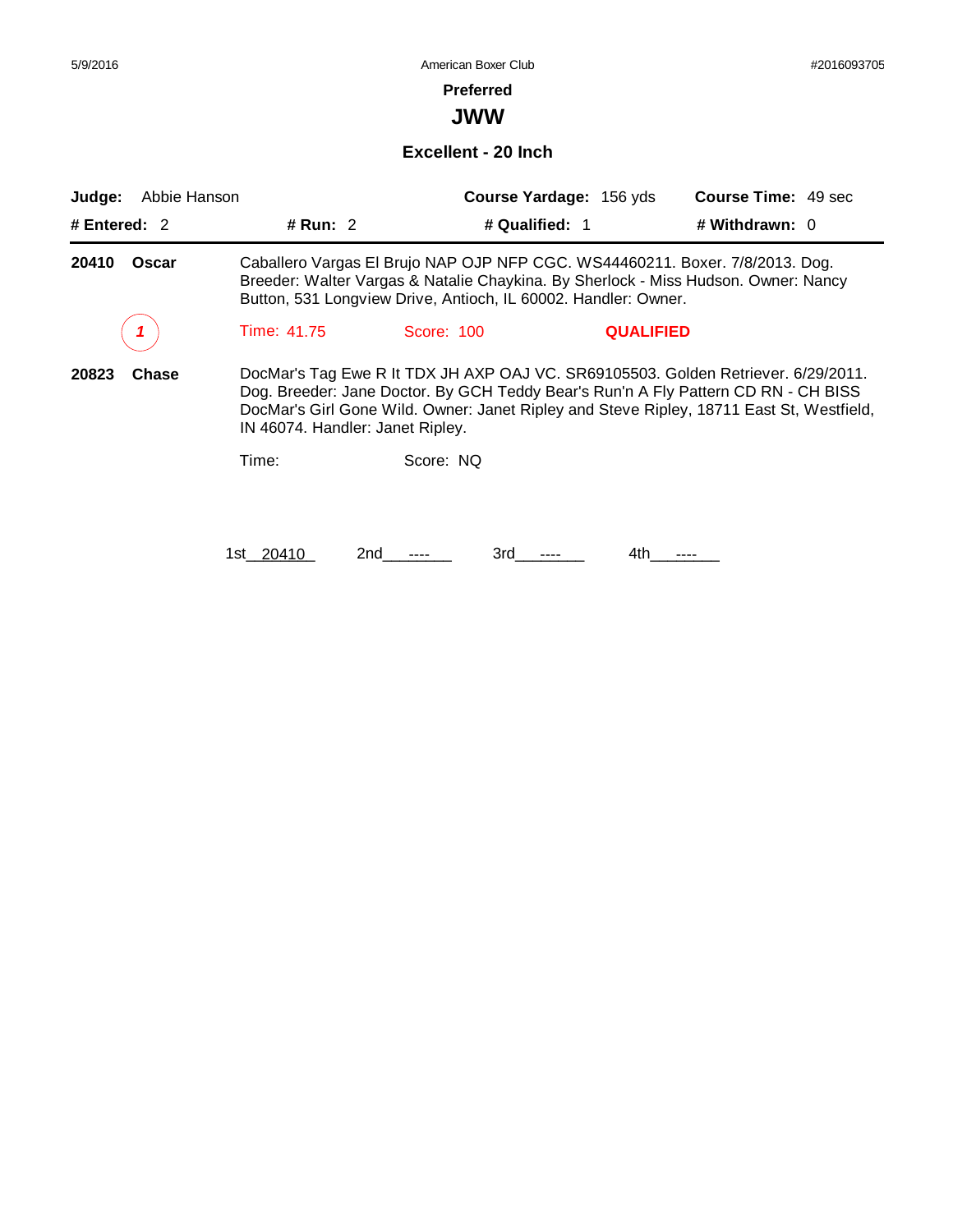**JWW**

#### **Master - 8 Inch**

| Judge: | Abbie Hanson   |             |                                                                                                                                                                                                                                           | Course Yardage: 146 yds | Course Time: 50 sec                                                                                                                                                       |  |
|--------|----------------|-------------|-------------------------------------------------------------------------------------------------------------------------------------------------------------------------------------------------------------------------------------------|-------------------------|---------------------------------------------------------------------------------------------------------------------------------------------------------------------------|--|
|        | # Entered: $3$ | # Run: $3$  | # Qualified: 2                                                                                                                                                                                                                            |                         | # Withdrawn: 0                                                                                                                                                            |  |
| 8802   | Lily           |             | CH Bridgelady's Little Freckles CD RA AX AXJ MXP5 MXPS MJP4 MJPB PAX NFP.<br>Money, 251 S 600 W, New Palestine, IN 46163. Handler: Owner.                                                                                                 |                         | DN16200704. Cardigan Welsh Corgi. 10/31/2006. Bitch. Breeder: Bonnie & J Money. By<br>CH Canuck Bridgelady's Insitgator CD RE - Rhydowen Count My Freckles. Owner: Bonnie |  |
|        |                | Time: 46.99 | <b>Score: 100</b>                                                                                                                                                                                                                         | <b>QUALIFIED</b>        |                                                                                                                                                                           |  |
| 8803   | <b>Wrigley</b> |             | MACH2 Starlit My Wrigley CDX BN. PR09308001. Poodle. 12/4/2006. Bitch. Breeder:<br>Deanna Moore. By CH Logos Starlit Entertainer - CH Di'Onsky Steel Magnolia. Owner:<br>Mona Gitter, 1223 Woodgate Dr, Carmel, IN 46033. Handler: Owner. |                         |                                                                                                                                                                           |  |
|        |                | Time:       | Score: NQ                                                                                                                                                                                                                                 |                         |                                                                                                                                                                           |  |
| 8804   | Moe            |             | Moe Ski Deux AXP AJP CGC. NP29160803. French Bulldog. 6/1/2011. Dog. Breeder:<br>N20777 US Hwy 53, Galesville, WI 54630. Handler: Owner.                                                                                                  |                         | Kathy Pivot & Tony Pivot. By DBG's Trapper of Blues - Olive Lucy. Owner: Alisha Koxlien,                                                                                  |  |
|        |                | Time: 46.29 | Score: 100                                                                                                                                                                                                                                | <b>QUALIFIED</b>        |                                                                                                                                                                           |  |
|        |                | 1st 8804    | 8802<br>2nd<br>3rd                                                                                                                                                                                                                        | 4th.                    |                                                                                                                                                                           |  |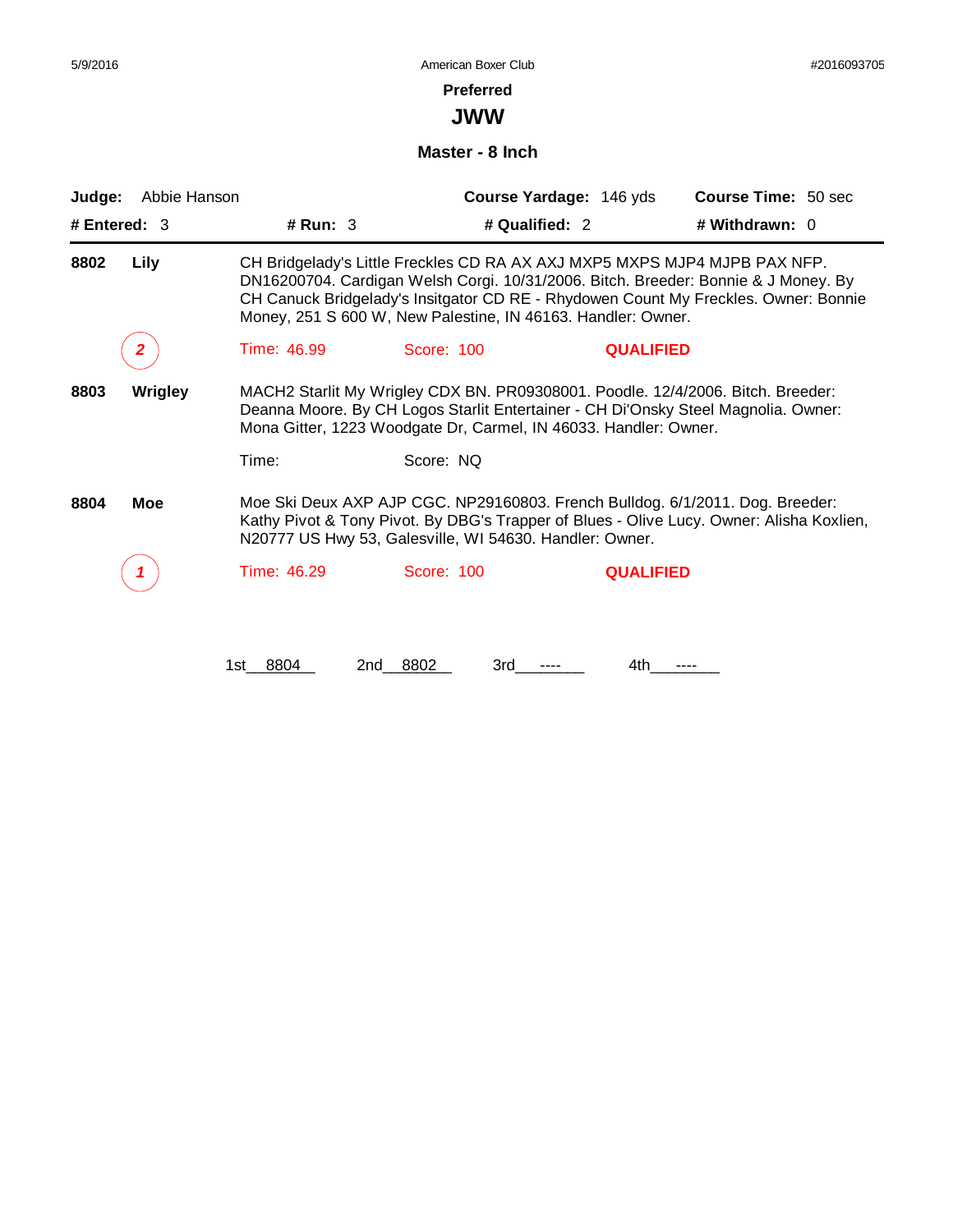**JWW**

### **Master - 12 Inch**

| # Entered: 6 | Judge: Abbie Hanson | # Run: $4$                 | Course Yardage: 151 yds<br># Qualified: 2                                                                                                                                                                                                                                                                                                       |                  | <b>Course Time: 48 sec</b><br># Withdrawn: 0 |  |
|--------------|---------------------|----------------------------|-------------------------------------------------------------------------------------------------------------------------------------------------------------------------------------------------------------------------------------------------------------------------------------------------------------------------------------------------|------------------|----------------------------------------------|--|
| 12601        | <b>Riff</b>         | Handler: Owner.            | Road's End Sirius Mayhem NA NAJ OAP AJP NF OFP. DN21974404. Shetland Sheepdog.<br>5/19/2008. Dog. Breeder: Chris Schmidt & Jim Schmidt. By CH Waldenwood Trifecta -<br>Road's End No Regrets. Owner: Karen E Adams, 604 Airport Rd, Brownsburg, IN 46112.                                                                                       |                  |                                              |  |
|              |                     | Time:                      | Score: NQ                                                                                                                                                                                                                                                                                                                                       |                  |                                              |  |
| 12807        | <b>Boomer</b>       |                            | PACH Iroc Like A Boomerang. NP28799501. Bulldog. 10/12/2009. Dog. Breeder: Kandie<br>Kroonen. By Iroc's Southern Comfort Leroy - Aldar's Rising Star. Owner: April Paulman,<br>5404 N. Brandywine Rd, Shelbyville, IN 46176. Handler: Owner.                                                                                                    |                  |                                              |  |
|              |                     | Time:                      | Score: NQ                                                                                                                                                                                                                                                                                                                                       |                  |                                              |  |
| 12808        | Cade                |                            | MACH Prelude's Perfect Timing CDX MXS MJS MFB MJP MXP. DN14900703. Shetland<br>Sheepdog. 6/24/2006. Dog. Breeder: Jane Masters. By TC MACH2 Trinity's JusDandy Good<br>Guy - Prelude's Bec'n Call HT OA OAJ. Owner: Judith Oxley and Jay Oxley, 8718 N New<br>Richmond Rd, New Richmand, IN 47967. Handler: Judith Oxley.                       |                  |                                              |  |
|              |                     | Time:                      | Score: ABS                                                                                                                                                                                                                                                                                                                                      |                  |                                              |  |
| 12809        | <b>Chevelle</b>     | Handler: Malerie Von Burg. | Chevy Chevelle of Spooksville. DN12015502. Shetland Sheepdog. 9/2/2005. Bitch.<br>Breeder: Stephen & Sallie Cooper. By Coon Hollow's Sir Tramp - Lamotte CRU Still of the<br>Night. Owner: Valerie VonBurg, 522 W Enderly Ave, Apt 4, Brownsburg, IN 46112.                                                                                     |                  |                                              |  |
|              |                     | Time:                      | Score: ABS                                                                                                                                                                                                                                                                                                                                      |                  |                                              |  |
| 12810        | <b>Hobie</b>        |                            | MACH2 Kallista's Catch the Wind CD RE MXS MJG MJP4 MXP2 MXF MFP T2B T2BP.<br>PR06033102. Poodle. 3/16/2005. Dog. Breeder: Lori Maxwell & Marlene Miller. By CT CH<br>MACH3 Kallista's Sivler Sails Aloft VCD4 UDX2 VER RAE MXG MJB2 XF T2B - Kallista's<br>Kameo. Owner: Kim Glass, 6836 N Caldwell Rd, Lebanon, IN 46052-8228. Handler: Owner. |                  |                                              |  |
|              | 1                   | Time: 29.55                | Score: 100                                                                                                                                                                                                                                                                                                                                      | <b>QUALIFIED</b> |                                              |  |
| 12811        | <b>Bella</b>        | Handler: Owner.            | Elk Run Bella. MA08046501. All American Dog. 4/14/2010. Bitch. Breeder: Unknown. By<br>Unknown - Unknown. Owner: Marcella Smith, 113 Price Dr, Bridgewater, VA 22812.                                                                                                                                                                           |                  |                                              |  |
|              | 2                   | Time: 37.08                | <b>Score: 100</b>                                                                                                                                                                                                                                                                                                                               | <b>QUALIFIED</b> |                                              |  |
|              |                     |                            |                                                                                                                                                                                                                                                                                                                                                 |                  |                                              |  |
|              |                     | 1st_12810                  | 2nd 12811<br>3rd                                                                                                                                                                                                                                                                                                                                | 4th<br>----      |                                              |  |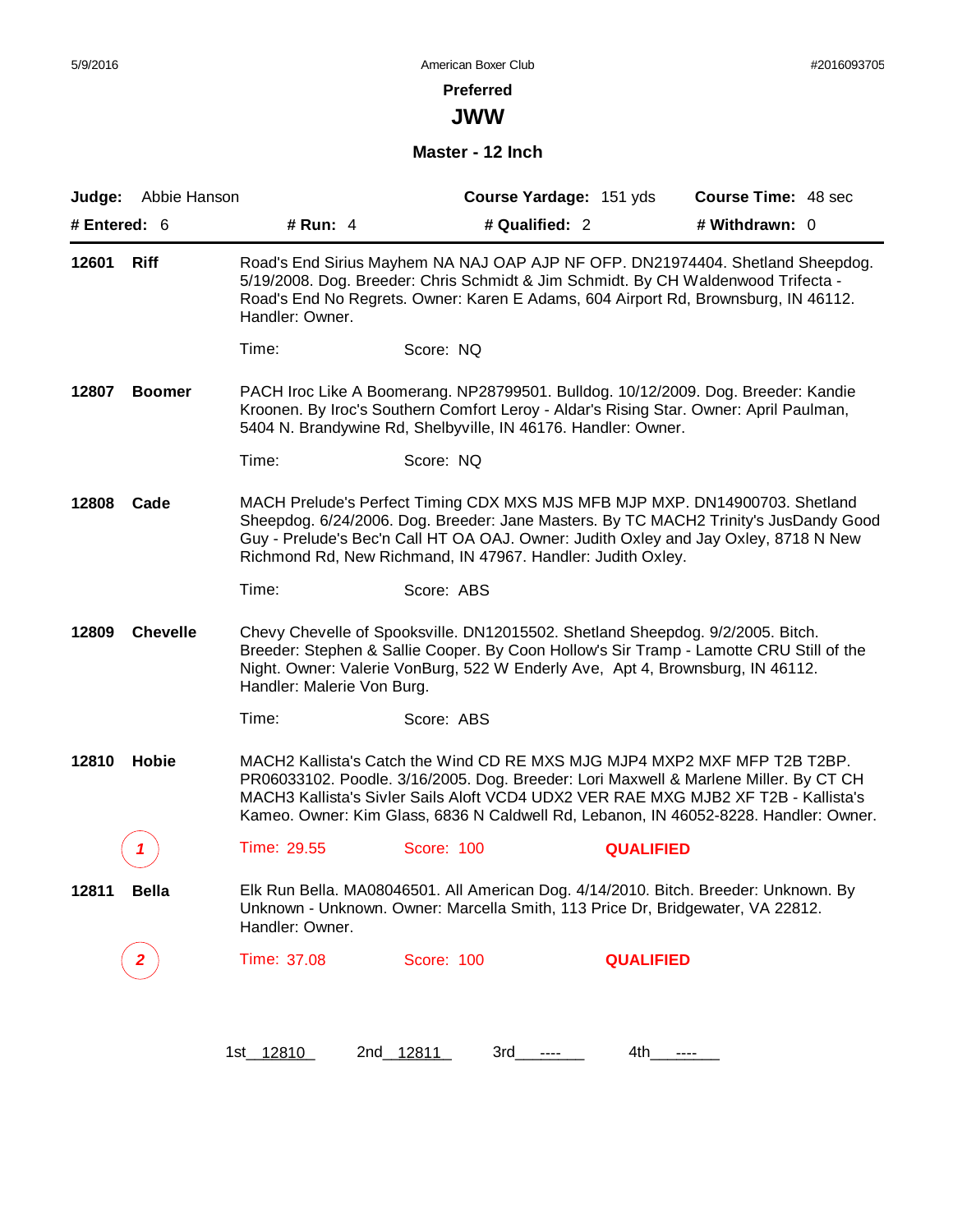**JWW**

### **Master - 16 Inch**

| Abbie Hanson<br>Judge:  |                                 | Course Yardage: 156 yds                                                                                                                                                                                                                                         |                  | Course Time: 47 sec |
|-------------------------|---------------------------------|-----------------------------------------------------------------------------------------------------------------------------------------------------------------------------------------------------------------------------------------------------------------|------------------|---------------------|
| # Entered: $5$          | # Run: $5$                      | # Qualified: 3                                                                                                                                                                                                                                                  |                  | # Withdrawn: 0      |
| Kahlua<br>16808         | IL 60148. Handler: Erin Rezmer. | Shira's Kahlua She's So Freakin Cute CDX GN RAE MXB MJB MXF. WS23774602. Boxer.<br>11/3/2007. Bitch. Breeder: Kim Northcutt & Rose Northcutt. By Can-Cia's Hard Days Night -<br>Remy Leadoo RN. Owner: Erin Rezmer and Tom Rezmer, 419 S Highland Ave, Lombard, |                  |                     |
|                         | Time: 39.78                     | Score: 100                                                                                                                                                                                                                                                      | <b>QUALIFIED</b> |                     |
| 16809<br><b>Daphne</b>  | Handler: Owner.                 | Daphne Mae Lundahl. WS26162404. Boxer. 5/12/2008. Bitch. Breeder: Jeni Alexander. By<br>Ares Ross - Daisy Alexander. Owner: Lisa Lundahl, 2582 N. Swede Rd, Midland, MI 48642.                                                                                  |                  |                     |
|                         | Time:                           | Score: NQ                                                                                                                                                                                                                                                       |                  |                     |
| <b>Sadie B</b><br>16810 |                                 | PACH2 Sable Sirocco BAr Hoppin Baby RA MXP5 MXPS MJP7 MJPS PAX2 MFP T2BP<br>CGC. PAL202745. Boxer. 5/3/2008. Bitch. Breeder: . By - . Owner: Lisa Godfrey, 8807<br>First Branch Lane, Chesterfield, VA 23838. Handler: Owner.                                   |                  |                     |
| $\mathbf{2}$            | Time: 45.06                     | Score: 100                                                                                                                                                                                                                                                      | <b>QUALIFIED</b> |                     |
| <b>Maddie</b><br>16811  | 49120. Handler: Owner.          | Carlyn Oaks Midnight Charm CDX BN RE MXB MXJ NAP NJP. WS28415702. Boxer.<br>10/1/2008. Bitch. Breeder: Carol L. Herman. By CH Heart Acres Stingray of Cinnrhee - CH<br>Heart Acres Charisma of Cinnrhee. Owner: Ellen M. Gruber, 227 Morris Dr, Niles, MI       |                  |                     |
| 3                       | Time: 45.83                     | Score: 100                                                                                                                                                                                                                                                      | <b>QUALIFIED</b> |                     |
| 16812<br>Anja           | IL 61088. Handler: Owner.       | MACH2 Anja Von Waldstadt VCD2 RE MXB2 MJC OF T2B. WS20480303. Boxer.<br>1/4/2007. Bitch. Breeder: Renee Fulcer. By Arames vom Messingsberg - Josephine von<br>Bachbett VCD2 UD RE MX MXJ. Owner: Renee Fulcer, 10170 Dickenson Rd, Winnebago,                   |                  |                     |
|                         | Time:                           | Score: NQ                                                                                                                                                                                                                                                       |                  |                     |
|                         |                                 |                                                                                                                                                                                                                                                                 |                  |                     |
|                         |                                 |                                                                                                                                                                                                                                                                 |                  |                     |

1st\_16808 2nd\_16810 3rd\_16811 4th\_\_\_\_\_\_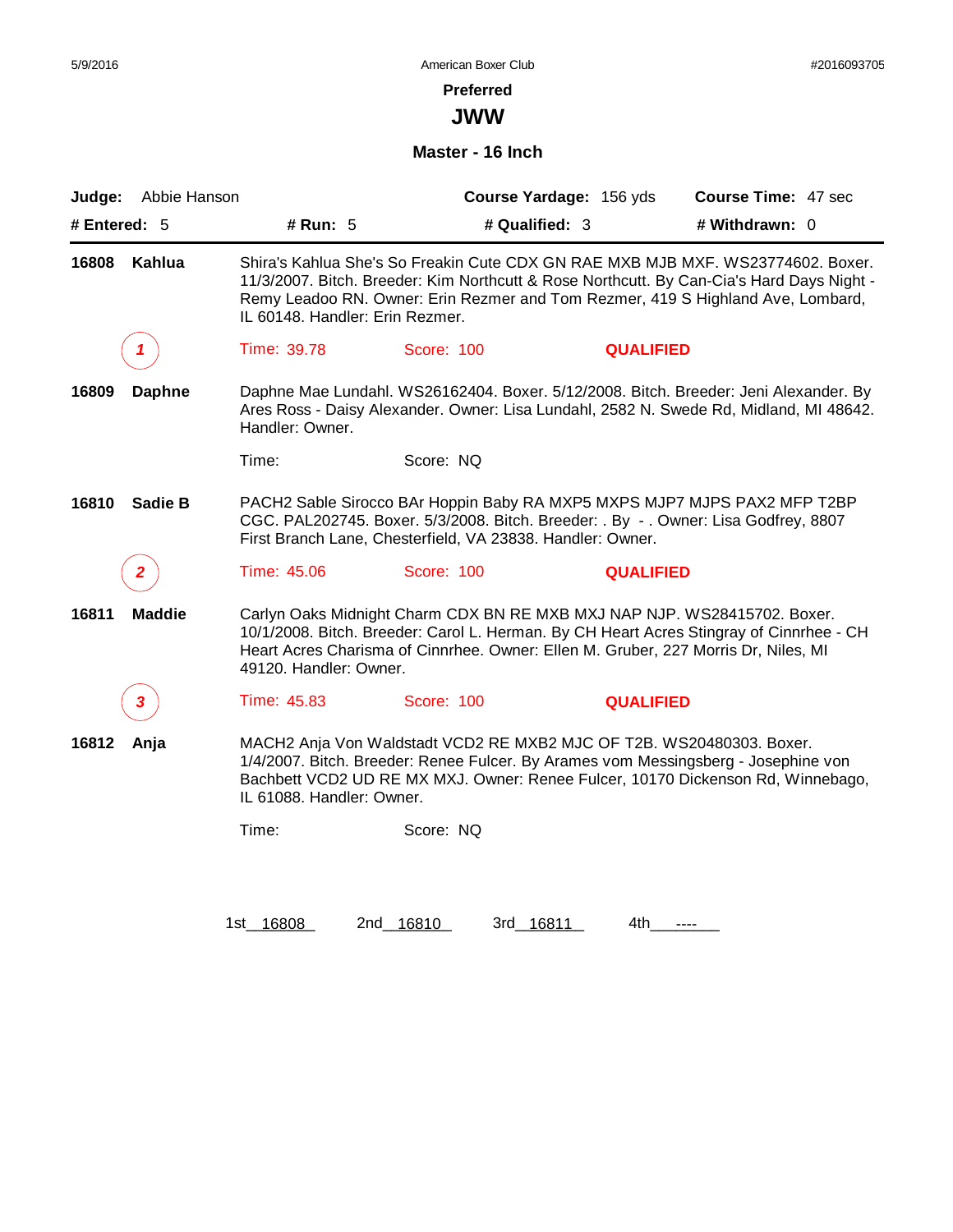## **Preferred**

**JWW**

**Master - 20 Inch**

| Judge:       | Abbie Hanson       |                                             | Course Yardage: 156 yds                          | Course Time: 49 sec                                                                                                                                                                                                                                                                                                                   |
|--------------|--------------------|---------------------------------------------|--------------------------------------------------|---------------------------------------------------------------------------------------------------------------------------------------------------------------------------------------------------------------------------------------------------------------------------------------------------------------------------------------|
| # Entered: 5 |                    | # Run: 4                                    | # Qualified: 3                                   | # Withdrawn: 0                                                                                                                                                                                                                                                                                                                        |
| 20822        | Gidget             | Winnebago, IL 61088. Handler: Lloyd Fulcer. |                                                  | Bell'Lavoros Tornare in Paradiso CD BN RN OA OAJ. WS43223004. Doberman Pinscher.<br>11/12/2012. Bitch. Breeder: Vicky K. Brachfeld. By Zamu Les Deux Peupliers - Black<br>Adamant Allegra. Owner: Lloyd Fulcer and Vicky Brachfeld, 10170 Dickenson Rd,                                                                               |
|              |                    | Time:                                       | Score: NQ                                        |                                                                                                                                                                                                                                                                                                                                       |
| 20824        | <b>Tristan</b>     | LA 70458. Handler: Owner.                   |                                                  | MACH5 Sherwood's Tristan Of Camelot UDX VER RE MXF TQX T2B. WS20137201.<br>Boxer. 11/8/2006. Dog. Breeder: Shirley Vos & Terri Galle. By CH Encore's Crimson Tide -<br>Maxlan's Sweet Guenevier of Camelot. Owner: Colleen Fleury, 37589 Gayoso ST, Slidell,                                                                          |
| 3            |                    | Time: 43.19                                 | Score: 100                                       | <b>QUALIFIED</b>                                                                                                                                                                                                                                                                                                                      |
| 20825        | Whiskey            | Kenner, LA 70062. Handler: Susan Kelly.     |                                                  | CH Kelly's Time In A Bottle AX MXJ XF T2B RATO. WS35741001. Boxer. 8/19/2010. Dog.<br>Breeder: Susan Kelly, Connie Back, Ike Liotto. By Shalsade's Handyman - CH Kelly's In<br>the Nick of Time. Owner: Susan Kelly and Connie Back, Ike Liotto, 201 Alliance St,                                                                     |
| 1            |                    | Time: 32.99                                 | Score: 100                                       | <b>QUALIFIED</b>                                                                                                                                                                                                                                                                                                                      |
| 20826        | <b>Sydney</b>      | Debora Hall.                                |                                                  | Miss Sydney Pearl Hall CD BN GN RAE OA AXJ AXP NF. WS13121402. Boxer.<br>2/26/2005. Bitch. Breeder: Jason Kidwell. By Sir Syruss the Virus - Miss Sable Baby.<br>Owner: Debora Hall and Randall Hall, 1414 Girard Dr, Louisville, KY 40222. Handler:                                                                                  |
|              |                    | Time:                                       | Score: ABS                                       |                                                                                                                                                                                                                                                                                                                                       |
| 20827        | <b>Jack Daniel</b> |                                             | Starksboro, VT 05487. Handler: Nina A.B. Daniel. | Pheasant Hollow's Jack Daniel CD RN MXP3 MJP3 MXPB MJPB XFP T2BP CGC.<br>WS38474908. Boxer. 7/20/2011. Dog. Breeder: Kerry Jones, Robert Detoro, Allison<br>Jones, Patricia Detoro. By CH Pheasant Hollow's ASUREBET - CH Pheasant Hollow's Hot<br>Dam Here I Am. Owner: Nina A.B. Daniel and Truman W. Daniel, 1556 Robert Young Rd, |
| 2            |                    | Time: 38.80                                 | Score: 100                                       | <b>QUALIFIED</b>                                                                                                                                                                                                                                                                                                                      |
|              |                    |                                             |                                                  |                                                                                                                                                                                                                                                                                                                                       |
|              |                    | 1st_20825                                   | 3rd 20824<br>2nd 20827                           | 4th.<br>$---$                                                                                                                                                                                                                                                                                                                         |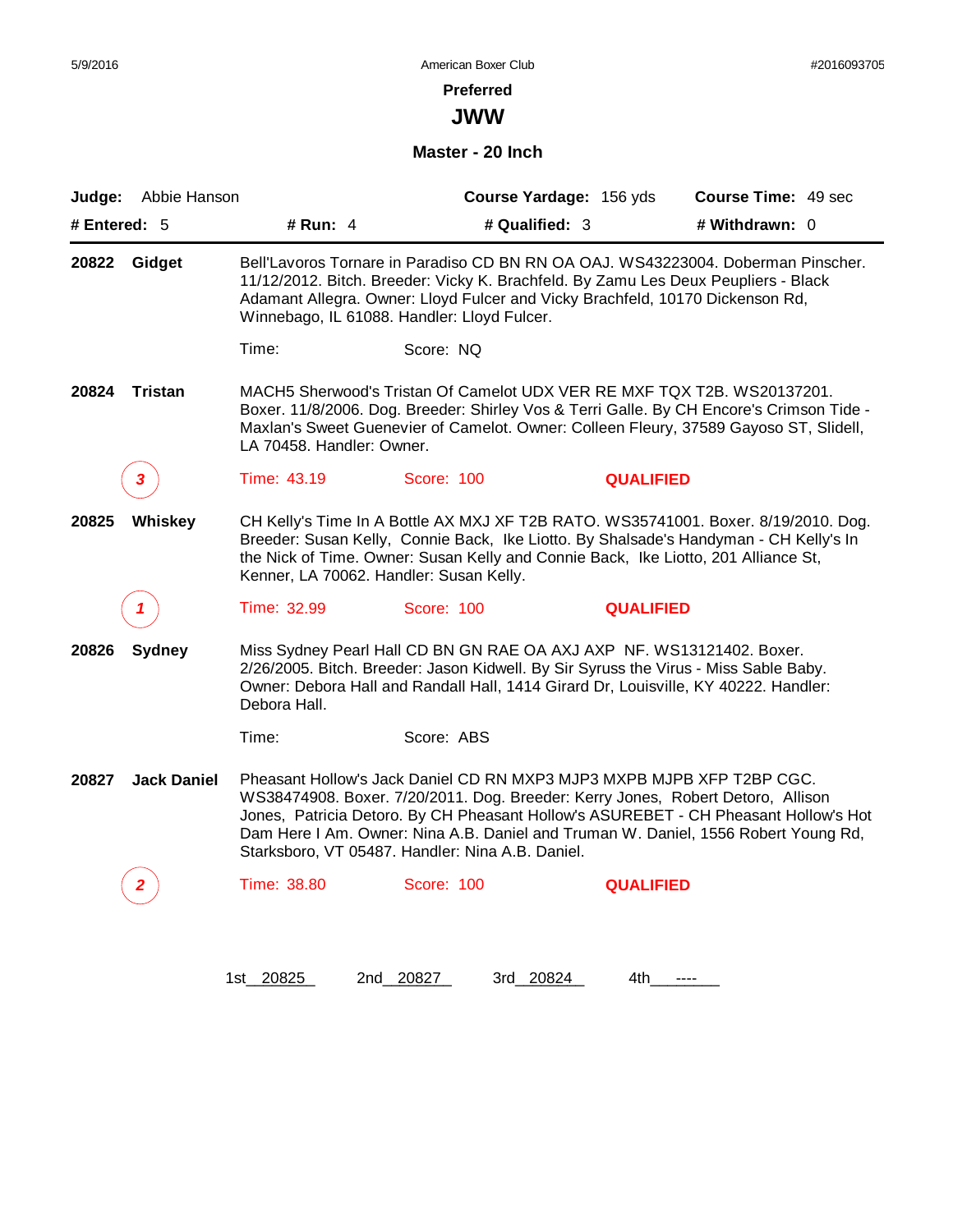**Regular**

# **Time 2 Beat**

**12 Inch**

| Judge:                                                                                                                                                                                          | Abbie Hanson |                                                                                                                                                                                                                                                                                                                      |                                                                                                                                                                                                                                                                                                                            |                  | Course Time: 35.87 sec |  |
|-------------------------------------------------------------------------------------------------------------------------------------------------------------------------------------------------|--------------|----------------------------------------------------------------------------------------------------------------------------------------------------------------------------------------------------------------------------------------------------------------------------------------------------------------------|----------------------------------------------------------------------------------------------------------------------------------------------------------------------------------------------------------------------------------------------------------------------------------------------------------------------------|------------------|------------------------|--|
| # Entered: $5$                                                                                                                                                                                  |              | # Run: 5                                                                                                                                                                                                                                                                                                             | # Qualified: 2                                                                                                                                                                                                                                                                                                             |                  | # Withdrawn: 0         |  |
| 12001                                                                                                                                                                                           | <b>Peeve</b> |                                                                                                                                                                                                                                                                                                                      | Hoosier Pet Peeve. TS15860105. Cavalier King Charles Spaniel. 4/11/2013. Dog. Breeder:<br>Mrs. Patty Gehris & Mr Jerry Gehris. By General Bandit Hood of Sherwood - Lady Ella of<br>King Arthurs Court. Owner: Daryl Copeland and Erica Copeland, 1269 N Matthews Rd,<br>Greenwood, IN 46143. Handler: Elizabeth Copeland. |                  |                        |  |
|                                                                                                                                                                                                 |              | Time: 37.12                                                                                                                                                                                                                                                                                                          |                                                                                                                                                                                                                                                                                                                            | <b>QUALIFIED</b> |                        |  |
| 12201                                                                                                                                                                                           | Jigger       |                                                                                                                                                                                                                                                                                                                      | Safranne's The Cut of His Jib NAJ. PR17098701. Poodle. 6/27/2013. Dog. Breeder: Estelle<br>Kapsner. By GCH Kallista's King of Swing at Vantan's - Safranne's Quest for Silver. Owner:<br>Kim Glass, 6836 N Caldwell Rd, Lebanon, IN 46052-8228. Handler: Owner.                                                            |                  |                        |  |
|                                                                                                                                                                                                 |              | Time:                                                                                                                                                                                                                                                                                                                | Score: NQ                                                                                                                                                                                                                                                                                                                  |                  |                        |  |
| 12803                                                                                                                                                                                           | <b>Sly</b>   | MACH Daisylane Dance to the Music CD RN MX MXJ XF. TS08019202. Cavalier King<br>Charles Spaniel. 11/18/2011. Dog. Breeder: Kristine Schmidt. By Wystar He Got Game at<br>Daisylane - Wystar Rock N Roll Angel. Owner: Terri Dantin and Kristine Schmidt, 12916<br>Tradd St, Carmel, IN 46032. Handler: Terri Dantin. |                                                                                                                                                                                                                                                                                                                            |                  |                        |  |
|                                                                                                                                                                                                 | 1            | Time: 35.87                                                                                                                                                                                                                                                                                                          |                                                                                                                                                                                                                                                                                                                            | <b>QUALIFIED</b> |                        |  |
| Little Mr Cubby. PAL256141. Pomeranian. 11/4/2010. Dog. Breeder: Unknown. By<br>12804<br>Cubby<br>Unknown - Unknown. Owner: Mona Gitter, 1223 Woodgate Dr, Carmel, IN 46033. Handler:<br>Owner. |              |                                                                                                                                                                                                                                                                                                                      |                                                                                                                                                                                                                                                                                                                            |                  |                        |  |
|                                                                                                                                                                                                 |              | Time:                                                                                                                                                                                                                                                                                                                | Score: NQ                                                                                                                                                                                                                                                                                                                  |                  |                        |  |
| 12806                                                                                                                                                                                           | Remi         | Greenwood, IN 46143. Handler: Owner.                                                                                                                                                                                                                                                                                 | CH MACH Otterwise Jeremiah CD BN RE MXB MJS XF T2B SE. RN19019002. Border<br>Terrier. 7/3/2009. Dog. Breeder: Susan K. Bushrod. By CH Sparravohn Troubador - CH<br>Otterwise The Heat Is On CD RN JE. Owner: Ann Goodspeed, 3030 San Jose Dr,                                                                              |                  |                        |  |
|                                                                                                                                                                                                 |              | Time:                                                                                                                                                                                                                                                                                                                | Score: NQ                                                                                                                                                                                                                                                                                                                  |                  |                        |  |
|                                                                                                                                                                                                 |              |                                                                                                                                                                                                                                                                                                                      |                                                                                                                                                                                                                                                                                                                            |                  |                        |  |

1st\_\_12803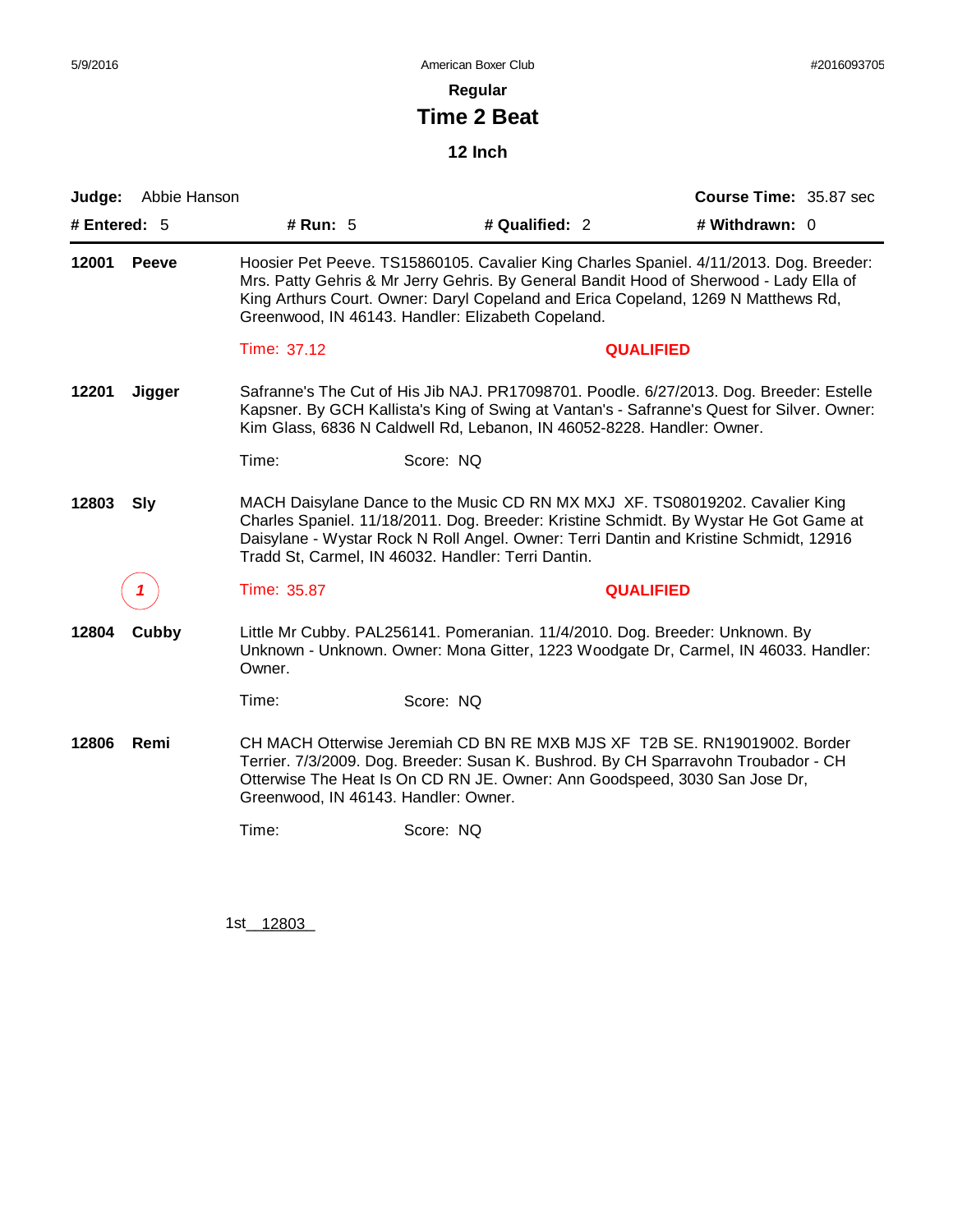**Regular**

# **Time 2 Beat**

**16 Inch**

|              | Judge: Abbie Hanson |                                                                                                                                                                                                                                                                                                  |           |                |                  | Course Time: 31.28 sec |  |
|--------------|---------------------|--------------------------------------------------------------------------------------------------------------------------------------------------------------------------------------------------------------------------------------------------------------------------------------------------|-----------|----------------|------------------|------------------------|--|
| # Entered: 6 |                     | # Run: 6                                                                                                                                                                                                                                                                                         |           | # Qualified: 4 |                  | # Withdrawn: 0         |  |
| 16601        | <b>Macy</b>         | Prelude's Prada MXJ OA OF T2B. DN25462301. Shetland Sheepdog. 7/20/2009. Bitch.<br>Breeder: Owner. By CH Road's End Obvious Conclusion - Prelude's Bec 'N Call AX AXJ<br>HT. Owner: Jane Masters, 427N 500 E, Lebanon, IN 46052. Handler: Owner.                                                 |           |                |                  |                        |  |
|              |                     | Time:                                                                                                                                                                                                                                                                                            | Score: NQ |                |                  |                        |  |
| 16801        | Louka               | Prelude's Curb Appeal AX AXJ T2B XF. DN32068101. Shetland Sheepdog. 10/13/2011.<br>Dog. Breeder: Jane Masters. By CH Belmark Lo and Behold - Prelude's Prada. Owner:<br>Elizabeth Ann Beck and Jane Masters, 15109 Count Fleet Ct, Carmel, IN 46032. Handler:<br>Elizabeth Ann Beck.             |           |                |                  |                        |  |
|              |                     | Time: 42.93                                                                                                                                                                                                                                                                                      |           |                | <b>QUALIFIED</b> |                        |  |
| 16802        | Teak                | Prelude's Protocol MX MXJ XF T2B PT. DN29497004. Shetland Sheepdog. 10/6/2007. Dog.<br>Breeder: Owner. By CH Prelude's Puttin' On Hairs OA OAJ NF - Prelude's Bec N' Call AX<br>AXJ HT. Owner: Jane Masters, 427N 500 E, Lebanon, IN 46052. Handler: Owner.                                      |           |                |                  |                        |  |
|              |                     | Time: 41.94                                                                                                                                                                                                                                                                                      |           |                | <b>QUALIFIED</b> |                        |  |
| 16803        | <b>Bliss</b>        | MACH2 Coastal Keeara Euphoria MXS MJS XF T2B. DN20203003. Shetland Sheepdog.<br>12/10/2007. Bitch. Breeder: Tammy Alden and Polly Brolin By CH Coastal Wintercreek<br>Island Tan - CH Coastal Beach Bunny. Owner: Kathy McKee, 8040 Oak Hill Drive,<br>Indianapolis, IN 46250. Handler: Owner.   |           |                |                  |                        |  |
|              |                     | Time: 36.47                                                                                                                                                                                                                                                                                      |           |                | <b>QUALIFIED</b> |                        |  |
| 16806        | <b>Buster</b>       | River Tyne's Bust A' Move Boy MX MXJ T2B XF. DN31135401. Shetland Sheepdog.<br>11/28/2009. Dog. Breeder: Sheila Kitchens & Nina Plail. By Alpenglo River Tyne - Plail's<br>Ruff N' Ready Riley PT MX MXJ. Owner: Sheila Kitchens, 1270 North Mathews Rd,<br>Greenwood, IN 46143. Handler: Owner. |           |                |                  |                        |  |
|              |                     | Time:                                                                                                                                                                                                                                                                                            | Score: NQ |                |                  |                        |  |
| 16807        | <b>Shady</b>        | MACH3 Coco Chanel Blue Starlight MXS MJG XF T2B. DN30137201. Schapendoes.<br>11/29/2010. Bitch. Breeder: Kathleen Digaudio. By Astro Blue Starlight - Heidistarlight Des<br>Uns Et Des Autre. Owner: Lisa Sponsler, 1909 W 136th St, Carmel, IN 46032. Handler:<br>Owner.                        |           |                |                  |                        |  |
|              | 1                   | Time: 31.28                                                                                                                                                                                                                                                                                      |           |                | <b>QUALIFIED</b> |                        |  |

1st\_\_16807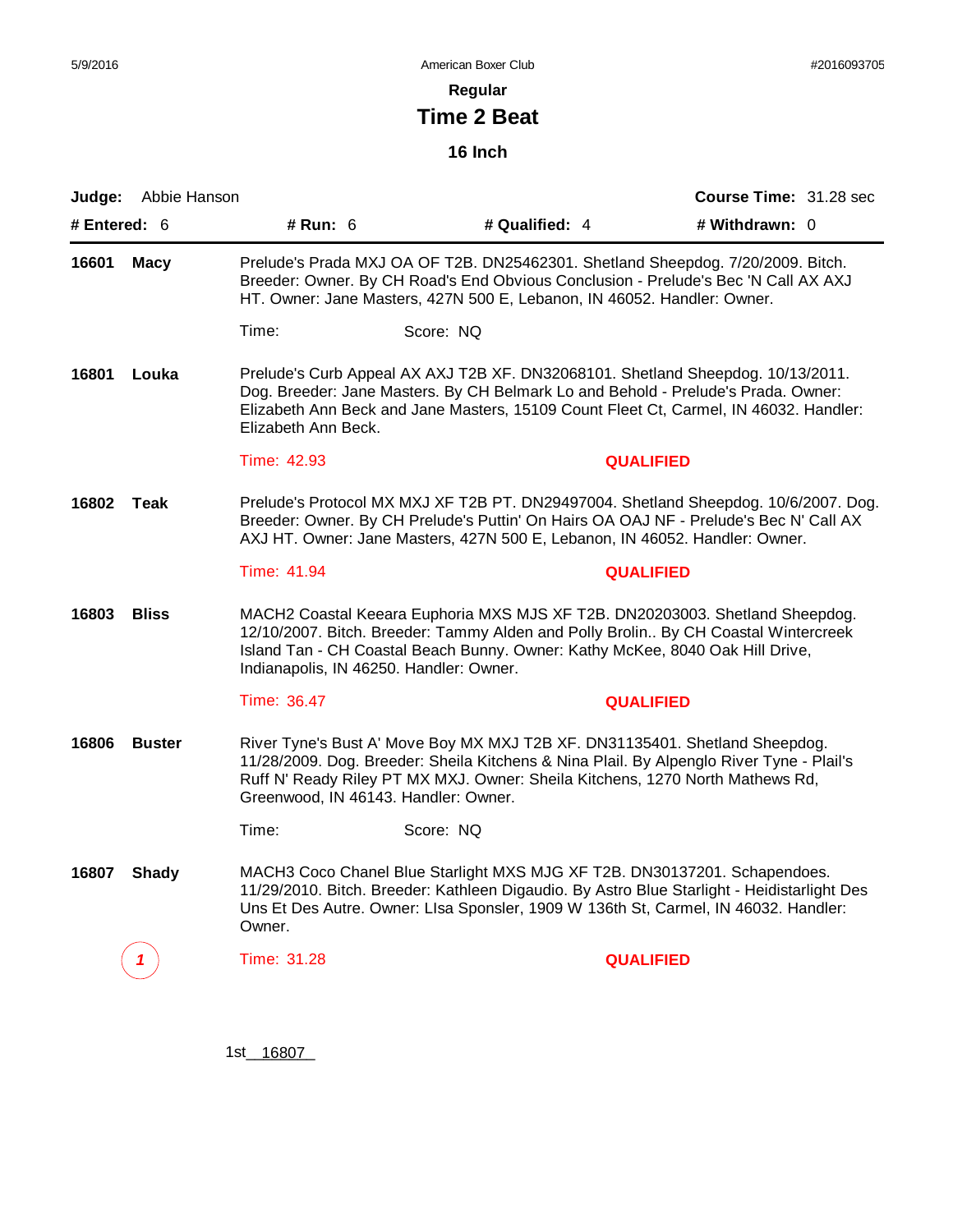**Regular**

# **Time 2 Beat**

**20 Inch**

|               | Judge: Abbie Hanson |                        |                                                                                                                                                                                                                                                | <b>Course Time: 29.68 sec</b>                                                                                                                                                                                                                                     |
|---------------|---------------------|------------------------|------------------------------------------------------------------------------------------------------------------------------------------------------------------------------------------------------------------------------------------------|-------------------------------------------------------------------------------------------------------------------------------------------------------------------------------------------------------------------------------------------------------------------|
| # Entered: 32 |                     | # Run: 27              | # Qualified: 7                                                                                                                                                                                                                                 | # Withdrawn: 0                                                                                                                                                                                                                                                    |
| 20001         | <b>Izzy</b>         |                        |                                                                                                                                                                                                                                                | Indigo's Wynning Iz Ez CDX GN RE CA. WS34020401. Boxer. 5/28/2010. Bitch. Breeder:<br>Dinae Monson & Lynn M Cooch. By CH Storybook Page After Page - Indigo's Luck be A<br>Lady VTuro. Owner: Shirley Williams, PO Box 789, Fort Smith, AR 72902. Handler: Owner. |
|               |                     | Time:                  | Score: NQ                                                                                                                                                                                                                                      |                                                                                                                                                                                                                                                                   |
| 20201         | <b>Sprite</b>       |                        | Thompson, 1858 Curtis Bridge Rd NE, North Liberty, IA 52317. Handler: Owner.                                                                                                                                                                   | DebLyn's Peprhl Wicked CD BN RA NAJ CGC. WS45881505. Boxer. 12/2/2013. Bitch.<br>Breeder: Deb & Caitlyn Owens and Sue Ann Thompson. By CH Storybook Page After<br>Page - CH Peprhl Life's A Dance with DebLyn VCD2 RE OA OAJ HT PT. Owner: Sue Ann                |
|               |                     | Time:                  | Score: NQ                                                                                                                                                                                                                                      |                                                                                                                                                                                                                                                                   |
| 20202         | <b>Brandee</b>      | 37040. Handler: Owner. | Kacee's Crime of Passion @ Tealcrest BN. WS45403604. Boxer. 10/26/2013. Bitch.<br>Breeder: Karen Suarez. By Dizara's Wicked Game CDX BN RA IPO1 - Bella Vom<br>Shattenboxen BN RN RATS. Owner: Jill Hootman, 171 Tylertown Rd, Clarksville, TN |                                                                                                                                                                                                                                                                   |
|               |                     | Time:                  | Score: ABS                                                                                                                                                                                                                                     |                                                                                                                                                                                                                                                                   |
| 20203         | <b>Shelly</b>       |                        | 160, Henryville, IN 47128. Handler: Denise Snyder.                                                                                                                                                                                             | GCH CinnRhee's One of A Kind. WS38798201. Boxer. 12/16/2010. Bitch. Breeder: Medley<br>Small & James Kilman. By CinnRhee HiRiverRoler Heartacre - Heartacre's CinnRhee of<br>Kadenza. Owner: Denise Snyder and Medley Small & Phillip Koenig, 13467 E State Rd    |
|               |                     | Time:                  | Score: NQ                                                                                                                                                                                                                                      |                                                                                                                                                                                                                                                                   |
| 20205         | Dora                |                        | Owner: Lisa Lundahl, 2582 N. Swede Rd, Midland, MI 48642. Handler: Owner.                                                                                                                                                                      | Ellisa's Adorable by Design. WS47771604. Boxer. 8/10/2014. Bitch. Breeder: Lisa Lovasco.<br>By Cab-Cia's You Ain't Seen Nothin Yet - Ellisa's What Goes Around Comes Around.                                                                                      |
|               |                     | Time:                  | Score: NQ                                                                                                                                                                                                                                      |                                                                                                                                                                                                                                                                   |
| 20206         | <b>Salty</b>        | Owner.                 |                                                                                                                                                                                                                                                | Bayswaters Essence of the Sea. WS44137903. Portuguese Water Dog. 5/5/2013. Dog.<br>Breeder: MAry-kay Schroeder. By CH Timber Oaks Drift Diver - CH Bayswater's What<br>About Whoopsie. Owner: Shelley Mart, 2912 E 52nd St, Indianapolis, IN 46205. Handler:      |
|               |                     | Time:                  | Score: NQ                                                                                                                                                                                                                                      |                                                                                                                                                                                                                                                                   |
| 20207         | Jazz                |                        | Can-Cia's You Ain't Seen Nothin Yet - West Shore's Cubbie Cuddler. Owner: Rachel<br>Lundahl, 6513 W Wackerly ST, Midland, WI 48642. Handler: Owner.                                                                                            | Ellisa's Pretty in Pink. WS40107505. Boxer. 3/1/2012. Bitch. Breeder: Lisa Lovasco. By                                                                                                                                                                            |
|               |                     | Time:                  | Score: ABS                                                                                                                                                                                                                                     |                                                                                                                                                                                                                                                                   |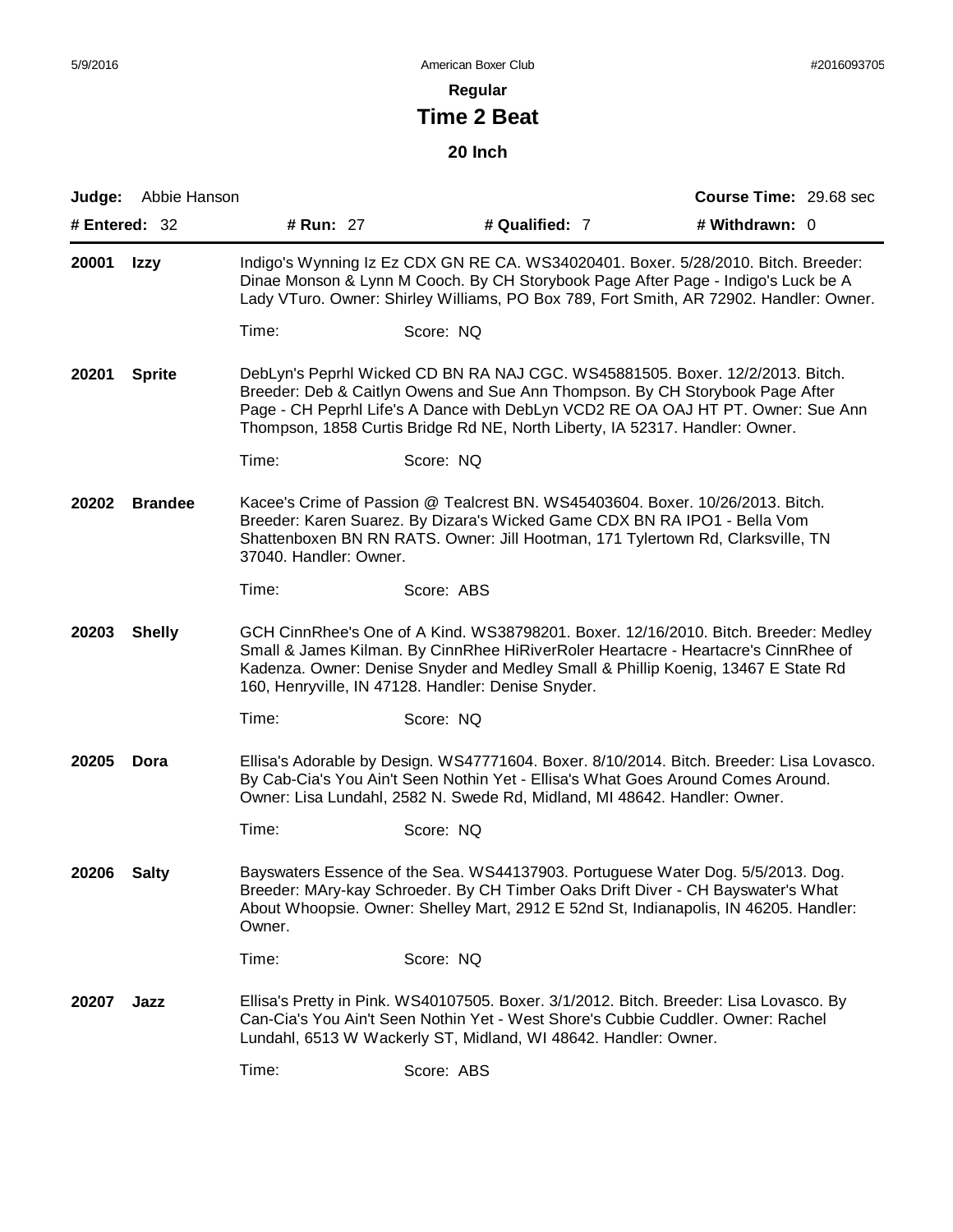**Regular**

### **Time 2 Beat**

**20208 Laila** Hall's Angel of Mine CD BN RE. PAL256182. Boxer. 1/3/2010. Bitch. Breeder: . By - . Owner: Debora Hall and Randall Hall, 1414 Girard Dr, Louisville, KY 40222. Handler: Debbie Hall.

Time: Score: NQ

**20402 Thor** Venician's A & Valley's Fire Storm of Bold Knight. WS43887405. Boxer. 1/16/2013. Dog. Breeder: Janice Solas. By Valley's Bold Knight - Valley N RNB Honor Our Heroes. Owner: Barbara Palmer, 3618 La MAncha Drive, Janesville, WI 53546. Handler: Owner.

#### Time: Score: NQ

**20403 Maddie** CH Ruby Glen's Made of Honor At Kelly NA OAJ CA RATS. WS38006301. Boxer. 5/6/2011. Bitch. Breeder: Susan Kelly, Cheryl Matlock DVM, Chris Downs, Lise Chaplin. By Shalsade's Handyman SOM - CH Parasol Moonwind Halleujah DOM. Owner: Susan Kelly, 201 Alliance St, Kenner, LA 70062. Handler: Owner.

#### Time: 40.90 **QUALIFIED**

**20404 Fred** Great Expectations's Winifred Will Do! VCD1 BN RN PT HSAs CGC. WS39438202. Boxer. 9/2/2011. Bitch. Breeder: Reegan Ray. By Marc del Benicadel - Shera's Great Expectations RN TDX AX AXJ HXAs HIBs CGC. Owner: Reegan Ray and Bill Polonsky, 734 San Dieguito Drive, Encinatas, CA 92024. Handler: Reegan Ray.

Time: Score: NQ

- **20405 Bristol** Westpaw's Rebel Without A Cause Bristol of Bon Air NA OAJ. WS23594105. Boxer. 10/6/2007. Bitch. Breeder: Jennifer West & Barry Hendley. By CH Jubar's Rebel Tank of West Paw - Jubar Southpaw's Gonna Fly Now. Owner: Jennifer L. Thomas, 8212 Jahnke Rd, N. Chesterfield, VA 23235. Handler: Chuck Thomas.
	- Time: Score: NQ
- **20406 KizzE** Sunchase's Smack Me Black CDX RE BN GN NA NAJ CAA DN. WS35563702. Boxer. 10/14/2010. Bitch. Breeder: Tracy Hendrickson, Rhoda Goselin-Brouillette. By CH Breezewoods Lord of Wystmont CDX RE - Sunchases Little Black Dress UDX OM1 RA AX AXJ. Owner: Robin Vaughan and Tracy Hendrickson & Rhoda Goselin-Brouillette, 24 Riverwood Ave, West Fork, AR 72774. Handler: Robin Vaughan.
	- Time: Score: NQ
- **20407 Brie** Cyclone's First Hot Flash. DN19140504. Border Collie. 8/1/2007. Bitch. Breeder: Karen Herceg. By Watch Me Take It to the Limit - Patriot's RQ Air Assault. Owner: Phyllis Biedron, 771 West 350South, Hebron, IN 46341. Handler: Owner.

Time: Score: ABS

**20601 Dani** Ironwood's Celtic Dancer. SR80864903. Flat-Coated Retriever. 11/7/2013. Bitch. Breeder: Bobbie Bradley. By Rowansgaard His Excellency - GCH CH Inherit the Wind AX AXJ JH. Owner: Bobbie Bradley, 9018 Ironwood Ct, Indianapolis, IN 46260. Handler: Owner.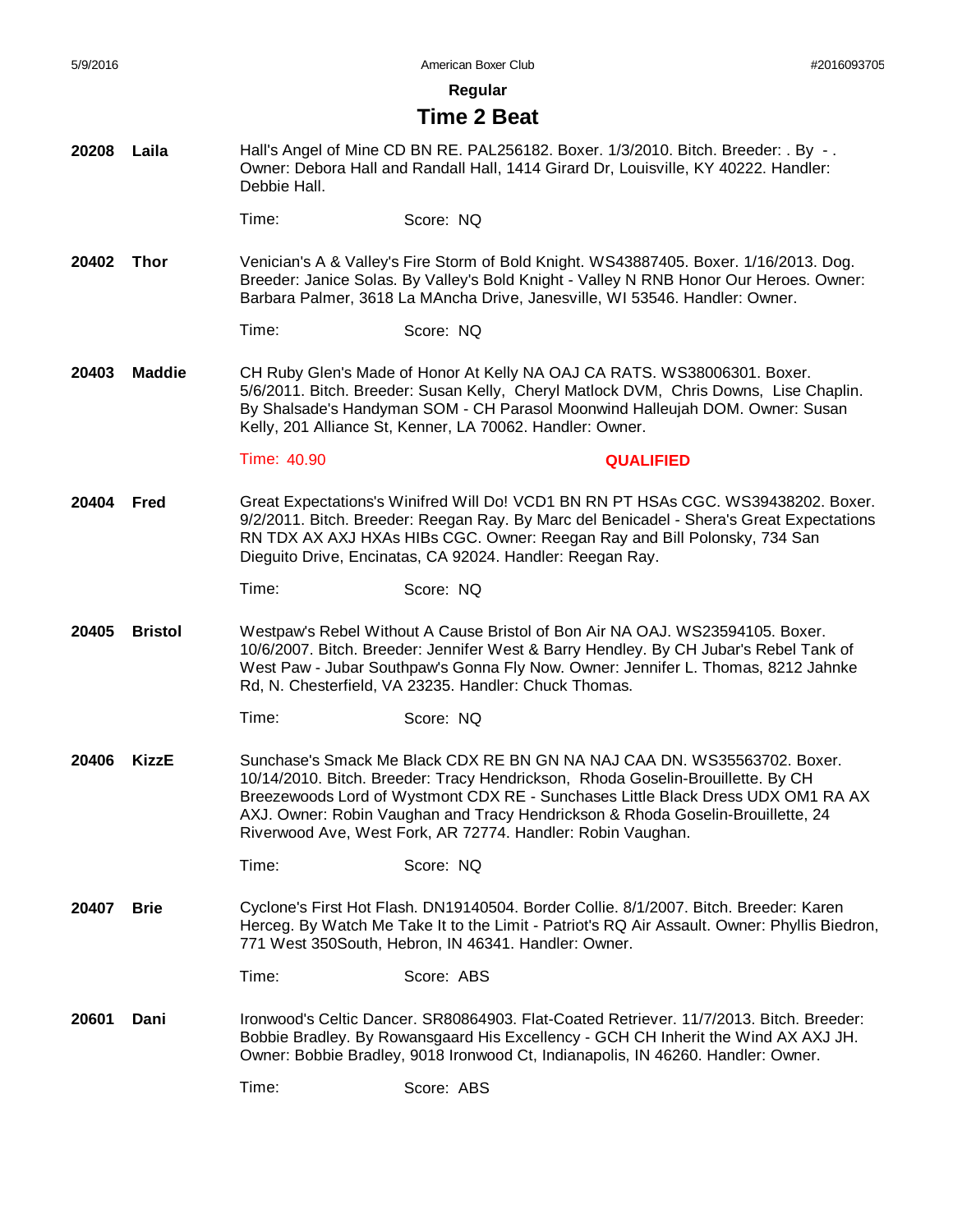**Regular**

## **Time 2 Beat**

- **20602 Karma** Ellisa's What Goes Around Comes Around. WS40107508. Boxer. 3/1/2012. Bitch. Breeder: Lisa Lovasco, Karen Mott, Gladys Kanwischer. By GCH Can-Cia's You Ain't Seen Nothin' Yet AX AXJ PAX MXP3 MJP3 MXPB MJPB NF XFP - West Shore's Cobbie Cuddler. Owner: Lisa Lovasco, 1071 S Mackinaw Rd, Kawkawlin, MI 48631. Handler: Lisa Lundahl.
	- Time: Score: NQ
- **20603 Emmie** GCH Regal's Midnight Madness OA NAJ CA. WS35958303. Boxer. 11/19/2010. Bitch. Breeder: Korinne Vanderpool. By CH Pearlisle Standing-O for Bix-L SOM - CH Regal's Rot Ten Miss Van Pelt. Owner: Korinne Vanderpool, 9160 Fishtrap Rd, Cross Roads, TX 76227. Handler: Owner.

Time: Score: NQ

- **20604 Tess** Pakard Run Tess. PAL259590. Border Collie. 11/10/2011. Bitch. Breeder: . By - . Owner: Marla Boatwright, 2601 W 800 N, Muncie, IN 47303. Handler: Owner.
	- Time: Score: NQ
- **20605 Lexi** Dancin' I'm A Total Knockout Too BN RE OA AXJ OF CAA HI CGC. WS33950001. Boxer. 5/7/2010. Bitch. Breeder: Vicki Sinner. By RazMaz Total Knockout - Dancin' Do You Think I'm Sexy RE NA NAJ CGC. Owner: Vicki Sinner, 820 East 5th St, Hastings, NE 68901. Handler: Owner.

#### Time: 47.15 **QUALIFIED**

**20802 Tagg** Merry Oak Farms Tagg You're It. PAL202943. Labrador Retriever. 4/4/2007. Dog. Breeder: Unknown. By Unknown - Unknown. Owner: Judy Kowarsch, 16330 Oak Rd, Westfield, IN 46074. Handler: Owner.

#### Time: 34.55 **QUALIFIED**

**20803 Violet** Violet Sophies Karmen. WS35351503. Boxer. 9/19/2010. Bitch. Breeder: Rachel Lundahl. By Schmidts Moose A Moose - Sophie Karmen Electra. Owner: Lisa Lundahl, 2582 N. Swede Rd, Midland, MI 48642. Handler: Owner.

Time: Score: NQ

- **20804 Yates** Grand Oakes Move 'Em Out. DN30561602. Border Collie. 4/30/2011. Dog. Breeder: Julia Oakes. By Norwood Winthrop Upon a Rock - Red-Dawn AllFourOffThe Floor. Owner: Amanda Moller, 13720 Waterloo, Chelsea, MI 48118. Handler: Owner.
	- Time: Score: ABS
- **20806 Speedy** Feel the Need. MA17582701. All American Dog. 6/1/2011. Dog. Breeder: Unknown. By Unknown - Unknown. Owner: Janet K. Boggs, 3902 W Offield Monument Rd, Crawfordsville, IN 47933. Handler: Owner.

**1** Time: 29.68 **QUALIFIED**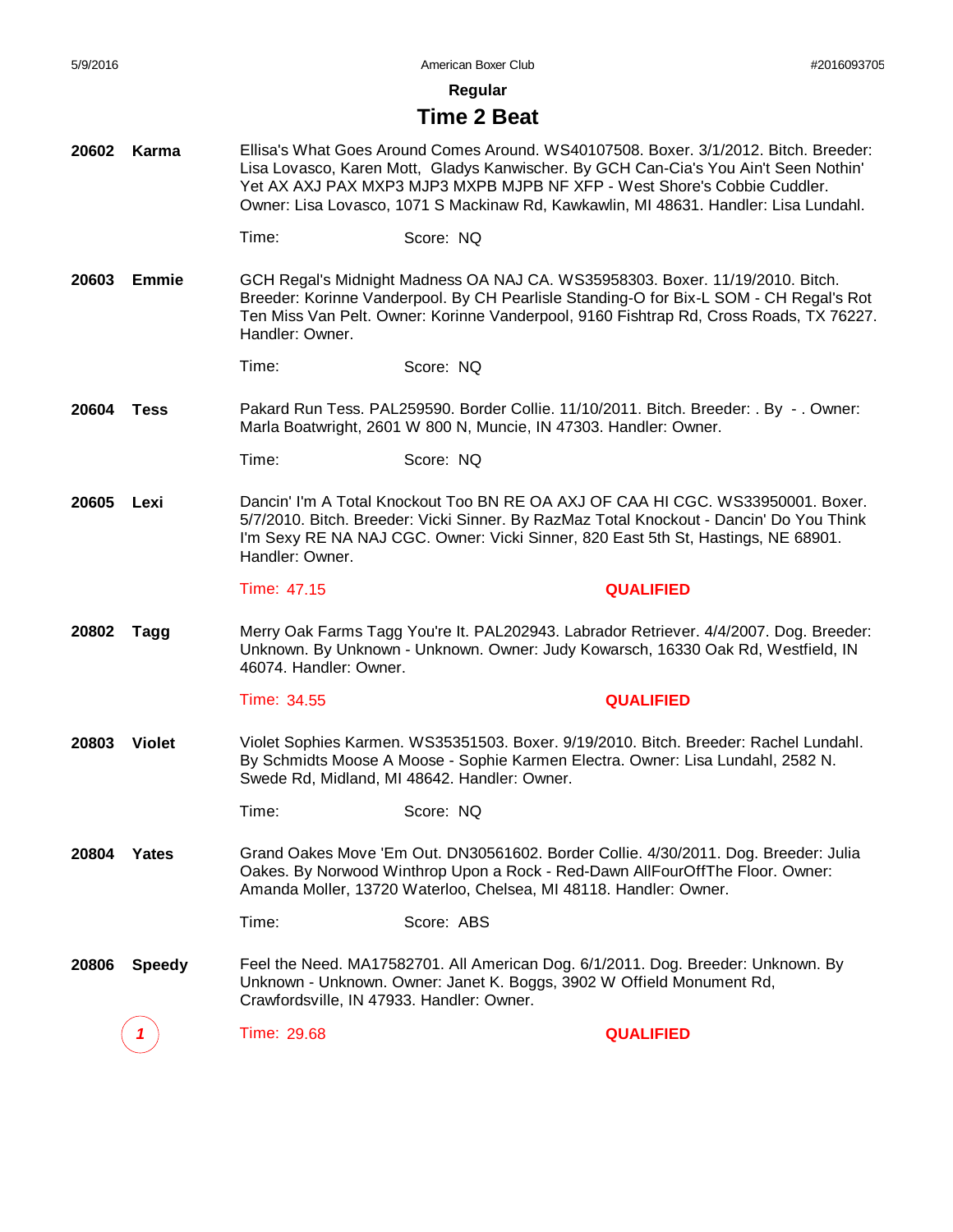**Regular**

### **Time 2 Beat**

- **20807 K** GCH Trisorts TKO Total Knock Out MX MXJ CGC. DN35296902. Belgian Malinois. 5/24/2012. Bitch. Breeder: Lisa Knock & Barbara Vitarelli. By CH Trisorts All That Jazz - CH Trisorts Something to Talk About. Owner: Theresa Kulb and Dr Thomas B Kulb, 19484 Valley Trail Rd, Bloomington, IL 61705-5746. Handler: Theresa Kulb.
	- Time: Score: NQ
- **20810 Google** Mr. Know It All MX MXJ. DN35843201. Border Collie. 2/23/2013. Dog. Breeder: Cathy Glassmeyer. By Cat's Circuit Breaker - Topshelf's Hot Wired. Owner: Teresa Freville, 4513 American Court, Louisville, KY 40299. Handler: Owner.
	- Time: Score: NQ
- **20813 Story** CH MACH Highland Storytime. HP40914503. Norwegian Elkhound. 6/2/2011. Bitch. Breeder: Andrea Schokker. By GCH Skyehigh Blue Waters - Highland Snojager Solstice. Owner: Christine Mayer and Andrea Schokker, 705 S Maple St, Urbana, IL 61801-4206. Handler: Christine Mayer.

Time: 45.27 **QUALIFIED**

- **20814 Carly** CopperMyst Bring Back the Magic AX MXJ OF CAX CGC. WS34770904. Boxer. 7/26/2010. Bitch. Breeder: Margaret Magoffin & Donna Schaefer. By CH Belco's Coppertone RN - DC's Little Miss Magic OA AXJ OF CA. Owner: Margaret Magoffin, 15 Hillrise Dr, Penfield, NY 14526. Handler: Owner.
	- Time: Score: NQ
- **20815 AJ** MACH Ava Josephine von Waldstadt RN MXG MJG XF T2B2. WS20480305. Boxer. 1/4/2007. Bitch. Breeder: Renee Williams. By Arames vom Messingsberg - Josephine von Bachbett VCD2 UD RE MX MXJ. Owner: Elisabeth Lonergan, 1465 Y Avenue, Ames, IA 50014. Handler: Owner.

Time: 43.07 **QUALIFIED**

- **20816 Sparkles** Venecian's A Valley's Knight of Fire OA OAJ. WS43887403. Boxer. 1/16/2013. Bitch. Breeder: Janice Solas. By Valley's Bold Knight RE MX MXJ OF - RnB and Valley's Honor Our Heroes. Owner: Robyn Ginther and Rose Right, 4764 Steven Lane, Walnutport, PA 18088. Handler: Robyn Ginther.
	- Time: Score: NQ
- **20817 Shake** Contact Point's Goode Vibration. DN22475505. Border Collie. 7/30/2008. Bitch. Breeder: Karen Moureaux. By Holman's Mike - Contact Point's Full Tilt. Owner: Ruth Goode, 6115 W. Lowell Rd, Columbus, IN 47201. Handler: Owner.

#### Time: 44.30 **QUALIFIED**

**20818 Jett** Merry Oak Farms Lonestar Jett. PAL263397. Labrador Retriever. 4/30/2012. Dog. Breeder: . By - . Owner: Judy Kowarsch, 16330 Oak Rd, Westfield, IN 46074. Handler: Owner.

Time: Score: NQ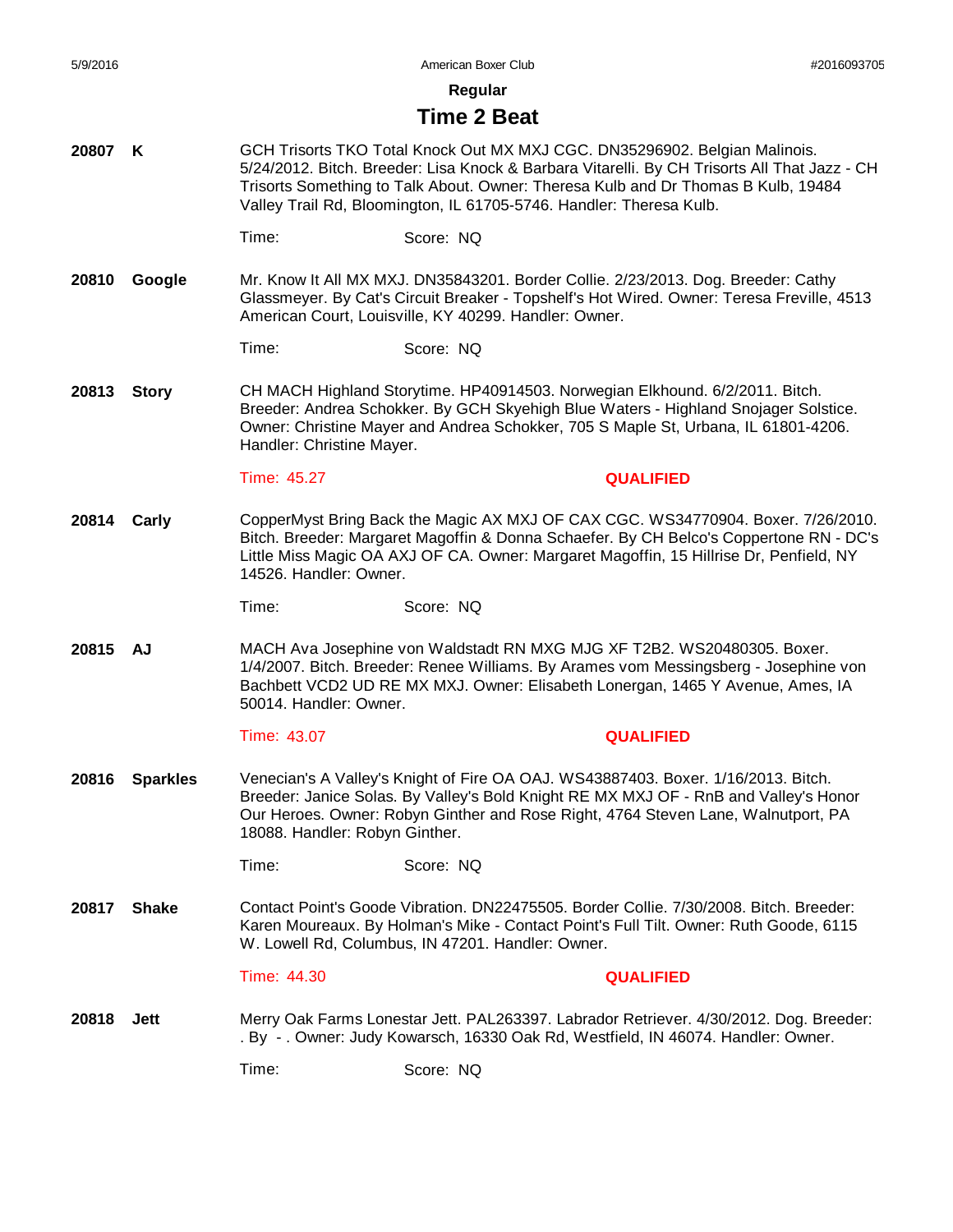**Regular**

# **Time 2 Beat**

**20819 Lilly** Lilly Sophie's Karmen. WS5351506. Boxer. 9/19/2010. Bitch. Breeder: Rachel Lundahl. By Schmidt's Moose A Moose - Sophie Karmen Electra. Owner: Lisa Lundahl, 2582 N. Swede Rd, Midland, MI 48642. Handler: Owner.

Time: Score: NQ

1st\_20806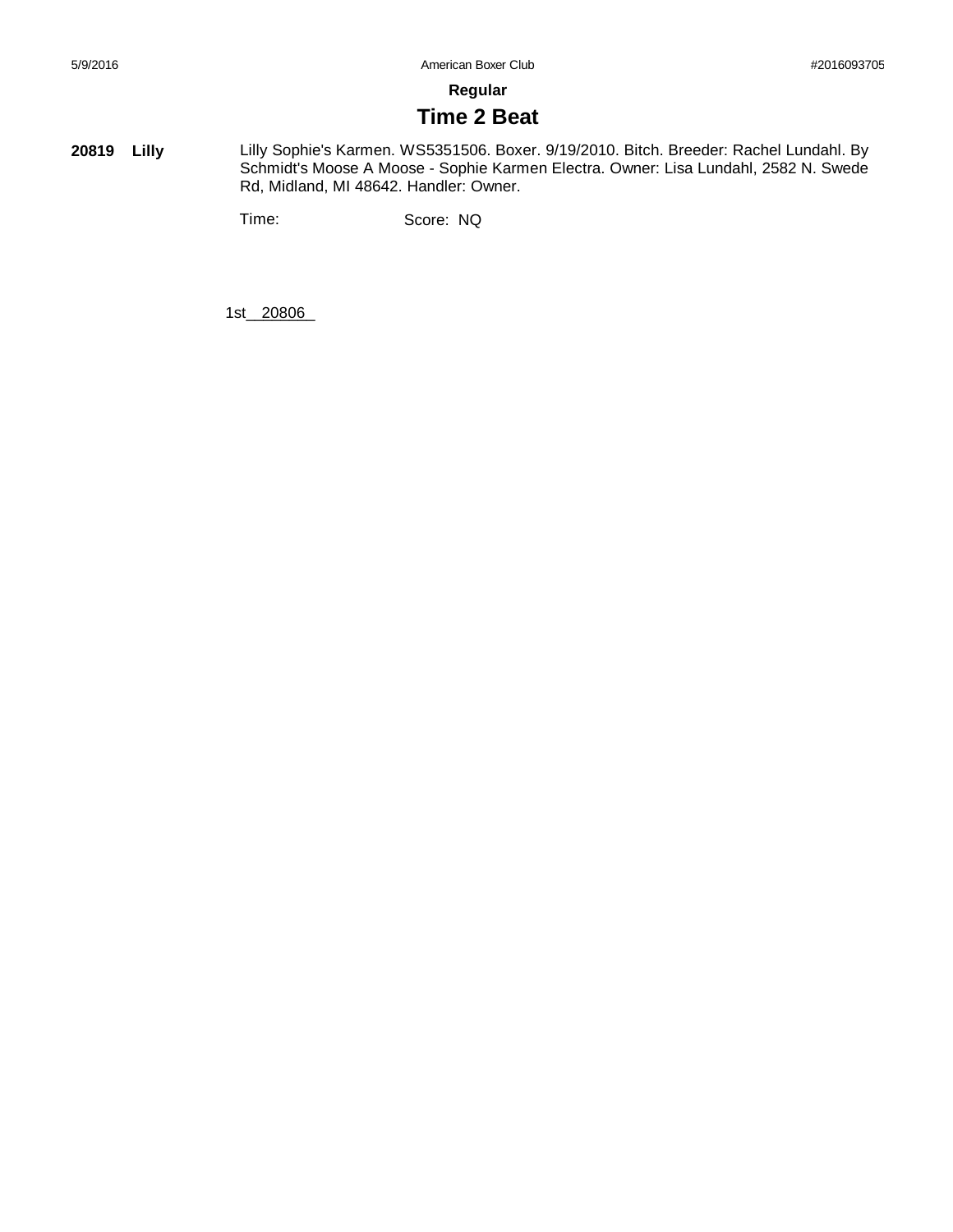**Regular**

# **Time 2 Beat**

**24 Inch**

|                                                                                                                                                                                                                                                                                      | Judge: Abbie Hanson                                                                                                                                                                                                                                                                  |                                                                                                                                                                                                                                                                                              |                                         |                | <b>Course Time: 33.36 sec</b>                                                                                                                                                                                                                         |  |
|--------------------------------------------------------------------------------------------------------------------------------------------------------------------------------------------------------------------------------------------------------------------------------------|--------------------------------------------------------------------------------------------------------------------------------------------------------------------------------------------------------------------------------------------------------------------------------------|----------------------------------------------------------------------------------------------------------------------------------------------------------------------------------------------------------------------------------------------------------------------------------------------|-----------------------------------------|----------------|-------------------------------------------------------------------------------------------------------------------------------------------------------------------------------------------------------------------------------------------------------|--|
| # Entered: 18                                                                                                                                                                                                                                                                        |                                                                                                                                                                                                                                                                                      | # Run: 17                                                                                                                                                                                                                                                                                    |                                         | # Qualified: 6 | # Withdrawn: 0                                                                                                                                                                                                                                        |  |
| 24001                                                                                                                                                                                                                                                                                | Sam                                                                                                                                                                                                                                                                                  | Sunchase's Man in Black CDX BN GN RE CA DN. WS35563704. Boxer. 10/14/2010. Dog.<br>Breeder: Tracy Hendrickson & Rhoda Goselin Brouillette. By Breezewoods Lord of<br>Wystmont - Sunchase's Little Black Dress. Owner: Shirley Williams, PO Box 789, Fort<br>Smith, AR 72902. Handler: Owner. |                                         |                |                                                                                                                                                                                                                                                       |  |
|                                                                                                                                                                                                                                                                                      |                                                                                                                                                                                                                                                                                      | Time:                                                                                                                                                                                                                                                                                        | Score: NQ                               |                |                                                                                                                                                                                                                                                       |  |
| 24201                                                                                                                                                                                                                                                                                | <b>Ted</b>                                                                                                                                                                                                                                                                           | Xcellent Adventure von Bachbett NAJ CGC. WS41461301. Boxer. 5/24/2012. Dog.<br>Breeder: Cathy & George Markos. By Adonis vom Grand Kevin - Eicke vom Silvertbach.<br>Owner: Elisabeth Lonergan, 1465 Y Avenue, Ames, IA 50014. Handler: Owner.                                               |                                         |                |                                                                                                                                                                                                                                                       |  |
|                                                                                                                                                                                                                                                                                      |                                                                                                                                                                                                                                                                                      | Time:                                                                                                                                                                                                                                                                                        | Score: NQ                               |                |                                                                                                                                                                                                                                                       |  |
| 24202                                                                                                                                                                                                                                                                                | Jeannie                                                                                                                                                                                                                                                                              | CinnRhee's Run for the Roses. WS43801901. Boxer. 8/13/2012. Bitch. Breeder: Medley<br>Small. By CinnRhee's Shoot EM UP - Heartacre's CinnRhee of Kadenza. Owner: Denise<br>Snyder and Medley Small & Brenda Vrooman, 13467 E State Rd 160, Henryville, IN 47128.<br>Handler: Denise Snyder.  |                                         |                |                                                                                                                                                                                                                                                       |  |
|                                                                                                                                                                                                                                                                                      |                                                                                                                                                                                                                                                                                      | Time:                                                                                                                                                                                                                                                                                        | Score: ABS                              |                |                                                                                                                                                                                                                                                       |  |
| 24203                                                                                                                                                                                                                                                                                | Django Unchained Von Morda Ardor NAP NJP OFP CAX. WS50265501. Boxer. 1/21/2014.<br>Jag<br>Dog. Breeder: Eva Jankovic. By WW CH Twinkle Star v. Eurozone IPO1 ZTP BH - Blue<br>Moon Von Morda Ardor ZTP. Owner: Chris Frodsham, 189 Massie Lane, Canton, NC<br>28716. Handler: Owner. |                                                                                                                                                                                                                                                                                              |                                         |                |                                                                                                                                                                                                                                                       |  |
|                                                                                                                                                                                                                                                                                      |                                                                                                                                                                                                                                                                                      | Time:                                                                                                                                                                                                                                                                                        | Score: NQ                               |                |                                                                                                                                                                                                                                                       |  |
| 24204                                                                                                                                                                                                                                                                                | <b>Tommy</b><br>Boxnen's Overdrive. WS48715207. Boxer. 10/24/2014. Dog. Breeder: Minna Nousiainen-<br>Becher. By B-Tanoni Vipera Box - Boxnen's Jwoww. Owner: Renee Fulcer, 10170<br>Dickenson Rd, Winnebago, IL 61088. Handler: Owner.                                              |                                                                                                                                                                                                                                                                                              |                                         |                |                                                                                                                                                                                                                                                       |  |
|                                                                                                                                                                                                                                                                                      |                                                                                                                                                                                                                                                                                      | Time:                                                                                                                                                                                                                                                                                        | Score: NQ                               |                |                                                                                                                                                                                                                                                       |  |
| Lemko N' Salgray's River City Rebel Yell BN. WS45874802. Boxer. 10/21/2013. Dog.<br>24205<br>Rebel<br>Breeder: Jessica Kozel & Jane Hamilburg-Guy. By Shadow's Nairobi - Lemko's Euro Star.<br>Owner: Jennifer L. Thomas, 8212 Jahnke Rd, N. Chesterfield, VA 23235. Handler: Owner. |                                                                                                                                                                                                                                                                                      |                                                                                                                                                                                                                                                                                              |                                         |                |                                                                                                                                                                                                                                                       |  |
|                                                                                                                                                                                                                                                                                      |                                                                                                                                                                                                                                                                                      | Time:                                                                                                                                                                                                                                                                                        | Score: NQ                               |                |                                                                                                                                                                                                                                                       |  |
| 24403                                                                                                                                                                                                                                                                                | <b>Blizzard</b>                                                                                                                                                                                                                                                                      |                                                                                                                                                                                                                                                                                              | Chesterfield, VA 23838. Handler: Owner. |                | Kaitlin's White Gold of Summer at First Branch. WS47418702. Boxer. 5/16/2014. Dog.<br>Breeder: Kathy Veglahn & Linda Johnson. By CH Naja's Enterprise of Summer - CH<br>Backbeat Bix-L's Double Trouble. Owner: Lisa Godfrey, 8807 First Branch Lane, |  |
|                                                                                                                                                                                                                                                                                      |                                                                                                                                                                                                                                                                                      | Time: 39.90                                                                                                                                                                                                                                                                                  |                                         |                | <b>QUALIFIED</b>                                                                                                                                                                                                                                      |  |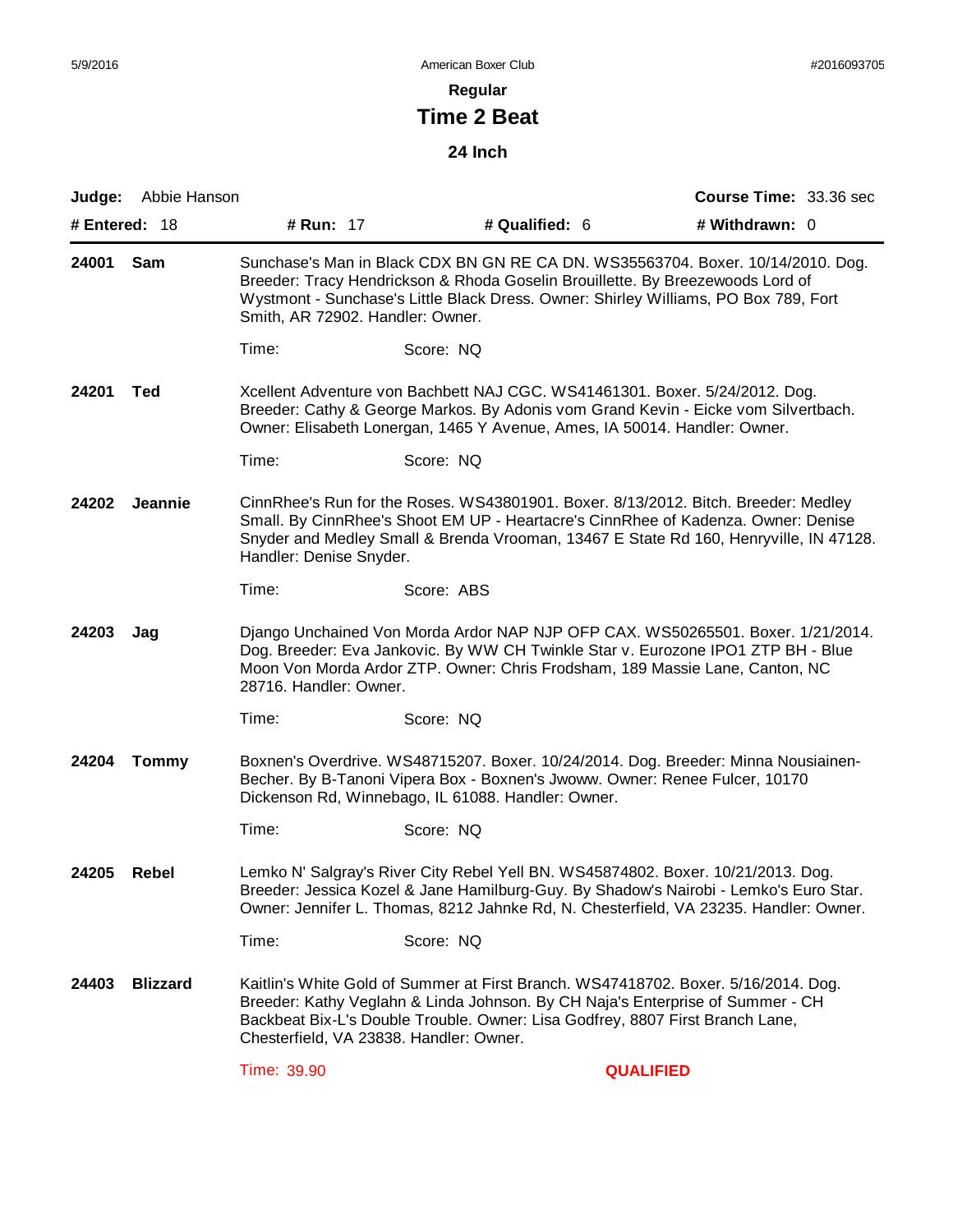**24602 Shadow**

5/9/2016 American Boxer Club #2016093705

**Regular**

# **Time 2 Beat**

Fox Creek's Can't Touch This CD BN RE OA OAJ CGC. SR27358603. Flat-Coated

Time: Score: NQ Retriever. 3/10/2012. Dog. Breeder: Heidi & Mike Hebert. By CH Flat-Tyre;s Take a Chance on Me UDX OM1 RN SH - CH Fox Creek's Rain or Shine CD MH AX AXJ. Owner: Cassie Doss and Heidi Hebert, 3780 S Stonehaven Ln, New Palestine, IN 46163. Handler: Cassie Doss. **24605 Ziva** Time: Score: NQ CH Peprhl's Life's a Dance with DebLyn VCD2 CDX BN GN RE TDX OA OAJ HT PT. WS30844201. Boxer. 6/29/2009. Bitch. Breeder: Sue Ann Thompsn. By CH OTCH Regal's Heeeere's Johnny - CH Peprhl's Will You Dance Marbo CDX RE AX AXJ NAP NJP. Owner: Debra L Owens and Caitlyn Owens, 508 2nd Ave, Luther, IA 50152-0357. Handler: Debra L Owens. **24803 Jim** Time: 43.11 **QUALIFIED** TealCrest's Bucnuts on Fire. WS32322502. Boxer. 10/27/2009. Dog. Breeder: Jill Hootman & Robin Kennedy. By CH TealCrest's Luck of the Irish - Miro-TealCrest's Whats Ur Name. Owner: Sandra Kistler, 214 Ranchview Dr, Vandalia, OH 45377. Handler: Owner. **24804 Zeus** Time: 43.13 **QUALIFIED** CH MACH2 Schmidt's GC Catch A Falling Star at LeMac CD OF. WS25892105. Boxer. 4/12/2008. Dog. Breeder: Julia Schmidt & Cindy Yaeger. By Twinkle Star v. Eurozone - Schmidt's Mystic Run at Heart Acre. Owner: Leta McCulla and Julia Schmidt, Cindy Yaeger, 110 N Heck Hill Rd, St Paris, OH 43072. Handler: Leta McCulla. **24805 Shane** Time: Score: NQ CH Sherwood Shananigans RN AX MXJ XF. WS38244301. Boxer. 6/16/2011. Dog. Breeder: Colleen Fleury. By CH Rockett's Red Glare - GCH MACH Windwood's Daring Soul of Sherwood CD RE MX MXJ XF. Owner: Colleen Fleury, 37589 Gayoso ST, Slidell, LA 70458. Handler: Owner. **24807 Jet** *1* Time: 33.36 **QUALIFIED** Boxnen's Jet von Waldstat CDX BN RE MX MXB MXJ MJB AXP OJP. WS38247401. Boxer. 7/22/2011. Dog. Breeder: Minna Nousianinen-Becher & Ann Flegel. By Boxmann Star Trek - Caelon Du Champ'Des Legendes. Owner: Renee Fulcer, 10170 Dickenson Rd, Winnebago, IL 61088. Handler: Owner. *Winner - run off* **24808 Duke** Time: 33.36 **QUALIFIED** Grandbois' Duke MX MXJ MXJ MJB OF T2B. WS35351509. Boxer. 9/19/2010. Dog. Breeder: Rachel Lundahl & Andrew Lundahl. By GCH Schmidts-GC Moose A Moose - Spohie Karmen Electra. Owner: Lisa Lovasco, 1071 S Mackinaw Rd, Kawkawlin, MI 48631. Handler: Owner.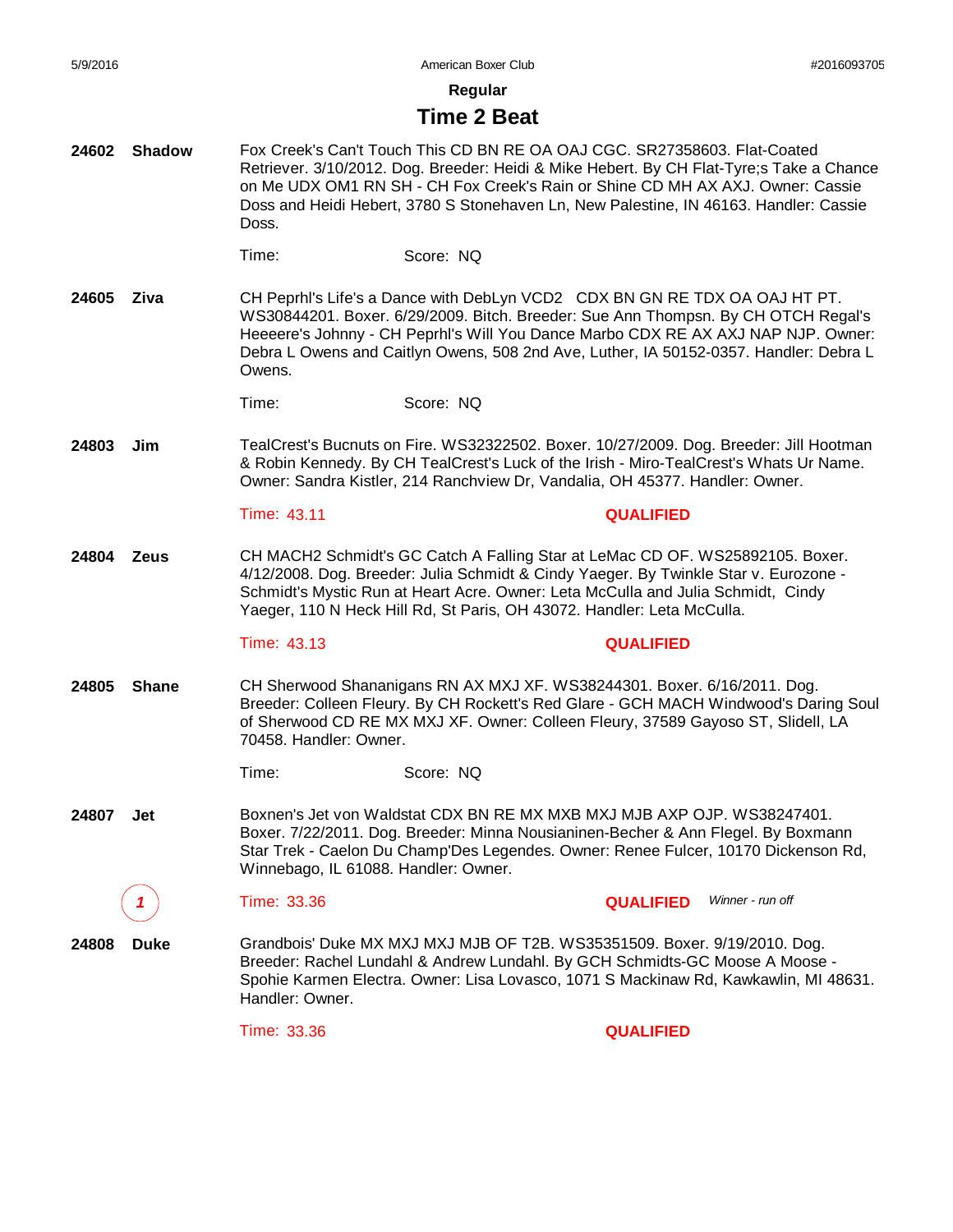**Regular**

# **Time 2 Beat**

- **24809 Vince** MACH8 Athenas Sergeant Carter CDX RAE CGC MXG2 MJB3 MXF MFG TQX T2B6. DN11734502. Belgian Malinois. 6/9/2005. Dog. Breeder: Dr. Thomas B. & Mrs. Theresa K. Kulb. By CH Tribal's Victorio Van Balderlo - CH Delialex Dandy Queen Beatrix. Owner: Theresa Kulb, 19484 Valley Trail Rd, Bloomington, IL 61705-5746. Handler: Owner.
	- Time: Score: NQ
- **24810 Penny** Fox's Perdie Penny. WS23478906. Boxer. 9/10/2007. Bitch. Breeder: Montana and Debbie Gross. By Backwood's Augustus McCrae - Montana's So Raven Boxer. Owner: Carmel Fox, 15279 5th St NE, Foley, MN 56329. Handler: Owner.

Time: Score: NQ

- **24812 Brie** Brie. PAL261556. Boxer. 6/25/2011. Dog. Breeder: Carie L. Basler. By Brodie - Hopper. Owner: Patrick LaFond and Marine LaFond, 1319 Snapdragon Ct, Saint Louis, MO 63146. Handler: Patrick LaFond.
	- Time: Score: NQ
- **24813 Flag** Honeytree Flying Colors CD RA MX MXJ T2B2 CGC. DN32992401. Collie. 1/17/2012. Dog. Breeder: Debra & Shawn Amszi. By Honeytree Shertom Rolex - Honeytree Brilliant Rose. Owner: Debbie Held and Forrest Held, 5660 Roseberry Ridge, Lafayette, IN 47905. Handler: Debbie Held.

Time: 39.16 **QUALIFIED**

1st\_\_\_\_\_\_\_\_ 24808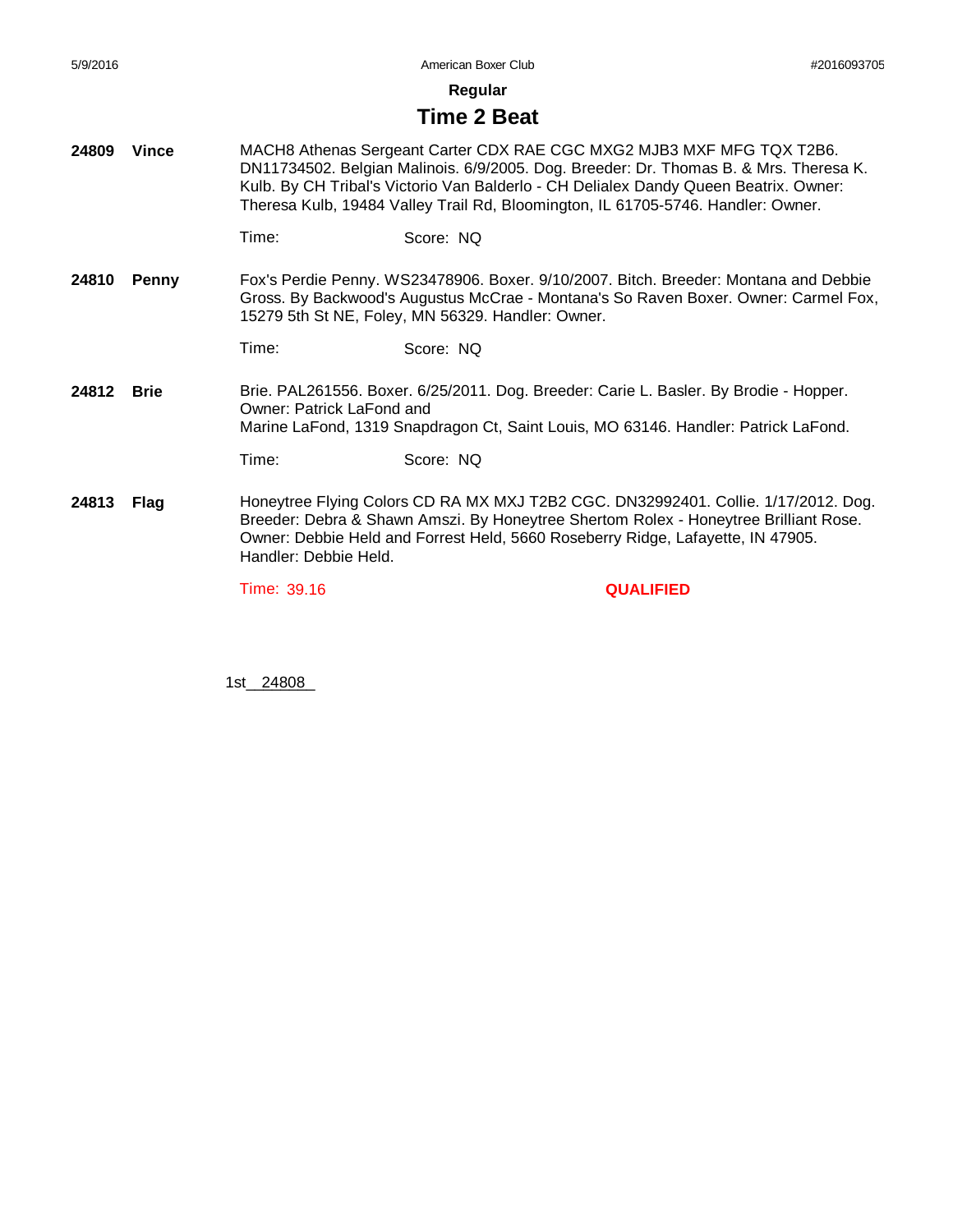**Preferred**

# **Time 2 Beat**

**8 Inch**

| Judge:         | Abbie Hanson       |                                                                                                                                                                                      |                                                                                                                                                                                                                                                                                                                        | <b>Course Time: 37.31 sec</b><br># Withdrawn: 0 |  |
|----------------|--------------------|--------------------------------------------------------------------------------------------------------------------------------------------------------------------------------------|------------------------------------------------------------------------------------------------------------------------------------------------------------------------------------------------------------------------------------------------------------------------------------------------------------------------|-------------------------------------------------|--|
| # Entered: $3$ |                    | # Run: $3$                                                                                                                                                                           | # Qualified: $3$                                                                                                                                                                                                                                                                                                       |                                                 |  |
| 8603           | <b>Butterbeans</b> | Bonfire Butterbeans NJP. PAL257856. Pug. 11/1/2004. Dog. Breeder: Unknown. By<br>Unknown - Unknown. Owner: Robyn Ginther, 4764 Steven Lane, Walnutport, PA 18088.<br>Handler: Owner. |                                                                                                                                                                                                                                                                                                                        |                                                 |  |
|                |                    | Time: 44.67                                                                                                                                                                          | <b>QUALIFIED</b>                                                                                                                                                                                                                                                                                                       |                                                 |  |
| 8802           | Lily               |                                                                                                                                                                                      | CH Bridgelady's Little Freckles CD RA AX AXJ MXP5 MXPS MJP4 MJPB PAX NFP.<br>DN16200704. Cardigan Welsh Corgi. 10/31/2006. Bitch. Breeder: Bonnie & J Money. By<br>CH Canuck Bridgelady's Insitgator CD RE - Rhydowen Count My Freckles. Owner: Bonnie<br>Money, 251 S 600 W, New Palestine, IN 46163. Handler: Owner. |                                                 |  |
|                |                    | Time: 42.52                                                                                                                                                                          | <b>QUALIFIED</b>                                                                                                                                                                                                                                                                                                       |                                                 |  |
| 8803           | <b>Wrigley</b>     |                                                                                                                                                                                      | MACH2 Starlit My Wrigley CDX BN. PR09308001. Poodle. 12/4/2006. Bitch. Breeder:<br>Deanna Moore. By CH Logos Starlit Entertainer - CH Di'Onsky Steel Magnolia. Owner:<br>Mona Gitter, 1223 Woodgate Dr, Carmel, IN 46033. Handler: Owner.                                                                              |                                                 |  |
|                |                    | Time: 37.31                                                                                                                                                                          | <b>QUALIFIED</b>                                                                                                                                                                                                                                                                                                       |                                                 |  |
|                |                    |                                                                                                                                                                                      |                                                                                                                                                                                                                                                                                                                        |                                                 |  |

1st\_\_\_\_\_\_\_\_ 8803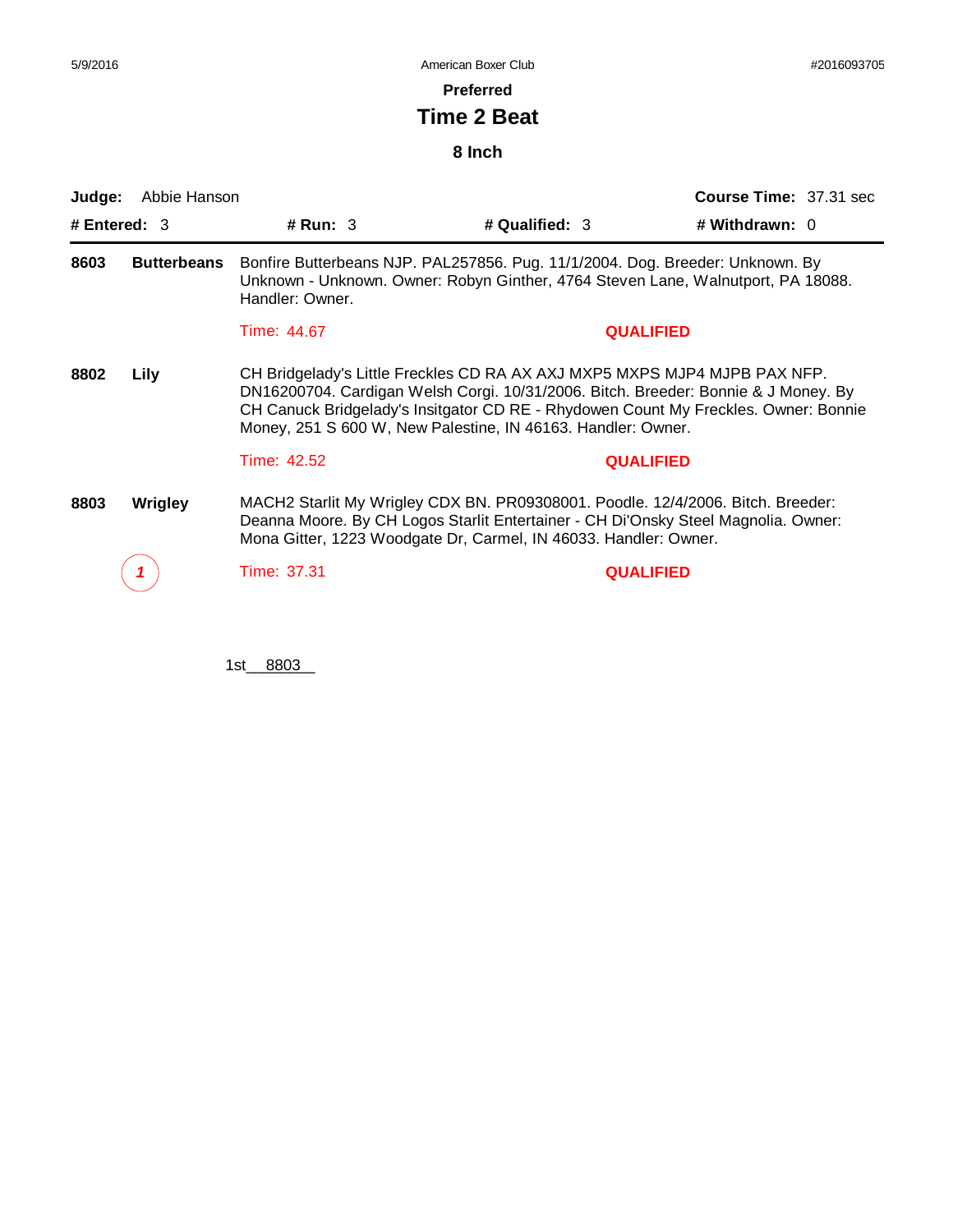**Preferred**

# **Time 2 Beat**

**12 Inch**

| Judge:         | Abbie Hanson  |                 |                                                                                                                                                                                                                                                                                                                                                 | Course Time: 00.00 sec |  |  |
|----------------|---------------|-----------------|-------------------------------------------------------------------------------------------------------------------------------------------------------------------------------------------------------------------------------------------------------------------------------------------------------------------------------------------------|------------------------|--|--|
| # Entered: 4   |               | # Run: $4$      | # Qualified: 0                                                                                                                                                                                                                                                                                                                                  | # Withdrawn: 0         |  |  |
| 12602          | Turbo         |                 | Iroc Top Fuel Turbo Charge. NP41006901. Bulldog. 7/18/2014. Dog. Breeder: Kandie<br>Kroonen. By CH Tumbleweeds Show Me the Money - CH Aldars Iroc Malibu Mix. Owner:<br>April Paulman, 5404 N. Brandywine Rd, Shelbyville, IN 46176. Handler: Owner.                                                                                            |                        |  |  |
|                |               | Time:           | Score: NQ                                                                                                                                                                                                                                                                                                                                       |                        |  |  |
| 12807          | <b>Boomer</b> |                 | PACH Iroc Like A Boomerang. NP28799501. Bulldog. 10/12/2009. Dog. Breeder: Kandie<br>Kroonen. By Iroc's Southern Comfort Leroy - Aldar's Rising Star. Owner: April Paulman,<br>5404 N. Brandywine Rd, Shelbyville, IN 46176. Handler: Owner.                                                                                                    |                        |  |  |
|                |               | Time:           | Score: NQ                                                                                                                                                                                                                                                                                                                                       |                        |  |  |
| 12810<br>Hobie |               |                 | MACH2 Kallista's Catch the Wind CD RE MXS MJG MJP4 MXP2 MXF MFP T2B T2BP.<br>PR06033102. Poodle. 3/16/2005. Dog. Breeder: Lori Maxwell & Marlene Miller. By CT CH<br>MACH3 Kallista's Sivler Sails Aloft VCD4 UDX2 VER RAE MXG MJB2 XF T2B - Kallista's<br>Kameo. Owner: Kim Glass, 6836 N Caldwell Rd, Lebanon, IN 46052-8228. Handler: Owner. |                        |  |  |
|                |               | Time:           | Score: NQ                                                                                                                                                                                                                                                                                                                                       |                        |  |  |
| 12811          | <b>Bella</b>  | Handler: Owner. | Elk Run Bella. MA08046501. All American Dog. 4/14/2010. Bitch. Breeder: Unknown. By<br>Unknown - Unknown. Owner: Marcella Smith, 113 Price Dr, Bridgewater, VA 22812.                                                                                                                                                                           |                        |  |  |
|                |               | Time:           | Score: NQ                                                                                                                                                                                                                                                                                                                                       |                        |  |  |
|                |               |                 |                                                                                                                                                                                                                                                                                                                                                 |                        |  |  |
|                |               |                 |                                                                                                                                                                                                                                                                                                                                                 |                        |  |  |

1st\_\_\_\_\_\_\_\_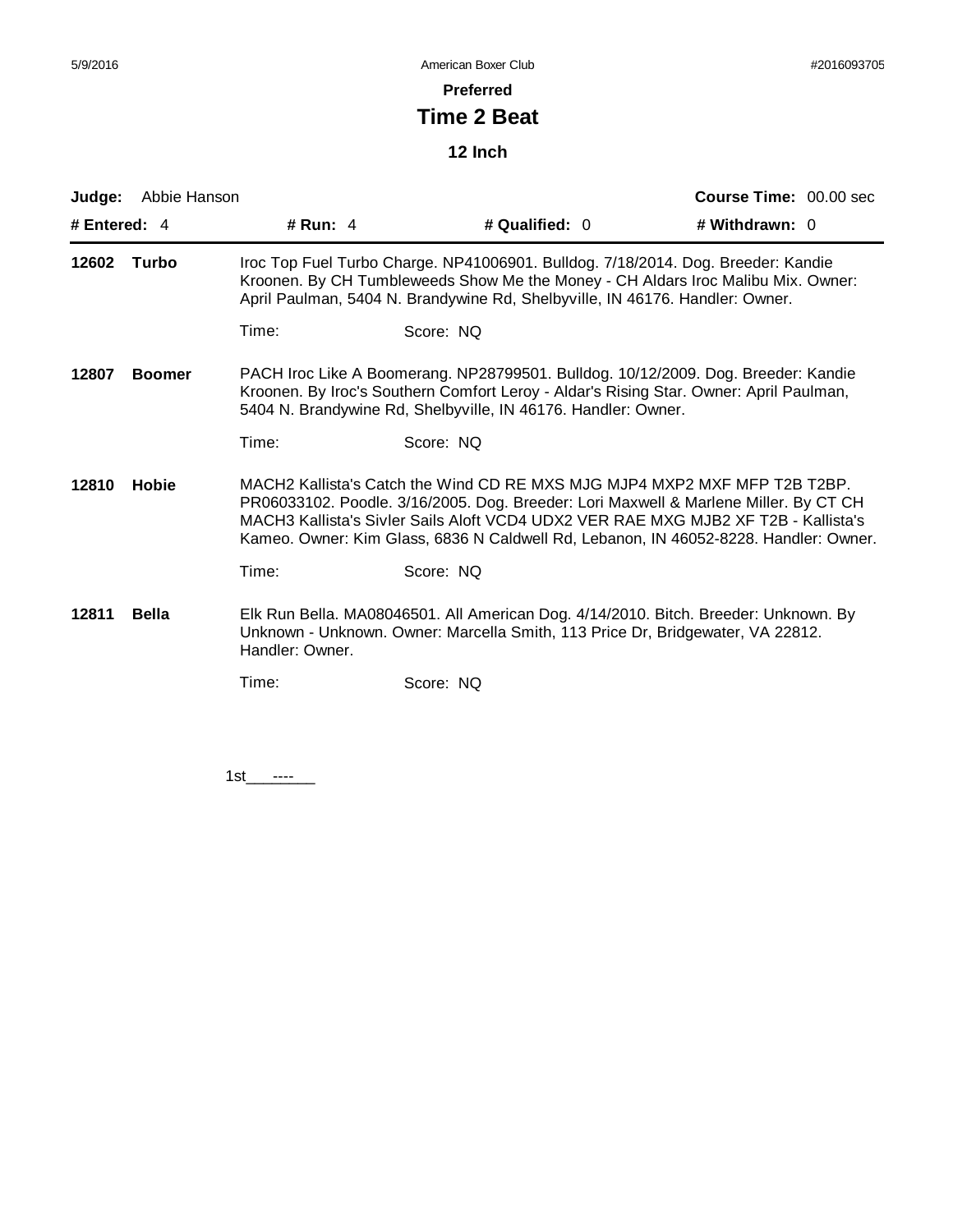| 5/9/2016               |                 | American Boxer Club                                                                                                                                                            |                               | #2016093705 |  |
|------------------------|-----------------|--------------------------------------------------------------------------------------------------------------------------------------------------------------------------------|-------------------------------|-------------|--|
|                        |                 | <b>Preferred</b>                                                                                                                                                               |                               |             |  |
|                        |                 | Time 2 Beat                                                                                                                                                                    |                               |             |  |
| 16 Inch                |                 |                                                                                                                                                                                |                               |             |  |
| Judge:<br>Abbie Hanson |                 |                                                                                                                                                                                | <b>Course Time: 45.06 sec</b> |             |  |
| # Entered: 1           | # Run: $1$      | # Qualified: 1                                                                                                                                                                 | # Withdrawn: $0$              |             |  |
| 16809<br>Daphne        | Handler: Owner. | Daphne Mae Lundahl. WS26162404. Boxer. 5/12/2008. Bitch. Breeder: Jeni Alexander. By<br>Ares Ross - Daisy Alexander. Owner: Lisa Lundahl, 2582 N. Swede Rd, Midland, MI 48642. |                               |             |  |

*1* Time: 45.06 **QUALIFIED**

1st\_\_16809\_